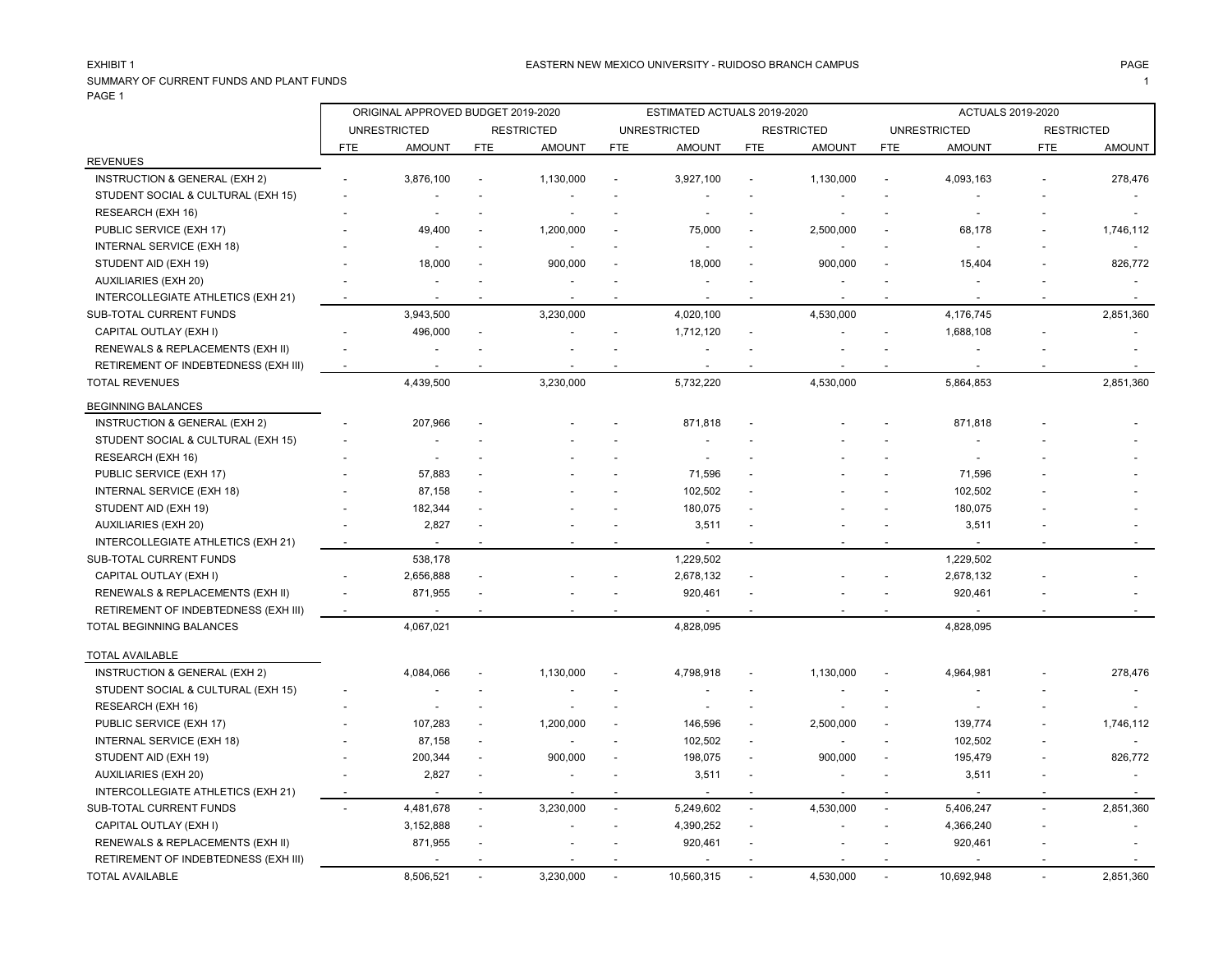## SUMMARY OF CURRENT FUNDS AND PLANT FUNDS 2

PAGE 2

|                                          | ORIGINAL APPROVED BUDGET 2019-2020 |                          |                          |                   |                          | ESTIMATED ACTUALS 2019-2020 |                |                          |                          | <b>ACTUALS 2019-2020</b> |                          |           |
|------------------------------------------|------------------------------------|--------------------------|--------------------------|-------------------|--------------------------|-----------------------------|----------------|--------------------------|--------------------------|--------------------------|--------------------------|-----------|
|                                          |                                    | <b>UNRESTRICTED</b>      |                          | <b>RESTRICTED</b> |                          | <b>UNRESTRICTED</b>         |                | <b>RESTRICTED</b>        |                          | <b>UNRESTRICTED</b>      | <b>RESTRICTED</b>        |           |
|                                          | <b>FTE</b>                         | <b>AMOUNT</b>            | <b>FTE</b>               | <b>AMOUNT</b>     | <b>FTE</b>               | <b>AMOUNT</b>               | <b>FTE</b>     | <b>AMOUNT</b>            | <b>FTE</b>               | <b>AMOUNT</b>            | <b>FTE</b>               | AMOUNT    |
| <b>EXPENDITURES</b>                      |                                    |                          |                          |                   |                          |                             |                |                          |                          |                          |                          |           |
| INSTRUCTION & GENERAL (EXH 2)            | 57.23                              | 3,825,800                | 6.48                     | 1,130,000         | 59.76                    | 3,896,000                   | 6.48           | 1,130,000                | 49.29                    | 3,328,567                | 3.18                     | 278,476   |
| STUDENT SOCIAL & CULTURAL (EXH 15)       | $\overline{\phantom{a}}$           |                          |                          |                   | $\overline{\phantom{a}}$ |                             |                |                          |                          | $\overline{\phantom{a}}$ | $\overline{a}$           |           |
| RESEARCH (EXH 16)                        |                                    | $\overline{\phantom{a}}$ | $\overline{a}$           |                   | $\overline{a}$           |                             |                |                          | $\overline{\phantom{a}}$ | $\overline{\phantom{a}}$ | $\blacksquare$           |           |
| PUBLIC SERVICE (EXH 17)                  |                                    | 36,678                   | ÷,                       | 1,200,000         | $\overline{a}$           | 100,000                     |                | 2,500,000                | 0.50                     | 49,753                   | 18.24                    | 1,746,112 |
| INTERNAL SERVICE (EXH 18)                |                                    | (3,450)                  | $\sim$                   |                   | $\overline{a}$           |                             |                |                          | $\sim$                   | (36,058)                 | $\sim$                   |           |
| STUDENT AID (EXH 19)                     |                                    | 54,000                   |                          | 900,000           |                          | 75,000                      |                | 900,000                  |                          | 77,583                   |                          | 826,772   |
| <b>AUXILIARIES (EXH 20)</b>              |                                    | $\overline{\phantom{a}}$ |                          |                   |                          | $\overline{\phantom{a}}$    |                |                          |                          |                          |                          |           |
| INTERCOLLEGIATE ATHLETICS (EXH 21)       | $\overline{\phantom{a}}$           | $\overline{\phantom{a}}$ | $\overline{\phantom{a}}$ | $\overline{a}$    | $\overline{\phantom{a}}$ | $\overline{\phantom{a}}$    | $\blacksquare$ | $\overline{\phantom{a}}$ | $\sim$                   | $\overline{\phantom{a}}$ | $\overline{\phantom{a}}$ |           |
| SUB-TOTAL CURRENT FUNDS                  | 57.23                              | 3,913,028                | 6.48                     | 3,230,000         | 59.76                    | 4,071,000                   | 6.48           | 4,530,000                | 49.79                    | 3,419,845                | 21.42                    | 2,851,360 |
| CAPITAL OUTLAY (EXH I)                   | $\overline{a}$                     | 3,060,000                | $\sim$                   |                   | $\overline{\phantom{a}}$ | 4,500,000                   | $\sim$         |                          |                          | 3,880,102                | $\overline{\phantom{a}}$ |           |
| RENEWALS & REPLACEMENTS (EXH II)         | $\overline{\phantom{a}}$           | $\blacksquare$           | ÷,                       |                   | $\overline{\phantom{a}}$ | 50,000                      |                |                          |                          |                          |                          |           |
| RETIREMENT OF INDEBTEDNESS (EXH III)     | $\sim$                             | $\overline{\phantom{a}}$ |                          |                   |                          |                             |                |                          |                          | $\overline{\phantom{a}}$ |                          |           |
| <b>TOTAL EXPENDITURES</b>                |                                    | 6,973,028                |                          | 3,230,000         |                          | 8,621,000                   |                | 4,530,000                |                          | 7,299,947                |                          | 2,851,360 |
|                                          |                                    |                          |                          |                   |                          |                             |                |                          |                          |                          |                          |           |
| TRANSFERS TO OR (FROM)                   |                                    |                          |                          |                   |                          |                             |                |                          |                          |                          |                          |           |
| INSTRUCTION & GENERAL (EXH 2)            |                                    | (81,000)                 |                          |                   |                          | (581,000)                   |                |                          |                          | (581,000)                |                          |           |
| STUDENT SOCIAL & CULTURAL (EXH 15)       |                                    |                          |                          |                   |                          |                             |                |                          |                          | $\blacksquare$           |                          |           |
| RESEARCH (EXH 16)                        |                                    |                          |                          |                   |                          |                             |                |                          |                          |                          |                          |           |
| PUBLIC SERVICE (EXH 17)                  |                                    |                          |                          |                   |                          | 3,511                       |                |                          |                          | 3,511                    |                          |           |
| INTERNAL SERVICE (EXH 18)                |                                    |                          |                          |                   |                          | $\overline{\phantom{a}}$    |                |                          |                          | $\overline{\phantom{a}}$ |                          |           |
| STUDENT AID (EXH 19)                     |                                    | 36,000                   |                          |                   |                          | 36,000                      |                |                          |                          | 36,000                   |                          |           |
| AUXILIARIES (EXH 20)                     |                                    | $\blacksquare$           |                          |                   |                          | (3, 511)                    |                |                          |                          | (3,511)                  |                          |           |
| INTERCOLLEGIATE ATHLETICS (EXH 21)       |                                    | $\overline{a}$           | $\overline{a}$           |                   |                          |                             |                |                          |                          | $\overline{a}$           |                          |           |
| SUB-TOTAL CURRENT FUNDS                  |                                    | (45,000)                 |                          |                   |                          | (545,000)                   |                |                          |                          | (545,000)                |                          |           |
| CAPITAL OUTLAY (EXH I)                   |                                    | 10,000                   | $\overline{\phantom{a}}$ |                   |                          | 510,000                     |                |                          |                          | 510,000                  |                          |           |
| RENEWALS & REPLACEMENTS (EXH II)         |                                    | 35,000                   |                          |                   |                          | 35,000                      |                |                          |                          | 35,000                   |                          |           |
| RETIREMENT OF INDEBTEDNESS (EXH III)     |                                    | $\sim$                   |                          |                   |                          | $\overline{\phantom{a}}$    |                |                          |                          | $\blacksquare$           |                          |           |
| TOTAL TRANSFERS                          |                                    | $\overline{a}$           |                          |                   |                          |                             |                |                          |                          | $\overline{a}$           |                          |           |
| <b>ENDING BALANCE</b>                    |                                    |                          |                          |                   |                          |                             |                |                          |                          |                          |                          |           |
| INSTRUCTION & GENERAL (EXH 2)            |                                    | 177,266                  |                          |                   |                          | 321,918                     |                |                          |                          | 1,055,414                |                          |           |
| STUDENT SOCIAL & CULTURAL (EXH 15)       |                                    |                          |                          |                   |                          |                             |                |                          |                          | $\blacksquare$           |                          |           |
| RESEARCH (EXH 16)                        |                                    |                          |                          |                   |                          | $\overline{\phantom{a}}$    |                |                          |                          |                          |                          |           |
| PUBLIC SERVICE (EXH 17)                  |                                    | 70,605                   |                          |                   |                          | 50,107                      |                |                          |                          | 93,532                   |                          |           |
| <b>INTERNAL SERVICE (EXH 18)</b>         |                                    | 90,608                   |                          |                   |                          | 102,502                     |                |                          |                          | 138,560                  |                          |           |
| STUDENT AID (EXH 19)                     |                                    | 182,344                  |                          |                   |                          | 159,075                     |                |                          |                          | 153,896                  |                          |           |
| <b>AUXILIARIES (EXH 20)</b>              |                                    | 2,827                    |                          |                   |                          | $\overline{\phantom{a}}$    |                |                          |                          | $\blacksquare$           |                          |           |
| INTERCOLLEGIATE ATHLETICS (EXH 21)       |                                    | $\overline{\phantom{a}}$ |                          |                   |                          | $\overline{\phantom{a}}$    |                |                          |                          |                          |                          |           |
| SUB-TOTAL CURRENT FUNDS                  | $\overline{a}$                     | 523,650                  |                          |                   |                          | 633,602                     |                |                          |                          | 1,441,402                |                          |           |
| CAPITAL OUTLAY (EXH I)                   |                                    | 102,888                  |                          |                   |                          | 400,252                     |                |                          |                          | 996,138                  |                          |           |
| RENEWALS & REPLACEMENTS (EXH II)         |                                    | 906,955                  |                          |                   |                          | 905,461                     |                |                          |                          | 955,461                  |                          |           |
| RETIREMENT OF INDEBTEDNESS (EXH III)     |                                    |                          |                          |                   |                          |                             |                |                          |                          |                          |                          |           |
| TOTAL ENDING BALANCES                    |                                    | 1,533,493                | $\overline{\phantom{a}}$ |                   | $\overline{a}$           | 1,939,315                   |                |                          |                          | 3,393,001                |                          |           |
| TOTAL EXPENDITURES, TRANSFERS & BALANCES |                                    | 8,506,521                |                          | 3,230,000         |                          | 10,560,315                  |                | 4,530,000                |                          | 10,692,948               |                          | 2,851,360 |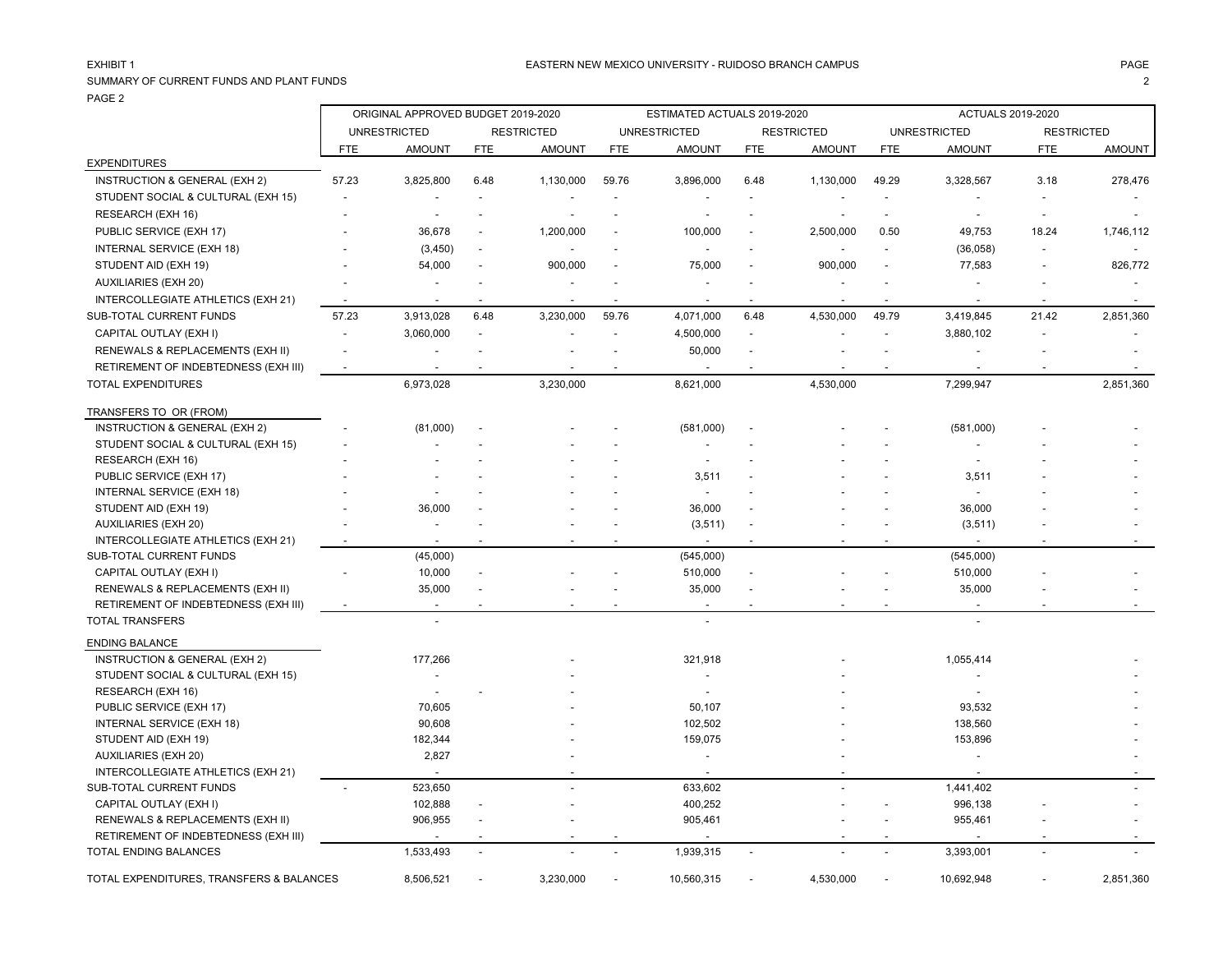# DETAIL OF TRANSACTIONS 3

|                                             |            | ORIGINAL APPROVED BUDGET 2019-2020 |            |                   |            | ESTIMATED ACTUALS 2019-2020 |                          |                   |            | ACTUALS 2019-2020        |            |                   |
|---------------------------------------------|------------|------------------------------------|------------|-------------------|------------|-----------------------------|--------------------------|-------------------|------------|--------------------------|------------|-------------------|
|                                             |            | <b>UNRESTRICTED</b>                |            | <b>RESTRICTED</b> |            | <b>UNRESTRICTED</b>         |                          | <b>RESTRICTED</b> |            | <b>UNRESTRICTED</b>      |            | <b>RESTRICTED</b> |
|                                             | <b>FTE</b> | <b>AMOUNT</b>                      | <b>FTE</b> | <b>AMOUNT</b>     | <b>FTE</b> | <b>AMOUNT</b>               | <b>FTE</b>               | <b>AMOUNT</b>     | <b>FTE</b> | <b>AMOUNT</b>            | <b>FTE</b> | <b>AMOUNT</b>     |
| I & G TO (FROM)                             |            |                                    |            |                   |            |                             |                          |                   |            |                          |            |                   |
| <b>MANDATORY</b>                            |            |                                    |            |                   |            |                             |                          |                   |            |                          |            |                   |
| RETIREMENT OF INDEBTEDNESS                  |            |                                    |            |                   |            |                             |                          |                   |            |                          |            |                   |
| STUDENT LOAN MATCHING                       |            |                                    |            |                   |            |                             |                          |                   |            |                          |            |                   |
| <b>REQUIRED</b>                             |            |                                    |            |                   |            |                             |                          |                   |            |                          |            |                   |
| STUDENT AID--3%                             |            | 11,232                             |            |                   |            | 11,328                      |                          |                   |            | 11,232                   |            |                   |
| <b>BUILDING RNWLS &amp; REPL</b>            |            |                                    |            |                   |            |                             |                          |                   |            |                          |            |                   |
| <b>BUILDING RNWLS &amp; REPL--Supp Appr</b> |            |                                    |            |                   |            |                             |                          |                   |            |                          |            |                   |
| PLANT EQUIPMENT                             |            |                                    |            |                   |            |                             |                          |                   |            |                          |            |                   |
| <b>NON-MANDATORY</b>                        |            |                                    |            |                   |            |                             |                          |                   |            |                          |            |                   |
| STUDENT SOCIAL & CULTURAL                   |            |                                    |            |                   |            |                             |                          |                   |            |                          |            |                   |
| <b>RESEARCH</b>                             |            |                                    |            |                   |            |                             |                          |                   |            |                          |            |                   |
| PUBLIC SERVICE                              |            |                                    |            |                   |            | 3,511                       |                          |                   |            | 3,511                    |            |                   |
| <b>INTERNAL SERVICE</b>                     |            |                                    |            |                   |            | $\blacksquare$              |                          |                   |            | $\overline{\phantom{a}}$ |            |                   |
| <b>STUDENT AID</b>                          |            | 24,768                             |            |                   |            | 24,672                      |                          |                   |            | 24,768                   |            |                   |
| <b>AUXILIARIES</b>                          |            |                                    |            |                   |            | (3, 511)                    |                          |                   |            | (3, 511)                 |            |                   |
| <b>INTERCOLLEGIATE ATHLETICS</b>            |            |                                    |            |                   |            | $\overline{\phantom{a}}$    |                          |                   |            | $\sim$                   |            |                   |
| BUILDING RENEWAL & REPLACEMENT              |            | 35,000                             |            |                   |            | 35,000                      |                          |                   |            | 35,000                   |            |                   |
| CAPITAL OUTLAY / ERR                        |            | 10,000                             |            |                   |            | 510,000                     | $\overline{\phantom{a}}$ |                   |            | 510,000                  |            |                   |
| TOTAL FROM I & G                            |            | 81,000                             |            |                   |            | 581,000                     |                          |                   |            | 581,000                  |            |                   |
|                                             |            |                                    |            |                   |            |                             |                          |                   |            |                          |            |                   |
| NET TRANSFERS TO (FROM)                     |            |                                    |            |                   |            |                             |                          |                   |            |                          |            |                   |
| <b>INSTRUCTION &amp; GENERAL</b>            |            | (81,000)                           |            |                   |            | (581,000)                   |                          |                   |            | (581,000)                |            |                   |
| STUDENT SOCIAL & CULTURAL                   |            |                                    |            |                   |            |                             |                          |                   |            |                          |            |                   |
| <b>RESEARCH</b>                             |            |                                    |            |                   |            |                             |                          |                   |            |                          |            |                   |
| PUBLIC SERVICE                              |            |                                    |            |                   |            | 3,511                       |                          |                   |            | 3,511                    |            |                   |
| <b>INTERNAL SERVICE</b>                     |            |                                    |            |                   |            | $\overline{\phantom{a}}$    |                          |                   |            | $\overline{\phantom{a}}$ |            |                   |
| STUDENT AID                                 |            | 36,000                             |            |                   |            | 36,000                      |                          |                   |            | 36,000                   |            |                   |
| <b>AUXILIARIES</b>                          |            |                                    |            |                   |            | (3, 511)                    |                          |                   |            | (3, 511)                 |            |                   |
| <b>INTERCOLLEGIATE ATHLETICS</b>            |            |                                    |            |                   |            |                             |                          |                   |            |                          |            |                   |
| NET TRANSFERS TO (FROM)                     |            |                                    |            |                   |            |                             |                          |                   |            |                          |            |                   |
| <b>CURRENT FUNDS</b>                        |            | (45,000)                           |            |                   |            | (545,000)                   |                          |                   |            | (545,000)                |            |                   |
| CAPITAL OUTLAY                              |            |                                    |            |                   |            | 500,000                     |                          |                   |            | 500,000                  |            |                   |
| PLANT EQUIPMENT                             |            | 10,000                             |            |                   |            | 10,000                      |                          |                   |            | 10,000                   |            |                   |
| RENEWALS & REPLACEMENTS                     |            | 35,000                             |            |                   |            | 35,000                      |                          |                   |            | 35,000                   |            |                   |
| <b>DEBT SERVICE</b>                         |            |                                    |            |                   |            |                             |                          |                   |            |                          |            |                   |
| <b>STUDENT LOAN</b>                         |            |                                    |            |                   |            |                             |                          |                   |            |                          |            |                   |
| <b>ENDOWMENT FUNDS</b>                      |            |                                    |            |                   |            |                             |                          |                   |            |                          |            |                   |
|                                             |            |                                    |            |                   |            |                             |                          |                   |            |                          |            |                   |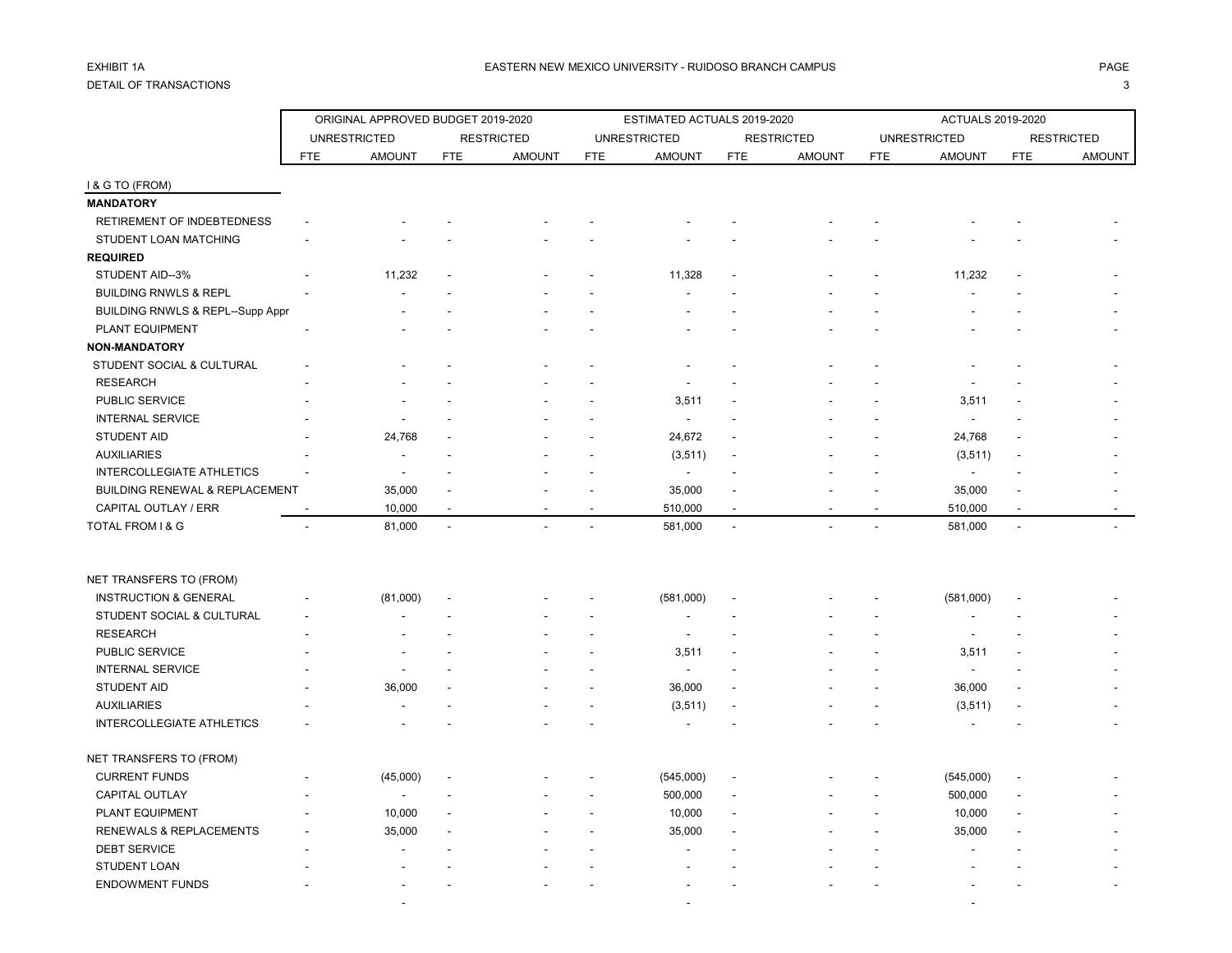## SUMMARY INSTRUCTION & GENERAL 4

|                                             |            | ORIGINAL APPROVED BUDGET 2019-2020 |                |                   |                | ESTIMATED ACTUALS 2019-2020 |                          |                   |            | <b>ACTUALS 2019-2020</b> |                |                   |
|---------------------------------------------|------------|------------------------------------|----------------|-------------------|----------------|-----------------------------|--------------------------|-------------------|------------|--------------------------|----------------|-------------------|
|                                             |            | <b>UNRESTRICTED</b>                |                | <b>RESTRICTED</b> |                | <b>UNRESTRICTED</b>         |                          | <b>RESTRICTED</b> |            | <b>UNRESTRICTED</b>      |                | <b>RESTRICTED</b> |
|                                             | <b>FTE</b> | <b>AMOUNT</b>                      | <b>FTE</b>     | <b>AMOUNT</b>     | <b>FTE</b>     | <b>AMOUNT</b>               | <b>FTE</b>               | <b>AMOUNT</b>     | <b>FTE</b> | <b>AMOUNT</b>            | <b>FTE</b>     | <b>AMOUNT</b>     |
| <b>REVENUES</b>                             |            |                                    |                |                   |                |                             |                          |                   |            |                          |                |                   |
| <b>TUITION AND FEES</b>                     |            | 460,000                            |                |                   |                | 490,000                     |                          |                   |            | 486,660                  |                |                   |
| FEDERAL APPROPRIATIONS                      |            | $\blacksquare$                     |                |                   |                | $\blacksquare$              |                          |                   |            |                          |                |                   |
| <b>STATE APPROPRIATIONS</b>                 |            | 2,106,400                          |                |                   |                | 2,106,400                   |                          |                   |            | 2,106,400                |                |                   |
| LOCAL APP (MILL LEVY)                       |            | 1,250,000                          |                |                   |                | 1,250,000                   |                          |                   |            | 1,365,267                |                |                   |
| <b>FEDERAL GRANTS</b>                       |            |                                    |                | 900,000           |                |                             |                          | 900,000           |            |                          |                | 266,300           |
| <b>STATE GRANTS</b>                         |            |                                    |                | 130,000           |                |                             |                          | 130,000           |            |                          |                | 11,905            |
| <b>LOCAL GRANTS</b>                         |            |                                    |                |                   |                |                             |                          | $\blacksquare$    |            |                          |                |                   |
| PRIVATE GIFTS                               |            |                                    |                | 100,000           |                |                             |                          | 100,000           |            |                          |                | 271               |
| <b>LAND &amp; PERMANENT FUND</b>            |            |                                    |                |                   |                |                             |                          |                   |            |                          |                |                   |
| SALES AND SERVICES                          |            |                                    |                |                   |                |                             |                          |                   |            |                          |                |                   |
| OTHER SOURCES                               |            | 59,700                             |                |                   |                | 80,700                      | $\overline{\phantom{a}}$ |                   |            | 134,836                  |                |                   |
| <b>TOTAL REVENUES</b>                       |            | 3,876,100                          | $\overline{a}$ | 1,130,000         | $\sim$         | 3,927,100                   | $\overline{\phantom{a}}$ | 1,130,000         | $\sim$     | 4,093,163                | ÷,             | 278,476           |
| <b>BEGINNING BALANCES</b>                   |            | 207,966                            | $\blacksquare$ |                   | $\blacksquare$ | 871,818                     | $\blacksquare$           |                   |            | 871,818                  |                |                   |
| <b>TOTAL AVAILABLE</b>                      |            | 4,084,066                          | $\blacksquare$ | 1,130,000         | $\blacksquare$ | 4,798,918                   | $\blacksquare$           | 1,130,000         |            | 4,964,981                |                | 278,476           |
| <b>EXPENDITURES</b>                         |            |                                    |                |                   |                |                             |                          |                   |            |                          |                |                   |
| <b>INSTRUCTION</b>                          | 29.69      | 1,358,100                          | 2.76           | 945,000           | 29.82          | 1,358,100                   | 2.76                     | 945,000           | 25.60      | 1,198,905                | 2.16           | 256,207           |
| <b>ACADEMIC SUPPORT</b>                     | 3.22       | 310,900                            | 1.23           | 50,000            | 4.11           | 310,900                     | 1.23                     | 50,000            | 2.51       | 227,656                  | 0.59           | 11,017            |
| <b>STUDENT SERVICES</b>                     | 6.40       | 391,300                            | $\blacksquare$ | 30,000            | 6.83           | 452,000                     | $\sim$                   | 30,000            | 5.18       | 334,918                  | 0.07           | 1,744             |
| <b>INSTITUTIONAL SUPPORT</b>                | 14.16      | 1,540,000                          | 2.50           | 100,000           | 15.75          | 1,540,000                   | 2.50                     | 100,000           | 13.01      | 1,373,968                | 0.37           | 8,301             |
| PLANT OPERATION & MAINTENANC                | 3.75       | 225,500                            | $\sim$         | 5,000             | 3.25           | 235,000                     | $\sim$                   | 5,000             | 3.00       | 193,121                  | $\blacksquare$ | 1,207             |
| <b>TOTAL EXPENDITURES</b>                   | 57.23      | 3,825,800                          | 6.48           | 1,130,000         | 59.76          | 3,896,000                   | 6.48                     | 1,130,000         | 49.29      | 3,328,567                | 3.18           | 278,476           |
| TRANSFERS IN OR (OUT)                       |            |                                    |                |                   |                |                             |                          |                   |            |                          |                |                   |
| STUDENT SOCIAL & CULTURAL                   |            |                                    |                |                   |                |                             |                          |                   |            |                          |                |                   |
| <b>RESEARCH</b>                             |            |                                    |                |                   |                |                             |                          |                   |            |                          |                |                   |
| PUBLIC SERVICE                              |            |                                    |                |                   |                | 3,511                       |                          |                   |            | 3,511                    |                |                   |
| <b>INTERNAL SERVICE</b>                     |            |                                    |                |                   |                | $\sim$                      |                          |                   |            |                          |                |                   |
| <b>STUDENT AID</b>                          |            | 36,000                             |                |                   |                | 36,000                      |                          |                   |            | 36,000                   |                |                   |
| <b>AUXILIARIES</b>                          |            |                                    |                |                   |                | (3, 511)                    |                          |                   |            | (3, 511)                 |                |                   |
| <b>INTERCOLLEGIATE ATHLETICS</b>            |            |                                    |                |                   |                |                             |                          |                   |            |                          |                |                   |
| <b>CAPITAL OUTLAY</b>                       |            | 10,000                             |                |                   |                | 510,000                     |                          |                   |            | 510,000                  |                |                   |
| PLANT EQUIPMENT                             |            |                                    |                |                   |                |                             |                          |                   |            |                          |                |                   |
| <b>DEBT SERVICE</b>                         |            |                                    |                |                   |                |                             |                          |                   |            |                          |                |                   |
| <b>STUDENT LOAN</b>                         |            |                                    |                |                   |                |                             |                          |                   |            |                          |                |                   |
| <b>BUILDING RENEWALS &amp; REPLACEMENTS</b> |            | 35,000                             |                |                   |                | 35,000                      |                          |                   |            | 35,000                   |                |                   |
| <b>ENDOWMENT</b>                            |            |                                    |                |                   |                |                             |                          |                   |            |                          |                |                   |
| <b>TOTAL TRANSFERS</b>                      |            | 81,000                             |                |                   |                | 581,000                     | $\overline{a}$           |                   |            | 581,000                  |                |                   |

ENDING BALANCE **177,266** 177,266 4.63% - 177,266 4.63% - 321,918 8.26% - 1,055,414 31.71%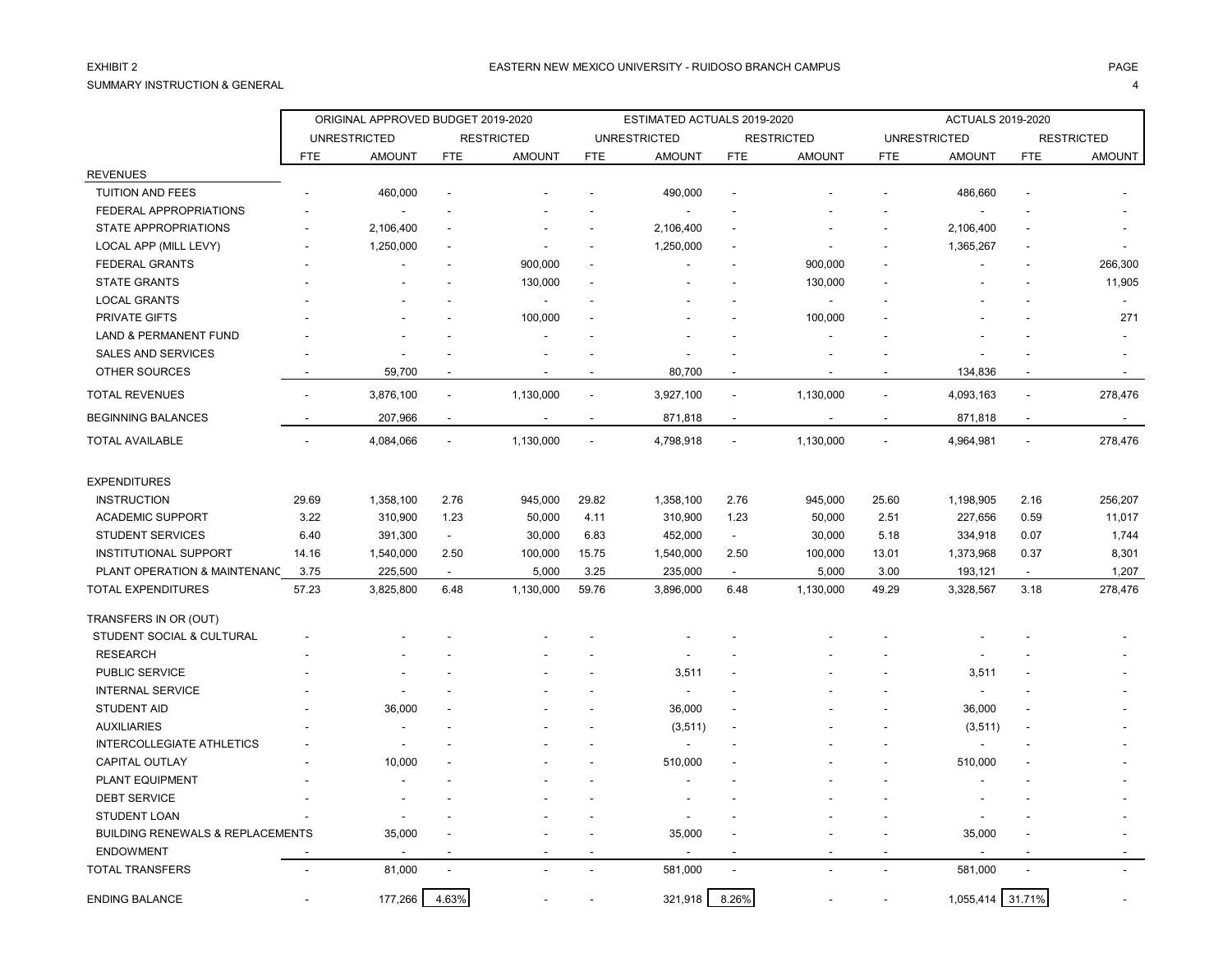## TUITION & FEES FOR I & G 5

### EASTERN NEW MEXICO UNIVERSITY - RUIDOSO BRANCH CAMPUS AND THE REASTERN AGE. THE REASTERN NEW MEXICO UNIVERSITY - RUIDOSO BRANCH CAMPUS

|                               |            | ORIGINAL APPROVED BUDGET 2019-2020 |            |                   |            | ESTIMATED ACTUALS 2019-2020 |     |                   |            | <b>ACTUALS 2019-2020</b> |            |                          |
|-------------------------------|------------|------------------------------------|------------|-------------------|------------|-----------------------------|-----|-------------------|------------|--------------------------|------------|--------------------------|
|                               |            | <b>UNRESTRICTED</b>                |            | <b>RESTRICTED</b> |            | <b>UNRESTRICTED</b>         |     | <b>RESTRICTED</b> |            | <b>UNRESTRICTED</b>      |            | <b>RESTRICTED</b>        |
|                               | <b>FTE</b> | <b>AMOUNT</b>                      | <b>FTE</b> | <b>AMOUNT</b>     | <b>FTE</b> | <b>AMOUNT</b>               | FTE | <b>AMOUNT</b>     | <b>FTE</b> | <b>AMOUNT</b>            | <b>FTE</b> | <b>AMOUNT</b>            |
| <b>REGULAR ACADEMIC</b>       |            |                                    |            |                   |            |                             |     |                   |            |                          |            |                          |
| <b>TUITION</b>                |            | 361,000                            |            |                   |            | 390,947                     |     |                   |            | 378,881                  |            |                          |
| <b>TOTAL TUITION</b>          |            | 361,000                            |            |                   |            | 390,947                     |     |                   |            | 378,881                  |            |                          |
| MISCELLANEOUS FEES            |            |                                    |            |                   |            |                             |     |                   |            |                          |            |                          |
| <b>DEFERRED PAYMENT</b>       |            | 500                                |            |                   |            | 500                         |     |                   |            |                          |            |                          |
| <b>GRADUATION</b>             |            | 200                                |            |                   |            | 200                         |     |                   |            | 365                      |            |                          |
| OTHER/COURSE FEES             |            | 98,300                             |            |                   |            | 98,353                      |     |                   |            | 107,415                  |            |                          |
| <b>TOTAL FEES</b>             |            | 99,000                             |            |                   |            | 99,053                      |     |                   |            | 107,780                  |            |                          |
| <b>TOTAL TUITION AND FEES</b> |            | 460,000                            |            |                   |            | 490,000                     |     |                   |            | 486,660                  |            |                          |
| <b>COMMUNITY EDUCATION</b>    |            |                                    |            |                   |            |                             |     |                   |            |                          |            |                          |
| <b>CUSTOMIZED TRAINING</b>    |            |                                    |            |                   |            |                             |     |                   |            |                          |            |                          |
| <b>GED FEES</b>               |            |                                    |            |                   |            |                             |     |                   |            |                          |            |                          |
| <b>MISCELLANEOUS</b>          |            |                                    |            |                   |            |                             |     |                   |            | $\overline{\phantom{a}}$ |            |                          |
| TOTAL COMMUNITY EDUCATION     |            | $\overline{\phantom{a}}$           |            | ۰                 |            | $\overline{\phantom{a}}$    |     |                   |            | $\overline{\phantom{a}}$ |            |                          |
| <b>TOTAL EXHIBIT 3</b>        |            | 460.000                            |            |                   |            | 490,000                     |     |                   |            | 486,660                  |            | $\overline{\phantom{a}}$ |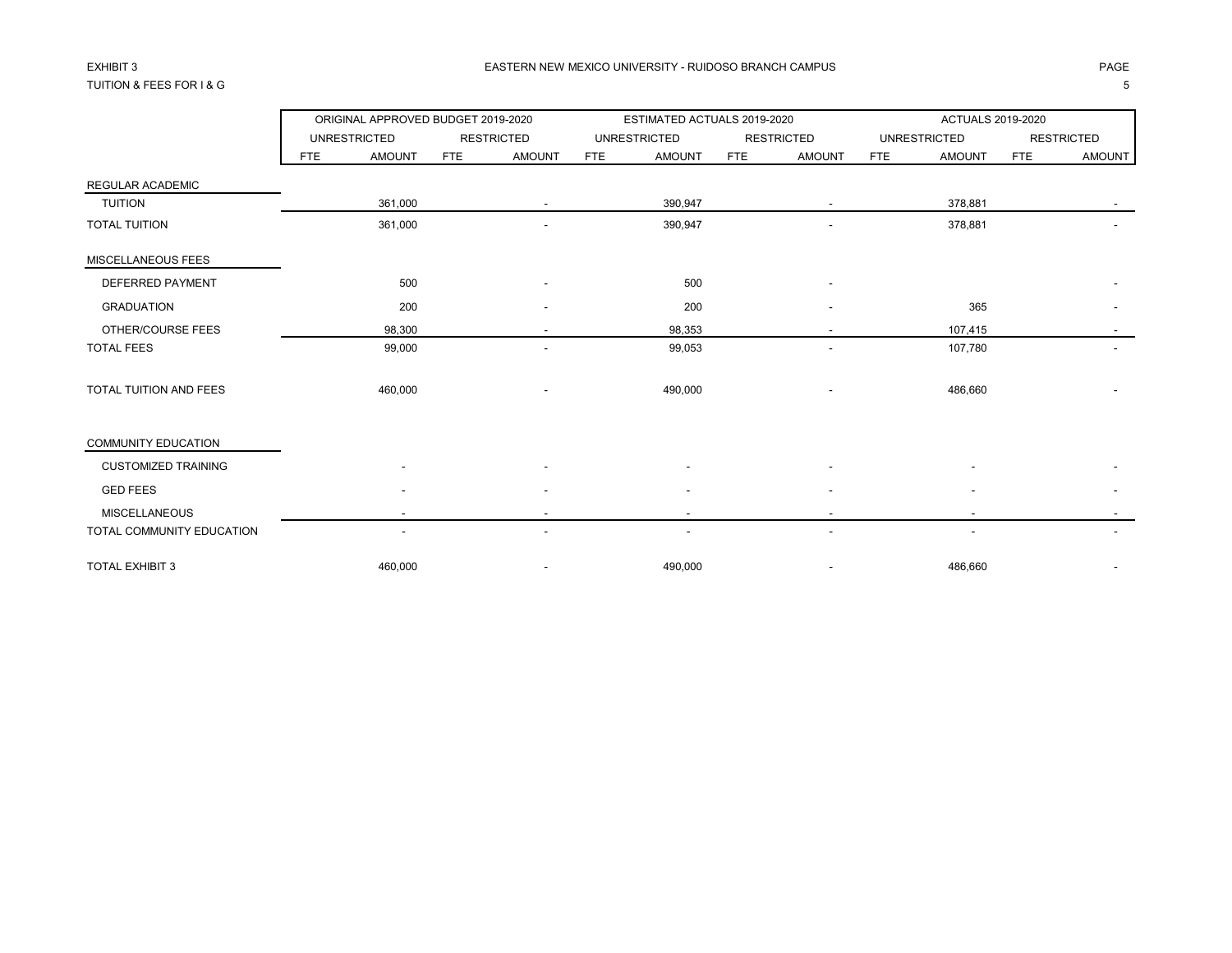|                                                         |            | ORIGINAL APPROVED BUDGET 2019-2020 |            |                          |            | ESTIMATED ACTUALS 2019-2020 |            |                          |            | <b>ACTUALS 2019-2020</b> |            |                   |
|---------------------------------------------------------|------------|------------------------------------|------------|--------------------------|------------|-----------------------------|------------|--------------------------|------------|--------------------------|------------|-------------------|
|                                                         |            | <b>UNRESTRICTED</b>                |            | <b>RESTRICTED</b>        |            | <b>UNRESTRICTED</b>         |            | <b>RESTRICTED</b>        |            | <b>UNRESTRICTED</b>      |            | <b>RESTRICTED</b> |
|                                                         | <b>FTE</b> | <b>AMOUNT</b>                      | <b>FTE</b> | <b>AMOUNT</b>            | <b>FTE</b> | <b>AMOUNT</b>               | <b>FTE</b> | <b>AMOUNT</b>            | <b>FTE</b> | <b>AMOUNT</b>            | <b>FTE</b> | AMOUNT            |
| EXHIBIT 4 - APPROPRIATIONS FOR I & G                    |            |                                    |            |                          |            |                             |            |                          |            |                          |            |                   |
| FEDERAL APPROPRIATIONS                                  |            |                                    |            |                          |            |                             |            |                          |            |                          |            |                   |
| <b>TOTAL FEDERAL</b>                                    |            |                                    |            |                          |            |                             |            |                          |            |                          |            |                   |
| STATE APPROPRIATIONS                                    |            |                                    |            |                          |            |                             |            |                          |            |                          |            |                   |
| REGULAR w/ COMP/ERB 50.9k                               |            | 2,074,900                          |            |                          |            | 2,074,900                   |            |                          |            | 2,074,900                |            |                   |
| <b>DUAL ENROLLMENT</b>                                  |            | 31,500                             |            |                          |            | 31,500                      |            |                          |            | 31,500                   |            |                   |
| TOTAL STATE APPROPRIATIONS                              |            | 2,106,400                          |            |                          |            | 2,106,400                   |            |                          |            | 2,106,400                |            |                   |
| LOCAL APPROPRIATIONS                                    |            |                                    |            |                          |            |                             |            |                          |            |                          |            |                   |
| MILL LEVY                                               |            | 1,250,000                          |            |                          |            | 1,250,000                   |            |                          |            | 1,365,267                |            |                   |
| <b>TOTAL LOCAL</b>                                      |            | 1,250,000                          |            |                          |            | 1,250,000                   |            |                          |            | 1,365,267                |            |                   |
| EXHIBIT 5 - GOVERNMENTAL GRANTS AND CONTRACTS FOR I & G |            |                                    |            |                          |            |                             |            |                          |            |                          |            |                   |
| <b>FEDERAL</b>                                          |            |                                    |            |                          |            |                             |            |                          |            |                          |            |                   |
| US DOE CARES ACT                                        |            |                                    |            |                          |            |                             |            |                          |            |                          |            | 2,825             |
| <b>GRANTS / FWS</b>                                     |            |                                    |            | 900,000                  |            |                             |            | 900,000                  |            | $\overline{\phantom{a}}$ |            | 263,475           |
| TOTAL FEDERAL                                           |            |                                    |            | 900,000                  |            |                             |            | 900,000                  |            |                          |            | 266,300           |
| <b>STATE</b>                                            |            |                                    |            |                          |            |                             |            |                          |            |                          |            |                   |
| <b>STATE WORK STUDY</b>                                 |            |                                    |            | $\overline{\phantom{a}}$ |            |                             |            | $\overline{\phantom{a}}$ |            |                          |            | 11,905            |
| <b>MISCELLANEOUS</b>                                    |            |                                    |            | 130,000                  |            |                             |            | 130,000                  |            |                          |            | $\sim$            |
| <b>TOTAL STATE</b>                                      |            |                                    |            | 130,000                  |            |                             |            | 130,000                  |            |                          |            | 11,905            |
| LOCAL                                                   |            |                                    |            |                          |            |                             |            |                          |            |                          |            |                   |
| <b>TOTAL LOCAL</b>                                      |            |                                    |            |                          |            |                             |            |                          |            |                          |            |                   |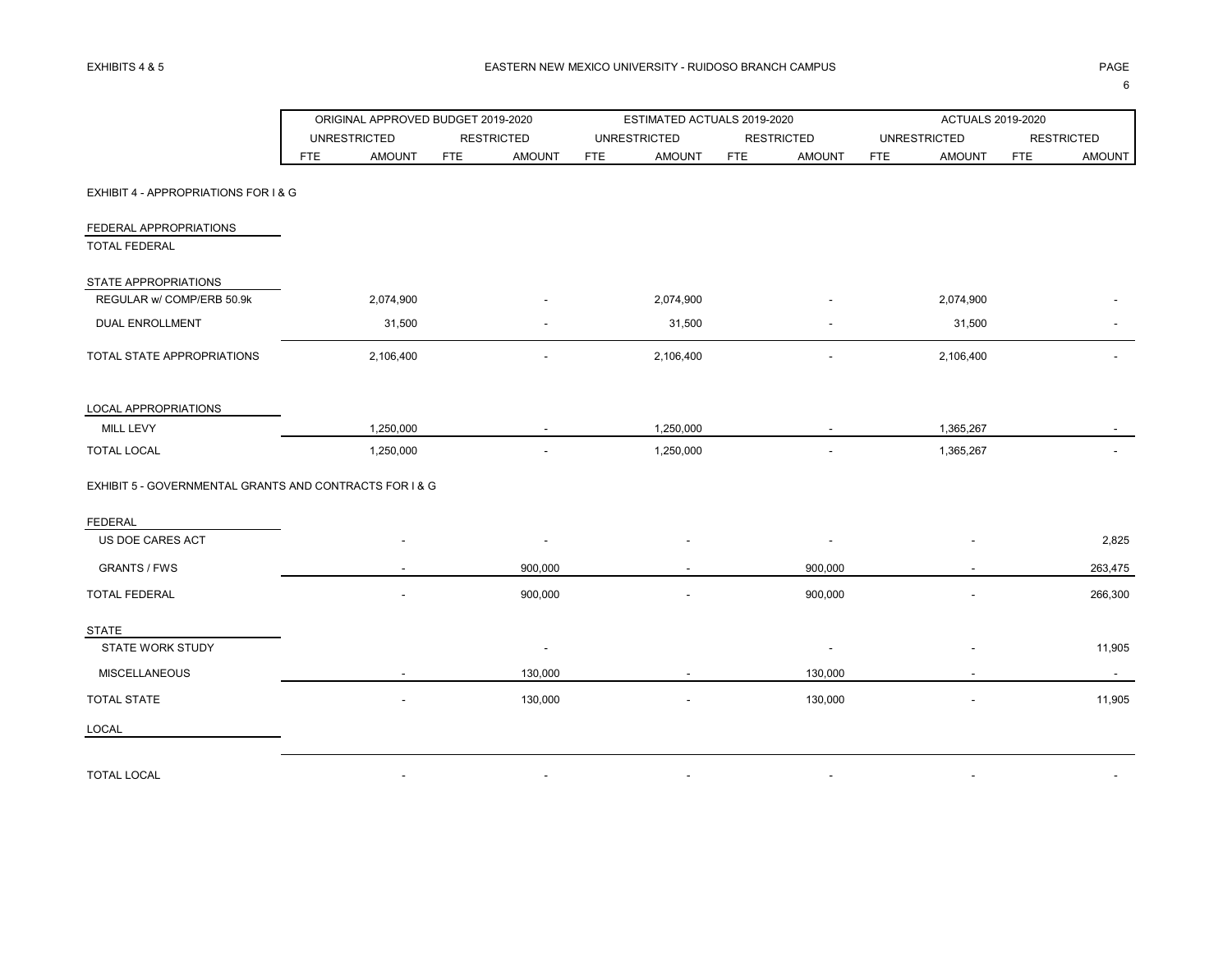7

|                                     |            | ORIGINAL APPROVED BUDGET 2019-2020 |                   |               |            | ESTIMATED ACTUALS 2019-2020 |            |               |            | ACTUALS 2019-2020   |            |                   |
|-------------------------------------|------------|------------------------------------|-------------------|---------------|------------|-----------------------------|------------|---------------|------------|---------------------|------------|-------------------|
|                                     |            | <b>UNRESTRICTED</b>                | <b>RESTRICTED</b> |               |            | <b>UNRESTRICTED</b>         |            | RESTRICTED    |            | <b>UNRESTRICTED</b> |            | <b>RESTRICTED</b> |
|                                     | <b>FTE</b> | <b>AMOUNT</b>                      | <b>FTE</b>        | <b>AMOUNT</b> | <b>FTE</b> | <b>AMOUNT</b>               | <b>FTE</b> | <b>AMOUNT</b> | <b>FTE</b> | <b>AMOUNT</b>       | <b>FTE</b> | AMOUNT            |
| EXHIBIT 6 - PRIVATE GIFTS FOR I & G |            |                                    |                   |               |            |                             |            |               |            |                     |            |                   |
| PRIVATE GIFTS                       |            |                                    |                   |               |            |                             |            |               |            |                     |            |                   |
| <b>RESTRICTED GIFTS</b>             |            |                                    |                   | 100,000       |            |                             |            | 100,000       |            |                     |            | 271               |
| <b>OTHER</b>                        |            |                                    |                   |               |            |                             |            |               |            |                     |            | $\sim$            |
| TOTAL PRIVATE GIFTS                 |            | $\overline{\phantom{a}}$           |                   | 100,000       |            |                             |            | 100,000       |            |                     |            | 271               |
|                                     |            |                                    |                   |               |            |                             |            |               |            |                     |            |                   |
|                                     |            |                                    |                   |               |            |                             |            |               |            |                     |            |                   |
|                                     |            |                                    |                   |               |            |                             |            |               |            |                     |            |                   |
| EXHIBIT 7 - LAND & PERMANENT FUND   |            |                                    |                   |               |            |                             |            |               |            |                     |            |                   |
| LAND & PERMANENT FUND               |            |                                    |                   |               |            |                             |            |               |            |                     |            |                   |
| <b>STATE LAND</b>                   |            |                                    |                   |               |            |                             |            |               |            |                     |            |                   |
| PERMANENT FUND                      |            |                                    |                   |               |            |                             |            |               |            |                     |            |                   |
| TOTAL LAND & PERMANENT FUND         |            | ٠                                  |                   |               |            |                             |            |               |            |                     |            |                   |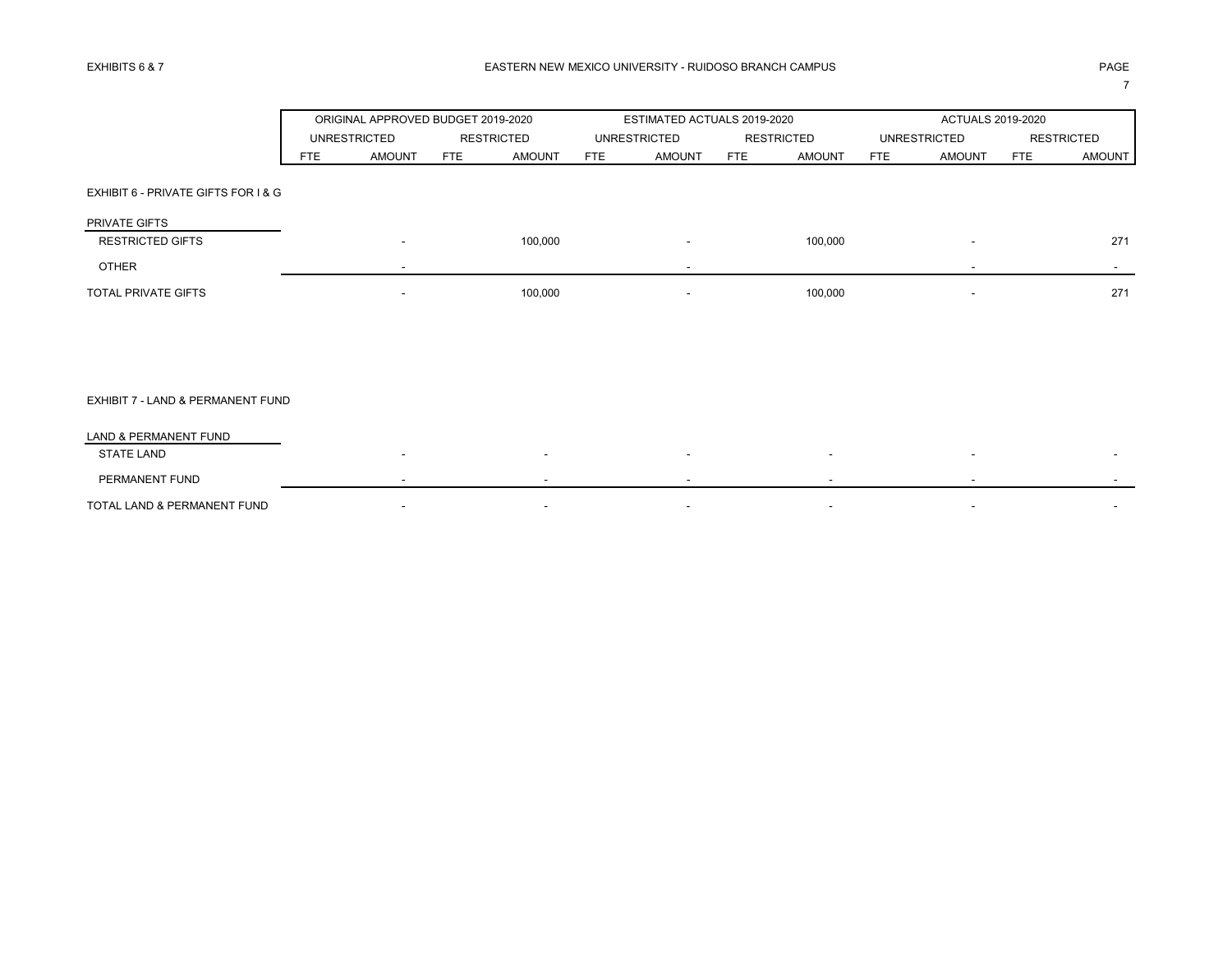8

|  | ORIGINAL APPROVED BUDGET 2019-2020 |     |        |              | ESTIMATED ACTUALS 2019-2020 |                   |               |                     | ACTUALS 2019-2020 |                   |               |
|--|------------------------------------|-----|--------|--------------|-----------------------------|-------------------|---------------|---------------------|-------------------|-------------------|---------------|
|  | <b>RESTRICTED</b><br>UNRESTRICTED  |     |        | UNRESTRICTED |                             | <b>RESTRICTED</b> |               | <b>UNRESTRICTED</b> |                   | <b>RESTRICTED</b> |               |
|  | AMOUNT                             | FTE | AMOUNT | <b>FTE</b>   | AMOUNT                      | <b>FTE</b>        | <b>AMOUNT</b> | <b>FTF</b>          | <b>AMOUN7</b>     | <b>FTE</b>        | <b>AMOUNT</b> |

EXHIBIT 8 - SALES & SERVICES

SALES & SERVICES

TOTAL SALES & SERVICES A SERVICES A SERVICE OF A SERVICE OF A SERVICE OF A SERVICE OF A SERVICE OF A SERVICE O

EXHIBIT 9 - OTHER SOURCES OF REVENUE FOR I & G

| OTHER SOURCES FOR I & G       |                          |                          |   |                          |                          |
|-------------------------------|--------------------------|--------------------------|---|--------------------------|--------------------------|
| <b>INTEREST -- NET FEES</b>   | 3,400                    | 3,400                    |   | 10,027                   | $\overline{\phantom{0}}$ |
| <b>INDIRECT COST</b>          | 56,000                   | 56,000                   |   | 121,671                  | -                        |
| <b>LIBRARY FINES</b>          | $\overline{\phantom{a}}$ | $\overline{\phantom{0}}$ |   | $\overline{\phantom{0}}$ | $\overline{\phantom{0}}$ |
| DISHONORED CHECK FEE          | -                        | $\overline{\phantom{0}}$ |   | $\overline{\phantom{0}}$ | $\overline{\phantom{0}}$ |
| <b>OTHER</b>                  | 300                      | 21,300                   |   | 3,138                    | $\overline{\phantom{0}}$ |
| TOTAL OTHER SOURCES FOR I & G | 59,700                   | 80,700                   | - | 134,836                  | $\overline{\phantom{0}}$ |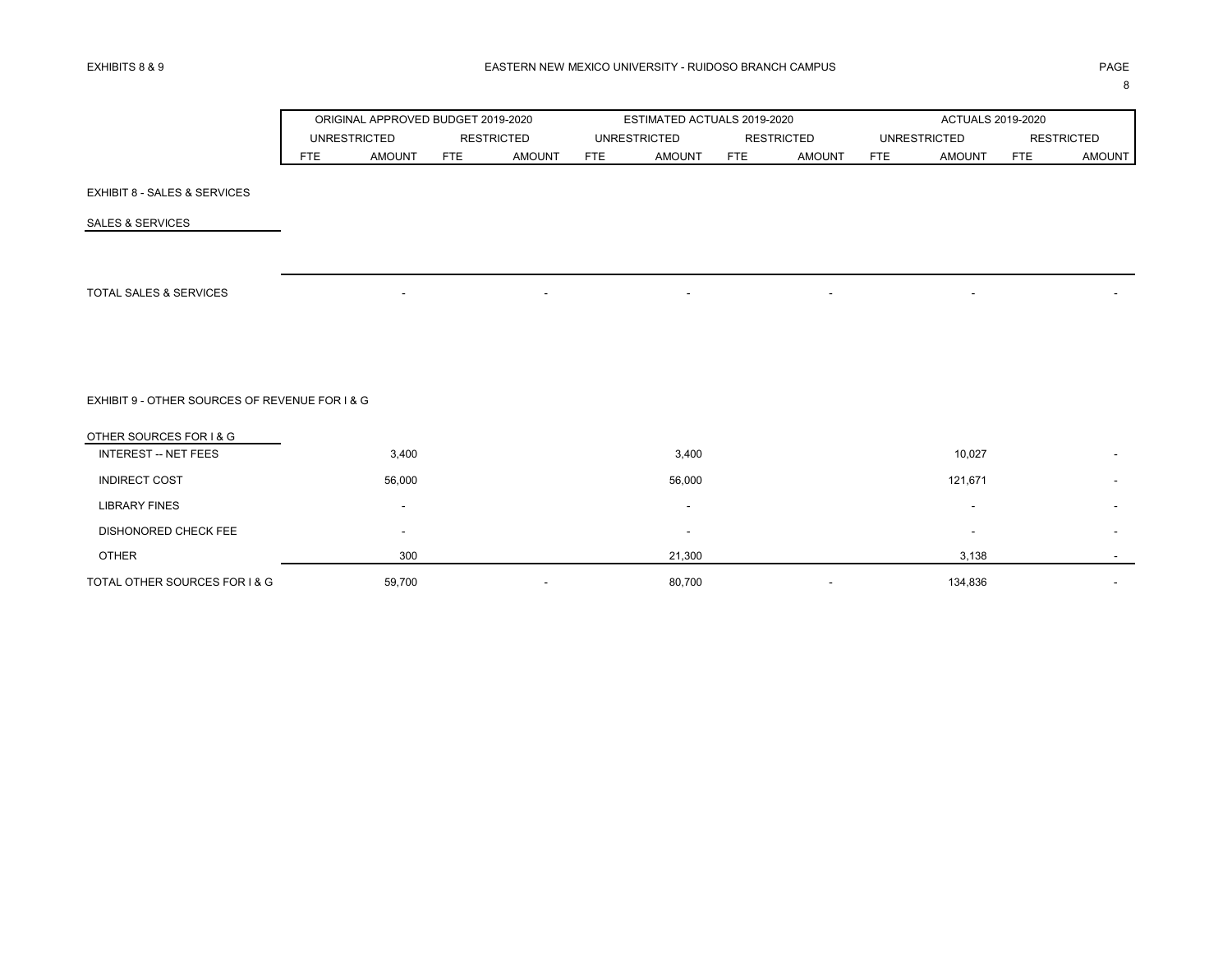# INSTRUCTION - PAGE 1 9

### EXHIBIT 10 PAGE PAGE IN PAGE IN THE SEASTERN NEW MEXICO UNIVERSITY - RUIDOSO BRANCH CAMPUS AND THE SEASTERN NEW MEXICO UNIVERSITY - RUIDOSO BRANCH CAMPUS

|                                                    |                | ORIGINAL APPROVED BUDGET 2019-2020 |                          |                   |                          | ESTIMATED ACTUALS 2019-2020 |                          |                   |                          | <b>ACTUALS 2019-2020</b> |                          |                          |
|----------------------------------------------------|----------------|------------------------------------|--------------------------|-------------------|--------------------------|-----------------------------|--------------------------|-------------------|--------------------------|--------------------------|--------------------------|--------------------------|
|                                                    |                | <b>UNRESTRICTED</b>                |                          | <b>RESTRICTED</b> |                          | <b>UNRESTRICTED</b>         |                          | <b>RESTRICTED</b> |                          | <b>UNRESTRICTED</b>      |                          | <b>RESTRICTED</b>        |
|                                                    | FTE            | <b>AMOUNT</b>                      | <b>FTE</b>               | <b>AMOUNT</b>     | <b>FTE</b>               | <b>AMOUNT</b>               | <b>FTE</b>               | <b>AMOUNT</b>     | <b>FTE</b>               | <b>AMOUNT</b>            | <b>FTE</b>               | <b>AMOUNT</b>            |
| <b>GENERAL ACADEMIC INSTRUCTION</b>                |                |                                    |                          |                   |                          |                             |                          |                   |                          |                          |                          |                          |
| LANGUAGE & FINE ARTS                               | 5.19           | 155,602                            | 0.40                     | 7,500             | 5.32                     | 155,789                     | 0.40                     | 7,500             | 4.90                     | 146,776                  | $\blacksquare$           |                          |
| <b>MATH AND SCIENCES</b>                           | 8.68           | 258,294                            | 0.40                     | 7,500             | 8.75                     | 259,381                     | 0.40                     | 7,500             | 6.36                     | 201,567                  | 0.09                     | 1,620                    |
| HISTORY / HUMANITIES / SOC SCI                     | 3.70           | 157,678                            | 0.10                     | 1,800             | 3.71                     | 157,679                     | 0.10                     | 1,800             | 3.67                     | 153,352                  | $\overline{\phantom{a}}$ | $\overline{\phantom{a}}$ |
| <b>BUSINESS &amp; INFORMATION SYS</b>              | 4.36           | 172,934                            | 0.10                     | 1,800             | 4.37                     | 172,934                     | 0.10                     | 1,800             | 4.33                     | 174,623                  | $\overline{\phantom{a}}$ |                          |
| CAREER AND TECH ED                                 | 6.26           | 223,737                            | 1.76                     | 33,000            | 6.17                     | 223,737                     | 1.76                     | 33,000            | 5.34                     | 191,593                  | 0.07                     | 1,371                    |
| TOTAL GENERAL ACADEMIC INSTR                       | 28.19          | 968,245                            | 2.76                     | 51,600            | 28.32                    | 969,520                     | 2.76                     | 51,600            | 24.60                    | 867,911                  | 0.16                     | 2,991                    |
| OTHER PROGRAMS                                     |                |                                    |                          |                   |                          |                             |                          |                   |                          |                          |                          |                          |
| <b>DISTANCE ED</b>                                 | 1.50           | 80,599                             |                          |                   | 1.50                     | 80,599                      | $\overline{\phantom{a}}$ |                   | 1.00                     | 28,046                   | $\blacksquare$           |                          |
| <b>RESTRICTED GRANTS (ACTUALS)</b>                 | $\blacksquare$ |                                    |                          |                   | $\overline{\phantom{a}}$ |                             |                          |                   | $\blacksquare$           | $\blacksquare$           | 2.00                     | 233,343                  |
| TOTAL OTHER PROGRAMS                               | 1.50           | 80,599                             | $\overline{a}$           |                   | 1.50                     | 80,599                      | $\overline{a}$           |                   | 1.00                     | 28,046                   | 2.00                     | 233,343                  |
| <b>MISCELLANEOUS</b>                               |                |                                    |                          | 893,400           |                          |                             |                          | 893,400           | $\overline{\phantom{a}}$ | 17,491                   | $\blacksquare$           |                          |
| COST DIST(TEL; POST; PRINT; INT)                   | $\blacksquare$ | 41,303                             |                          |                   |                          | 41,303                      | $\overline{a}$           |                   |                          | 41,302                   | $\overline{a}$           |                          |
| <b>HONORARIA</b>                                   |                |                                    |                          |                   |                          |                             |                          |                   |                          |                          |                          |                          |
| <b>FACULTY ENRICHMENT</b>                          |                |                                    |                          |                   |                          |                             |                          |                   |                          |                          |                          |                          |
| <b>RETIREMENT</b>                                  |                | 121,308                            |                          |                   |                          | 121,488                     | $\overline{\phantom{a}}$ |                   |                          | 117,318                  | $\overline{\phantom{a}}$ | 8,735                    |
| <b>SOCIAL SECURITY</b>                             |                | 65,584                             |                          |                   |                          | 65,666                      | $\overline{\phantom{a}}$ |                   |                          | 61,643                   | $\blacksquare$           | 4,914                    |
| <b>GROUP INSURANCE</b>                             |                | 51,992                             | $\overline{\phantom{a}}$ |                   |                          | 51,994                      | $\blacksquare$           |                   |                          | 43,900                   | $\blacksquare$           | 4,665                    |
| <b>WORKER'S COMPENSATION</b>                       |                | 494                                | $\blacksquare$           |                   |                          | 499                         | $\overline{\phantom{a}}$ |                   |                          | 995                      |                          | 43                       |
| UNEMPLOYMENT COMPENSATION                          |                | 429                                |                          |                   |                          | 429                         | $\overline{a}$           |                   |                          | 2,232                    | $\blacksquare$           | 281                      |
| <b>RETIREE HEALTH</b>                              |                | 17,146                             |                          |                   |                          | 17,168                      | $\overline{a}$           |                   |                          | 16,832                   | $\blacksquare$           | 1,235                    |
| WAIVER OF TUITION                                  |                | 11,000                             |                          |                   |                          | 9,433                       |                          |                   |                          |                          |                          | $\overline{\phantom{a}}$ |
| ANNUAL LEAVE                                       |                | $\overline{\phantom{a}}$           | $\overline{\phantom{a}}$ |                   |                          | $\overline{\phantom{a}}$    | $\overline{\phantom{a}}$ |                   | $\overline{\phantom{a}}$ | 1,235                    | $\overline{\phantom{a}}$ | $\sim$                   |
| TOTAL ITEMS NOT IN 10A's                           |                | 309,256                            |                          | 893,400           |                          | 307,981                     |                          | 893,400           |                          | 302,948                  |                          | 19,873                   |
| <b>TOTAL INSTRUCTION</b><br>(WITHOUT COMMUNITY ED) | 29.69          | 1,358,100                          | 2.76                     | 945,000           | 29.82                    | 1,358,100                   | 2.76                     | 945,000           | 25.60                    | 1,198,905                | 2.16                     | 256,207                  |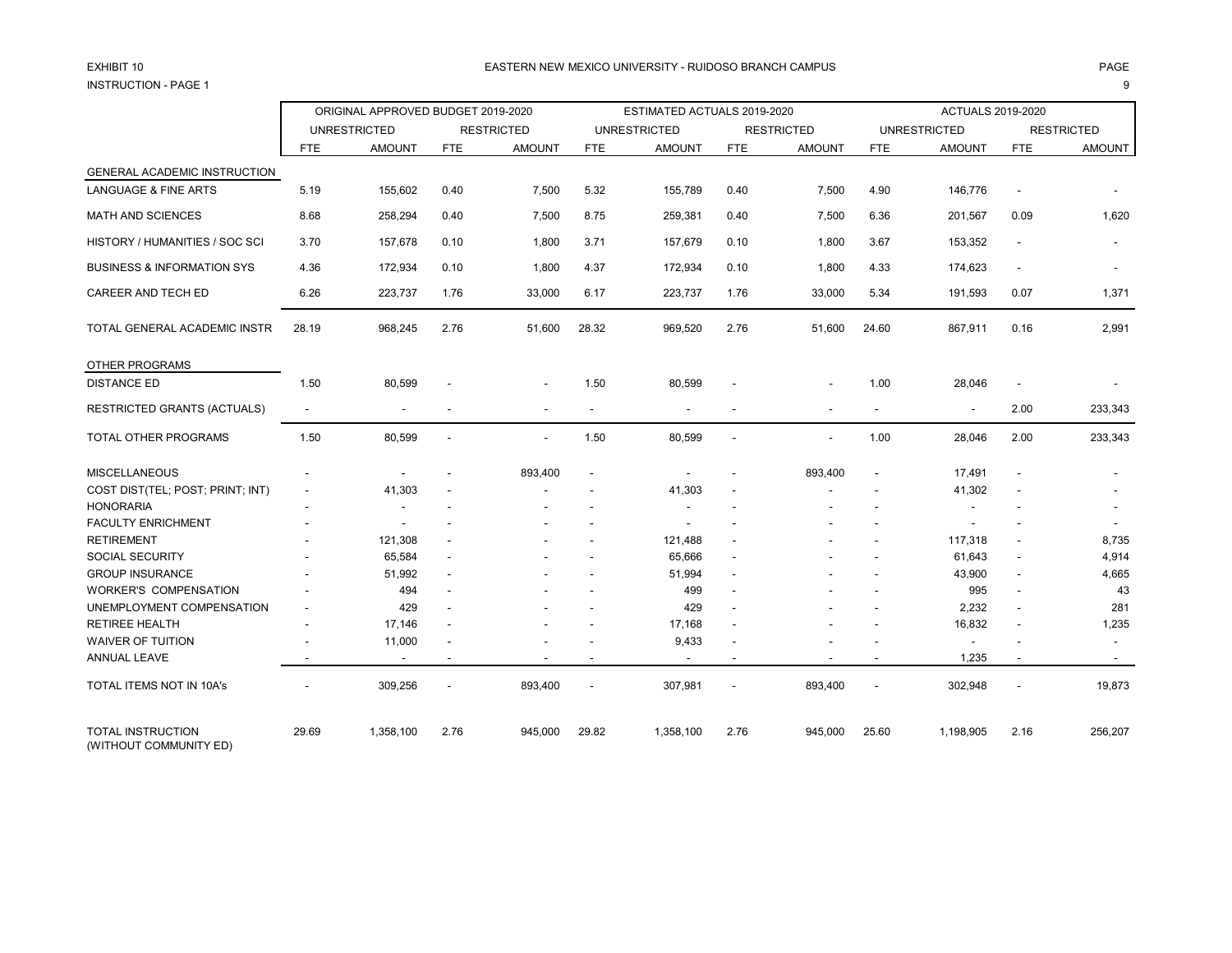## INSTRUCTION - PAGE 2 10 COMMUNITY EDUCATION

|                                |            | ORIGINAL APPROVED BUDGET 2019-2020 |            |                   |            | ESTIMATED ACTUALS 2019-2020 |            |                     |            | <b>ACTUALS 2019-2020</b> |            |                   |
|--------------------------------|------------|------------------------------------|------------|-------------------|------------|-----------------------------|------------|---------------------|------------|--------------------------|------------|-------------------|
|                                |            | <b>UNRESTRICTED</b>                |            | <b>RESTRICTED</b> |            | <b>UNRESTRICTED</b>         |            | <b>RESTRICTED</b>   |            | <b>UNRESTRICTED</b>      |            | <b>RESTRICTED</b> |
|                                | <b>FTE</b> | <b>AMOUNT</b>                      | <b>FTE</b> | <b>AMOUNT</b>     | <b>FTE</b> | <b>AMOUNT</b>               | <b>FTE</b> | <b>AMOUNT</b>       | <b>FTE</b> | <b>AMOUNT</b>            | <b>FTE</b> | <b>AMOUNT</b>     |
| <b>COMMUNITY EDUCATION</b>     |            |                                    |            |                   |            |                             |            | MOVED TO PROGRAM 17 |            |                          |            |                   |
| <b>COMMUNITY ED</b>            |            |                                    |            |                   |            |                             |            |                     |            |                          |            |                   |
|                                |            |                                    |            |                   |            |                             |            |                     |            |                          |            |                   |
| TOTAL COMMUNITY EDUCATION      |            |                                    |            |                   |            |                             |            |                     |            |                          |            |                   |
|                                |            |                                    |            |                   |            |                             |            |                     |            |                          |            |                   |
| <b>RETIREMENT</b>              |            |                                    |            |                   |            |                             |            |                     |            |                          |            |                   |
| SOCIAL SECURITY                |            |                                    |            |                   |            |                             |            |                     |            |                          |            |                   |
| <b>GROUP INSURANCE</b>         |            |                                    |            |                   |            |                             |            |                     |            |                          |            |                   |
| <b>WORKER'S COMPENSATION</b>   |            |                                    |            |                   |            |                             |            |                     |            |                          |            |                   |
| UNEMPLOYMENT COMPENSATION      |            |                                    |            |                   |            |                             |            |                     |            |                          |            |                   |
| <b>RETIREE HEALTH</b>          |            |                                    |            |                   |            |                             |            |                     |            |                          |            |                   |
| <b>WAIVER OF TUITION</b>       |            |                                    |            |                   |            |                             |            |                     |            |                          |            |                   |
| <b>ANNUAL LEAVE</b>            |            |                                    |            |                   |            |                             |            |                     |            |                          |            |                   |
| TOTAL ITEMS NOT IN 10A's       |            |                                    |            |                   |            |                             |            |                     |            |                          |            |                   |
| TOTAL COMMUNITY EDUCATION      |            |                                    |            |                   |            |                             |            |                     |            |                          |            |                   |
| <b>GRAND TOTAL INSTRUCTION</b> | 29.69      | 1,358,100                          | 2.76       | 945,000           | 29.82      | 1,358,100                   | 2.76       | 945,000             | 25.60      | 1,198,905                | 2.16       | 256,207           |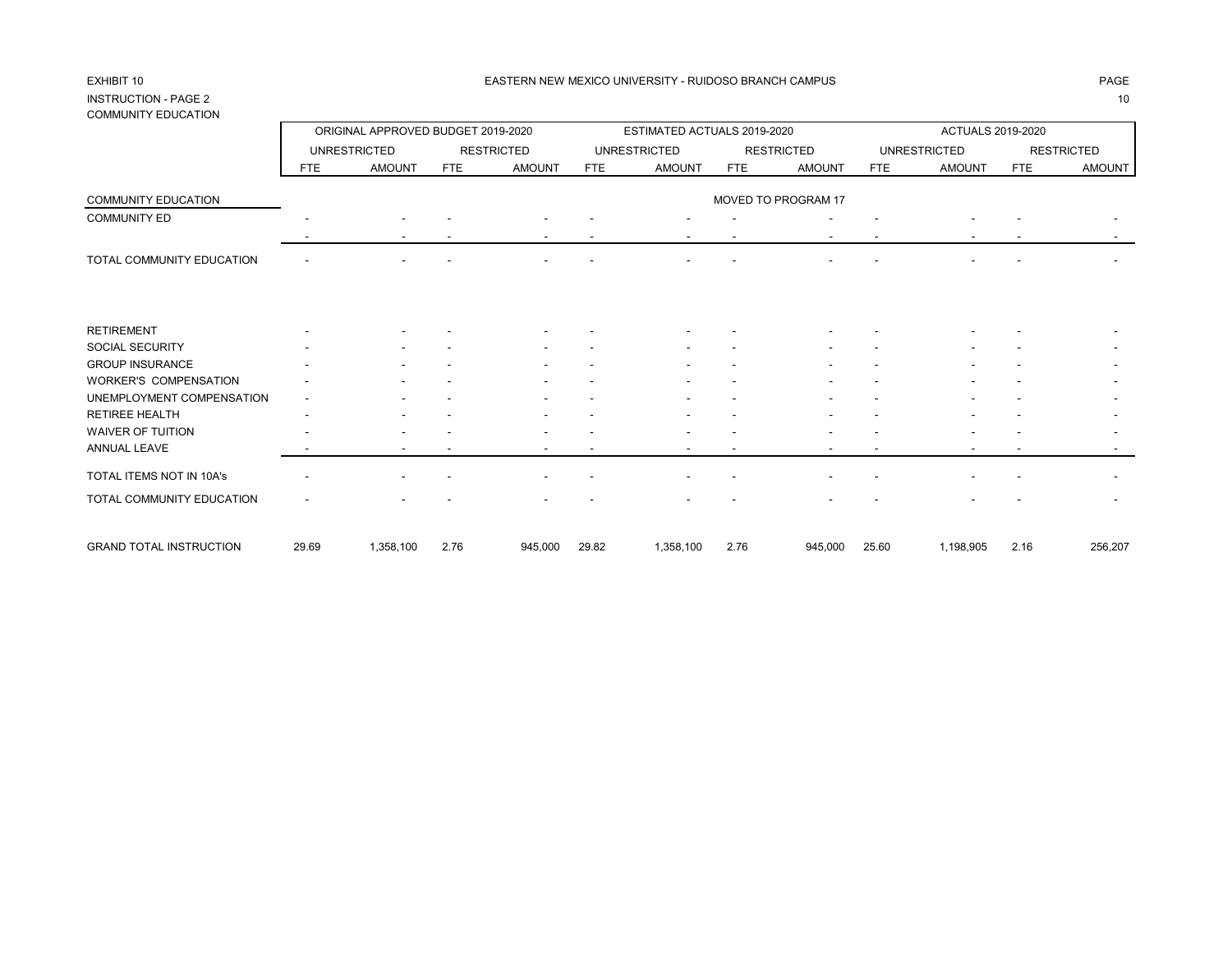## INSTRUCTION 11 INSTRUCTION

|                                 |                          | ORIGINAL APPROVED BUDGET 2019-2020 |                          |                   |                          | ESTIMATED ACTUALS 2019-2020 |                          |                          |                | ACTUALS 2019-2020   |                          |                          |
|---------------------------------|--------------------------|------------------------------------|--------------------------|-------------------|--------------------------|-----------------------------|--------------------------|--------------------------|----------------|---------------------|--------------------------|--------------------------|
|                                 |                          | <b>UNRESTRICTED</b>                |                          | <b>RESTRICTED</b> |                          | <b>UNRESTRICTED</b>         |                          | <b>RESTRICTED</b>        |                | <b>UNRESTRICTED</b> |                          | <b>RESTRICTED</b>        |
|                                 | <b>FTE</b>               | <b>AMOUNT</b>                      | <b>FTE</b>               | <b>AMOUNT</b>     | <b>FTE</b>               | <b>AMOUNT</b>               | <b>FTE</b>               | <b>AMOUNT</b>            | <b>FTE</b>     | <b>AMOUNT</b>       | <b>FTE</b>               | <b>AMOUNT</b>            |
| <b>LANGUAGE &amp; FINE ARTS</b> |                          |                                    |                          |                   |                          |                             |                          |                          |                |                     |                          |                          |
| PROFESSIONAL SALARIES           | $\overline{\phantom{a}}$ |                                    |                          |                   | $\overline{a}$           |                             |                          |                          | $\sim$         |                     |                          |                          |
| <b>FACULTY SALARIES</b>         | 4.90                     | 139,402                            |                          |                   | 4.90                     | 139,589                     |                          |                          | 4.90           | 146,502             |                          |                          |
| <b>GRAD ASSISTANT SALARIES</b>  | $\overline{a}$           |                                    |                          |                   | $\blacksquare$           |                             |                          |                          |                |                     |                          |                          |
| SUPPORT STAFF SALARIES          |                          |                                    |                          |                   |                          |                             |                          |                          |                |                     |                          |                          |
| <b>TECHNICIAN SALARIES</b>      |                          |                                    |                          |                   |                          |                             |                          |                          |                |                     |                          |                          |
| <b>STUDENT SALARIES</b>         | 0.16                     | 3,000                              |                          |                   | 0.26                     | 3,000                       |                          |                          |                |                     |                          |                          |
| <b>OTHER SALARIES</b>           |                          |                                    |                          |                   |                          |                             |                          |                          |                |                     |                          |                          |
| SUPPLIES AND EXPENSE            |                          | 10,700                             |                          |                   |                          | 10,700                      |                          |                          |                | 274                 |                          |                          |
| <b>EQUIPMENT</b>                |                          | $\overline{\phantom{a}}$           |                          |                   | $\overline{\phantom{a}}$ |                             |                          |                          |                |                     |                          |                          |
| <b>TRAVEL</b>                   |                          |                                    |                          |                   | ÷                        |                             |                          |                          |                |                     |                          |                          |
| FED. WORK STUDY SAL.            | 0.13                     | 2,500                              | 0.40                     | 7,500             | 0.16                     | 2,500                       | 0.40                     | 7,500                    |                |                     |                          |                          |
| STATE WORK STUDY SAL.           | $\overline{\phantom{a}}$ |                                    |                          |                   | $\ddot{\phantom{a}}$     |                             |                          |                          |                |                     |                          |                          |
| TOTAL LANGUAGE & FINE ARTS      | 5.19                     | 155,602                            | 0.40                     | 7,500             | 5.32                     | 155,789                     | 0.40                     | 7,500                    | 4.90           | 146,776             | $\overline{\phantom{a}}$ |                          |
| MATH AND SCIENCES               |                          |                                    |                          |                   |                          |                             |                          |                          |                |                     |                          |                          |
| PROFESSIONAL SALARIES           | $\overline{\phantom{a}}$ |                                    |                          |                   | $\blacksquare$           |                             |                          |                          | $\blacksquare$ |                     |                          |                          |
| <b>FACULTY SALARIES</b>         | 8.33                     | 239,494                            |                          |                   | 8.33                     | 240,581                     |                          |                          | 6.33           | 198,740             |                          |                          |
| <b>GRAD ASSISTANT SALARIES</b>  | ٠                        |                                    |                          |                   | $\overline{\phantom{a}}$ |                             |                          |                          |                |                     |                          |                          |
| SUPPORT STAFF SALARIES          |                          |                                    |                          |                   | $\blacksquare$           |                             |                          |                          |                |                     |                          |                          |
| <b>TECHNICIAN SALARIES</b>      |                          |                                    |                          |                   |                          |                             |                          |                          |                |                     |                          |                          |
| <b>STUDENT SALARIES</b>         | 0.21                     | 4,000                              |                          |                   | 0.26                     | 4,000                       |                          |                          |                |                     |                          |                          |
| <b>OTHER SALARIES</b>           |                          |                                    |                          |                   | $\overline{a}$           | $\overline{\phantom{a}}$    |                          |                          |                |                     |                          |                          |
| SUPPLIES AND EXPENSE            |                          | 10,300                             |                          |                   |                          | 7,800                       |                          |                          |                | 2,287               |                          |                          |
| <b>EQUIPMENT</b>                |                          | $\overline{\phantom{a}}$           |                          |                   |                          | 2,500                       |                          |                          |                |                     |                          |                          |
| <b>TRAVEL</b>                   |                          | 2,000                              |                          |                   | $\blacksquare$           | 2,000                       | $\sim$                   |                          | ä,             |                     |                          |                          |
| FED. WORK STUDY SAL.            | 0.13                     | 2,500                              | 0.40                     | 7,500             | 0.16                     | 2,500                       | 0.40                     | 7,500                    | 0.03           | 540                 | 0.09                     | 1,620                    |
| STATE WORK STUDY SAL.           |                          |                                    |                          |                   |                          |                             |                          |                          | $\blacksquare$ |                     | $\overline{\phantom{a}}$ | $\overline{\phantom{a}}$ |
| TOTAL MATH AND SCIENCES         | 8.68                     | 258,294                            | 0.40                     | 7,500             | 8.75                     | 259,381                     | 0.40                     | 7,500                    | 6.36           | 201,567             | 0.09                     | 1,620                    |
| HISTORY / HUMANITIES / SOC SCI  |                          |                                    |                          |                   |                          |                             |                          |                          |                |                     |                          |                          |
| PROFESSIONAL SALARIES           | $\overline{\phantom{a}}$ |                                    |                          |                   |                          |                             |                          |                          |                |                     |                          |                          |
| <b>FACULTY SALARIES</b>         | 3.67                     | 155,978                            |                          |                   | 3.67                     | 155,979                     |                          |                          | 3.67           | 152,986             |                          |                          |
| <b>GRAD ASSISTANT SALARIES</b>  | $\overline{\phantom{a}}$ |                                    |                          |                   |                          |                             |                          |                          | ä,             |                     |                          |                          |
| SUPPORT STAFF SALARIES          |                          |                                    |                          |                   |                          |                             |                          |                          |                |                     |                          |                          |
| <b>TECHNICIAN SALARIES</b>      |                          |                                    |                          |                   |                          |                             |                          |                          |                |                     |                          |                          |
| <b>STUDENT SALARIES</b>         |                          |                                    |                          |                   |                          |                             |                          |                          |                |                     |                          |                          |
| <b>OTHER SALARIES</b>           |                          |                                    |                          |                   |                          |                             |                          |                          |                |                     |                          |                          |
| SUPPLIES AND EXPENSE            |                          | 600                                |                          |                   |                          | 600                         |                          |                          |                | 366                 |                          |                          |
| <b>EQUIPMENT</b>                |                          |                                    |                          |                   |                          | $\overline{\phantom{a}}$    |                          |                          |                |                     |                          |                          |
| <b>TRAVEL</b>                   |                          | 500                                | $\overline{\phantom{a}}$ |                   | $\sim$                   | 500                         | $\overline{\phantom{a}}$ |                          |                |                     |                          |                          |
| FED. WORK STUDY SAL.            | 0.03                     | 600                                | 0.10                     | 1,800             | 0.04                     | 600                         | 0.10                     | 1,800                    |                |                     |                          |                          |
| STATE WORK STUDY SAL.           |                          |                                    |                          |                   |                          |                             |                          | $\overline{\phantom{a}}$ |                |                     |                          |                          |
| <b>TOTAL SCIENCES</b>           | 3.70                     | 157,678                            | 0.10                     | 1,800             | 3.71                     | 157,679                     | 0.10                     | 1,800                    | 3.67           | 153,352             |                          |                          |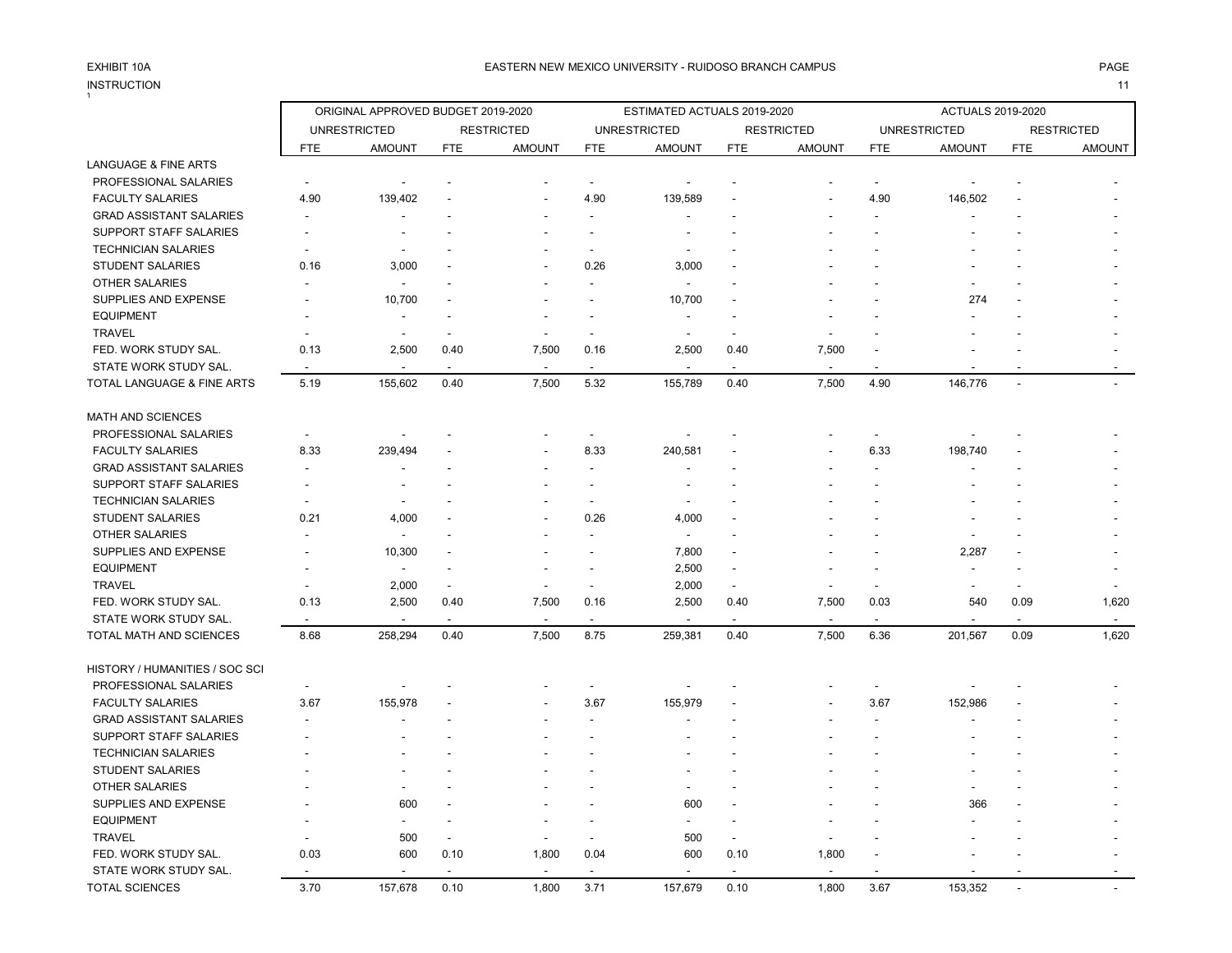INSTRUCTION

 $\Gamma$ 

 $\overline{\phantom{0}}$ 

## INSTRUCTION 12

|                                       |                          | ORIGINAL APPROVED BUDGET 2019-2020 |            |                   |                          | ESTIMATED ACTUALS 2019-2020 |                          |                   |                          | <b>ACTUALS 2019-2020</b> |                |                   |
|---------------------------------------|--------------------------|------------------------------------|------------|-------------------|--------------------------|-----------------------------|--------------------------|-------------------|--------------------------|--------------------------|----------------|-------------------|
|                                       |                          | <b>UNRESTRICTED</b>                |            | <b>RESTRICTED</b> |                          | <b>UNRESTRICTED</b>         |                          | <b>RESTRICTED</b> |                          | <b>UNRESTRICTED</b>      |                | <b>RESTRICTED</b> |
|                                       | <b>FTE</b>               | <b>AMOUNT</b>                      | <b>FTE</b> | <b>AMOUNT</b>     | <b>FTE</b>               | <b>AMOUNT</b>               | FTE                      | <b>AMOUNT</b>     | <b>FTE</b>               | <b>AMOUNT</b>            | <b>FTE</b>     | <b>AMOUNT</b>     |
| <b>BUSINESS &amp; INFORMATION SYS</b> |                          |                                    |            |                   |                          |                             |                          |                   |                          |                          |                |                   |
| PROFESSIONAL SALARIES                 | $\overline{\phantom{a}}$ |                                    |            |                   | $\overline{\phantom{a}}$ | $\overline{\phantom{a}}$    |                          |                   | $\overline{\phantom{a}}$ | $\blacksquare$           |                |                   |
| <b>FACULTY SALARIES</b>               | 4.33                     | 166,359                            |            |                   | 4.33                     | 166,359                     |                          |                   | 4.33                     | 168,644                  |                |                   |
| <b>GRAD ASSISTANT SALARIES</b>        |                          |                                    |            |                   |                          |                             |                          |                   |                          |                          |                |                   |
| <b>SUPPORT STAFF SALARIES</b>         |                          |                                    |            |                   |                          |                             |                          |                   |                          |                          |                |                   |
| <b>TECHNICIAN SALARIES</b>            |                          |                                    |            |                   |                          |                             |                          |                   |                          |                          |                |                   |
| <b>STUDENT SALARIES</b>               |                          |                                    |            |                   |                          |                             |                          |                   |                          |                          |                |                   |
| <b>OTHER SALARIES</b>                 |                          |                                    |            |                   |                          |                             |                          |                   |                          |                          |                |                   |
| SUPPLIES AND EXPENSE                  |                          | 5,975                              |            |                   |                          | 5,975                       |                          |                   |                          | 5,979                    |                |                   |
| <b>EQUIPMENT</b>                      |                          |                                    |            |                   |                          |                             |                          |                   |                          |                          |                |                   |
| <b>TRAVEL</b>                         |                          | ٠                                  |            |                   |                          | ٠                           |                          |                   |                          |                          |                |                   |
| FED. WORK STUDY SAL.                  | 0.03                     | 600                                | 0.10       | 1,800             | 0.04                     | 600                         | 0.10                     | 1,800             |                          |                          |                |                   |
| STATE WORK STUDY SAL.                 |                          |                                    |            |                   |                          | $\overline{a}$              |                          |                   |                          |                          |                |                   |
| TOTAL BUSINESS & INFORMATION S'       | 4.36                     | 172,934                            | 0.10       | 1,800             | 4.37                     | 172,934                     | 0.10                     | 1,800             | 4.33                     | 174,623                  | $\overline{a}$ |                   |
| CAREER AND TECH ED                    |                          |                                    |            |                   |                          |                             |                          |                   |                          |                          |                |                   |
| PROFESSIONAL SALARIES                 | 1.00                     | 83,210                             |            |                   | 1.00                     | 83,210                      |                          |                   | 1.00                     | 64,673                   |                |                   |
| <b>FACULTY SALARIES</b>               | 3.67                     | 89,000                             |            | ۰.                | 3.67                     | 89,000                      |                          |                   | 4.00                     | 100,131                  |                |                   |
| <b>GRAD ASSISTANT SALARIES</b>        | $\overline{\phantom{a}}$ | $\overline{a}$                     |            |                   | $\overline{\phantom{a}}$ | $\overline{\phantom{a}}$    |                          |                   |                          |                          |                |                   |
| SUPPORT STAFF SALARIES                | 1.00                     | 27,227                             |            |                   | 1.00                     | 27,227                      |                          |                   |                          |                          |                |                   |
| <b>TECHNICIAN SALARIES</b>            |                          |                                    |            |                   |                          |                             |                          |                   | $\blacksquare$           |                          |                |                   |
| <b>STUDENT SALARIES</b>               |                          | $\overline{\phantom{a}}$           |            |                   |                          |                             |                          |                   | 0.31                     | 5,877                    |                |                   |
| <b>OTHER SALARIES</b>                 |                          |                                    |            |                   |                          |                             |                          |                   |                          | 755                      |                |                   |
| SUPPLIES AND EXPENSE                  |                          | 11,300                             |            |                   |                          | 11,300                      |                          |                   |                          | 18,976                   |                |                   |
| <b>EQUIPMENT</b>                      |                          | $\overline{\phantom{a}}$           |            |                   |                          | $\blacksquare$              |                          |                   |                          | $\blacksquare$           |                |                   |
| <b>TRAVEL</b>                         |                          | 2,000                              |            |                   |                          | 2,000                       | $\blacksquare$           |                   |                          | 724                      |                |                   |
| FED. WORK STUDY SAL.                  | 0.59                     | 11,000                             | 1.76       | 33,000            | 0.50                     | 11,000                      | 1.76                     | 33,000            | 0.02                     | 457                      | 0.07           | 1,371             |
| STATE WORK STUDY SAL.                 |                          |                                    |            |                   |                          |                             | $\overline{\phantom{a}}$ |                   |                          | $\blacksquare$           |                |                   |
| TOTAL CAREER AND TECH ED              | 6.26                     | 223,737                            | 1.76       | 33,000            | 6.17                     | 223,737                     | 1.76                     | 33,000            | 5.34                     | 191,593                  | 0.07           | 1,371             |
| <b>DISTANCE ED</b>                    |                          |                                    |            |                   |                          |                             |                          |                   |                          |                          |                |                   |
| PROFESSIONAL SALARIES                 | 1.50                     | 67,069                             |            |                   | 1.00                     | 43,158                      |                          |                   | 0.50                     | 11,495                   |                |                   |
| <b>FACULTY SALARIES</b>               |                          |                                    |            |                   | $\blacksquare$           |                             |                          |                   |                          |                          |                |                   |
| <b>GRAD ASSISTANT SALARIES</b>        |                          |                                    |            |                   | $\blacksquare$           | $\overline{\phantom{a}}$    |                          |                   | $\blacksquare$           | $\blacksquare$           |                |                   |
| SUPPORT STAFF SALARIES                |                          |                                    |            |                   | 0.50                     | 23,911                      |                          |                   | 0.50                     | 12,829                   |                |                   |
| <b>TECHNICIAN SALARIES</b>            |                          |                                    |            |                   |                          |                             |                          |                   |                          |                          |                |                   |
| STUDENT SALARIES                      |                          |                                    |            |                   |                          |                             |                          |                   |                          |                          |                |                   |
| <b>OTHER SALARIES</b>                 |                          |                                    |            |                   |                          |                             |                          |                   |                          |                          |                |                   |
| SUPPLIES AND EXPENSE                  |                          | 12,030                             |            |                   |                          | 12,030                      |                          |                   |                          | 2,690                    |                |                   |
| <b>EQUIPMENT</b>                      |                          | ä,                                 |            |                   |                          | $\overline{\phantom{a}}$    |                          |                   |                          | $\overline{\phantom{a}}$ |                |                   |
| <b>TRAVEL</b>                         |                          | 1,500                              |            |                   |                          | 1,500                       |                          |                   |                          | 1,032                    |                |                   |
| FED. WORK STUDY SAL.                  |                          |                                    |            |                   |                          |                             |                          |                   |                          |                          |                |                   |
| STATE WORK STUDY SAL.                 |                          |                                    |            |                   |                          |                             |                          |                   |                          |                          |                |                   |
| TOTAL DISTANCE ED                     | 1.50                     | 80.599                             |            |                   | 1.50                     | 80.599                      |                          |                   | 1.00                     | 28.046                   |                |                   |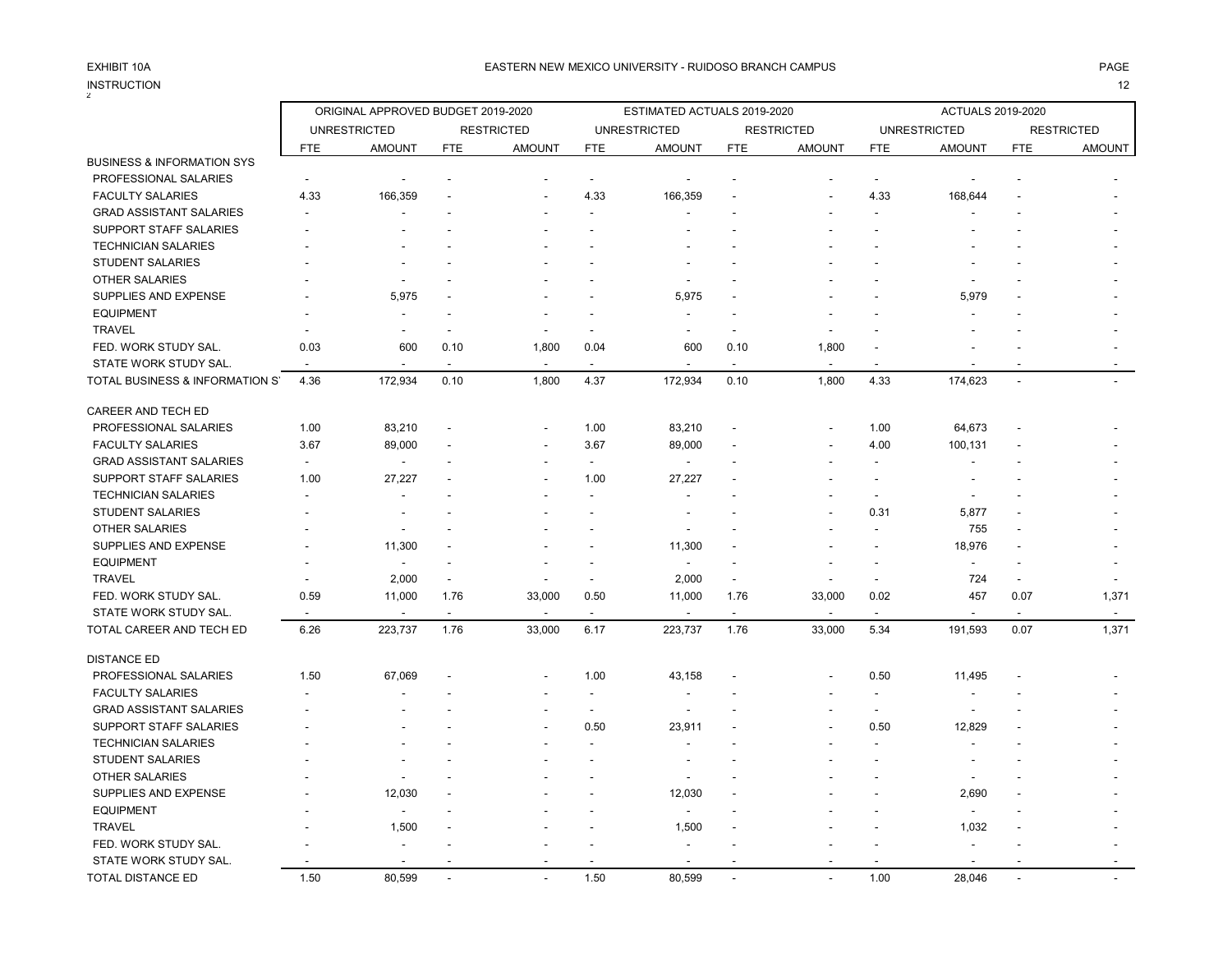# INSTRUCTION<br>3

### EXHIBIT 10A PAGE PAGE AND THE SEASTERN NEW MEXICO UNIVERSITY - RUIDOSO BRANCH CAMPUS AND THE SEASTERN NEW MEXICO UNIVERSITY - RUIDOSO BRANCH CAMPUS

INSTRUCTION 13

|                                | ORIGINAL APPROVED BUDGET 2019-2020 |                          |                          |                          |                          | ESTIMATED ACTUALS 2019-2020 |                          |                   |            | <b>ACTUALS 2019-2020</b> |                          |                   |
|--------------------------------|------------------------------------|--------------------------|--------------------------|--------------------------|--------------------------|-----------------------------|--------------------------|-------------------|------------|--------------------------|--------------------------|-------------------|
|                                |                                    | <b>UNRESTRICTED</b>      |                          | <b>RESTRICTED</b>        |                          | <b>UNRESTRICTED</b>         |                          | <b>RESTRICTED</b> |            | <b>UNRESTRICTED</b>      |                          | <b>RESTRICTED</b> |
|                                | <b>FTE</b>                         | <b>AMOUNT</b>            | <b>FTE</b>               | <b>AMOUNT</b>            | FTE                      | <b>AMOUNT</b>               | <b>FTE</b>               | <b>AMOUNT</b>     | <b>FTE</b> | <b>AMOUNT</b>            | <b>FTE</b>               | <b>AMOUNT</b>     |
| RESTRICTED GRANTS (ACTUALS)    |                                    |                          |                          |                          |                          |                             |                          |                   |            |                          |                          |                   |
| PROFESSIONAL SALARIES          |                                    |                          |                          |                          |                          |                             |                          |                   |            |                          | 1.50                     | 52,345            |
| <b>FACULTY SALARIES</b>        |                                    |                          |                          |                          |                          |                             |                          |                   |            |                          |                          |                   |
| <b>GRAD ASSISTANT SALARIES</b> |                                    |                          |                          |                          |                          |                             |                          |                   |            |                          |                          |                   |
| SUPPORT STAFF SALARIES         |                                    |                          |                          |                          |                          |                             |                          |                   |            |                          | 0.50                     | 14,933            |
| <b>TECHNICIAN SALARIES</b>     |                                    |                          |                          |                          |                          |                             |                          |                   |            |                          |                          |                   |
| STUDENT SALARIES               |                                    |                          |                          |                          |                          |                             |                          |                   |            |                          |                          |                   |
| <b>OTHER SALARIES</b>          |                                    |                          |                          |                          |                          |                             |                          |                   |            |                          |                          |                   |
| SUPPLIES AND EXPENSE           |                                    |                          |                          |                          |                          |                             |                          |                   |            |                          |                          | 152,489           |
| <b>EQUIPMENT</b>               |                                    |                          |                          |                          |                          |                             |                          |                   |            |                          |                          | 13,391            |
| <b>TRAVEL</b>                  |                                    |                          |                          |                          |                          |                             |                          |                   |            |                          |                          | 185               |
| FED. WORK STUDY SAL.           |                                    |                          |                          |                          |                          |                             |                          |                   |            |                          |                          |                   |
| STATE WORK STUDY SAL.          |                                    |                          |                          |                          |                          |                             |                          |                   |            |                          |                          |                   |
| TOTAL RESTRICTED GRANTS        |                                    |                          |                          |                          |                          |                             |                          |                   |            |                          | 2.00                     | 233,343           |
| <b>COMMUNITY ED</b>            |                                    |                          |                          |                          |                          | Comm Ed Moved to Program 17 |                          |                   |            |                          |                          |                   |
| PROFESSIONAL SALARIES          |                                    |                          |                          |                          |                          |                             |                          |                   |            |                          |                          |                   |
| <b>FACULTY SALARIES</b>        |                                    |                          |                          |                          |                          |                             |                          |                   |            |                          |                          |                   |
| <b>GRAD ASSISTANT SALARIES</b> |                                    |                          |                          |                          |                          |                             |                          |                   |            |                          |                          |                   |
| SUPPORT STAFF SALARIES         |                                    |                          |                          |                          |                          |                             |                          |                   |            |                          |                          |                   |
| <b>TECHNICIAN SALARIES</b>     |                                    |                          |                          |                          |                          |                             |                          |                   |            |                          |                          |                   |
| <b>STUDENT SALARIES</b>        |                                    |                          |                          |                          |                          |                             |                          |                   |            |                          |                          |                   |
| <b>OTHER SALARIES</b>          |                                    |                          |                          |                          |                          |                             |                          |                   |            |                          |                          |                   |
| SUPPLIES AND EXPENSE           |                                    |                          |                          |                          |                          |                             |                          |                   |            |                          |                          |                   |
| <b>EQUIPMENT</b>               |                                    |                          |                          |                          |                          |                             |                          |                   |            |                          |                          |                   |
| <b>TRAVEL</b>                  |                                    |                          |                          |                          |                          |                             |                          |                   |            |                          |                          |                   |
| FED. WORK STUDY SAL.           |                                    |                          |                          |                          |                          |                             |                          |                   |            |                          |                          |                   |
| STATE WORK STUDY SAL.          |                                    |                          |                          |                          |                          |                             |                          |                   |            |                          |                          |                   |
| TOTAL COMMUNITY ED             |                                    | $\overline{\phantom{a}}$ | $\overline{\phantom{a}}$ | $\overline{\phantom{a}}$ | $\overline{\phantom{a}}$ |                             | $\overline{\phantom{a}}$ |                   |            |                          | $\overline{\phantom{a}}$ |                   |
|                                |                                    |                          |                          |                          |                          |                             |                          |                   |            |                          |                          |                   |

 PROFESSIONAL SALARIES FACULTY SALARIES GRAD ASSISTANT SALARIES SUPPORT STAFF SALARIES TECHNICIAN SALARIES STUDENT SALARIES OTHER SALARIES SUPPLIES AND EXPENSE EQUIPMENT TRAVEL FED. WORK STUDY SAL. STATE WORK STUDY SAL.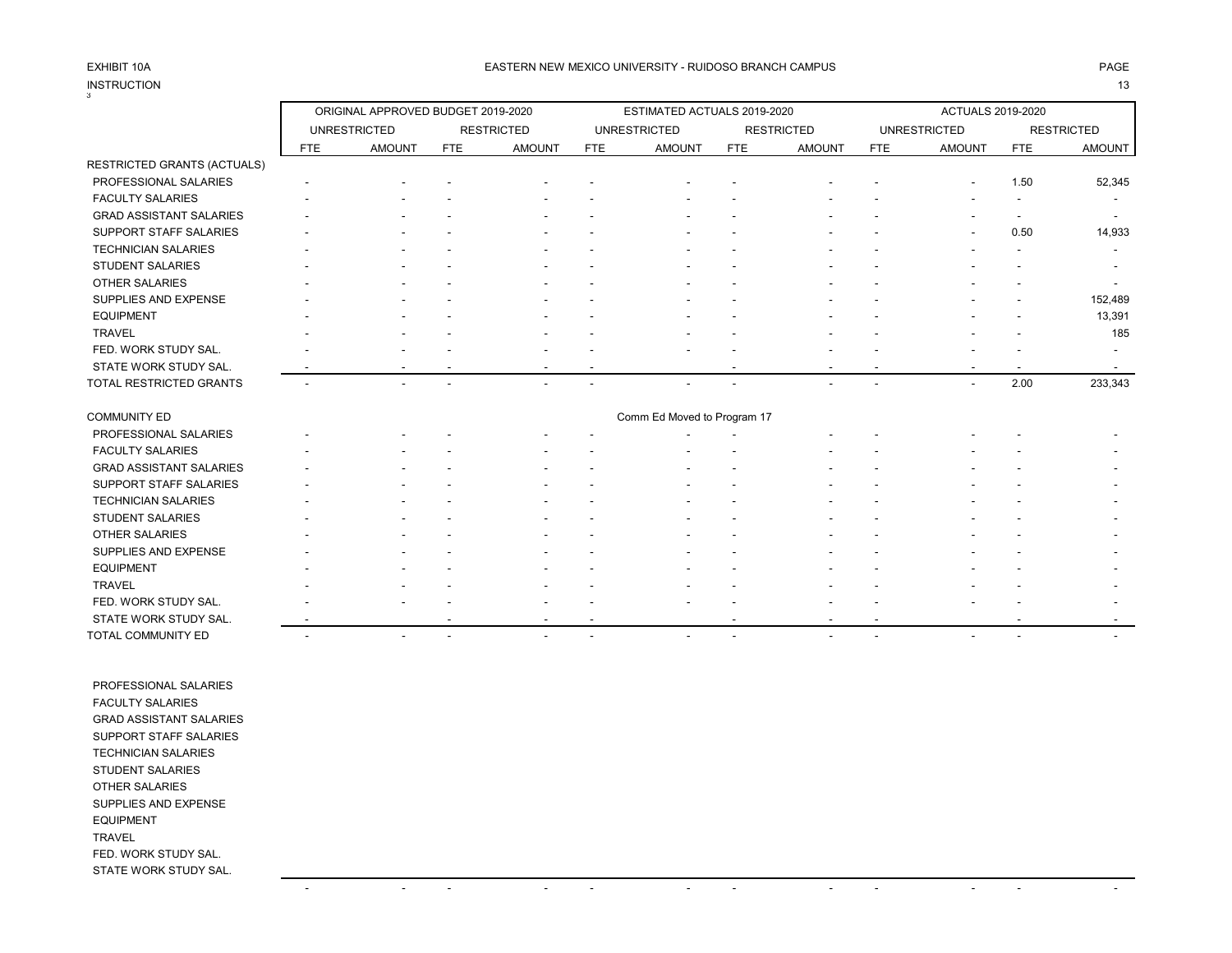# INSTRUCTION 14

|                                |                          | ORIGINAL APPROVED BUDGET 2019-2020 |                          |                          |                | ESTIMATED ACTUALS 2019-2020 |                          |                          |                          | <b>ACTUALS 2019-2020</b> |                          |                   |
|--------------------------------|--------------------------|------------------------------------|--------------------------|--------------------------|----------------|-----------------------------|--------------------------|--------------------------|--------------------------|--------------------------|--------------------------|-------------------|
|                                |                          | <b>UNRESTRICTED</b>                |                          | <b>RESTRICTED</b>        |                | <b>UNRESTRICTED</b>         |                          | <b>RESTRICTED</b>        |                          | <b>UNRESTRICTED</b>      |                          | <b>RESTRICTED</b> |
|                                | <b>FTE</b>               | <b>AMOUNT</b>                      | <b>FTE</b>               | <b>AMOUNT</b>            | <b>FTE</b>     | <b>AMOUNT</b>               | <b>FTE</b>               | <b>AMOUNT</b>            | <b>FTE</b>               | <b>AMOUNT</b>            | <b>FTE</b>               | <b>AMOUNT</b>     |
| <b>TOTALS EXHIBIT 10A's</b>    |                          |                                    |                          |                          |                |                             |                          |                          |                          |                          |                          |                   |
| PROFESSIONAL SALARIES          | 2.50                     | 150,279                            | $\overline{\phantom{a}}$ |                          | 2.00           | 126,368                     |                          |                          | 1.50                     | 76,168                   | 1.50                     | 52,345            |
| <b>FACULTY SALARIES</b>        | 24.90                    | 790,233                            |                          | $\overline{\phantom{a}}$ | 24.90          | 791,508                     |                          | $\overline{\phantom{a}}$ | 23.23                    | 767,003                  |                          |                   |
| <b>GRAD ASSISTANT SALARIES</b> | $\overline{\phantom{a}}$ | $\overline{a}$                     |                          | $\blacksquare$           | $\blacksquare$ | $\blacksquare$              |                          | ٠                        | $\blacksquare$           | $\overline{\phantom{a}}$ | $\overline{\phantom{a}}$ |                   |
| SUPPORT STAFF SALARIES         | 1.00                     | 27,227                             |                          | $\overline{a}$           | 1.50           | 51,138                      |                          |                          | 0.50                     | 12,829                   | 0.50                     | 14,933            |
| <b>TECHNICIAN SALARIES</b>     | $\overline{\phantom{a}}$ | $\overline{a}$                     |                          |                          | $\blacksquare$ |                             |                          |                          | $\blacksquare$           |                          |                          |                   |
| <b>STUDENT SALARIES</b>        | 0.37                     | 7,000                              |                          | $\overline{\phantom{a}}$ | 0.52           | 7,000                       |                          |                          | 0.31                     | 5,877                    |                          |                   |
| <b>OTHER SALARIES</b>          |                          |                                    |                          |                          | $\overline{a}$ |                             |                          |                          | $\overline{a}$           | 755                      |                          |                   |
| <b>SUPPLIES AND EXPENSE</b>    |                          | 50,905                             |                          |                          |                | 48,405                      |                          |                          |                          | 30,572                   |                          | 152,489           |
| <b>EQUIPMENT</b>               |                          | $\overline{a}$                     | $\overline{a}$           |                          |                | 2,500                       |                          |                          |                          | $\sim$                   |                          | 13,391            |
| <b>TRAVEL</b>                  |                          | 6,000                              | $\overline{\phantom{a}}$ |                          |                | 6,000                       |                          |                          | $\blacksquare$           | 1,756                    |                          | 185               |
| FED. WORK STUDY SAL.           | 0.92                     | 17,200                             | 2.76                     | 51,600                   | 0.90           | 17,200                      | 2.76                     | 51,600                   | 0.05                     | 997                      | 0.16                     | 2,991             |
| STATE WORK STUDY SAL.          | $\overline{\phantom{a}}$ | $\blacksquare$                     | $\blacksquare$           |                          | $\blacksquare$ | $\blacksquare$              | $\sim$                   |                          | $\overline{a}$           | $\overline{\phantom{a}}$ |                          | $\blacksquare$    |
| <b>TOTAL</b>                   | 29.69                    | 1,048,844                          | 2.76                     | 51,600                   | 29.82          | 1,050,119                   | 2.76                     | 51,600                   | 25.60                    | 895,957                  | 2.16                     | 236,334           |
| TOTAL W/O COMMUNITY ED         |                          |                                    |                          |                          |                |                             |                          |                          |                          |                          |                          |                   |
| PROFESSIONAL SALARIES          | 2.50                     | 150,279                            | $\overline{\phantom{a}}$ | $\blacksquare$           | 2.00           | 126,368                     | $\blacksquare$           | $\blacksquare$           | 1.50                     | 76,168                   | 1.50                     | 52,345            |
| <b>FACULTY SALARIES</b>        | 24.90                    | 790,233                            | $\overline{\phantom{a}}$ |                          | 24.90          | 791,508                     |                          |                          | 23.23                    | 767,003                  | $\overline{\phantom{a}}$ |                   |
| <b>GRAD ASSISTANT SALARIES</b> |                          |                                    |                          |                          |                |                             |                          |                          |                          |                          |                          |                   |
| <b>SUPPORT STAFF SALARIES</b>  | 1.00                     | 27,227                             |                          | $\overline{\phantom{a}}$ | 1.50           | 51,138                      |                          |                          | 0.50                     | 12,829                   | 0.50                     | 14,933            |
| <b>TECHNICIAN SALARIES</b>     | $\sim$                   | $\overline{a}$                     |                          | $\overline{\phantom{a}}$ | $\blacksquare$ | $\overline{\phantom{a}}$    |                          |                          | $\sim$                   |                          |                          |                   |
| <b>STUDENT SALARIES</b>        | 0.37                     | 7,000                              |                          | $\overline{\phantom{a}}$ | 0.52           | 7,000                       |                          |                          | 0.31                     | 5,877                    |                          |                   |
| <b>OTHER SALARIES</b>          |                          |                                    |                          |                          | $\overline{a}$ |                             |                          |                          | $\blacksquare$           | 755                      |                          |                   |
| SUPPLIES AND EXPENSE           |                          | 50,905                             |                          |                          | $\overline{a}$ | 48,405                      |                          |                          | $\overline{\phantom{a}}$ | 30,572                   | $\overline{\phantom{a}}$ | 152,489           |
| <b>EQUIPMENT</b>               |                          |                                    |                          |                          |                | 2,500                       |                          |                          |                          |                          |                          | 13,391            |
| <b>TRAVEL</b>                  |                          | 6,000                              | $\sim$                   |                          |                | 6,000                       | $\sim$                   |                          | $\blacksquare$           | 1,756                    |                          | 185               |
| FED. WORK STUDY SAL.           | 0.92                     | 17,200                             | 2.76                     | 51,600                   | 0.90           | 17,200                      | 2.76                     | 51,600                   | 0.05                     | 997                      | 0.16                     | 2,991             |
| STATE WORK STUDY SAL.          |                          |                                    |                          |                          |                |                             |                          |                          |                          |                          |                          |                   |
| <b>TOTAL</b>                   | 29.69                    | 1,048,844                          | 2.76                     | 51,600                   | 29.82          | 1,050,119                   | 2.76                     | 51,600                   | 25.60                    | 895,957                  | 2.16                     | 236,334           |
| <b>TOTAL COMMUNITY ED</b>      |                          |                                    |                          |                          |                |                             |                          |                          |                          |                          |                          |                   |
| PROFESSIONAL SALARIES          |                          |                                    |                          |                          |                |                             |                          |                          |                          |                          |                          |                   |
| <b>FACULTY SALARIES</b>        |                          |                                    |                          |                          |                |                             |                          |                          |                          |                          |                          |                   |
| <b>GRAD ASSISTANT SALARIES</b> |                          |                                    |                          |                          |                |                             |                          |                          |                          |                          |                          |                   |
| SUPPORT STAFF SALARIES         |                          |                                    |                          |                          |                |                             |                          |                          |                          |                          |                          |                   |
| <b>TECHNICIAN SALARIES</b>     |                          |                                    |                          |                          |                |                             |                          |                          |                          |                          |                          |                   |
| <b>STUDENT SALARIES</b>        |                          |                                    |                          |                          |                |                             |                          |                          |                          |                          |                          |                   |
| <b>OTHER SALARIES</b>          |                          |                                    |                          |                          |                |                             |                          |                          |                          |                          |                          |                   |
| <b>SUPPLIES AND EXPENSE</b>    |                          |                                    |                          |                          |                |                             |                          |                          |                          |                          |                          |                   |
| <b>EQUIPMENT</b>               |                          |                                    |                          |                          |                |                             |                          |                          |                          |                          |                          |                   |
| <b>TRAVEL</b>                  |                          |                                    |                          |                          |                |                             |                          |                          |                          |                          |                          |                   |
| FED. WORK STUDY SAL.           |                          |                                    |                          |                          |                |                             |                          |                          |                          |                          |                          |                   |
| STATE WORK STUDY SAL.          |                          |                                    |                          |                          |                |                             |                          |                          |                          |                          |                          |                   |
| <b>TOTAL</b>                   | $\sim$                   | $\overline{a}$                     | $\overline{a}$           | $\overline{a}$           | $\overline{a}$ | $\overline{\phantom{a}}$    | $\overline{\phantom{a}}$ |                          | $\overline{\phantom{a}}$ |                          |                          |                   |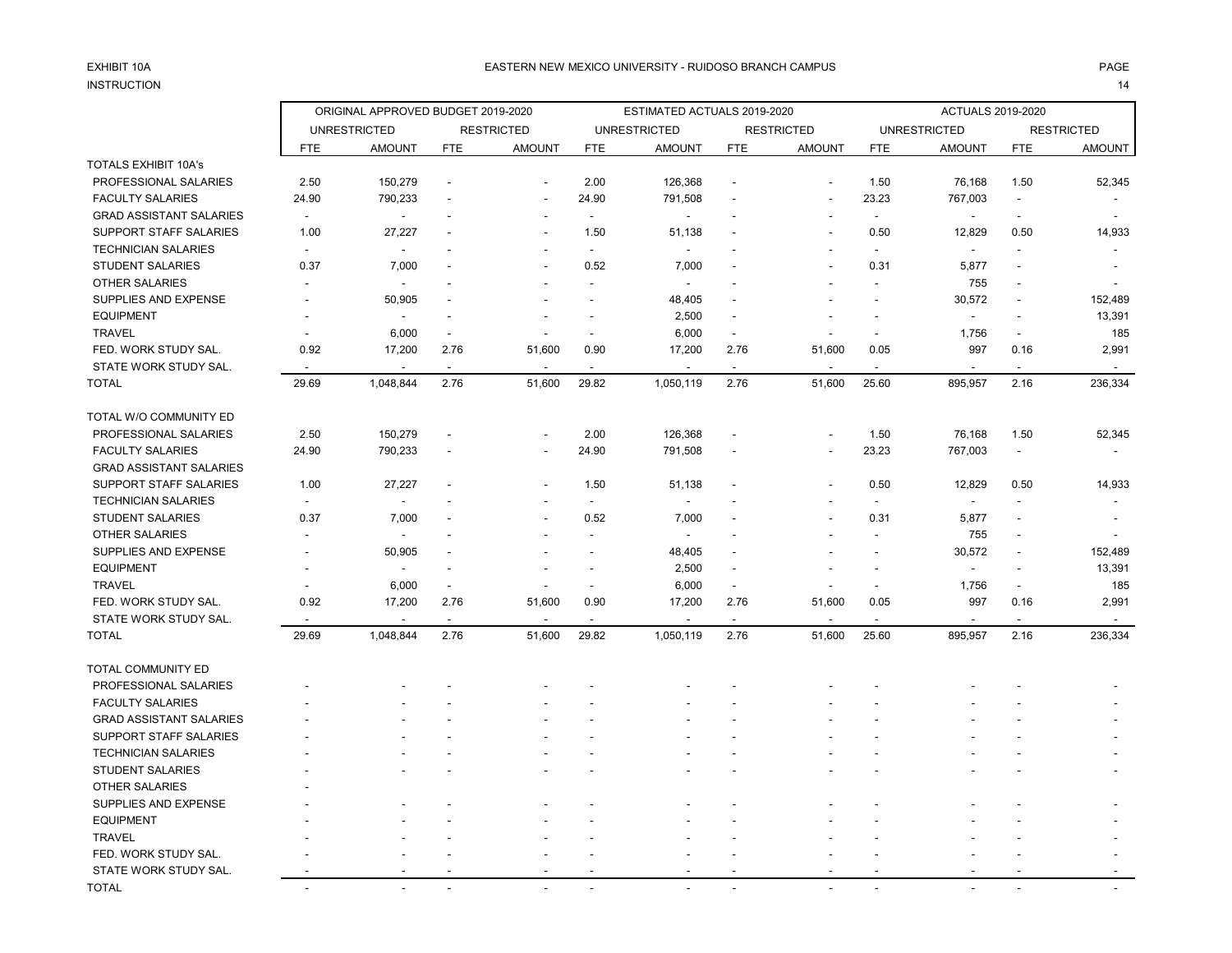## ACADEMIC SUPPORT THE RESERVED OF STRAIGHT AND STRAIGHT AND STRAIGHT AND STRAIGHT AND STRAIGHT AND STRAIGHT AND STRAIGHT AND STRAIGHT AND STRAIGHT AND STRAIGHT AND STRAIGHT AND STRAIGHT AND STRAIGHT AND STRAIGHT AND STRAIGH

### EXHIBIT 11 PAGE EASTERN NEW MEXICO UNIVERSITY - RUIDOSO BRANCH CAMPUS

|                                    |            | ORIGINAL APPROVED BUDGET 2019-2020 |                          |                   |                          | ESTIMATED ACTUALS 2019-2020 |                          |                   |                          | <b>ACTUALS 2019-2020</b> |                          |                   |
|------------------------------------|------------|------------------------------------|--------------------------|-------------------|--------------------------|-----------------------------|--------------------------|-------------------|--------------------------|--------------------------|--------------------------|-------------------|
|                                    |            | <b>UNRESTRICTED</b>                |                          | <b>RESTRICTED</b> |                          | <b>UNRESTRICTED</b>         |                          | <b>RESTRICTED</b> |                          | <b>UNRESTRICTED</b>      |                          | <b>RESTRICTED</b> |
|                                    | <b>FTE</b> | <b>AMOUNT</b>                      | <b>FTE</b>               | <b>AMOUNT</b>     | <b>FTE</b>               | <b>AMOUNT</b>               | <b>FTE</b>               | <b>AMOUNT</b>     | <b>FTE</b>               | <b>AMOUNT</b>            | <b>FTE</b>               | <b>AMOUNT</b>     |
| <b>LIBRARIES</b>                   |            |                                    |                          |                   |                          |                             |                          |                   |                          |                          |                          |                   |
| <b>LIBRARY</b>                     | 1.68       | 83,599                             | 0.84                     | 15,786            | 1.56                     | 83,600                      | 0.84                     | 15,787            | 1.13                     | 71,506                   | 0.40                     | 7,512             |
| <b>TOTAL LIBRARIES</b>             | 1.68       | 83,599                             | 0.84                     | 15,786            | 1.56                     | 83,600                      | 0.84                     | 15,787            | 1.13                     | 71,506                   | 0.40                     | 7,512             |
| ACADEMIC ADMINISTRATION            |            |                                    |                          |                   |                          |                             |                          |                   |                          |                          |                          |                   |
| <b>ACADEMIC OFFICE</b>             | 1.54       | 134,515                            | 0.38                     | 7,200             | 2.55                     | 130,806                     | 0.38                     | 7,200             | 1.38                     | 97,175                   | 0.19                     | 3,505             |
| TOTAL ACADEMIC ADMINISTRATION      | 1.54       | 134,515                            | 0.38                     | 7,200             | 2.55                     | 130,806                     | 0.38                     | 7,200             | 1.38                     | 97,175                   | 0.19                     | 3,505             |
| DIST COSTS (TEL, POST, PRINT, INT) |            | 6,892                              | $\overline{\phantom{a}}$ |                   |                          | 6,892                       | $\overline{\phantom{a}}$ |                   |                          | 6,892                    |                          |                   |
| <b>MISCELLANEOUS</b>               |            |                                    |                          | 27,014            |                          |                             |                          | 27,013            |                          |                          |                          |                   |
| FEDERAL WORK STUDY                 |            |                                    |                          |                   |                          |                             |                          |                   |                          |                          |                          |                   |
| <b>STATE WORK STUDY</b>            |            |                                    |                          |                   |                          |                             |                          |                   |                          |                          |                          |                   |
| PERFORMANCE AWARDS                 |            |                                    |                          |                   |                          |                             |                          |                   |                          |                          |                          |                   |
| <b>RETIREMENT</b>                  |            | 20,420                             | $\overline{\phantom{a}}$ |                   |                          | 22,616                      | $\blacksquare$           |                   |                          | 19,509                   | $\blacksquare$           |                   |
| <b>SOCIAL SECURITY</b>             |            | 11,040                             | $\overline{\phantom{a}}$ |                   |                          | 12,227                      | $\blacksquare$           |                   |                          | 8,413                    | $\blacksquare$           |                   |
| <b>GROUP INSURANCE</b>             |            | 49,395                             |                          |                   |                          | 49,393                      | $\blacksquare$           |                   |                          | 23,084                   |                          |                   |
| <b>WORKER'S COMPENSATION</b>       |            | 81                                 |                          |                   |                          | 89                          | $\blacksquare$           |                   |                          | 61                       |                          |                   |
| UNEMPLOYMENT COMPENSATION          |            | 72                                 |                          |                   |                          | 80                          | $\blacksquare$           |                   |                          | 343                      |                          |                   |
| <b>RETIREE HEALTH</b>              |            | 2,886                              | ٠                        |                   |                          | 3,197                       | $\blacksquare$           |                   |                          | 2,757                    |                          |                   |
| <b>WAIVER OF TUITION</b>           |            | 2,000                              |                          |                   |                          | 2,000                       | $\blacksquare$           |                   |                          |                          |                          |                   |
| ANNUAL LEAVE                       |            | $\overline{\phantom{a}}$           |                          |                   |                          |                             | $\overline{\phantom{a}}$ |                   |                          | (2,084)                  | $\overline{\phantom{a}}$ |                   |
| <b>TOTAL ITEMS NOT IN 11A's</b>    |            | 92,786                             | $\overline{\phantom{a}}$ | 27,014            | $\overline{\phantom{a}}$ | 96,493                      | $\overline{\phantom{a}}$ | 27,013            | $\overline{\phantom{a}}$ | 58,975                   | $\overline{\phantom{a}}$ |                   |
| <b>TOTAL ACADEMIC SUPPORT</b>      | 3.22       | 310,900                            | 1.23                     | 50,000            | 4.11                     | 310,900                     | 1.23                     | 50,000            | 2.51                     | 227,656                  | 0.59                     | 11,017            |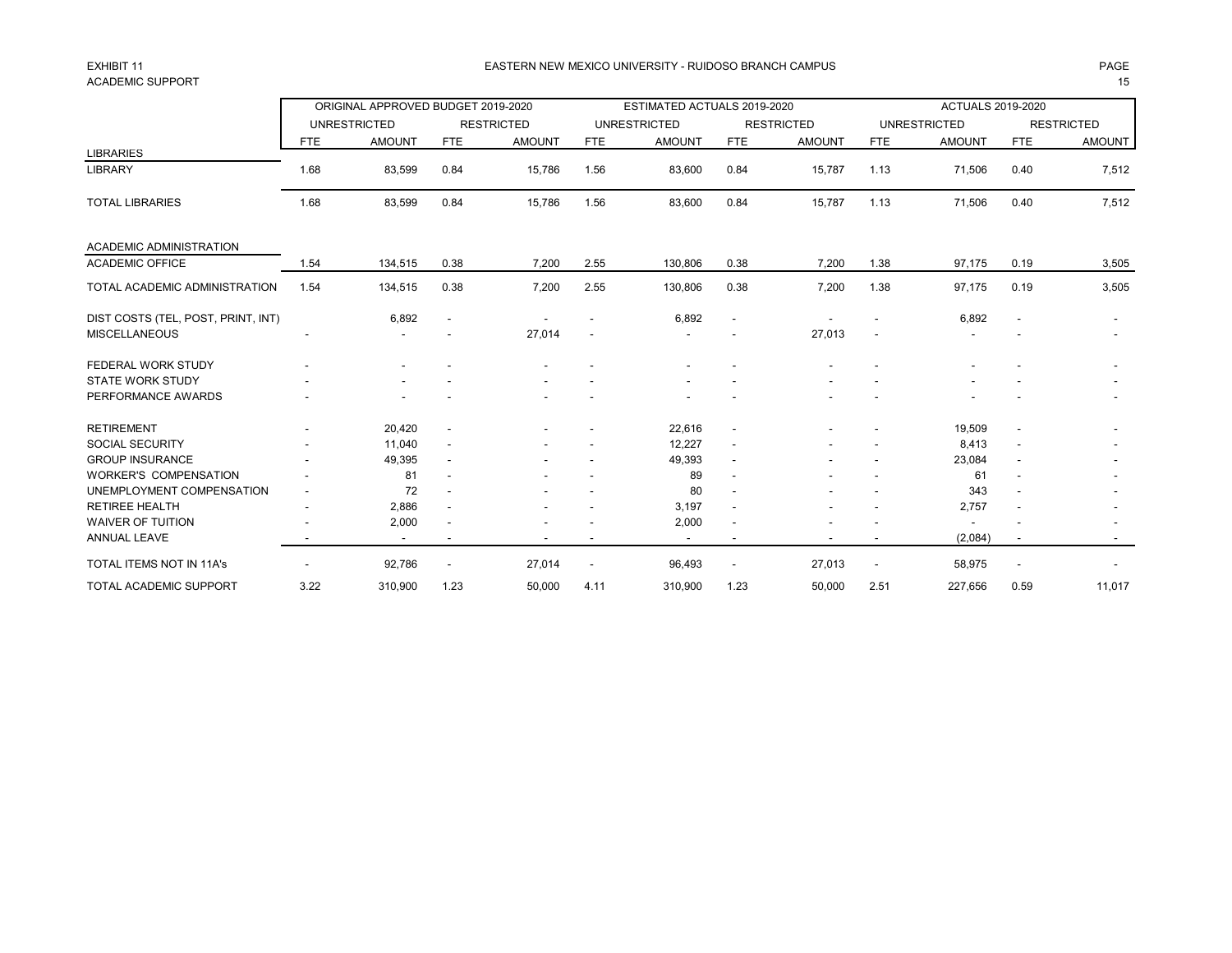#### ACADEMIC SUPPORT 16 .<br>4

|                                |                          | ORIGINAL APPROVED BUDGET 2019-2020 |                          |                          |                          | ESTIMATED ACTUALS 2019-2020 |                          |                          |                          | <b>ACTUALS 2019-2020</b> |                          |                   |
|--------------------------------|--------------------------|------------------------------------|--------------------------|--------------------------|--------------------------|-----------------------------|--------------------------|--------------------------|--------------------------|--------------------------|--------------------------|-------------------|
|                                |                          | <b>UNRESTRICTED</b>                |                          | <b>RESTRICTED</b>        |                          | <b>UNRESTRICTED</b>         |                          | <b>RESTRICTED</b>        | <b>UNRESTRICTED</b>      |                          |                          | <b>RESTRICTED</b> |
|                                | <b>FTE</b>               | <b>AMOUNT</b>                      | <b>FTE</b>               | <b>AMOUNT</b>            | <b>FTE</b>               | <b>AMOUNT</b>               | <b>FTE</b>               | <b>AMOUNT</b>            | <b>FTE</b>               | <b>AMOUNT</b>            | <b>FTE</b>               | <b>AMOUNT</b>     |
| LIBRARY                        |                          |                                    |                          |                          |                          |                             |                          |                          |                          |                          |                          |                   |
| PROFESSIONAL SALARIES          | 1.00                     | 56,582                             |                          |                          | 1.00                     | 56,582                      |                          |                          | 1.00                     | 57,017                   |                          |                   |
| <b>FACULTY SALARIES</b>        |                          | $\overline{\phantom{a}}$           |                          |                          | $\overline{a}$           |                             |                          |                          |                          |                          |                          |                   |
| <b>GRAD ASSISTANT SALARIES</b> |                          |                                    |                          |                          |                          |                             |                          |                          |                          |                          |                          |                   |
| SUPPORT STAFF SALARIES         |                          |                                    |                          |                          |                          |                             |                          |                          |                          |                          |                          |                   |
| <b>TECHNICIAN SALARIES</b>     |                          |                                    |                          |                          |                          |                             |                          |                          |                          |                          |                          |                   |
| <b>STUDENT SALARIES</b>        | 0.40                     | 7,550                              |                          |                          | 0.33                     | 7,550                       |                          |                          | 0.01                     | 108                      |                          |                   |
| <b>OTHER SALARIES</b>          |                          | $\sim$                             |                          |                          | $\overline{\phantom{a}}$ | $\sim$                      |                          |                          |                          | $\overline{a}$           |                          |                   |
| SUPPLIES AND EXPENSE           |                          | 6,365                              |                          |                          |                          | 6,365                       |                          |                          |                          | 11,555                   |                          |                   |
| <b>LIBRARY MATERIALS</b>       |                          | 7,000                              |                          |                          |                          | 7,000                       |                          |                          |                          | $\blacksquare$           |                          |                   |
| <b>EQUIPMENT</b>               |                          | $\blacksquare$                     |                          |                          |                          | $\overline{\phantom{a}}$    | $\blacksquare$           |                          |                          | $\overline{\phantom{a}}$ |                          |                   |
| <b>TRAVEL</b>                  |                          | 840                                | $\overline{\phantom{a}}$ |                          | $\overline{\phantom{a}}$ | 840                         | $\overline{\phantom{a}}$ |                          | $\blacksquare$           | 510                      | $\overline{\phantom{a}}$ |                   |
| FED. WORK STUDY SAL.           | 0.28                     | 5,262                              | 0.84                     | 15,786                   | 0.23                     | 5,262                       | 0.84                     | 15,787                   | 0.09                     | 1,753                    | 0.28                     | 5,257             |
| STATE WORK STUDY SAL.          | $\overline{\phantom{a}}$ | $\blacksquare$                     | $\sim$                   | $\blacksquare$           | $\overline{\phantom{a}}$ | $\blacksquare$              | $\blacksquare$           |                          | 0.03                     | 563                      | 0.12                     | 2,255             |
| <b>TOTAL LIBRARY</b>           | 1.68                     | 83,599                             | 0.84                     | 15,786                   | 1.56                     | 83,600                      | 0.84                     | 15,787                   | 1.13                     | 71,506                   | 0.40                     | 7,512             |
| <b>ACADEMIC OFFICE</b>         |                          |                                    |                          |                          |                          |                             |                          |                          |                          |                          |                          |                   |
| PROFESSIONAL SALARIES          | 1.00                     | 79,153                             |                          |                          | 1.00                     | 75,774                      |                          |                          | 1.00                     | 79,051                   |                          |                   |
| <b>FACULTY SALARIES</b>        | $\overline{\phantom{a}}$ | $\blacksquare$                     |                          |                          | $\overline{\phantom{a}}$ | $\overline{\phantom{a}}$    |                          |                          | $\overline{\phantom{a}}$ | $\overline{a}$           |                          |                   |
| <b>GRAD ASSISTANT SALARIES</b> | $\overline{\phantom{a}}$ | $\overline{\phantom{a}}$           |                          |                          | $\blacksquare$           | $\sim$                      |                          |                          | $\overline{\phantom{a}}$ | $\blacksquare$           |                          |                   |
| SUPPORT STAFF SALARIES         | 0.25                     | 8,577                              |                          |                          | 0.25                     | 8,247                       |                          |                          | 0.25                     | 2,371                    |                          |                   |
| <b>TECHNICIAN SALARIES</b>     | $\blacksquare$           | $\overline{\phantom{a}}$           |                          |                          | $\mathbf{r}$             | $\blacksquare$              |                          |                          | $\sim$                   | $\blacksquare$           |                          |                   |
| <b>STUDENT SALARIES</b>        | 0.16                     | 3,000                              |                          |                          | 1.15                     | 3,000                       |                          |                          | 0.08                     | 1,429                    |                          |                   |
| OTHER SALARIES                 |                          | $\blacksquare$                     |                          |                          | $\overline{a}$           | $\blacksquare$              |                          |                          |                          | $\overline{a}$           |                          |                   |
| SUPPLIES AND EXPENSE           |                          | 20,285                             |                          |                          |                          | 20,285                      | $\overline{\phantom{a}}$ |                          | $\overline{\phantom{a}}$ | 11,085                   |                          |                   |
| <b>EQUIPMENT</b>               |                          | $\ddot{\phantom{a}}$               |                          |                          |                          | $\overline{a}$              |                          |                          | ÷                        | $\ddot{\phantom{a}}$     |                          |                   |
| <b>TRAVEL</b>                  | $\overline{a}$           | 21,100                             | $\blacksquare$           | $\overline{\phantom{a}}$ | $\overline{\phantom{a}}$ | 21,100                      | $\overline{\phantom{a}}$ | $\overline{\phantom{a}}$ | $\overline{a}$           | 2,233                    | $\sim$                   |                   |
| FED. WORK STUDY SAL.           | 0.13                     | 2,400                              | 0.38                     | 7,200                    | 0.15                     | 2,400                       | 0.38                     | 7,200                    | 0.03                     | 519                      | 0.08                     | 1,557             |
| STATE WORK STUDY SAL.          |                          | $\overline{\phantom{a}}$           | $\blacksquare$           |                          | $\sim$                   |                             | $\mathbf{r}$             |                          | 0.03                     | 487                      | 0.10                     | 1,948             |
| TOTAL ACADEMIC OFFICE          | 1.54                     | 134,515                            | 0.38                     | 7,200                    | 2.55                     | 130,806                     | 0.38                     | 7,200                    | 1.38                     | 97,175                   | 0.19                     | 3,505             |
|                                |                          |                                    |                          |                          |                          |                             |                          |                          |                          |                          |                          |                   |
| PROFESSIONAL SALARIES          |                          |                                    |                          |                          |                          |                             |                          |                          |                          |                          |                          |                   |
| <b>FACULTY SALARIES</b>        |                          |                                    |                          |                          |                          |                             |                          |                          |                          |                          |                          |                   |
| <b>GRAD ASSISTANT SALARIES</b> |                          |                                    |                          |                          |                          |                             |                          |                          |                          |                          |                          |                   |
| <b>SUPPORT STAFF SALARIES</b>  |                          |                                    |                          |                          |                          |                             |                          |                          |                          |                          |                          |                   |
| <b>TECHNICIAN SALARIES</b>     |                          |                                    |                          |                          |                          |                             |                          |                          |                          |                          |                          |                   |
| <b>STUDENT SALARIES</b>        |                          |                                    |                          |                          |                          |                             |                          |                          |                          |                          |                          |                   |
| OTHER SALARIES                 |                          |                                    |                          |                          |                          |                             |                          |                          |                          |                          |                          |                   |
| SUPPLIES AND EXPENSE           |                          |                                    |                          |                          |                          |                             |                          |                          |                          |                          |                          |                   |
| <b>EQUIPMENT</b>               |                          |                                    |                          |                          |                          |                             |                          |                          |                          |                          |                          |                   |
| <b>TRAVEL</b>                  |                          |                                    |                          |                          |                          |                             |                          |                          |                          |                          |                          |                   |
| FED. WORK STUDY SAL.           |                          |                                    |                          |                          |                          |                             |                          |                          |                          |                          |                          |                   |
| STATE WORK STUDY SAL.          |                          |                                    |                          |                          |                          |                             |                          |                          |                          |                          |                          |                   |
| <b>TOTAL</b>                   | $\sim$                   | $\sim$                             |                          |                          |                          |                             |                          | <u>. .</u>               | $\overline{\phantom{a}}$ |                          |                          |                   |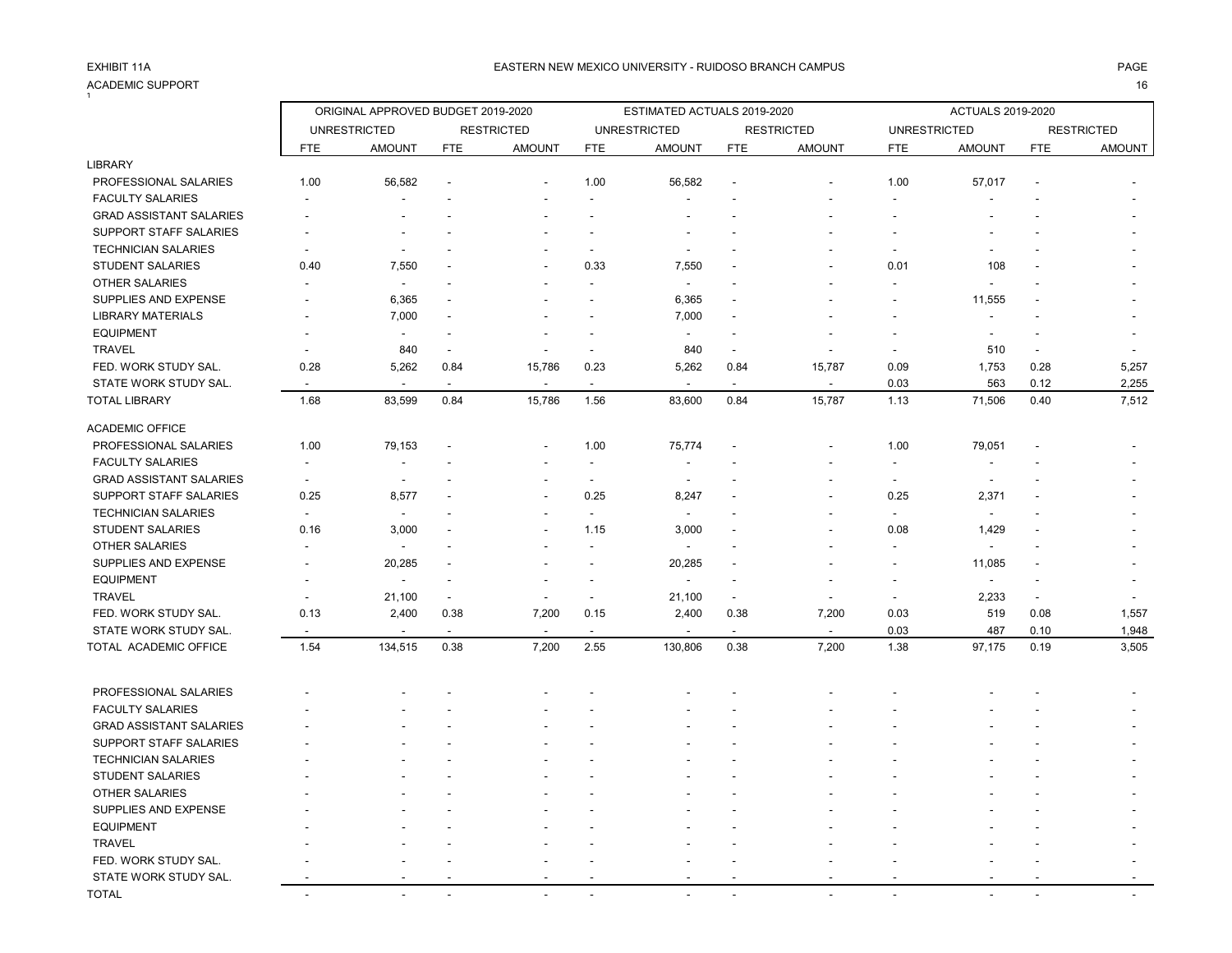# ACADEMIC SUPPORT And the contract of the contract of the contract of the contract of the contract of the contract of the contract of the contract of the contract of the contract of the contract of the contract of the contr

### EXHIBIT 11A CHANNEL ANN AN THROUGH THE SASTERN NEW MEXICO UNIVERSITY - RUIDOSO BRANCH CAMPUS CHANNEL AND THE SASTERN NEW MEXICO UNIVERSITY - RUIDOSO BRANCH CAMPUS

|                                |                          | ORIGINAL APPROVED BUDGET 2019-2020 |                          |                          |      | ESTIMATED ACTUALS 2019-2020 |                          |                          |                          | <b>ACTUALS 2019-2020</b> |                          |                          |
|--------------------------------|--------------------------|------------------------------------|--------------------------|--------------------------|------|-----------------------------|--------------------------|--------------------------|--------------------------|--------------------------|--------------------------|--------------------------|
|                                |                          | <b>UNRESTRICTED</b>                |                          | <b>RESTRICTED</b>        |      | <b>UNRESTRICTED</b>         |                          | <b>RESTRICTED</b>        |                          | <b>UNRESTRICTED</b>      |                          | <b>RESTRICTED</b>        |
|                                | <b>FTE</b>               | <b>AMOUNT</b>                      | FTE                      | <b>AMOUNT</b>            | FTE  | <b>AMOUNT</b>               | FTE                      | <b>AMOUNT</b>            | <b>FTE</b>               | <b>AMOUNT</b>            | <b>FTE</b>               | <b>AMOUNT</b>            |
| <b>TOTAL EXHIBIT 11A's</b>     |                          |                                    |                          |                          |      |                             |                          |                          |                          |                          |                          |                          |
| PROFESSIONAL SALARIES          | 2.00                     | 135,735                            | $\overline{\phantom{a}}$ | $\overline{\phantom{a}}$ | 2.00 | 132,356                     | $\overline{\phantom{a}}$ | ۰                        | 2.00                     | 136,068                  | $\overline{\phantom{a}}$ |                          |
| <b>FACULTY SALARIES</b>        | $\overline{\phantom{0}}$ |                                    |                          |                          |      | ۰                           |                          |                          | $\overline{\phantom{a}}$ | $\overline{\phantom{a}}$ | -                        | $\sim$                   |
| <b>GRAD ASSISTANT SALARIES</b> | $\overline{\phantom{a}}$ |                                    |                          |                          |      |                             |                          |                          |                          |                          |                          |                          |
| <b>SUPPORT STAFF SALARIES</b>  | 0.25                     | 8,577                              | $\overline{\phantom{a}}$ | $\overline{\phantom{a}}$ | 0.25 | 8,247                       | $\overline{\phantom{a}}$ | ۰                        | 0.25                     | 2,371                    | $\overline{\phantom{a}}$ | $\overline{\phantom{0}}$ |
| <b>TECHNICIAN SALARIES</b>     |                          |                                    |                          |                          |      |                             | $\overline{\phantom{a}}$ |                          | $\overline{\phantom{a}}$ |                          | $\overline{\phantom{a}}$ | $\overline{\phantom{a}}$ |
| <b>STUDENT SALARIES</b>        | 0.56                     | 10,550                             |                          | $\overline{\phantom{a}}$ | 1.48 | 10,550                      | $\overline{\phantom{a}}$ | $\overline{\phantom{a}}$ | 0.08                     | 1,537                    | $\overline{\phantom{a}}$ | $\sim$                   |
| <b>OTHER SALARIES</b>          | $\overline{\phantom{a}}$ | $\overline{\phantom{a}}$           |                          |                          |      |                             | $\overline{\phantom{a}}$ |                          | <b>-</b>                 |                          | $\overline{\phantom{a}}$ | $\overline{\phantom{0}}$ |
| SUPPLIES AND EXPENSE           |                          | 33,650                             |                          |                          |      | 33,650                      | $\overline{\phantom{a}}$ |                          |                          | 22,640                   | $\overline{\phantom{a}}$ | $\overline{\phantom{a}}$ |
| <b>EQUIPMENT</b>               | -                        |                                    |                          |                          |      |                             |                          |                          |                          |                          | -                        |                          |
| <b>TRAVEL</b>                  | $\overline{\phantom{a}}$ | 21,940                             | $\overline{\phantom{a}}$ |                          |      | 21,940                      | $\overline{\phantom{a}}$ |                          | $\overline{\phantom{a}}$ | 2,743                    | $\overline{\phantom{a}}$ |                          |
| FED. WORK STUDY SAL.           | 0.41                     | 7,662                              | 1.22                     | 22,986                   | 0.38 | 7,662                       | 1.23                     | 22,987                   | 0.12                     | 2,272                    | 0.36                     | 6,814                    |
| STATE WORK STUDY SAL.          |                          | $\overline{\phantom{a}}$           |                          |                          |      |                             | $\overline{\phantom{a}}$ | $\overline{\phantom{a}}$ | 0.06                     | 1,050                    | 0.22                     | 4,203                    |
| <b>TOTAL</b>                   | 3.22                     | 218,114                            | 1.22                     | 22,986                   | 4.11 | 214,406                     | 1.23                     | 22,987                   | 2.51                     | 168,681                  | 0.59                     | 11,017                   |

 PROFESSIONAL SALARIES FACULTY SALARIES GRAD ASSISTANT SALARIES SUPPORT STAFF SALARIES TECHNICIAN SALARIES STUDENT SALARIES OTHER SALARIES SUPPLIES AND EXPENSE EQUIPMENT TRAVEL FED. WORK STUDY SAL. STATE WORK STUDY SAL. TOTAL - - - - - - - - - - - -

| PROFESSIONAL SALARIES          |                          |                          |                          |                          |                                                      |                          |                          |
|--------------------------------|--------------------------|--------------------------|--------------------------|--------------------------|------------------------------------------------------|--------------------------|--------------------------|
| <b>FACULTY SALARIES</b>        |                          |                          |                          |                          |                                                      |                          |                          |
| <b>GRAD ASSISTANT SALARIES</b> |                          |                          |                          |                          |                                                      |                          |                          |
| SUPPORT STAFF SALARIES         |                          |                          |                          |                          |                                                      |                          |                          |
| <b>TECHNICIAN SALARIES</b>     |                          |                          |                          |                          |                                                      |                          |                          |
| <b>STUDENT SALARIES</b>        |                          |                          |                          |                          |                                                      |                          |                          |
| OTHER SALARIES                 |                          |                          |                          |                          |                                                      |                          |                          |
| SUPPLIES AND EXPENSE           |                          |                          |                          |                          |                                                      |                          |                          |
| <b>EQUIPMENT</b>               |                          |                          |                          |                          |                                                      |                          |                          |
| TRAVEL                         |                          |                          |                          |                          |                                                      |                          |                          |
| FED. WORK STUDY SAL.           |                          |                          |                          |                          |                                                      |                          |                          |
| STATE WORK STUDY SAL.          |                          |                          |                          |                          |                                                      |                          |                          |
| TOTAL                          | $\overline{\phantom{a}}$ | $\overline{\phantom{0}}$ | $\overline{\phantom{a}}$ | $\overline{\phantom{0}}$ | $\overline{\phantom{a}}$<br>$\overline{\phantom{a}}$ | $\overline{\phantom{0}}$ | $\overline{\phantom{0}}$ |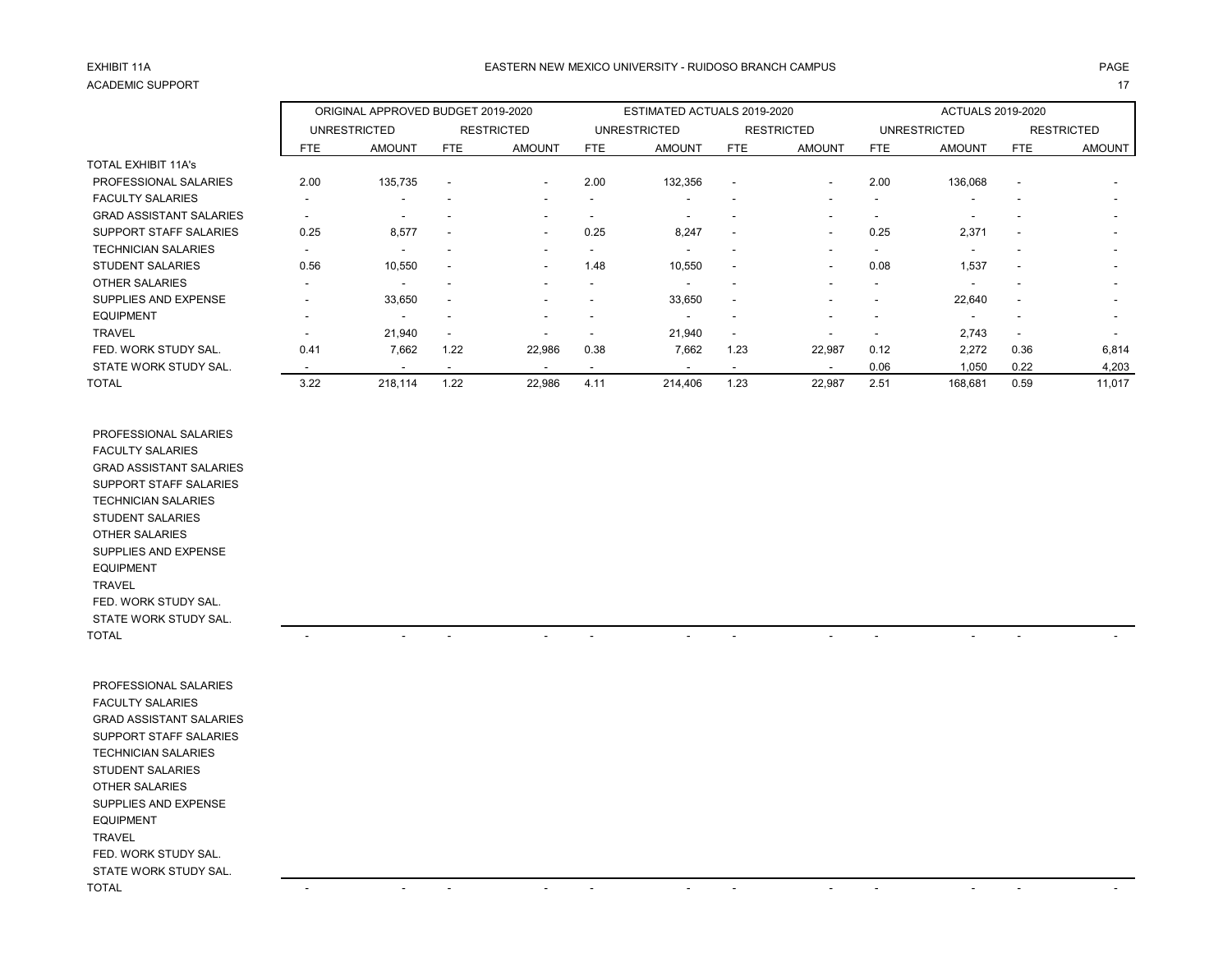# STUDENT SERVICES 18

### EASTERN NEW MEXICO UNIVERSITY - RUIDOSO BRANCH CAMPUS AND THE REASTERN AGE AND THE REASTERN NEW MEXICO UNIVERSITY - RUIDOSO BRANCH CAMPUS AND THE REASTERN NEW MEXICO UNIVERSITY - RUIDOSO BRANCH CAMPUS

|                               |                          | ORIGINAL APPROVED BUDGET 2019-2020 |                          |                          |                          | ESTIMATED ACTUALS 2019-2020 |                          |                          |                          | <b>ACTUALS 2019-2020</b> |                          |                          |
|-------------------------------|--------------------------|------------------------------------|--------------------------|--------------------------|--------------------------|-----------------------------|--------------------------|--------------------------|--------------------------|--------------------------|--------------------------|--------------------------|
|                               |                          | <b>UNRESTRICTED</b>                |                          | <b>RESTRICTED</b>        |                          | <b>UNRESTRICTED</b>         |                          | <b>RESTRICTED</b>        |                          | <b>UNRESTRICTED</b>      |                          | <b>RESTRICTED</b>        |
|                               | <b>FTE</b>               | <b>AMOUNT</b>                      | <b>FTE</b>               | <b>AMOUNT</b>            | FTE                      | <b>AMOUNT</b>               | <b>FTE</b>               | <b>AMOUNT</b>            | <b>FTE</b>               | <b>AMOUNT</b>            | <b>FTE</b>               | <b>AMOUNT</b>            |
| SUPPL'Y EDUCATIONAL SERVICES  |                          |                                    |                          |                          |                          |                             |                          |                          |                          |                          |                          |                          |
| <b>STUDENT SERVICES</b>       | 6.40                     | 270,423                            | $\overline{\phantom{a}}$ | $\sim$                   | 6.83                     | 282,375                     | $\overline{\phantom{a}}$ | $\overline{\phantom{a}}$ | 5.18                     | 221,305                  | 0.07                     | 1,264                    |
| TOTAL SUPPL'Y EDUC SERVICES   | 6.40                     | 270,423                            | $\overline{\phantom{a}}$ | $\overline{\phantom{a}}$ | 6.83                     | 282,375                     | $\overline{\phantom{a}}$ | $\overline{\phantom{a}}$ | 5.18                     | 221,305                  | 0.07                     | 1,264                    |
| DIST COSTS (TEL, POST, PRINT) | ۰                        | 44,303                             | $\overline{\phantom{a}}$ |                          | $\blacksquare$           | 44,303                      | $\overline{\phantom{a}}$ |                          | $\overline{\phantom{a}}$ | 44,303                   | $\blacksquare$           |                          |
| <b>MISCELLANEOUS</b>          | ۰                        |                                    |                          | 30,000                   | $\overline{\phantom{a}}$ | 35,502                      | $\overline{\phantom{a}}$ | 30,000                   | $\overline{\phantom{a}}$ |                          |                          |                          |
| US DOE CARES ACT              |                          |                                    |                          |                          |                          |                             |                          |                          |                          |                          |                          | 480                      |
| <b>RETIREMENT</b>             |                          | 34,340                             | $\overline{\phantom{a}}$ |                          |                          | 42,687                      | $\overline{\phantom{a}}$ |                          |                          | 28,798                   | $\overline{a}$           |                          |
| <b>SOCIAL SECURITY</b>        | $\overline{\phantom{0}}$ | 15,046                             | $\overline{\phantom{a}}$ |                          | $\blacksquare$           | 18,704                      | $\overline{\phantom{a}}$ | ۰                        | $\overline{\phantom{a}}$ | 13,272                   | $\overline{\phantom{a}}$ |                          |
| <b>GROUP INSURANCE</b>        | $\overline{\phantom{0}}$ | 19,079                             | $\overline{\phantom{a}}$ |                          | $\blacksquare$           | 19,080                      | $\sim$                   | ۰                        | $\overline{\phantom{a}}$ | 20,867                   | $\overline{\phantom{a}}$ |                          |
| <b>WORKER'S COMPENSATION</b>  |                          | 123                                | $\overline{\phantom{a}}$ |                          |                          | 152                         | $\overline{\phantom{a}}$ |                          |                          | 113                      | $\overline{\phantom{a}}$ | $\overline{\phantom{a}}$ |
| UNEMPLOYMENT COMPENSATION     | $\overline{\phantom{a}}$ | 121                                | $\overline{\phantom{a}}$ |                          |                          | 151                         | $\overline{\phantom{a}}$ |                          |                          | 563                      | $\overline{\phantom{a}}$ |                          |
| <b>RETIREE HEALTH</b>         | ۰                        | 4,854                              | $\overline{\phantom{a}}$ |                          |                          | 6.034                       | $\overline{\phantom{a}}$ |                          |                          | 4,071                    | $\overline{\phantom{a}}$ |                          |
| <b>WAIVER OF TUITION</b>      |                          | 3,011                              | $\overline{\phantom{a}}$ | ۰                        |                          | 3,011                       | $\overline{\phantom{a}}$ | ٠                        | $\overline{\phantom{a}}$ | 2,642                    | $\overline{\phantom{a}}$ | $\overline{\phantom{a}}$ |
| <b>ANNUAL LEAVE</b>           |                          | $\overline{\phantom{a}}$           | $\overline{\phantom{a}}$ |                          | $\overline{\phantom{a}}$ |                             | $\overline{\phantom{a}}$ |                          | $\overline{\phantom{a}}$ | (1,016)                  | $\overline{\phantom{a}}$ | $\sim$                   |
| TOTAL ITEMS NOT IN 12A's      |                          | 120,877                            | $\overline{\phantom{a}}$ | 30,000                   | $\overline{\phantom{a}}$ | 169,624                     | $\blacksquare$           | 30,000                   | $\overline{\phantom{0}}$ | 113,613                  | $\overline{\phantom{a}}$ | 480                      |
| <b>TOTAL STUDENT SERVICES</b> | 6.40                     | 391,300                            |                          | 30,000                   | 6.83                     | 452,000                     |                          | 30,000                   | 5.18                     | 334,918                  | 0.07                     | 1,744                    |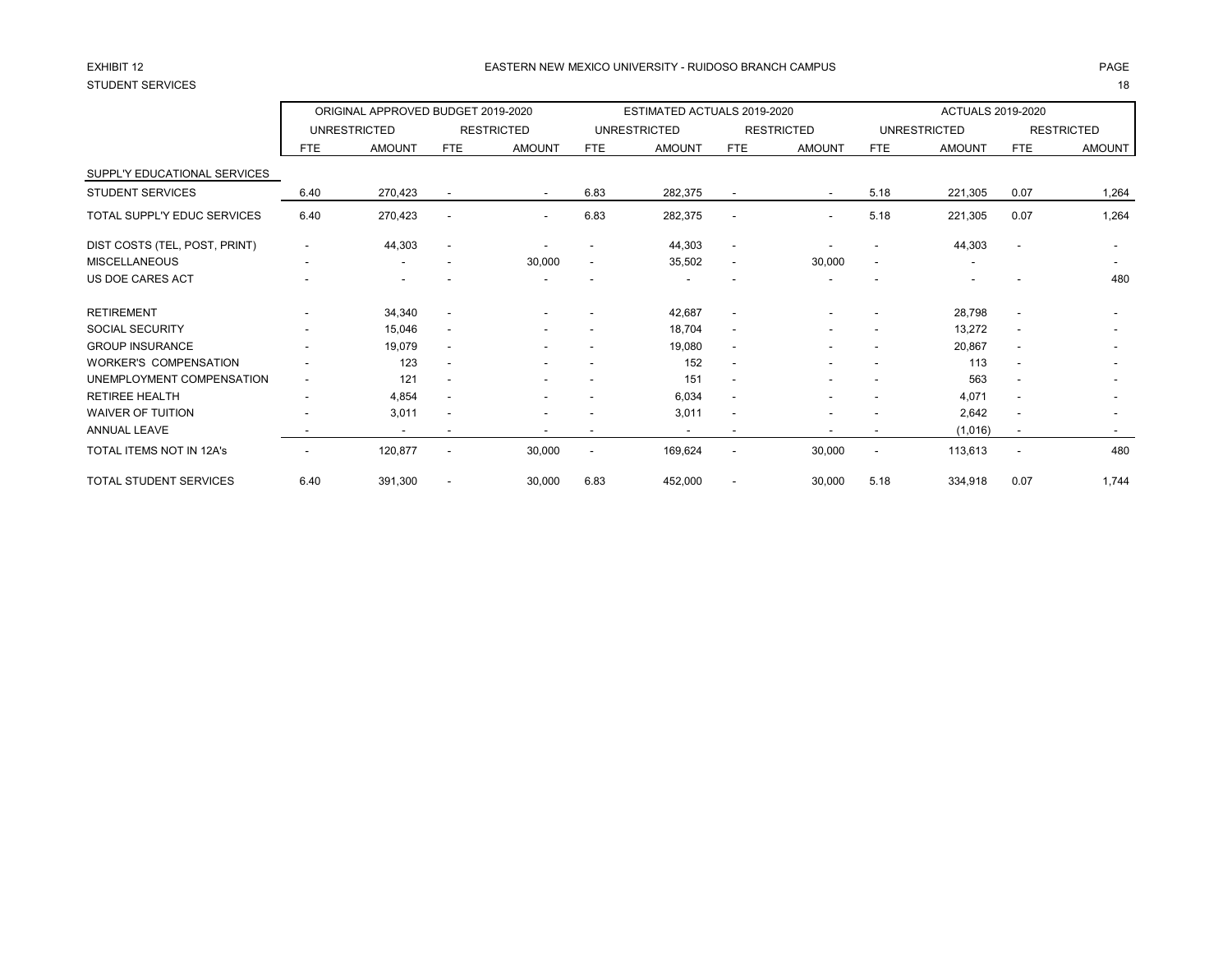## STUDENT SERVICES 19 1

### EXHIBIT 12A PAGE EASTERN NEW MEXICO UNIVERSITY - RUIDOSO BRANCH CAMPUS

|                                |                          | ORIGINAL APPROVED BUDGET 2019-2020 |                          |                          |                          | ESTIMATED ACTUALS 2019-2020 |                          |                          |                          | <b>ACTUALS 2019-2020</b> |                          |                          |
|--------------------------------|--------------------------|------------------------------------|--------------------------|--------------------------|--------------------------|-----------------------------|--------------------------|--------------------------|--------------------------|--------------------------|--------------------------|--------------------------|
|                                |                          | <b>UNRESTRICTED</b>                |                          | <b>RESTRICTED</b>        |                          | <b>UNRESTRICTED</b>         |                          | <b>RESTRICTED</b>        |                          | <b>UNRESTRICTED</b>      |                          | <b>RESTRICTED</b>        |
|                                | <b>FTE</b>               | <b>AMOUNT</b>                      | <b>FTE</b>               | <b>AMOUNT</b>            | FTE                      | <b>AMOUNT</b>               | FTE                      | <b>AMOUNT</b>            | <b>FTE</b>               | <b>AMOUNT</b>            | FTE                      | <b>AMOUNT</b>            |
| <b>STUDENT SERVICES</b>        |                          |                                    |                          |                          |                          |                             |                          |                          |                          |                          |                          |                          |
| PROFESSIONAL SALARIES          | 4.50                     | 203,231                            | $\overline{\phantom{a}}$ | $\overline{\phantom{a}}$ | 4.58                     | 222,125                     | $\overline{\phantom{a}}$ | $\overline{\phantom{a}}$ | 4.00                     | 173,260                  | $\overline{\phantom{a}}$ |                          |
| <b>FACULTY SALARIES</b>        |                          | $\overline{\phantom{a}}$           |                          |                          |                          |                             |                          |                          |                          |                          |                          |                          |
| <b>GRAD ASSISTANT SALARIES</b> | $\overline{\phantom{a}}$ | $\overline{\phantom{a}}$           | -                        | $\overline{\phantom{a}}$ | $\overline{\phantom{a}}$ | $\overline{\phantom{a}}$    | $\overline{\phantom{a}}$ | $\sim$                   | $\overline{\phantom{a}}$ | $\overline{\phantom{a}}$ | -                        | $\overline{\phantom{a}}$ |
| SUPPORT STAFF SALARIES         | 1.75                     | 39,452                             | $\overline{\phantom{a}}$ | $\overline{\phantom{a}}$ | 1.25                     | 32,510                      | $\overline{\phantom{a}}$ | $\overline{\phantom{a}}$ | 1.00                     | 26,358                   | $\overline{\phantom{0}}$ | $\sim$                   |
| <b>TECHNICIAN SALARIES</b>     |                          | $\overline{\phantom{a}}$           | -                        |                          |                          |                             |                          |                          |                          |                          |                          | $\overline{\phantom{0}}$ |
| <b>STUDENT SALARIES</b>        | 0.15                     | 2,880                              | $\overline{\phantom{a}}$ | $\overline{\phantom{a}}$ | 1.00                     | 2,880                       | $\blacksquare$           | $\overline{\phantom{0}}$ | 0.16                     | 2,966                    | $\blacksquare$           | $\overline{\phantom{a}}$ |
| OTHER SALARIES                 |                          |                                    |                          |                          |                          |                             |                          |                          |                          | 4,234                    | $\blacksquare$           |                          |
| SUPPLIES AND EXPENSE           |                          | 19,860                             | $\overline{\phantom{a}}$ |                          |                          | 19,860                      | $\overline{\phantom{a}}$ |                          |                          | 13,239                   | $\overline{\phantom{a}}$ |                          |
| <b>EQUIPMENT</b>               |                          | $\overline{\phantom{a}}$           |                          |                          |                          |                             |                          |                          |                          | $\sim$                   |                          |                          |
| <b>TRAVEL</b>                  |                          | 5,000                              | $\overline{\phantom{a}}$ |                          |                          | 5,000                       | $\blacksquare$           |                          |                          | 932                      | $\overline{\phantom{0}}$ | $\overline{\phantom{a}}$ |
| FED. WORK STUDY SAL.           |                          | $\overline{\phantom{a}}$           |                          |                          |                          |                             |                          |                          |                          |                          |                          |                          |
| STATE WORK STUDY SAL.          |                          | $\overline{\phantom{a}}$           | $\overline{\phantom{a}}$ | $\overline{\phantom{a}}$ | $\overline{\phantom{a}}$ | ۰                           | $\overline{\phantom{a}}$ | $\sim$                   | 0.02                     | 316                      | 0.07                     | 1,264                    |
| <b>TOTAL STUDENT SERVICES</b>  | 6.40                     | 270,423                            |                          |                          | 6.83                     | 282,375                     |                          | $\overline{\phantom{0}}$ | 5.18                     | 221,305                  | 0.07                     | 1,264                    |

 PROFESSIONAL SALARIES FACULTY SALARIES GRAD ASSISTANT SALARIES SUPPORT STAFF SALARIES TECHNICIAN SALARIES STUDENT SALARIES OTHER SALARIES SUPPLIES AND EXPENSE EQUIPMENT TRAVEL FED. WORK STUDY SAL. STATE WORK STUDY SAL. TOTAL - - - - - - - - - - - -

 PROFESSIONAL SALARIES FACULTY SALARIES GRAD ASSISTANT SALARIES SUPPORT STAFF SALARIES TECHNICIAN SALARIES STUDENT SALARIES OTHER SALARIES SUPPLIES AND EXPENSE EQUIPMENT TRAVEL FED. WORK STUDY SAL. STATE WORK STUDY SAL. TOTAL - - - - - - - - - - - -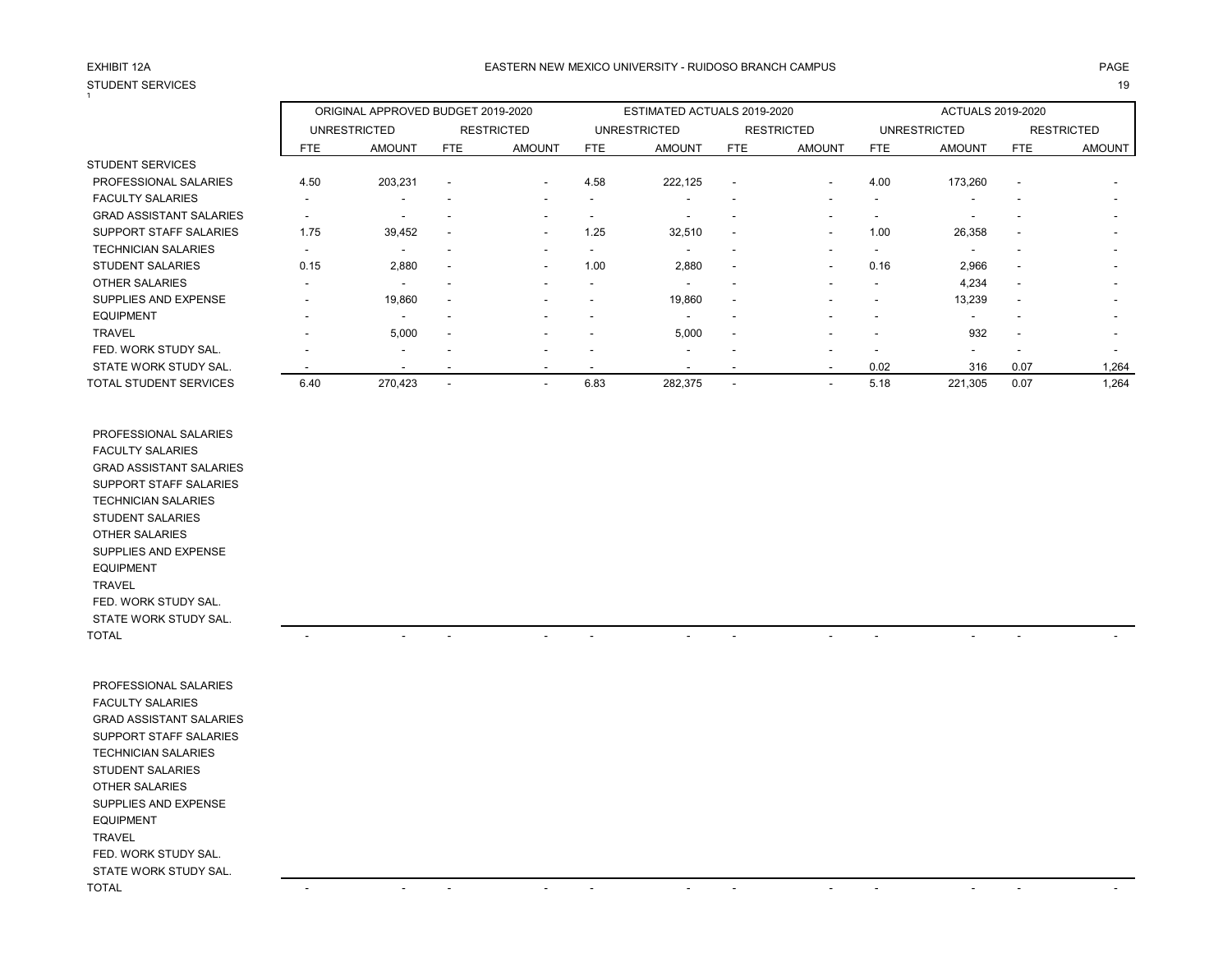# STUDENT SERVICES 20

### EXHIBIT 12A PAGE EASTERN NEW MEXICO UNIVERSITY - RUIDOSO BRANCH CAMPUS

|                                |                          | ORIGINAL APPROVED BUDGET 2019-2020 |                          |                          |                          | ESTIMATED ACTUALS 2019-2020 |                          |                          |                          | <b>ACTUALS 2019-2020</b> |                          |                          |
|--------------------------------|--------------------------|------------------------------------|--------------------------|--------------------------|--------------------------|-----------------------------|--------------------------|--------------------------|--------------------------|--------------------------|--------------------------|--------------------------|
|                                |                          | <b>UNRESTRICTED</b>                |                          | <b>RESTRICTED</b>        |                          | <b>UNRESTRICTED</b>         |                          | <b>RESTRICTED</b>        |                          | <b>UNRESTRICTED</b>      |                          | <b>RESTRICTED</b>        |
|                                | <b>FTE</b>               | <b>AMOUNT</b>                      | <b>FTE</b>               | <b>AMOUNT</b>            | <b>FTE</b>               | <b>AMOUNT</b>               | FTE                      | <b>AMOUNT</b>            | FTE                      | <b>AMOUNT</b>            | FTE                      | <b>AMOUNT</b>            |
| <b>TOTALS EXHIBIT 12A's</b>    |                          |                                    |                          |                          |                          |                             |                          |                          |                          |                          |                          |                          |
| PROFESSIONAL SALARIES          | 4.50                     | 203,231                            | $\overline{\phantom{a}}$ | $\sim$                   | 4.58                     | 222,125                     | $\overline{\phantom{a}}$ | $\overline{\phantom{a}}$ | 4.00                     | 173,260                  | $\overline{\phantom{a}}$ |                          |
| <b>FACULTY SALARIES</b>        |                          | $\overline{\phantom{a}}$           |                          |                          |                          |                             |                          |                          | $\overline{\phantom{a}}$ |                          |                          |                          |
| <b>GRAD ASSISTANT SALARIES</b> |                          | $\overline{\phantom{a}}$           | $\overline{\phantom{a}}$ |                          |                          |                             | $\overline{\phantom{a}}$ |                          | $\overline{\phantom{a}}$ |                          | $\overline{\phantom{a}}$ | $\overline{\phantom{a}}$ |
| <b>SUPPORT STAFF SALARIES</b>  | 1.75                     | 39,452                             | $\overline{\phantom{a}}$ | $\sim$                   | 1.25                     | 32,510                      | $\overline{\phantom{a}}$ |                          | 1.00                     | 26,358                   | $\overline{\phantom{a}}$ | $\sim$                   |
| <b>TECHNICIAN SALARIES</b>     |                          | $\overline{\phantom{a}}$           | $\overline{\phantom{a}}$ |                          | $\overline{\phantom{a}}$ |                             |                          |                          |                          |                          |                          | $\overline{\phantom{0}}$ |
| <b>STUDENT SALARIES</b>        | 0.15                     | 2,880                              | $\overline{\phantom{a}}$ | $\sim$                   | 1.00                     | 2,880                       |                          |                          | 0.16                     | 2,966                    | $\overline{\phantom{a}}$ | $\overline{\phantom{a}}$ |
| OTHER SALARIES                 |                          |                                    |                          |                          |                          |                             |                          |                          | ۰.                       | 4,234                    | $\blacksquare$           |                          |
| SUPPLIES AND EXPENSE           |                          | 19,860                             | $\overline{\phantom{a}}$ |                          |                          | 19,860                      | $\overline{\phantom{a}}$ |                          |                          | 13,239                   | $\overline{\phantom{a}}$ |                          |
| <b>EQUIPMENT</b>               | $\overline{\phantom{0}}$ | $\overline{\phantom{a}}$           | -                        |                          | $\overline{\phantom{a}}$ |                             | $\overline{\phantom{a}}$ |                          | $\overline{\phantom{a}}$ | $\overline{\phantom{a}}$ | $\overline{\phantom{a}}$ | $\overline{\phantom{a}}$ |
| <b>TRAVEL</b>                  |                          | 5,000                              | $\overline{\phantom{a}}$ |                          |                          | 5,000                       | $\blacksquare$           |                          | $\overline{\phantom{a}}$ | 932                      | $\overline{\phantom{a}}$ | $\overline{\phantom{a}}$ |
| FED. WORK STUDY SAL.           |                          | $\overline{\phantom{a}}$           |                          |                          |                          |                             |                          |                          |                          |                          |                          | $\sim$                   |
| STATE WORK STUDY SAL.          |                          | $\overline{\phantom{a}}$           |                          |                          |                          | $\overline{\phantom{a}}$    |                          | $\overline{\phantom{a}}$ | 0.02                     | 316                      | 0.07                     | 1,264                    |
| <b>TOTAL</b>                   | 6.40                     | 270,423                            | $\overline{\phantom{a}}$ | $\overline{\phantom{a}}$ | 6.83                     | 282,375                     |                          |                          | 5.18                     | 221,305                  | 0.07                     | 1,264                    |

 PROFESSIONAL SALARIES FACULTY SALARIES GRAD ASSISTANT SALARIES SUPPORT STAFF SALARIES TECHNICIAN SALARIES STUDENT SALARIES OTHER SALARIES SUPPLIES AND EXPENSE EQUIPMENT TRAVEL FED. WORK STUDY SAL. STATE WORK STUDY SAL. TOTAL - - - - - - - - - - - -

| PROFESSIONAL SALARIES          |                          |                          |                          |                          |                                                      |                          |                          |
|--------------------------------|--------------------------|--------------------------|--------------------------|--------------------------|------------------------------------------------------|--------------------------|--------------------------|
| <b>FACULTY SALARIES</b>        |                          |                          |                          |                          |                                                      |                          |                          |
| <b>GRAD ASSISTANT SALARIES</b> |                          |                          |                          |                          |                                                      |                          |                          |
| SUPPORT STAFF SALARIES         |                          |                          |                          |                          |                                                      |                          |                          |
| <b>TECHNICIAN SALARIES</b>     |                          |                          |                          |                          |                                                      |                          |                          |
| <b>STUDENT SALARIES</b>        |                          |                          |                          |                          |                                                      |                          |                          |
| OTHER SALARIES                 |                          |                          |                          |                          |                                                      |                          |                          |
| SUPPLIES AND EXPENSE           |                          |                          |                          |                          |                                                      |                          |                          |
| <b>EQUIPMENT</b>               |                          |                          |                          |                          |                                                      |                          |                          |
| TRAVEL                         |                          |                          |                          |                          |                                                      |                          |                          |
| FED. WORK STUDY SAL.           |                          |                          |                          |                          |                                                      |                          |                          |
| STATE WORK STUDY SAL.          |                          |                          |                          |                          |                                                      |                          |                          |
| TOTAL                          | $\overline{\phantom{a}}$ | $\overline{\phantom{0}}$ | $\overline{\phantom{a}}$ | $\overline{\phantom{0}}$ | $\overline{\phantom{a}}$<br>$\overline{\phantom{a}}$ | $\overline{\phantom{0}}$ | $\overline{\phantom{0}}$ |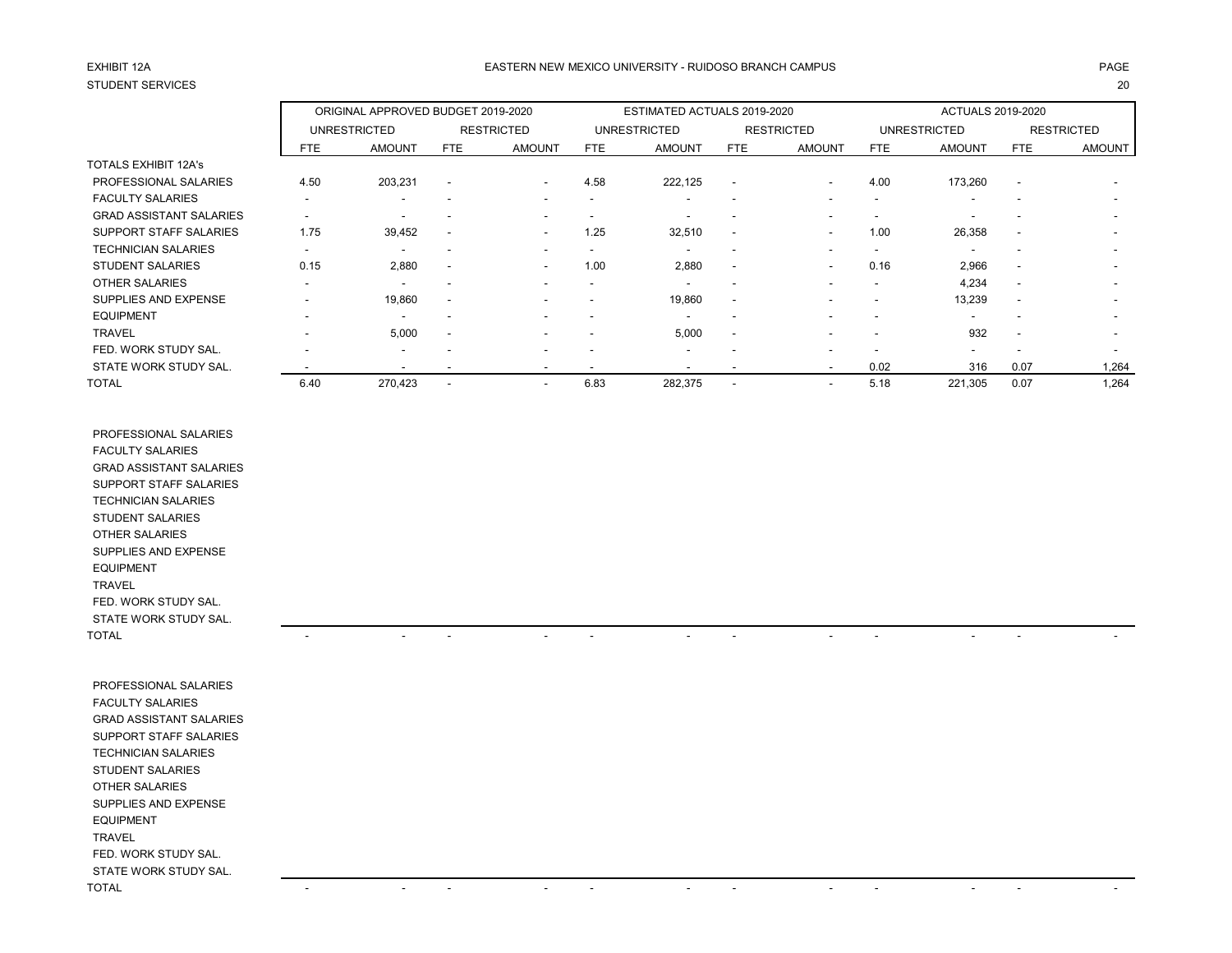## INSTITUTIONAL SUPPORT - PAGE 1 21

#### EXHIBIT 13 PAGE PAGE AND THE SERVICE OF THE SERVICE OF THE SERVICE OF THE SERVICE OF THE SERVICE OF THE SERVICE OF THE SERVICE OF THE SERVICE OF THE SERVICE OF THE SERVICE OF THE SERVICE OF THE SERVICE OF THE SERVICE OF TH

|                               | ORIGINAL APPROVED BUDGET 2019-2020 |                          |                          |                          |                | ESTIMATED ACTUALS 2019-2020 |                          |                          |                | <b>ACTUALS 2019-2020</b> |                          |                          |
|-------------------------------|------------------------------------|--------------------------|--------------------------|--------------------------|----------------|-----------------------------|--------------------------|--------------------------|----------------|--------------------------|--------------------------|--------------------------|
|                               |                                    | <b>UNRESTRICTED</b>      |                          | <b>RESTRICTED</b>        |                | <b>UNRESTRICTED</b>         |                          | <b>RESTRICTED</b>        |                | <b>UNRESTRICTED</b>      |                          | RESTRICTED               |
|                               | <b>FTE</b>                         | <b>AMOUNT</b>            | <b>FTE</b>               | <b>AMOUNT</b>            | FTE            | <b>AMOUNT</b>               | <b>FTE</b>               | <b>AMOUNT</b>            | <b>FTE</b>     | <b>AMOUNT</b>            | <b>FTE</b>               | <b>AMOUNT</b>            |
| <b>EXECUTIVE MANAGEMENT</b>   |                                    |                          |                          |                          |                |                             |                          |                          |                |                          |                          |                          |
| PRESIDENT'S OFFICE            | 2.00                               | 330,086                  |                          |                          | 2.00           | 330,086                     | $\overline{a}$           |                          | 2.00           | 212,760                  | $\overline{\phantom{a}}$ |                          |
| <b>LEGAL SERVICES</b>         |                                    | 4,000                    |                          |                          |                | 4,000                       |                          |                          |                | 3,212                    |                          |                          |
| <b>COLLEGE BOARD</b>          |                                    | 11,200                   |                          |                          |                | 11,200                      | $\overline{\phantom{a}}$ |                          |                | 5,386                    | $\overline{\phantom{a}}$ |                          |
| INSTITUTIONAL EFFECTIVENESS   | 4.33                               | 176,742                  | 2.50                     | 46,800                   | 4.50           | 181,781                     | 2.50                     | 46,800                   | 2.96           | 139,462                  | 0.37                     | 6,892                    |
| <b>TOTAL EXEC MGT</b>         | 6.33                               | 522,028                  | 2.50                     | 46,800                   | 6.50           | 527,067                     | 2.50                     | 46,800                   | 4.96           | 360,820                  | 0.37                     | 6,892                    |
| <b>FISCAL OPERATIONS</b>      |                                    |                          |                          |                          |                |                             |                          |                          |                |                          |                          |                          |
| <b>BUSINESS OFFICE</b>        | 3.25                               | 164,778                  |                          |                          | 4.00           | 195,455                     |                          |                          | 4.00           | 179,075                  |                          |                          |
| <b>GRANTS OFFICE</b>          |                                    | $\overline{\phantom{a}}$ |                          |                          |                | $\overline{\phantom{a}}$    |                          |                          |                | $\overline{\phantom{a}}$ |                          |                          |
| UNCOLLECTIBLE ACCOUNTS        |                                    | 25,000                   |                          |                          |                | 25,000                      |                          |                          |                | 88,523                   |                          |                          |
| TOTAL FISCAL OPERATIONS       | 3.25                               | 189,778                  | $\overline{\phantom{a}}$ |                          | 4.00           | 220,455                     | $\overline{\phantom{a}}$ |                          | 4.00           | 267,598                  | $\overline{\phantom{a}}$ |                          |
| <b>LOGISTICAL SERVICES</b>    |                                    |                          |                          |                          |                |                             |                          |                          |                |                          |                          |                          |
| <b>INFORMATION TECHNOLOGY</b> | 2.00                               | 159,400                  |                          | $\overline{\phantom{a}}$ | 2.00           | 161,130                     |                          |                          | 2.05           | 145,351                  |                          |                          |
| TOTAL LOGISTICAL SERVICES     | 2.00                               | 159,400                  |                          |                          | 2.00           | 161,130                     |                          |                          | 2.05           | 145,351                  |                          |                          |
| <b>COMMUNITY RELATIONS</b>    |                                    |                          |                          |                          |                |                             |                          |                          |                |                          |                          |                          |
| PUBLIC RELATIONS/MARKETING    | 2.08                               | 284,884                  |                          |                          | 2.75           | 236,289                     |                          |                          | 1.50           | 213,659                  |                          |                          |
| <b>DEVELOPMENT</b>            | 0.50                               | 30,842                   | $\overline{\phantom{a}}$ | $\overline{\phantom{a}}$ | 0.50           | 30,842                      | $\overline{\phantom{a}}$ | $\overline{\phantom{a}}$ | 0.50           | 30,084                   | $\overline{\phantom{0}}$ | 271                      |
| TOTAL COMMUNITY RELATIONS     | 2.58                               | 315,726                  | $\overline{\phantom{a}}$ | $\overline{\phantom{a}}$ | 3.25           | 267,131                     | $\overline{a}$           |                          | 2.00           | 243,743                  | ÷,                       | 271                      |
| DIST COSTS (TEL, POST, PRINT) |                                    | 2,461                    |                          |                          |                | 2,461                       |                          |                          |                | 2,461                    |                          |                          |
| <b>MISCELLANEOUS</b>          |                                    |                          |                          | 53,200                   |                | 6,168                       |                          | 53,200                   |                | 2,551                    |                          |                          |
| US DOE CARES ACT              |                                    |                          |                          |                          |                |                             |                          |                          |                |                          |                          | 1,138                    |
| OTHER FRINGE                  |                                    |                          |                          |                          |                |                             |                          |                          |                |                          |                          |                          |
| <b>RETIREMENT</b>             |                                    | 94,847                   |                          |                          |                | 96,908                      |                          |                          |                | 92,697                   |                          |                          |
| <b>SOCIAL SECURITY</b>        |                                    | 51,277                   |                          |                          |                | 52,392                      |                          |                          |                | 45,921                   |                          |                          |
| <b>GROUP INSURANCE</b>        |                                    | 86,398                   |                          |                          |                | 86,398                      |                          |                          |                | 72,047                   |                          |                          |
| WORKER'S COMPENSATION         |                                    | 344                      |                          |                          |                | 352                         |                          |                          |                | 368                      |                          |                          |
| UNEMPLOYMENT COMPENSATION     |                                    | 335                      |                          |                          |                | 342                         | $\overline{\phantom{a}}$ |                          |                | 1,729                    |                          |                          |
| <b>RETIREE HEALTH</b>         |                                    | 13,406                   |                          |                          |                | 13,697                      | $\overline{\phantom{a}}$ |                          |                | 13,203                   |                          |                          |
| <b>WAIVER OF TUITION</b>      |                                    | 4,000                    |                          |                          |                | 5,500                       | $\overline{a}$           |                          |                | 820                      |                          |                          |
| ANNUAL LEAVE                  |                                    |                          |                          |                          |                |                             |                          |                          |                | 24,659                   |                          |                          |
| TOTAL ITEMS NOT IN 13A's      |                                    | 253,068                  | $\overline{\phantom{a}}$ | 53,200                   | $\blacksquare$ | 264,217                     | $\overline{\phantom{a}}$ | 53,200                   | $\blacksquare$ | 256,456                  | $\overline{\phantom{a}}$ | 1,138                    |
| SUPPORT CHARGED TO:           |                                    |                          |                          |                          |                |                             |                          |                          |                |                          |                          |                          |
| PORTALES MAIN CAMPUS          |                                    | 57,000                   |                          |                          |                | 57,000                      |                          |                          |                | 57,000                   |                          |                          |
| PORTALES MAIN CAMPUS--ITS     |                                    | 43,000                   |                          |                          |                | 43,000                      |                          |                          |                | 43,000                   |                          |                          |
| <b>TOTAL CHARGES</b>          | $\overline{\phantom{a}}$           | 100,000                  | ÷,                       |                          |                | 100,000                     | $\overline{a}$           |                          |                | 100,000                  | $\overline{\phantom{a}}$ | $\overline{\phantom{a}}$ |
|                               |                                    |                          |                          |                          |                |                             |                          |                          |                |                          |                          |                          |

TOTAL INSTITUTIONAL SUPPORT 14.16 1,540,000 2.50 100,000 15.75 1,540,000 2.50 100,000 13.01 1,373,968 0.37 8,301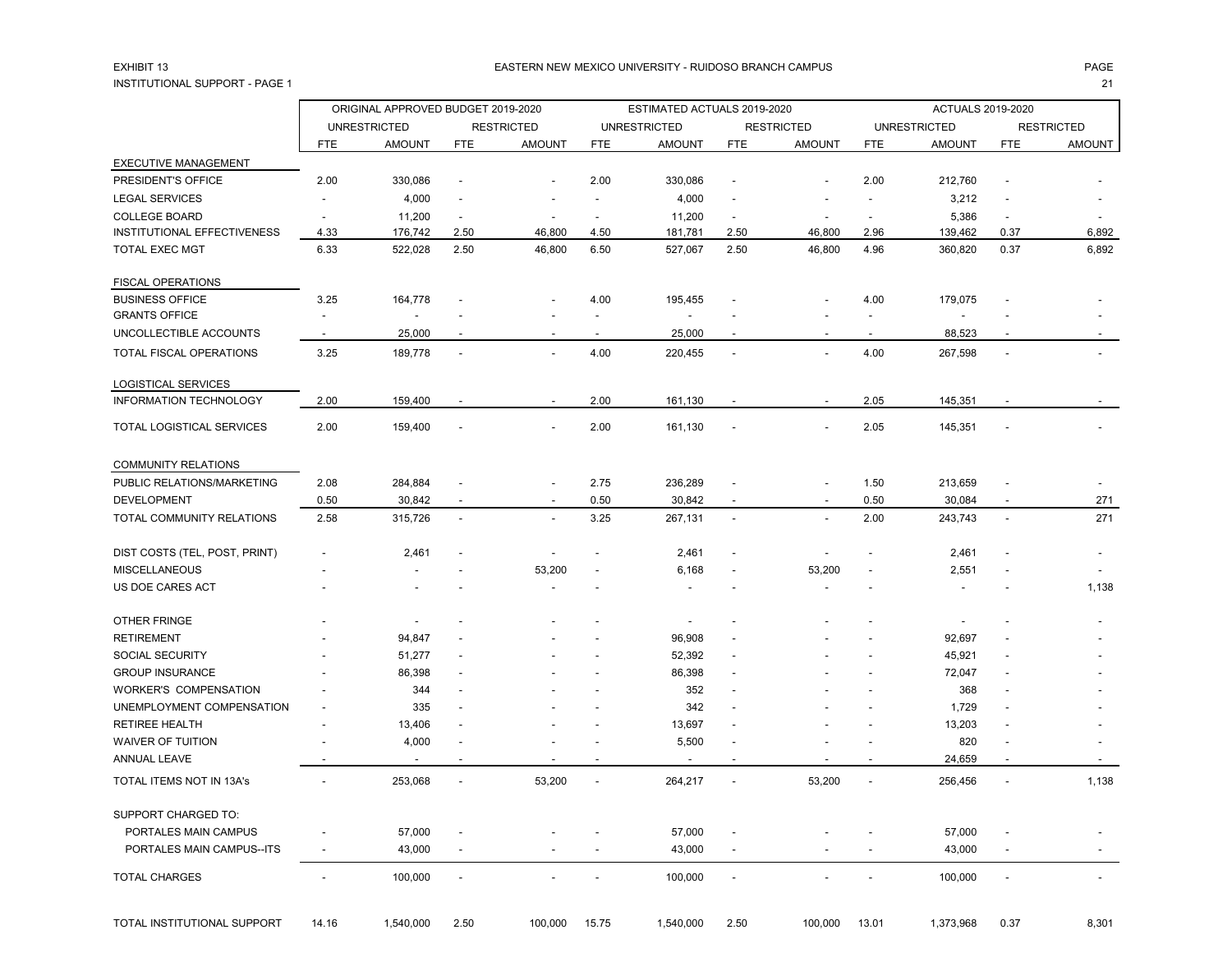# INSTITUTIONAL SUPPORT<br>1

### EASTERN NEW MEXICO UNIVERSITY - RUIDOSO BRANCH CAMPUS AND THE REASTERN AGE AND THE REASTERN NEW MEXICO UNIVERSITY - RUIDOSO BRANCH CAMPUS AND THE REASTERN NEW MEXICO UNIVERSITY - RUIDOSO BRANCH CAMPUS

|                                | ORIGINAL APPROVED BUDGET 2019-2020 |                          |                |                          | ESTIMATED ACTUALS 2019-2020 |                     |                |                   |            | <b>ACTUALS 2019-2020</b> |                |                   |  |
|--------------------------------|------------------------------------|--------------------------|----------------|--------------------------|-----------------------------|---------------------|----------------|-------------------|------------|--------------------------|----------------|-------------------|--|
|                                |                                    | <b>UNRESTRICTED</b>      |                | <b>RESTRICTED</b>        |                             | <b>UNRESTRICTED</b> |                | <b>RESTRICTED</b> |            | <b>UNRESTRICTED</b>      |                | <b>RESTRICTED</b> |  |
|                                | <b>FTE</b>                         | <b>AMOUNT</b>            | <b>FTE</b>     | <b>AMOUNT</b>            | <b>FTE</b>                  | <b>AMOUNT</b>       | <b>FTE</b>     | <b>AMOUNT</b>     | <b>FTE</b> | <b>AMOUNT</b>            | <b>FTE</b>     | <b>AMOUNT</b>     |  |
| PRESIDENT'S OFFICE             |                                    |                          |                |                          |                             |                     |                |                   |            |                          |                |                   |  |
| PROFESSIONAL SALARIES          | 2.00                               | 174,206                  |                |                          | 2.00                        | 174,206             |                |                   | 2.00       | 178,046                  |                |                   |  |
| <b>FACULTY SALARIES</b>        |                                    |                          |                |                          |                             |                     |                |                   |            |                          |                |                   |  |
| <b>GRAD ASSISTANT SALARIES</b> |                                    |                          |                |                          |                             |                     |                |                   |            |                          |                |                   |  |
| SUPPORT STAFF SALARIES         |                                    |                          |                |                          |                             |                     |                |                   |            |                          |                |                   |  |
| <b>TECHNICIAN SALARIES</b>     |                                    |                          |                |                          |                             |                     |                |                   |            |                          |                |                   |  |
| <b>STUDENT SALARIES</b>        |                                    |                          |                |                          |                             |                     |                |                   |            |                          |                |                   |  |
| <b>OTHER SALARIES</b>          |                                    | 1,300                    |                |                          |                             | 1,300               |                |                   |            |                          |                |                   |  |
| SUPPLIES AND EXPENSE           |                                    | 147,580                  |                |                          |                             | 147,580             |                |                   |            | 29,591                   |                |                   |  |
| <b>EQUIPMENT</b>               |                                    |                          |                |                          |                             |                     |                |                   |            | $\overline{\phantom{a}}$ |                |                   |  |
| <b>TRAVEL</b>                  |                                    | 7,000                    |                |                          |                             | 7,000               |                |                   |            | 5,123                    |                |                   |  |
| FED. WORK STUDY SAL.           |                                    |                          |                |                          |                             |                     |                |                   |            |                          |                |                   |  |
| STATE WORK STUDY SAL.          |                                    | $\blacksquare$           |                |                          |                             |                     |                |                   |            | $\overline{a}$           |                |                   |  |
| TOTAL PRESIDENT'S OFFICE       | 2.00                               | 330,086                  | $\blacksquare$ | $\overline{a}$           | 2.00                        | 330,086             | $\blacksquare$ |                   | 2.00       | 212,760                  | $\overline{a}$ |                   |  |
| <b>BUSINESS OFFICE</b>         |                                    |                          |                |                          |                             |                     |                |                   |            |                          |                |                   |  |
| PROFESSIONAL SALARIES          | 1.00                               | 78,000                   |                |                          | 2.00                        | 122,569             |                |                   | 2.00       | 119,148                  |                |                   |  |
| <b>FACULTY SALARIES</b>        |                                    |                          |                |                          |                             |                     |                |                   |            |                          |                |                   |  |
| <b>GRAD ASSISTANT SALARIES</b> |                                    |                          |                |                          |                             |                     |                |                   |            |                          |                |                   |  |
| <b>SUPPORT STAFF SALARIES</b>  | 2.25                               | 74,468                   |                |                          | 2.00                        | 56,576              |                |                   | 2.00       | 52,192                   |                |                   |  |
| <b>TECHNICIAN SALARIES</b>     |                                    |                          |                |                          |                             |                     |                |                   |            |                          |                |                   |  |
| <b>STUDENT SALARIES</b>        |                                    | $\overline{\phantom{a}}$ |                |                          |                             |                     |                |                   |            |                          |                |                   |  |
| <b>OTHER SALARIES</b>          |                                    |                          |                |                          |                             |                     |                |                   |            |                          |                |                   |  |
| SUPPLIES AND EXPENSE           |                                    | 10,210                   |                |                          |                             | 14,210              |                |                   |            | 6,329                    |                |                   |  |
| <b>EQUIPMENT</b>               |                                    |                          |                |                          |                             |                     |                |                   |            |                          |                |                   |  |
| <b>TRAVEL</b>                  |                                    | 2,100                    |                |                          |                             | 2,100               |                |                   |            | 1,406                    |                |                   |  |
| FED. WORK STUDY SAL.           |                                    |                          |                |                          |                             |                     |                |                   |            |                          |                |                   |  |
| STATE WORK STUDY SAL.          |                                    |                          |                |                          |                             |                     |                |                   |            |                          |                |                   |  |
| TOTAL BUSINESS OFFICE          | 3.25                               | 164,778                  | $\blacksquare$ |                          | 4.00                        | 195,455             | $\blacksquare$ |                   | 4.00       | 179,075                  | $\sim$         |                   |  |
| <b>INFORMATION TECHNOLOGY</b>  |                                    |                          |                |                          |                             |                     |                |                   |            |                          |                |                   |  |
| PROFESSIONAL SALARIES          | 1.00                               | 75,000                   |                |                          | 1.00                        | 76,194              |                |                   | 1.00       | 76,780                   |                |                   |  |
| <b>FACULTY SALARIES</b>        |                                    |                          |                |                          |                             |                     |                |                   |            |                          |                |                   |  |
| <b>GRAD ASSISTANT SALARIES</b> |                                    |                          |                |                          |                             |                     |                |                   |            |                          |                |                   |  |
| SUPPORT STAFF SALARIES         |                                    |                          |                |                          | $\overline{a}$              |                     |                |                   | $\sim$     | 30                       |                |                   |  |
| <b>TECHNICIAN SALARIES</b>     | 1.00                               | 30,840                   |                |                          | 1.00                        | 30,826              |                |                   | 1.00       | 31,063                   |                |                   |  |
| <b>STUDENT SALARIES</b>        |                                    |                          |                |                          |                             |                     |                |                   | 0.05       | 855                      |                |                   |  |
| OTHER SALARIES                 |                                    | $\overline{\phantom{a}}$ |                |                          |                             |                     |                |                   |            | $\overline{a}$           |                |                   |  |
| SUPPLIES AND EXPENSE           |                                    | 53,060                   |                |                          |                             | 53,610              |                |                   |            | 35,717                   |                |                   |  |
| <b>EQUIPMENT</b>               |                                    |                          |                |                          |                             |                     |                |                   |            | $\overline{\phantom{a}}$ |                |                   |  |
| <b>TRAVEL</b>                  |                                    | 500                      |                |                          |                             | 500                 |                |                   |            | 906                      |                |                   |  |
| FED. WORK STUDY SAL.           |                                    |                          |                |                          |                             |                     |                |                   |            |                          |                |                   |  |
| STATE WORK STUDY SAL.          |                                    |                          |                |                          |                             |                     |                |                   |            |                          |                |                   |  |
| TOTAL INFORMATION TECHNOLOGY   | 2.00                               | 159,400                  | $\overline{a}$ | $\overline{\phantom{a}}$ | 2.00                        | 161,130             |                |                   | 2.05       | 145,351                  |                |                   |  |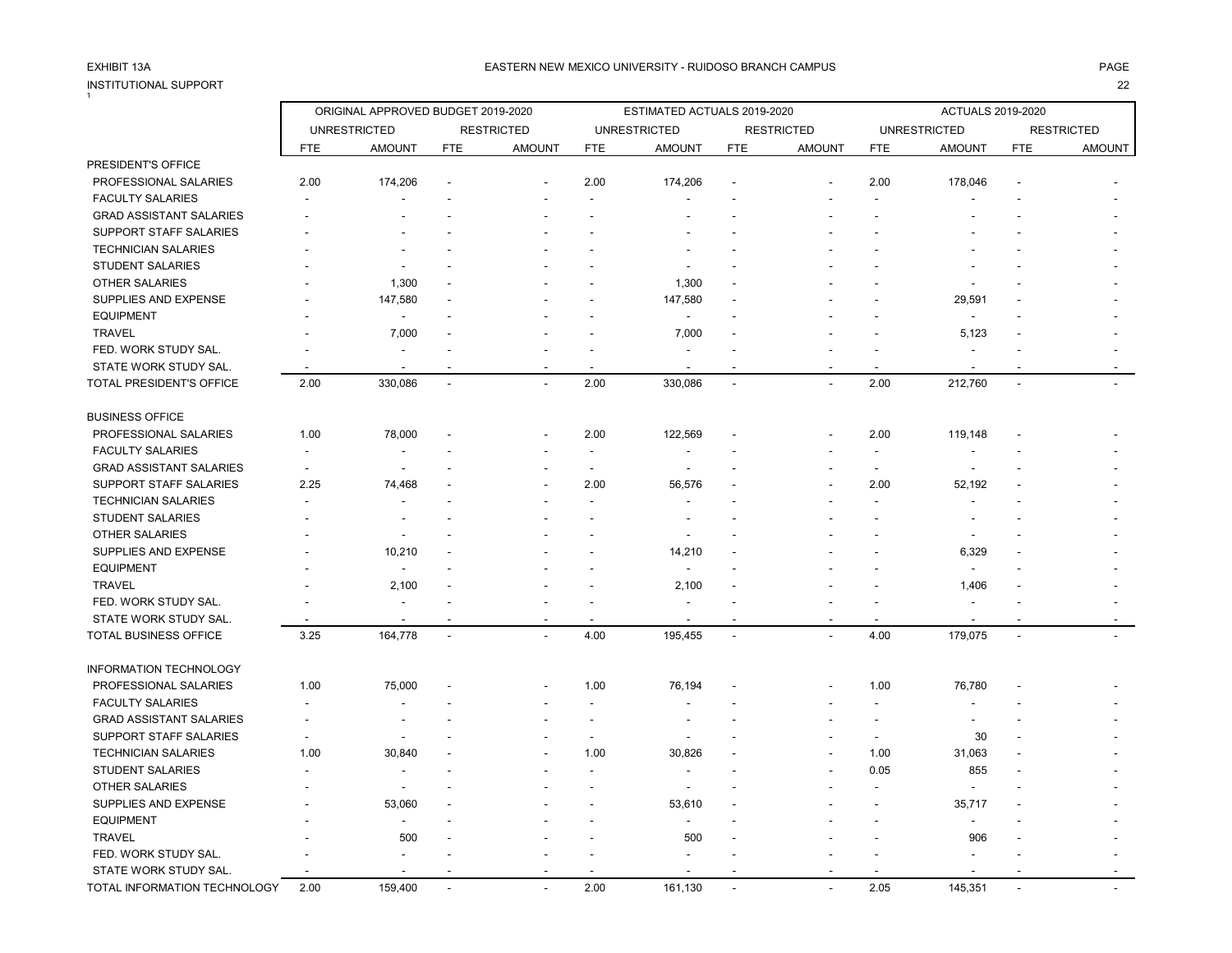#### INSTITUTIONAL SUPPORT 23 2

|                                | ORIGINAL APPROVED BUDGET 2019-2020 |                     |            |                   | ESTIMATED ACTUALS 2019-2020 |                     |                          |                   | <b>ACTUALS 2019-2020</b> |                     |              |                   |
|--------------------------------|------------------------------------|---------------------|------------|-------------------|-----------------------------|---------------------|--------------------------|-------------------|--------------------------|---------------------|--------------|-------------------|
|                                |                                    | <b>UNRESTRICTED</b> |            | <b>RESTRICTED</b> |                             | <b>UNRESTRICTED</b> |                          | <b>RESTRICTED</b> |                          | <b>UNRESTRICTED</b> |              | <b>RESTRICTED</b> |
|                                | <b>FTE</b>                         | <b>AMOUNT</b>       | <b>FTE</b> | <b>AMOUNT</b>     | <b>FTE</b>                  | <b>AMOUNT</b>       | <b>FTE</b>               | <b>AMOUNT</b>     | <b>FTE</b>               | <b>AMOUNT</b>       | <b>FTE</b>   | <b>AMOUNT</b>     |
| PUBLIC RELATIONS/MARKETING     |                                    |                     |            |                   |                             |                     |                          |                   |                          |                     |              |                   |
| PROFESSIONAL SALARIES          | 1.50                               | 66,197              |            |                   | 1.00                        | 30,714              |                          |                   | 1.50                     | 68,786              |              |                   |
| <b>FACULTY SALARIES</b>        |                                    | $\blacksquare$      |            |                   | $\overline{a}$              |                     |                          |                   |                          |                     |              |                   |
| <b>GRAD ASSISTANT SALARIES</b> | $\overline{\phantom{a}}$           |                     |            |                   |                             |                     |                          |                   |                          |                     |              |                   |
| SUPPORT STAFF SALARIES         | 0.50                               | 12,227              |            |                   | 1.00                        | 39,115              |                          |                   |                          |                     |              |                   |
| <b>TECHNICIAN SALARIES</b>     | $\overline{\phantom{a}}$           | $\blacksquare$      |            |                   | $\overline{\phantom{a}}$    | $\overline{a}$      |                          |                   |                          |                     |              |                   |
| <b>STUDENT SALARIES</b>        | 0.08                               | 1,500               |            |                   | 0.75                        | 1,500               |                          |                   |                          |                     |              |                   |
| OTHER SALARIES                 |                                    |                     |            |                   |                             |                     |                          |                   |                          |                     |              |                   |
| SUPPLIES AND EXPENSE           |                                    | 200,460             |            |                   |                             | 160,460             |                          |                   |                          | 144,842             |              |                   |
| <b>EQUIPMENT</b>               |                                    | $\blacksquare$      |            |                   |                             |                     |                          |                   |                          |                     |              |                   |
| <b>TRAVEL</b>                  |                                    | 4,500               |            |                   |                             | 4,500               |                          |                   |                          | 31                  |              |                   |
| FED. WORK STUDY SAL.           |                                    |                     |            |                   |                             |                     |                          |                   |                          |                     |              |                   |
| STATE WORK STUDY SAL.          |                                    |                     |            |                   |                             |                     |                          |                   |                          |                     |              |                   |
| TOTAL PUBLIC REL/MKT           | 2.08                               | 284,884             |            |                   | 2.75                        | 236,289             | $\ddot{\phantom{a}}$     |                   | 1.50                     | 213,659             |              |                   |
| UNCOLLECTIBLE ACCOUNTS         |                                    |                     |            |                   |                             |                     |                          |                   |                          |                     |              |                   |
| PROFESSIONAL SALARIES          |                                    |                     |            |                   |                             |                     |                          |                   |                          |                     |              |                   |
| <b>FACULTY SALARIES</b>        |                                    |                     |            |                   |                             |                     |                          |                   |                          |                     |              |                   |
| <b>GRAD ASSISTANT SALARIES</b> |                                    |                     |            |                   |                             |                     |                          |                   |                          |                     |              |                   |
| SUPPORT STAFF SALARIES         |                                    |                     |            |                   |                             |                     |                          |                   |                          |                     |              |                   |
| <b>TECHNICIAN SALARIES</b>     |                                    |                     |            |                   |                             |                     |                          |                   |                          |                     |              |                   |
| STUDENT SALARIES               |                                    |                     |            |                   |                             |                     |                          |                   |                          |                     |              |                   |
| <b>OTHER SALARIES</b>          |                                    |                     |            |                   |                             |                     |                          |                   |                          |                     |              |                   |
| SUPPLIES AND EXPENSE           |                                    | 25,000              |            |                   |                             | 25,000              |                          |                   |                          | 88,523              |              |                   |
| <b>EQUIPMENT</b>               |                                    |                     |            |                   |                             |                     |                          |                   |                          |                     |              |                   |
| <b>TRAVEL</b>                  |                                    |                     |            |                   |                             |                     |                          |                   |                          |                     |              |                   |
| FED. WORK STUDY SAL.           |                                    |                     |            |                   |                             |                     |                          |                   |                          |                     |              |                   |
| STATE WORK STUDY SAL.          |                                    |                     |            |                   |                             |                     |                          |                   |                          |                     |              |                   |
| TOTAL UNCOLL ACCTS             | $\blacksquare$                     | 25,000              | $\omega$   | $\overline{a}$    | $\sim$                      | 25,000              | $\sim$                   | $\mathbf{r}$      | $\overline{\phantom{a}}$ | 88,523              | $\mathbf{r}$ |                   |
| <b>LEGAL SERVICES</b>          |                                    |                     |            |                   |                             |                     |                          |                   |                          |                     |              |                   |
| PROFESSIONAL SALARIES          |                                    |                     |            |                   |                             |                     |                          |                   |                          |                     |              |                   |
| <b>FACULTY SALARIES</b>        |                                    |                     |            |                   |                             |                     |                          |                   |                          |                     |              |                   |
| <b>GRAD ASSISTANT SALARIES</b> |                                    |                     |            |                   |                             |                     |                          |                   |                          |                     |              |                   |
| SUPPORT STAFF SALARIES         |                                    |                     |            |                   |                             |                     |                          |                   |                          |                     |              |                   |
|                                |                                    |                     |            |                   |                             |                     |                          |                   |                          |                     |              |                   |
| <b>TECHNICIAN SALARIES</b>     |                                    |                     |            |                   |                             |                     |                          |                   |                          |                     |              |                   |
| <b>STUDENT SALARIES</b>        |                                    |                     |            |                   |                             |                     |                          |                   |                          |                     |              |                   |
| <b>OTHER SALARIES</b>          |                                    |                     |            |                   |                             |                     |                          |                   |                          |                     |              |                   |
| SUPPLIES AND EXPENSE           |                                    | 4,000               |            |                   |                             | 4,000               |                          |                   |                          | 3,212               |              |                   |
| <b>EQUIPMENT</b>               |                                    |                     |            |                   |                             |                     |                          |                   |                          |                     |              |                   |
| <b>TRAVEL</b>                  |                                    |                     |            |                   |                             |                     |                          |                   |                          |                     |              |                   |
| FED. WORK STUDY SAL.           |                                    |                     |            |                   |                             |                     |                          |                   |                          |                     |              |                   |
| STATE WORK STUDY SAL           |                                    |                     |            |                   |                             |                     |                          |                   |                          |                     |              |                   |
| TOTAL LEGAL SERVICES           | $\overline{\phantom{a}}$           | 4,000               |            | $\overline{a}$    | $\sim$                      | 4,000               | $\overline{\phantom{a}}$ | $\sim$            | $\overline{\phantom{a}}$ | 3.212               |              |                   |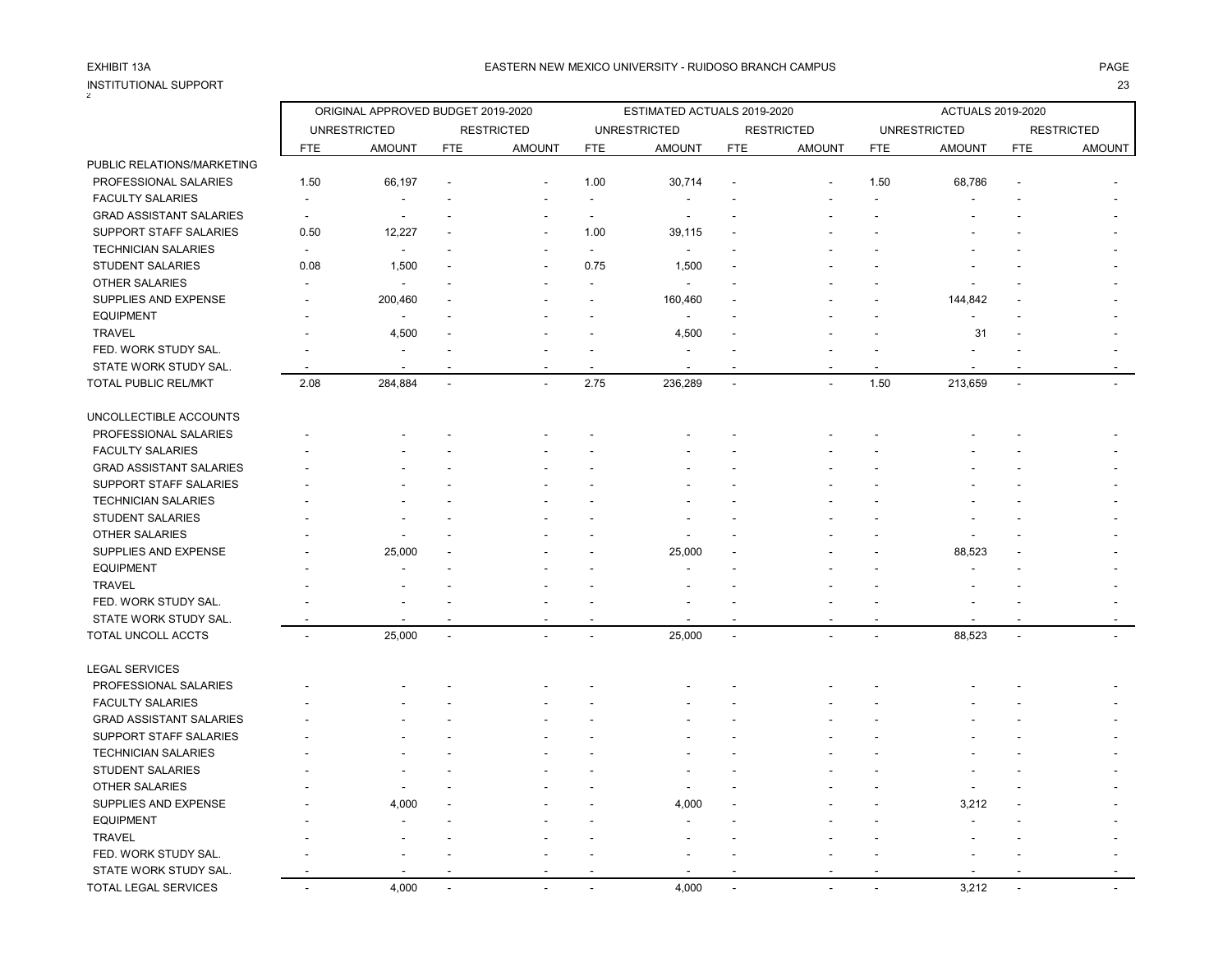| INSTITUTIONAL SUPPORT          |                          |                                    |            |                   |                |                             |                |                   |                          |                          |                          | 24                |
|--------------------------------|--------------------------|------------------------------------|------------|-------------------|----------------|-----------------------------|----------------|-------------------|--------------------------|--------------------------|--------------------------|-------------------|
|                                |                          | ORIGINAL APPROVED BUDGET 2019-2020 |            |                   |                | ESTIMATED ACTUALS 2019-2020 |                |                   |                          | <b>ACTUALS 2019-2020</b> |                          |                   |
|                                |                          | <b>UNRESTRICTED</b>                |            | <b>RESTRICTED</b> |                | <b>UNRESTRICTED</b>         |                | <b>RESTRICTED</b> |                          | <b>UNRESTRICTED</b>      |                          | <b>RESTRICTED</b> |
|                                | FTE                      | <b>AMOUNT</b>                      | <b>FTE</b> | <b>AMOUNT</b>     | <b>FTE</b>     | <b>AMOUNT</b>               | <b>FTE</b>     | <b>AMOUNT</b>     | <b>FTE</b>               | <b>AMOUNT</b>            | <b>FTE</b>               | <b>AMOUNT</b>     |
| <b>COLLEGE BOARD</b>           |                          |                                    |            |                   |                |                             |                |                   |                          |                          |                          |                   |
| PROFESSIONAL SALARIES          |                          |                                    |            |                   |                |                             |                |                   |                          |                          |                          |                   |
| <b>FACULTY SALARIES</b>        |                          |                                    |            |                   |                |                             |                |                   |                          |                          |                          |                   |
| <b>GRAD ASSISTANT SALARIES</b> |                          |                                    |            |                   |                |                             |                |                   |                          |                          |                          |                   |
| SUPPORT STAFF SALARIES         |                          |                                    |            |                   |                |                             |                |                   |                          |                          |                          |                   |
| <b>TECHNICIAN SALARIES</b>     |                          |                                    |            |                   |                |                             |                |                   |                          |                          |                          |                   |
| <b>STUDENT SALARIES</b>        |                          |                                    |            |                   |                |                             |                |                   |                          |                          |                          |                   |
| OTHER SALARIES                 |                          |                                    |            |                   |                |                             |                |                   |                          |                          |                          |                   |
| SUPPLIES AND EXPENSE           |                          | 8,200                              |            |                   |                | 8,200                       |                |                   |                          | 5,386                    |                          |                   |
| <b>EQUIPMENT</b>               |                          |                                    |            |                   |                |                             |                |                   |                          |                          |                          |                   |
| <b>TRAVEL</b>                  |                          | 3,000                              |            |                   |                | 3,000                       |                |                   |                          |                          |                          |                   |
| FED. WORK STUDY SAL.           |                          |                                    |            |                   |                |                             |                |                   |                          |                          |                          |                   |
| STATE WORK STUDY SAL.          |                          |                                    |            |                   |                |                             |                |                   |                          |                          |                          |                   |
| TOTAL COLLEGE BOARD            | $\overline{a}$           | 11,200                             | $\sim$     | $\overline{a}$    | $\overline{a}$ | 11,200                      | $\sim$         |                   | $\overline{\phantom{a}}$ | 5,386                    | $\sim$                   |                   |
| <b>DEVELOPMENT</b>             |                          |                                    |            |                   |                |                             |                |                   |                          |                          |                          |                   |
| PROFESSIONAL SALARIES          | 0.50                     | 27,217                             |            |                   | 0.50           | 27,217                      |                |                   | 0.50                     | 28,938                   |                          |                   |
| <b>FACULTY SALARIES</b>        |                          |                                    |            |                   |                |                             |                |                   |                          |                          |                          |                   |
| <b>GRAD ASSISTANT SALARIES</b> |                          |                                    |            |                   |                |                             |                |                   |                          |                          |                          |                   |
| SUPPORT STAFF SALARIES         |                          |                                    |            |                   |                |                             |                |                   |                          |                          |                          |                   |
| <b>TECHNICIAN SALARIES</b>     |                          |                                    |            |                   |                |                             |                |                   |                          |                          |                          |                   |
| <b>STUDENT SALARIES</b>        |                          |                                    |            |                   |                |                             |                |                   |                          |                          |                          |                   |
| OTHER SALARIES                 |                          |                                    |            |                   |                |                             |                |                   |                          |                          |                          |                   |
| SUPPLIES AND EXPENSE           |                          | 3,625                              |            |                   |                | 3,625                       |                |                   |                          | 1,146                    |                          | 271               |
| <b>EQUIPMENT</b>               |                          |                                    |            |                   |                |                             |                |                   |                          |                          |                          |                   |
| <b>TRAVEL</b>                  |                          |                                    |            |                   |                |                             |                |                   |                          |                          |                          |                   |
| FED. WORK STUDY SAL.           |                          |                                    |            |                   |                |                             |                |                   |                          |                          |                          |                   |
| STATE WORK STUDY SAL.          |                          |                                    |            |                   | $\overline{a}$ |                             |                |                   |                          |                          |                          |                   |
| TOTAL DEVELOPMENT              | 0.50                     | 30,842                             |            |                   | 0.50           | 30,842                      | $\overline{a}$ |                   | 0.50                     | 30,084                   | $\overline{a}$           | 271               |
| INSTITUTIONAL EFFECTIVENESS    |                          |                                    |            |                   |                |                             |                |                   |                          |                          |                          |                   |
| PROFESSIONAL SALARIES          | 2.50                     | 104,921                            |            |                   | 1.50           | 71,915                      |                |                   | 1.50                     | 85,016                   |                          |                   |
| <b>FACULTY SALARIES</b>        | $\overline{\phantom{a}}$ |                                    |            |                   | $\sim$         |                             |                |                   | $\overline{\phantom{a}}$ |                          |                          |                   |
| <b>GRAD ASSISTANT SALARIES</b> | $\overline{a}$           | $\overline{a}$                     |            |                   | $\overline{a}$ | $\overline{a}$              |                |                   | $\overline{\phantom{a}}$ |                          |                          |                   |
| SUPPORT STAFF SALARIES         | 1.00                     | 27,221                             |            |                   | 2.00           | 65,266                      |                |                   | 1.00                     | 34,634                   |                          |                   |
| <b>TECHNICIAN SALARIES</b>     |                          |                                    |            |                   |                |                             |                |                   |                          | $\overline{\phantom{a}}$ |                          |                   |
|                                |                          |                                    |            |                   |                |                             |                |                   | $\overline{\phantom{a}}$ |                          |                          |                   |
| <b>STUDENT SALARIES</b>        |                          | $\overline{\phantom{a}}$           |            |                   |                | $\overline{a}$              |                |                   | 0.37                     | 6,940                    |                          |                   |
| <b>OTHER SALARIES</b>          |                          |                                    |            |                   |                |                             |                |                   |                          | 2,787                    |                          |                   |
| SUPPLIES AND EXPENSE           |                          | 24,700                             |            |                   |                | 24,700                      |                |                   |                          | 6,776                    |                          |                   |
| <b>EQUIPMENT</b>               |                          |                                    |            |                   |                |                             |                |                   |                          | $\blacksquare$           |                          |                   |
| <b>TRAVEL</b>                  |                          | 4,300                              |            |                   |                | 4,300                       |                |                   |                          | 1,548                    | $\overline{\phantom{a}}$ |                   |
| FED. WORK STUDY SAL.           | 0.83                     | 15,600                             | 2.50       | 46,800            | 1.00           | 15,600                      | 2.50           | 46,800            | 0.01                     | 151                      | 0.02                     | 454               |
| STATE WORK STUDY SAL.          |                          |                                    |            |                   | $\overline{a}$ | $\overline{a}$              |                |                   | 0.09                     | 1,610                    | 0.34                     | 6,438             |
| TOTAL                          | 4.33                     | 176,742                            | 2.50       | 46,800            | 4.50           | 181,781                     | 2.50           | 46,800            | 2.96                     | 139,462                  | 0.37                     | 6,892             |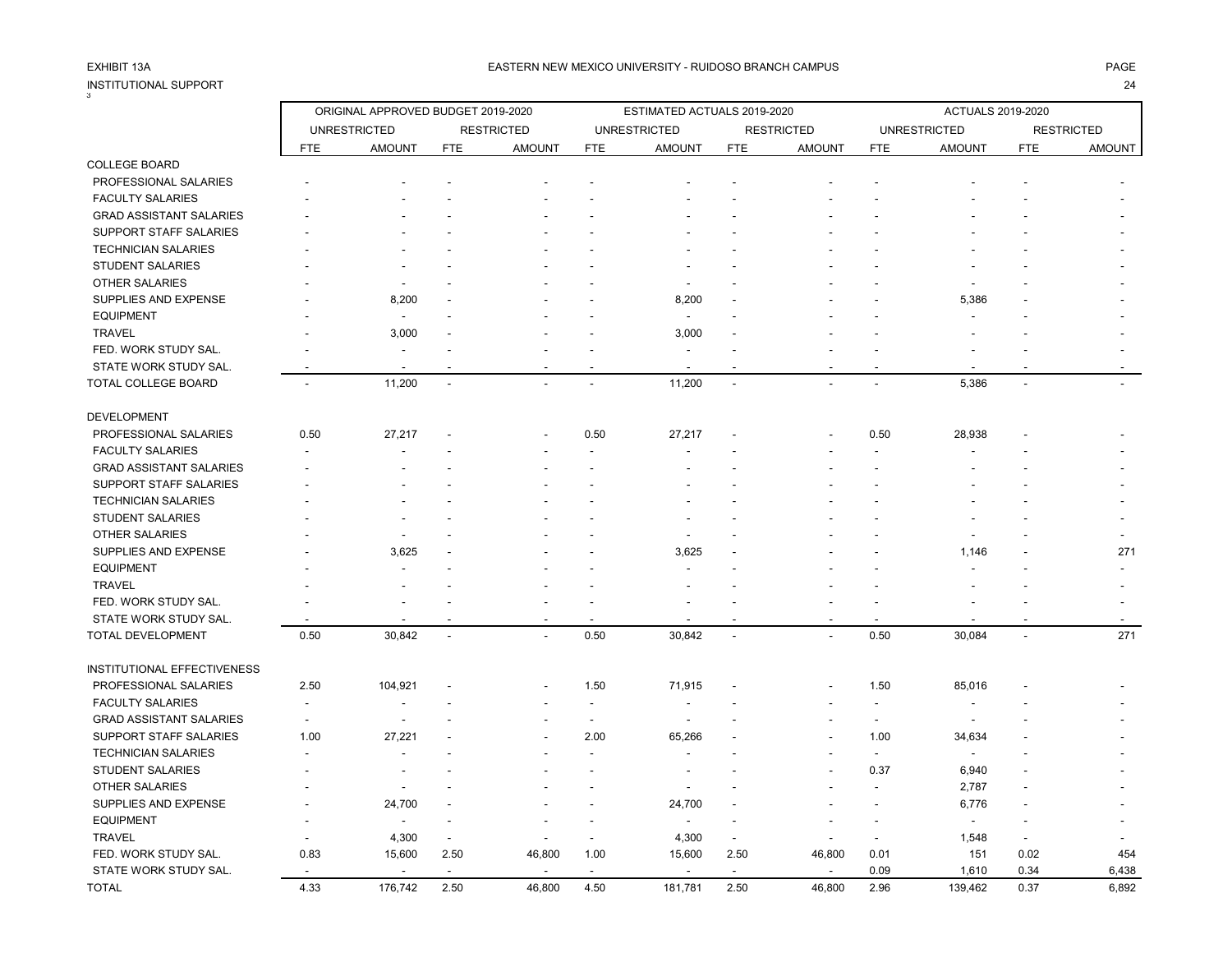## INSTITUTIONAL SUPPORT 25 4

|                                |     | ORIGINAL APPROVED BUDGET 2019-2020 |                          |                          |                          | ESTIMATED ACTUALS 2019-2020 |                          |                          |                          | <b>ACTUALS 2019-2020</b> |                          |                          |
|--------------------------------|-----|------------------------------------|--------------------------|--------------------------|--------------------------|-----------------------------|--------------------------|--------------------------|--------------------------|--------------------------|--------------------------|--------------------------|
|                                |     | <b>UNRESTRICTED</b>                |                          | <b>RESTRICTED</b>        |                          | <b>UNRESTRICTED</b>         |                          | <b>RESTRICTED</b>        |                          | <b>UNRESTRICTED</b>      |                          | <b>RESTRICTED</b>        |
|                                | FTE | <b>AMOUNT</b>                      | FTE                      | <b>AMOUNT</b>            | FTE                      | <b>AMOUNT</b>               | FTE                      | <b>AMOUNT</b>            | FTE                      | <b>AMOUNT</b>            | FTE                      | <b>AMOUNT</b>            |
| <b>GRANTS OFFICE</b>           |     |                                    |                          |                          |                          |                             |                          |                          |                          |                          |                          |                          |
| PROFESSIONAL SALARIES          |     |                                    |                          |                          |                          |                             |                          |                          |                          |                          |                          |                          |
| <b>FACULTY SALARIES</b>        |     |                                    |                          |                          |                          | $\overline{\phantom{a}}$    |                          | $\overline{\phantom{a}}$ | $\overline{\phantom{a}}$ | $\overline{\phantom{a}}$ |                          |                          |
| <b>GRAD ASSISTANT SALARIES</b> |     | $\overline{\phantom{a}}$           | $\overline{\phantom{a}}$ | $\overline{\phantom{a}}$ | $\overline{\phantom{a}}$ | $\sim$                      | $\overline{\phantom{a}}$ | $\overline{\phantom{a}}$ | $\overline{\phantom{a}}$ | $\overline{\phantom{a}}$ | -                        |                          |
| <b>SUPPORT STAFF SALARIES</b>  |     |                                    |                          | $\overline{\phantom{a}}$ | $\overline{\phantom{a}}$ | $\sim$                      | $\overline{\phantom{0}}$ | $\overline{\phantom{a}}$ |                          | $\overline{\phantom{a}}$ |                          | $\sim$                   |
| <b>TECHNICIAN SALARIES</b>     |     |                                    |                          |                          |                          | $\overline{\phantom{a}}$    |                          | $\overline{\phantom{a}}$ |                          | $\overline{\phantom{a}}$ |                          | $\sim$                   |
| <b>STUDENT SALARIES</b>        |     | $\overline{\phantom{a}}$           | $\overline{\phantom{a}}$ | $\overline{\phantom{a}}$ | $\overline{\phantom{a}}$ | $\overline{\phantom{a}}$    |                          | $\overline{\phantom{a}}$ |                          | $\overline{\phantom{a}}$ |                          | $\sim$                   |
| <b>OTHER SALARIES</b>          |     |                                    |                          |                          |                          | $\overline{\phantom{a}}$    |                          | $\blacksquare$           |                          |                          |                          | $\sim$                   |
| SUPPLIES AND EXPENSE           |     |                                    | $\overline{\phantom{a}}$ |                          | $\overline{\phantom{a}}$ | $\overline{\phantom{a}}$    | $\overline{\phantom{a}}$ | $\overline{\phantom{a}}$ | $\overline{\phantom{a}}$ |                          | $\overline{\phantom{a}}$ |                          |
| <b>EQUIPMENT</b>               |     | $\overline{\phantom{a}}$           | $\overline{\phantom{a}}$ | -                        | $\overline{\phantom{a}}$ | $\overline{\phantom{a}}$    |                          | $\overline{\phantom{a}}$ | $\overline{\phantom{a}}$ | $\overline{\phantom{a}}$ | -                        |                          |
| <b>TRAVEL</b>                  |     |                                    |                          |                          |                          | $\overline{\phantom{a}}$    |                          | $\overline{\phantom{0}}$ |                          | $\overline{\phantom{a}}$ |                          | $\overline{\phantom{a}}$ |
| FED. WORK STUDY SAL.           |     | -                                  |                          |                          |                          | $\overline{\phantom{a}}$    |                          | $\overline{\phantom{a}}$ |                          | $\overline{\phantom{a}}$ |                          | $\sim$                   |
| STATE WORK STUDY SAL.          |     | $\overline{\phantom{a}}$           | $\overline{\phantom{a}}$ |                          | $\overline{\phantom{a}}$ | $\overline{\phantom{a}}$    |                          | $\overline{\phantom{a}}$ |                          | $\overline{\phantom{a}}$ | $\overline{\phantom{a}}$ | $\overline{\phantom{a}}$ |
| TOTAL CONSULTANTS              |     |                                    | $\overline{\phantom{a}}$ | $\overline{\phantom{a}}$ | $\overline{\phantom{a}}$ | $\overline{\phantom{a}}$    | $\overline{\phantom{a}}$ | $\overline{\phantom{a}}$ | $\overline{\phantom{a}}$ | $\overline{\phantom{a}}$ | $\overline{\phantom{a}}$ |                          |

 PROFESSIONAL SALARIES FACULTY SALARIES GRAD ASSISTANT SALARIES SUPPORT STAFF SALARIES TECHNICIAN SALARIES STUDENT SALARIES OTHER SALARIES SUPPLIES AND EXPENSE EQUIPMENT TRAVEL FED. WORK STUDY SAL. STATE WORK STUDY SAL. TOTAL ACCOUNTING - - - - - - - - - - - -

 PROFESSIONAL SALARIES FACULTY SALARIES GRAD ASSISTANT SALARIES SUPPORT STAFF SALARIES TECHNICIAN SALARIES STUDENT SALARIES OTHER SALARIES SUPPLIES AND EXPENSE EQUIPMENT TRAVEL FED. WORK STUDY SAL. STATE WORK STUDY SAL. TOTAL INTERNAL AUDITOR A SUBSECTION CONTINUES A SUBSECTION OF A SUBSECTION OF A SUBSECTION OF A SUBSECTION OF A SUBSECTION OF A SUBSECTION OF A SUBSECTION OF A SUBSECTION OF A SUBSECTION OF A SUBSECTION OF A SUBSECTION OF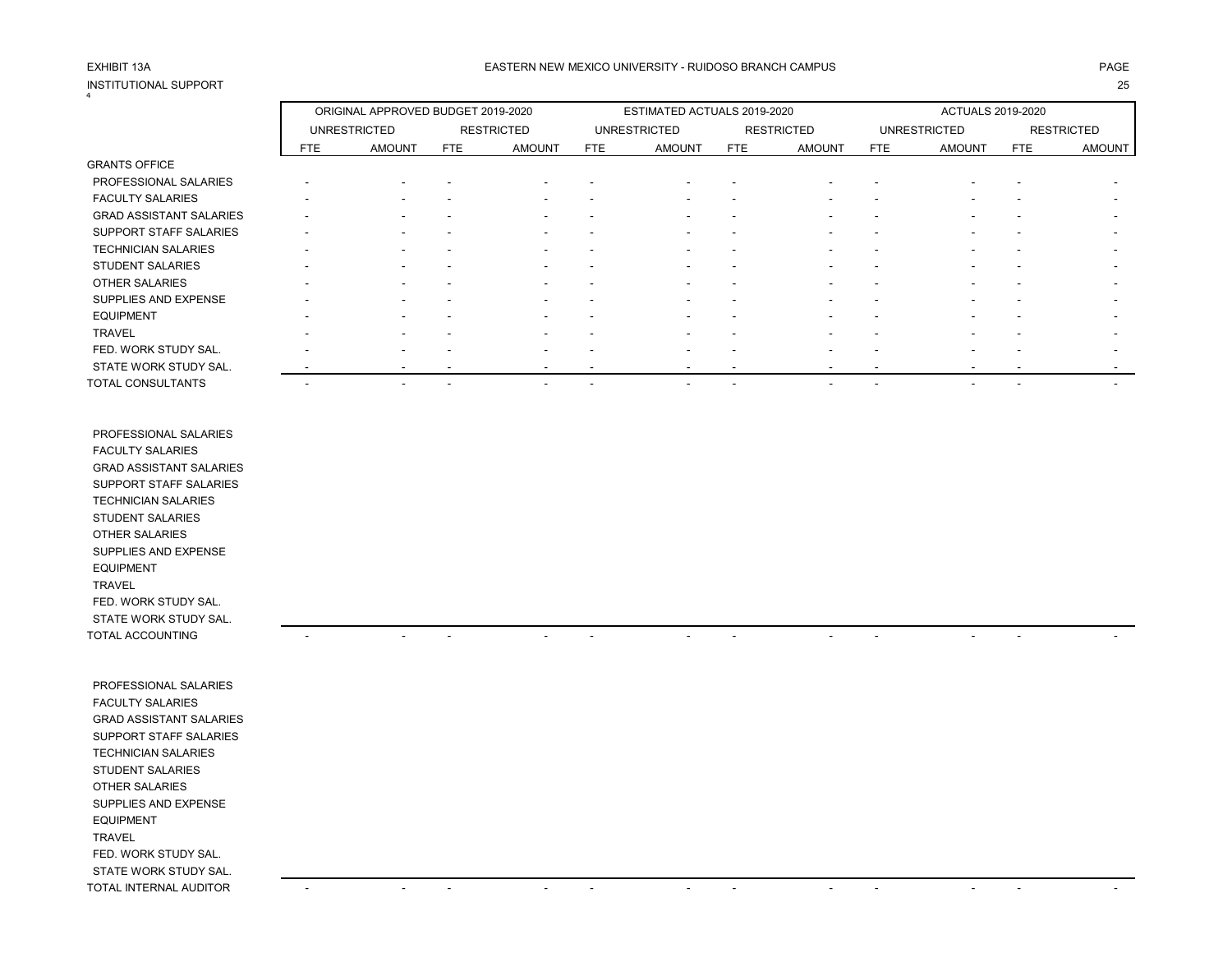## INSTITUTIONAL SUPPORT

### EASTERN NEW MEXICO UNIVERSITY - RUIDOSO BRANCH CAMPUS AND THE REASTERN AGE AND THE REASTERN NEW MEXICO UNIVERSITY - RUIDOSO BRANCH CAMPUS AND THE REASTERN NEW MEXICO UNIVERSITY - RUIDOSO BRANCH CAMPUS

|  | ×<br>I<br>$\sim$ |
|--|------------------|

|                                |            | ORIGINAL APPROVED BUDGET 2019-2020 |                          |                          |                          | ESTIMATED ACTUALS 2019-2020 |                          |                          | <b>ACTUALS 2019-2020</b> |                     |                          |                          |
|--------------------------------|------------|------------------------------------|--------------------------|--------------------------|--------------------------|-----------------------------|--------------------------|--------------------------|--------------------------|---------------------|--------------------------|--------------------------|
|                                |            | <b>UNRESTRICTED</b>                |                          | <b>RESTRICTED</b>        |                          | <b>UNRESTRICTED</b>         |                          | <b>RESTRICTED</b>        |                          | <b>UNRESTRICTED</b> | <b>RESTRICTED</b>        |                          |
|                                | <b>FTE</b> | <b>AMOUNT</b>                      | FTE                      | <b>AMOUNT</b>            | <b>FTE</b>               | <b>AMOUNT</b>               | <b>FTE</b>               | <b>AMOUNT</b>            | <b>FTE</b>               | <b>AMOUNT</b>       | FTE                      | <b>AMOUNT</b>            |
| <b>TOTALS EXHIBIT 13A's</b>    |            |                                    |                          |                          |                          |                             |                          |                          |                          |                     |                          |                          |
| PROFESSIONAL SALARIES          | 8.50       | 525,541                            | $\blacksquare$           | $\overline{\phantom{a}}$ | 8.00                     | 502,815                     | $\blacksquare$           | $\overline{\phantom{a}}$ | 8.50                     | 556,714             | $\overline{\phantom{a}}$ |                          |
| <b>FACULTY SALARIES</b>        |            | $\overline{\phantom{a}}$           |                          | $\overline{\phantom{a}}$ |                          |                             | $\overline{\phantom{a}}$ | ۰                        | $\blacksquare$           | $\sim$              |                          | $\overline{\phantom{a}}$ |
| <b>GRAD ASSISTANT SALARIES</b> |            | $\overline{\phantom{a}}$           |                          |                          |                          |                             |                          | ۰                        | -                        |                     |                          |                          |
| <b>SUPPORT STAFF SALARIES</b>  | 3.75       | 113,916                            | ٠                        | $\overline{\phantom{a}}$ | 5.00                     | 160.957                     | $\overline{\phantom{a}}$ | $\overline{\phantom{a}}$ | 3.00                     | 86,856              | $\overline{\phantom{a}}$ |                          |
| TECHNICIAN SALARIES            | 1.00       | 30,840                             | $\overline{\phantom{a}}$ | $\sim$                   | 1.00                     | 30,826                      | $\overline{\phantom{a}}$ | $\overline{\phantom{0}}$ | 1.00                     | 31,063              |                          |                          |
| <b>STUDENT SALARIES</b>        | 0.08       | 1,500                              | $\overline{\phantom{a}}$ | $\sim$                   | 0.75                     | 1,500                       | $\overline{\phantom{a}}$ | $\overline{\phantom{a}}$ | 0.42                     | 7,795               | $\overline{\phantom{a}}$ |                          |
| OTHER SALARIES                 | $\sim$     | 1,300                              | $\overline{\phantom{a}}$ |                          | $\overline{\phantom{0}}$ | 1,300                       | $\overline{\phantom{a}}$ | $\overline{\phantom{a}}$ | $\overline{\phantom{a}}$ | 2,787               | $\overline{\phantom{a}}$ |                          |
| SUPPLIES AND EXPENSE           |            | 476,835                            | $\blacksquare$           |                          |                          | 441,385                     | $\blacksquare$           | $\overline{\phantom{a}}$ |                          | 321,522             | $\overline{\phantom{a}}$ | 271                      |
| <b>EQUIPMENT</b>               |            | $\overline{\phantom{a}}$           | ٠                        |                          |                          | $\overline{\phantom{a}}$    | $\overline{\phantom{a}}$ |                          | -                        |                     | $\overline{\phantom{a}}$ |                          |
| <b>TRAVEL</b>                  | $\sim$     | 21,400                             | $\overline{\phantom{a}}$ |                          |                          | 21,400                      | $\overline{\phantom{a}}$ | -                        | $\overline{\phantom{a}}$ | 9,014               |                          |                          |
| FED. WORK STUDY SAL.           | 0.83       | 15,600                             | 2.50                     | 46,800                   | 1.00                     | 15,600                      | 2.50                     | 46,800                   | 0.01                     | 151                 | 0.02                     | 454                      |
| STATE WORK STUDY SAL.          |            | $\overline{\phantom{a}}$           | $\overline{\phantom{a}}$ |                          | $\overline{\phantom{a}}$ | $\overline{\phantom{a}}$    | $\overline{\phantom{a}}$ | $\overline{\phantom{a}}$ | 0.09                     | 1,610               | 0.34                     | 6,438                    |
| <b>TOTAL</b>                   | 14.16      | 1,186,932                          | 2.50                     | 46,800                   | 15.75                    | 1.175.782                   | 2.50                     | 46,800                   | 13.01                    | 1,017,512           | 0.37                     | 7,163                    |

 PROFESSIONAL SALARIES FACULTY SALARIES GRAD ASSISTANT SALARIES SUPPORT STAFF SALARIES TECHNICIAN SALARIES STUDENT SALARIES OTHER SALARIES SUPPLIES AND EXPENSE EQUIPMENT TRAVEL FED. WORK STUDY SAL. STATE WORK STUDY SAL. TOTAL - - - - - - - - - - - -

 PROFESSIONAL SALARIES FACULTY SALARIES GRAD ASSISTANT SALARIES SUPPORT STAFF SALARIES TECHNICIAN SALARIES STUDENT SALARIES OTHER SALARIES SUPPLIES AND EXPENSE EQUIPMENT TRAVEL FED. WORK STUDY SAL. STATE WORK STUDY SAL. TOTAL - - - - - - - - - - - -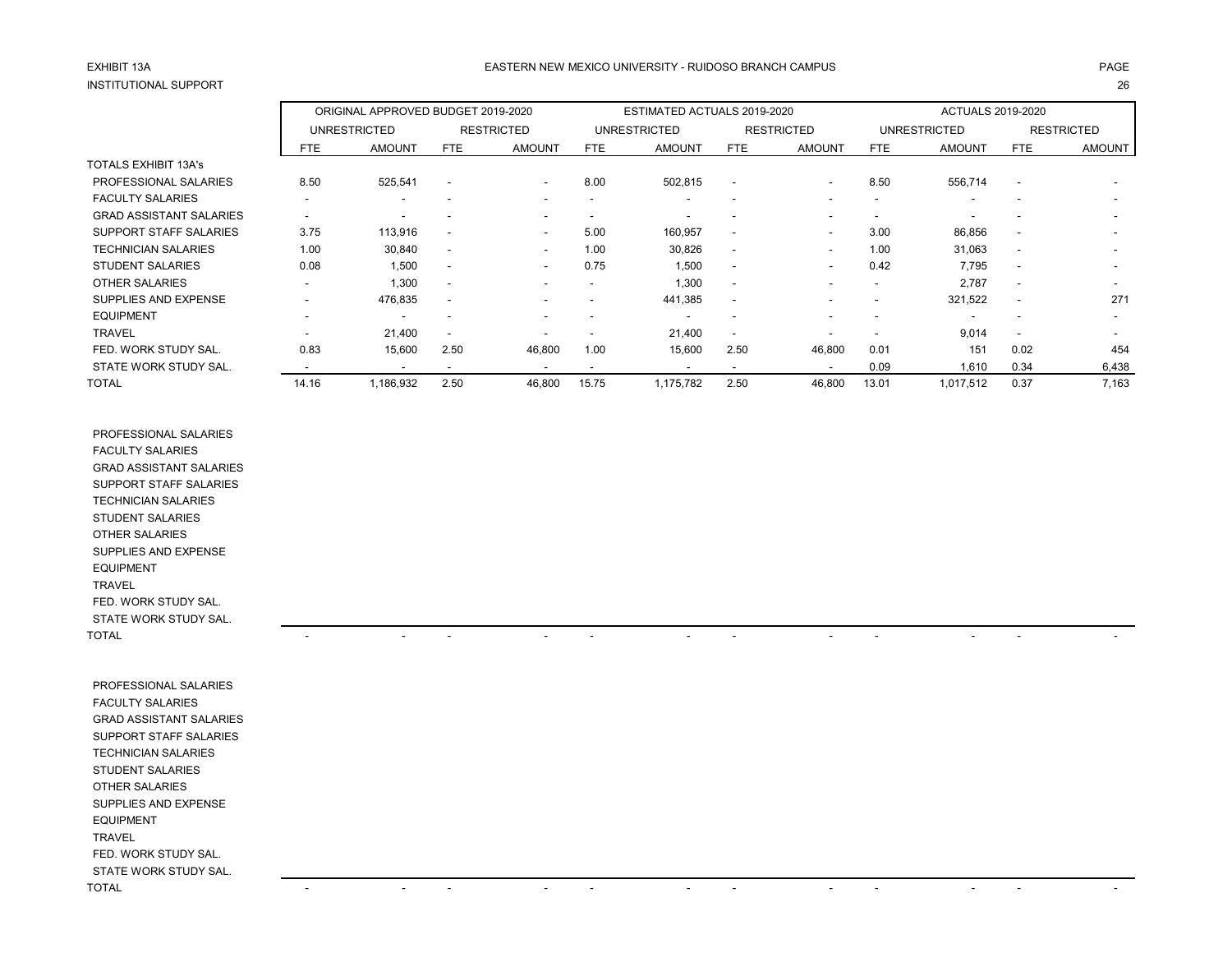## OPERATION AND MAINTENANCE OF PLANT 27

|                               |                          | ORIGINAL APPROVED BUDGET 2019-2020 |                          |                          |                          | ESTIMATED ACTUALS 2019-2020 |                          |                          | <b>ACTUALS 2019-2020</b><br><b>UNRESTRICTED</b><br><b>RESTRICTED</b> |               |                          |               |
|-------------------------------|--------------------------|------------------------------------|--------------------------|--------------------------|--------------------------|-----------------------------|--------------------------|--------------------------|----------------------------------------------------------------------|---------------|--------------------------|---------------|
|                               |                          | <b>UNRESTRICTED</b>                |                          | <b>RESTRICTED</b>        |                          | <b>UNRESTRICTED</b>         |                          | <b>RESTRICTED</b>        |                                                                      |               |                          |               |
| PLANT OPERATIONS & MAIN       | <b>FTE</b>               | <b>AMOUNT</b>                      | <b>FTE</b>               | <b>AMOUNT</b>            | <b>FTE</b>               | <b>AMOUNT</b>               | <b>FTE</b>               | <b>AMOUNT</b>            | <b>FTE</b>                                                           | <b>AMOUNT</b> | <b>FTE</b>               | <b>AMOUNT</b> |
| PHYSICAL PLANT SERVICES       | 3.75                     | 130,100                            | $\overline{a}$           | $\overline{\phantom{a}}$ | 3.25                     | 131,204                     | $\blacksquare$           | $\overline{\phantom{a}}$ | 3.00                                                                 | 122,391       | $\overline{\phantom{a}}$ |               |
|                               |                          | $\overline{\phantom{a}}$           |                          |                          | $\overline{\phantom{a}}$ | $\blacksquare$              | $\blacksquare$           | $\overline{\phantom{a}}$ | $\overline{\phantom{a}}$                                             |               |                          |               |
| TOTAL PLANT OPER & MAIN       | 3.75                     | 130,100                            |                          |                          | 3.25                     | 131,204                     | $\overline{a}$           |                          | 3.00                                                                 | 122,391       |                          |               |
| DIST COSTS (TEL, POST, PRINT) |                          | 492                                |                          |                          |                          | 492                         | $\blacksquare$           |                          |                                                                      | 492           |                          |               |
| <b>MISCELLANEOUS</b>          |                          |                                    |                          | 5,000                    |                          | 9,500                       | $\blacksquare$           | 5,000                    |                                                                      |               |                          |               |
| US DOE CARES ACT              |                          |                                    |                          |                          |                          |                             |                          |                          |                                                                      |               |                          | 1,207         |
| <b>RETIREMENT</b>             |                          | 15,094                             | $\blacksquare$           |                          |                          | 15,094                      | $\blacksquare$           |                          |                                                                      | 13,068        | $\overline{\phantom{a}}$ |               |
| <b>SOCIAL SECURITY</b>        |                          | 8,161                              |                          |                          |                          | 8,161                       | $\overline{\phantom{a}}$ |                          |                                                                      | 5,958         |                          |               |
| <b>GROUP INSURANCE</b>        |                          | 23,320                             | $\overline{\phantom{a}}$ |                          |                          | 23,320                      | $\overline{\phantom{a}}$ |                          |                                                                      | 11,337        | $\overline{\phantom{a}}$ |               |
| <b>WORKER'S COMPENSATION</b>  |                          | 53                                 | $\blacksquare$           |                          |                          | 53                          | $\overline{\phantom{a}}$ |                          |                                                                      | 61            |                          |               |
| UNEMPLOYMENT COMPENSATION     | $\overline{\phantom{a}}$ | 53                                 |                          |                          |                          | 53                          | $\overline{\phantom{a}}$ |                          |                                                                      | 240           |                          |               |
| <b>RETIREE HEALTH</b>         |                          | 2,133                              |                          |                          |                          | 2,133                       | $\blacksquare$           |                          |                                                                      | 1,847         |                          |               |
| <b>WAIVER OF TUITION</b>      |                          | 2,994                              |                          |                          |                          | 1,890                       | $\overline{a}$           |                          |                                                                      | 600           |                          |               |
| <b>ANNUAL LEAVE</b>           |                          |                                    |                          |                          |                          |                             |                          |                          |                                                                      | 1,253         |                          |               |
| <b>FUEL</b>                   |                          | 10,000                             | $\overline{\phantom{a}}$ |                          |                          | 10,000                      | $\blacksquare$           |                          |                                                                      | 5,878         | $\overline{\phantom{a}}$ |               |
| <b>ELECTRICITY</b>            |                          | 22,000                             |                          |                          |                          | 22,000                      | $\blacksquare$           |                          |                                                                      | 15,100        |                          |               |
| <b>WATER</b>                  |                          | 4,200                              |                          |                          |                          | 4,200                       | $\overline{a}$           |                          |                                                                      | 4,061         |                          |               |
| <b>SEWER</b>                  |                          |                                    |                          |                          |                          |                             |                          |                          |                                                                      |               |                          |               |
| <b>GARBAGE DISPOSAL</b>       |                          |                                    |                          |                          |                          |                             |                          |                          |                                                                      |               |                          |               |
| <b>INSURANCE--RISK MGT</b>    |                          | 6,900                              |                          |                          |                          | 6,900                       | $\overline{\phantom{a}}$ |                          |                                                                      | 10,835        |                          |               |
| TOTAL ITEMS NOT IN 14A's      |                          | 95,400                             |                          | 5,000                    | $\overline{\phantom{a}}$ | 103,796                     | $\overline{\phantom{a}}$ | 5,000                    | $\overline{\phantom{a}}$                                             | 70,730        | $\overline{\phantom{a}}$ | 1,207         |
| TOTAL PLANT O & M             | 3.75                     | 225,500                            |                          | 5,000                    | 3.25                     | 235,000                     |                          | 5,000                    | 3.00                                                                 | 193,121       |                          | 1,207         |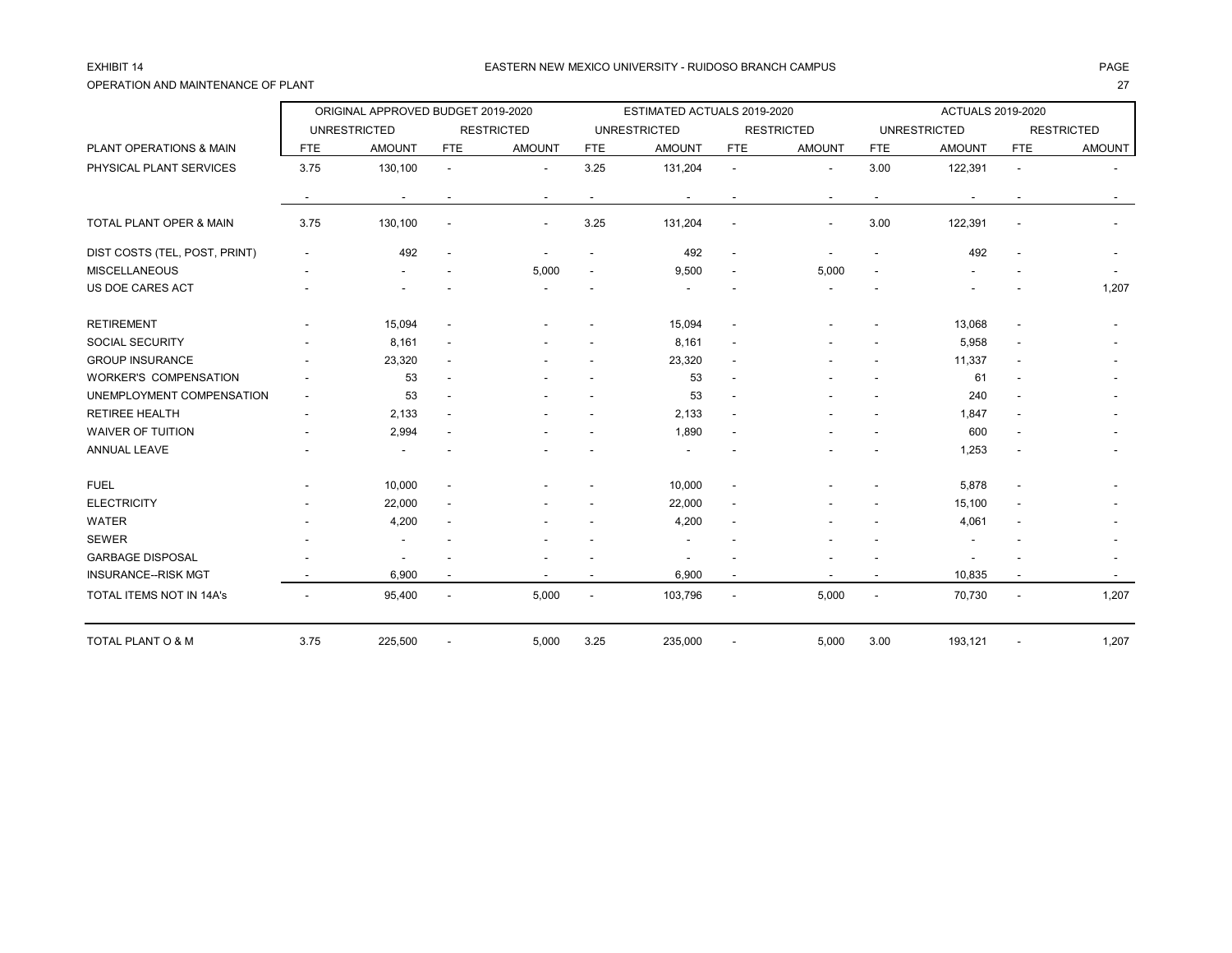## OPERATION & MAINTENANCE OF PLANT 28 1

### EXHIBIT 14A PAGE EASTERN NEW MEXICO UNIVERSITY - RUIDOSO BRANCH CAMPUS

|                                |            | ORIGINAL APPROVED BUDGET 2019-2020 |                          |                          |                          | ESTIMATED ACTUALS 2019-2020 |                          |                          | <b>ACTUALS 2019-2020</b> |                          |                          |                          |
|--------------------------------|------------|------------------------------------|--------------------------|--------------------------|--------------------------|-----------------------------|--------------------------|--------------------------|--------------------------|--------------------------|--------------------------|--------------------------|
|                                |            | <b>UNRESTRICTED</b>                |                          | <b>RESTRICTED</b>        |                          | <b>UNRESTRICTED</b>         |                          | <b>RESTRICTED</b>        |                          | <b>UNRESTRICTED</b>      |                          | <b>RESTRICTED</b>        |
|                                | <b>FTE</b> | <b>AMOUNT</b>                      | FTE                      | <b>AMOUNT</b>            | FTE                      | <b>AMOUNT</b>               | FTE                      | <b>AMOUNT</b>            | <b>FTE</b>               | <b>AMOUNT</b>            | <b>FTE</b>               | <b>AMOUNT</b>            |
| PHYSICAL PLANT SERVICES        |            |                                    |                          |                          |                          |                             |                          |                          |                          |                          |                          |                          |
| PROFESSIONAL SALARIES          | 1.00       | 39,992                             | $\overline{\phantom{a}}$ | $\sim$                   | 1.00                     | 39,992                      | $\blacksquare$           |                          | 1.00                     | 40,300                   | $\overline{\phantom{a}}$ |                          |
| <b>FACULTY SALARIES</b>        | -          | $\overline{\phantom{a}}$           | -                        | -                        |                          | ۰                           | $\overline{\phantom{a}}$ | $\sim$                   |                          | $\overline{\phantom{0}}$ |                          |                          |
| <b>GRAD ASSISTANT SALARIES</b> |            |                                    |                          |                          |                          |                             |                          |                          |                          |                          |                          |                          |
| <b>SUPPORT STAFF SALARIES</b>  |            |                                    | $\overline{\phantom{a}}$ |                          |                          |                             |                          |                          |                          |                          |                          |                          |
| <b>TECHNICIAN SALARIES</b>     | 2.75       | 66,678                             | $\blacksquare$           | $\sim$                   | 2.25                     | 67,782                      | $\overline{\phantom{a}}$ | $\overline{\phantom{a}}$ | 2.00                     | 52,054                   | $\overline{\phantom{a}}$ |                          |
| <b>STUDENT SALARIES</b>        |            | $\overline{\phantom{a}}$           |                          |                          |                          | ۰.                          | $\overline{\phantom{a}}$ |                          |                          |                          |                          | $\overline{\phantom{a}}$ |
| <b>OTHER SALARIES</b>          |            | $\overline{\phantom{a}}$           |                          |                          |                          |                             |                          |                          |                          |                          |                          | -                        |
| SUPPLIES AND EXPENSE           |            | 23,280                             | $\overline{\phantom{a}}$ |                          |                          | 23,280                      | $\blacksquare$           |                          |                          | 29,974                   |                          |                          |
| <b>EQUIPMENT</b>               |            | ٠                                  |                          |                          |                          |                             |                          |                          |                          |                          |                          |                          |
| <b>TRAVEL</b>                  |            | 150                                | $\overline{\phantom{a}}$ |                          |                          | 150                         | $\overline{\phantom{a}}$ |                          |                          | 63                       | ۰.                       |                          |
| FED. WORK STUDY SAL.           |            | $\overline{\phantom{a}}$           |                          |                          |                          | ۰.                          | $\overline{\phantom{a}}$ |                          |                          | $\overline{\phantom{0}}$ |                          | $\overline{\phantom{0}}$ |
| STATE WORK STUDY SAL.          |            |                                    | $\overline{\phantom{a}}$ | $\overline{\phantom{a}}$ | $\overline{\phantom{0}}$ |                             | $\overline{\phantom{a}}$ | $\overline{\phantom{a}}$ | $\overline{\phantom{a}}$ | $\overline{\phantom{a}}$ |                          | $\overline{\phantom{0}}$ |
| TOTAL PHY PLNT SERVICES        | 3.75       | 130,100                            | $\blacksquare$           | $\sim$                   | 3.25                     | 131,204                     | $\blacksquare$           |                          | 3.00                     | 122,391                  |                          |                          |

 PROFESSIONAL SALARIES FACULTY SALARIES GRAD ASSISTANT SALARIES SUPPORT STAFF SALARIES TECHNICIAN SALARIES STUDENT SALARIES OTHER SALARIES SUPPLIES AND EXPENSE EQUIPMENT TRAVEL FED. WORK STUDY SAL. STATE WORK STUDY SAL. TOTAL WHITE MOUNT ANNEX - - - - - - - - - - - -

 PROFESSIONAL SALARIES FACULTY SALARIES GRAD ASSISTANT SALARIES SUPPORT STAFF SALARIES TECHNICIAN SALARIES STUDENT SALARIES OTHER SALARIES SUPPLIES AND EXPENSE EQUIPMENT TRAVEL FED. WORK STUDY SAL. STATE WORK STUDY SAL. TOTAL - - - - - - - - - - - -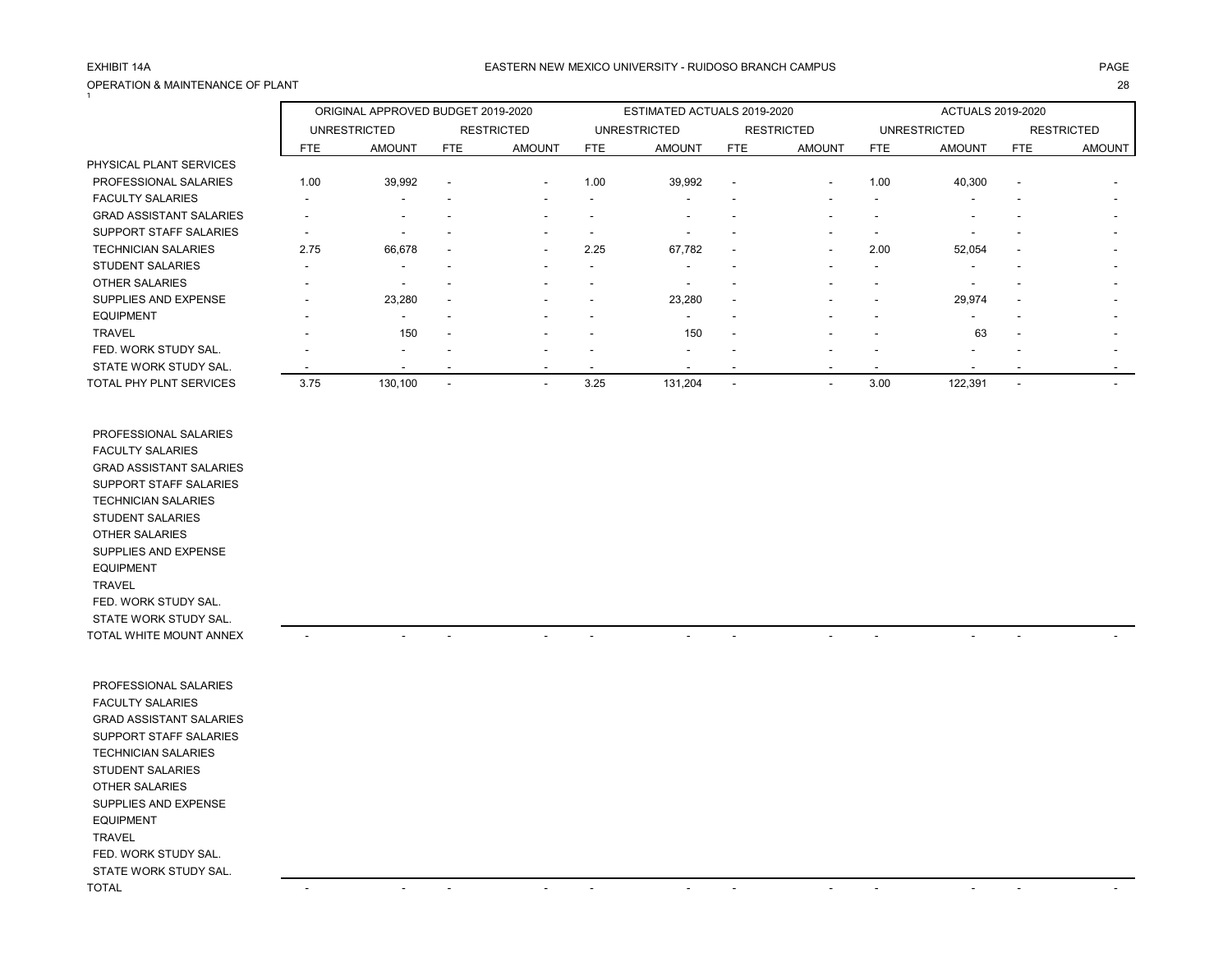## OPERATION & MAINTENANCE OF PLANT 29

### EXHIBIT 14A PAGE EASTERN NEW MEXICO UNIVERSITY - RUIDOSO BRANCH CAMPUS

|                                |      | ORIGINAL APPROVED BUDGET 2019-2020 |                          |                          |                          | ESTIMATED ACTUALS 2019-2020 |                          |                          | <b>ACTUALS 2019-2020</b> |                          |                          |                          |
|--------------------------------|------|------------------------------------|--------------------------|--------------------------|--------------------------|-----------------------------|--------------------------|--------------------------|--------------------------|--------------------------|--------------------------|--------------------------|
|                                |      | <b>UNRESTRICTED</b>                |                          | <b>RESTRICTED</b>        |                          | <b>UNRESTRICTED</b>         |                          | <b>RESTRICTED</b>        |                          | <b>UNRESTRICTED</b>      |                          | <b>RESTRICTED</b>        |
|                                | FTE. | <b>AMOUNT</b>                      | <b>FTE</b>               | <b>AMOUNT</b>            | <b>FTE</b>               | <b>AMOUNT</b>               | FTE                      | <b>AMOUNT</b>            | <b>FTE</b>               | <b>AMOUNT</b>            | <b>FTE</b>               | <b>AMOUNT</b>            |
| <b>TOTALS EXHIBIT 14A's</b>    |      |                                    |                          |                          |                          |                             |                          |                          |                          |                          |                          |                          |
| PROFESSIONAL SALARIES          | 1.00 | 39,992                             | $\overline{\phantom{a}}$ | $\overline{\phantom{a}}$ | 1.00                     | 39,992                      | $\overline{\phantom{a}}$ | $\overline{\phantom{a}}$ | 1.00                     | 40,300                   | $\overline{\phantom{a}}$ |                          |
| <b>FACULTY SALARIES</b>        |      |                                    |                          |                          |                          | ٠                           | $\overline{\phantom{0}}$ |                          |                          | $\overline{\phantom{a}}$ |                          |                          |
| <b>GRAD ASSISTANT SALARIES</b> | -    |                                    |                          |                          |                          |                             | $\overline{\phantom{0}}$ |                          | $\overline{\phantom{a}}$ |                          |                          |                          |
| SUPPORT STAFF SALARIES         |      |                                    |                          |                          | $\overline{\phantom{a}}$ | -                           | $\overline{\phantom{a}}$ |                          | $\overline{\phantom{a}}$ |                          | -                        |                          |
| <b>TECHNICIAN SALARIES</b>     | 2.75 | 66,678                             | $\overline{\phantom{a}}$ | $\overline{\phantom{a}}$ | 2.25                     | 67,782                      | $\overline{\phantom{a}}$ | $\overline{\phantom{a}}$ | 2.00                     | 52,054                   | $\overline{\phantom{a}}$ | $\overline{\phantom{a}}$ |
| <b>STUDENT SALARIES</b>        |      | $\overline{\phantom{a}}$           |                          |                          | $\overline{\phantom{a}}$ | ۰                           | $\overline{\phantom{a}}$ |                          | $\overline{\phantom{a}}$ |                          | -                        | $\sim$                   |
| <b>OTHER SALARIES</b>          |      |                                    |                          |                          |                          |                             |                          |                          |                          |                          |                          | $\overline{\phantom{0}}$ |
| SUPPLIES AND EXPENSE           |      | 23,280                             |                          |                          |                          | 23,280                      | $\blacksquare$           |                          |                          | 29,974                   | $\overline{\phantom{a}}$ | $\overline{\phantom{0}}$ |
| <b>EQUIPMENT</b>               |      | $\overline{\phantom{a}}$           |                          |                          |                          | ۰                           | $\overline{\phantom{0}}$ |                          | $\overline{\phantom{a}}$ |                          |                          | $\overline{\phantom{0}}$ |
| <b>TRAVEL</b>                  |      | 150                                | $\overline{\phantom{a}}$ |                          |                          | 150                         | $\overline{\phantom{a}}$ |                          |                          | 63                       | $\overline{\phantom{a}}$ |                          |
| FED. WORK STUDY SAL.           |      |                                    |                          |                          |                          | -                           |                          |                          |                          |                          |                          | $\overline{\phantom{a}}$ |
| STATE WORK STUDY SAL.          |      |                                    |                          |                          | $\overline{\phantom{a}}$ |                             | $\overline{\phantom{a}}$ |                          |                          |                          |                          | $\overline{\phantom{0}}$ |
| <b>TOTAL 14A's</b>             | 3.75 | 130,100                            |                          |                          | 3.25                     | 131,204                     |                          |                          | 3.00                     | 122,391                  |                          |                          |

 PROFESSIONAL SALARIES FACULTY SALARIES GRAD ASSISTANT SALARIES SUPPORT STAFF SALARIES TECHNICIAN SALARIES STUDENT SALARIES OTHER SALARIES SUPPLIES AND EXPENSE EQUIPMENT TRAVEL FED. WORK STUDY SAL. STATE WORK STUDY SAL. TOTAL - - - - - - - - - - - -

| PROFESSIONAL SALARIES          |                          |                          |                          |                          |                                                      |                          |                                                      |                          |
|--------------------------------|--------------------------|--------------------------|--------------------------|--------------------------|------------------------------------------------------|--------------------------|------------------------------------------------------|--------------------------|
| <b>FACULTY SALARIES</b>        |                          |                          |                          |                          |                                                      |                          |                                                      |                          |
| <b>GRAD ASSISTANT SALARIES</b> |                          |                          |                          |                          |                                                      |                          |                                                      |                          |
| SUPPORT STAFF SALARIES         |                          |                          |                          |                          |                                                      |                          |                                                      |                          |
| <b>TECHNICIAN SALARIES</b>     |                          |                          |                          |                          |                                                      |                          |                                                      |                          |
| STUDENT SALARIES               |                          |                          |                          |                          |                                                      |                          |                                                      |                          |
| OTHER SALARIES                 |                          |                          |                          |                          |                                                      |                          |                                                      |                          |
| SUPPLIES AND EXPENSE           |                          |                          |                          |                          |                                                      |                          |                                                      |                          |
| <b>EQUIPMENT</b>               |                          |                          |                          |                          |                                                      |                          |                                                      |                          |
| <b>TRAVEL</b>                  |                          |                          |                          |                          |                                                      |                          |                                                      |                          |
| FED. WORK STUDY SAL.           |                          |                          |                          |                          |                                                      |                          |                                                      |                          |
| STATE WORK STUDY SAL.          |                          |                          |                          |                          |                                                      |                          |                                                      |                          |
| TOTAL                          | $\overline{\phantom{0}}$ | $\overline{\phantom{a}}$ | $\overline{\phantom{0}}$ | $\overline{\phantom{a}}$ | $\overline{\phantom{0}}$<br>$\overline{\phantom{a}}$ | $\overline{\phantom{a}}$ | $\overline{\phantom{0}}$<br>$\overline{\phantom{a}}$ | $\overline{\phantom{0}}$ |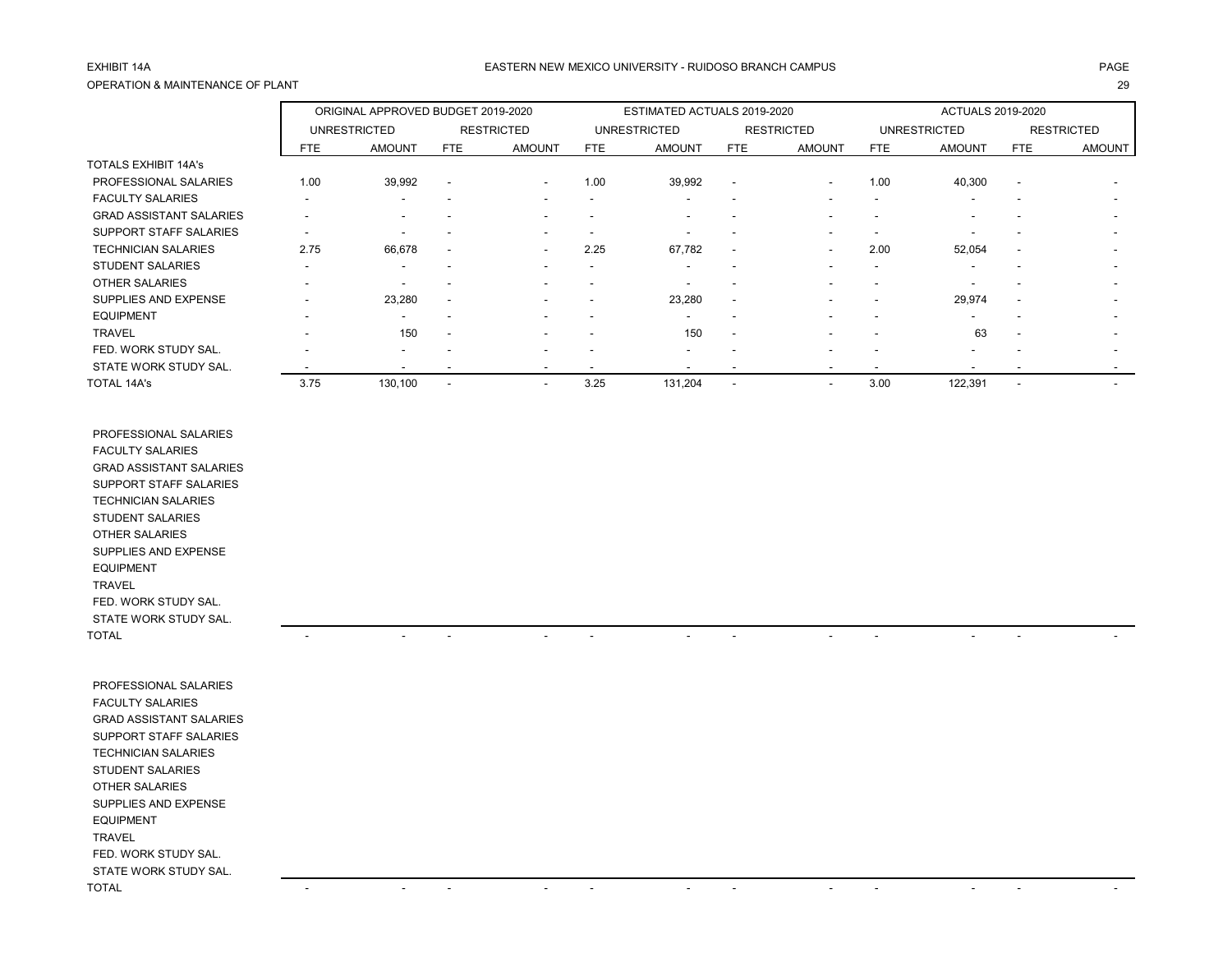# STUDENT SOCIAL & CULTURAL 30

|                            | ORIGINAL APPROVED BUDGET 2019-2020 |               |     | ESTIMATED ACTUALS 2019-2020 |            |                     |                   | ACTUALS 2019-2020 |            |                     |            |                   |
|----------------------------|------------------------------------|---------------|-----|-----------------------------|------------|---------------------|-------------------|-------------------|------------|---------------------|------------|-------------------|
|                            | <b>UNRESTRICTED</b>                |               |     | <b>RESTRICTED</b>           |            | <b>UNRESTRICTED</b> | <b>RESTRICTED</b> |                   |            | <b>UNRESTRICTED</b> |            | <b>RESTRICTED</b> |
|                            | <b>FTE</b>                         | <b>AMOUNT</b> | FTE | <b>AMOUNT</b>               | <b>FTE</b> | <b>AMOUNT</b>       | <b>FTE</b>        | <b>AMOUNT</b>     | <b>FTE</b> | <b>AMOUNT</b>       | <b>FTE</b> | <b>AMOUNT</b>     |
| <b>REVENUE</b>             |                                    |               |     |                             |            | **NOT APPLICABLE**  |                   |                   |            |                     |            |                   |
| <b>STUDENT FEES</b>        |                                    |               |     |                             |            |                     |                   |                   |            |                     |            |                   |
| FEDERAL GRANTS             |                                    |               |     |                             |            |                     |                   |                   |            |                     |            |                   |
| <b>STATE GRANTS</b>        |                                    |               |     |                             |            |                     |                   |                   |            |                     |            |                   |
| PRIVATE GIFTS              |                                    |               |     |                             |            |                     |                   |                   |            |                     |            |                   |
| SALES AND SERVICES         |                                    |               |     |                             |            |                     |                   |                   |            |                     |            |                   |
| OTHER SOURCES              |                                    |               |     |                             |            |                     |                   |                   |            |                     |            |                   |
| <b>TOTAL REVENUE</b>       |                                    |               |     |                             |            |                     |                   |                   |            |                     |            |                   |
| <b>BEGINNING BALANCE</b>   |                                    |               |     |                             |            |                     |                   |                   |            |                     |            |                   |
| <b>TOTAL AVAILABLE</b>     |                                    |               |     |                             |            |                     |                   |                   |            |                     |            |                   |
| <b>EXPENDITURES</b>        |                                    |               |     |                             |            |                     |                   |                   |            |                     |            |                   |
| PROFESSIONAL SALARIES      |                                    |               |     |                             |            |                     |                   |                   |            |                     |            |                   |
| <b>GRAD ASS'T SALARIES</b> |                                    |               |     |                             |            |                     |                   |                   |            |                     |            |                   |
| SUPPORT STAFF SALARIES     |                                    |               |     |                             |            |                     |                   |                   |            |                     |            |                   |
| <b>TECHNICIAN SALARIES</b> |                                    |               |     |                             |            |                     |                   |                   |            |                     |            |                   |
| STUDENT SALARIES           |                                    |               |     |                             |            |                     |                   |                   |            |                     |            |                   |
| OTHER SALARIES             |                                    |               |     |                             |            |                     |                   |                   |            |                     |            |                   |
| SUPPLIES AND EXPENSE       |                                    |               |     |                             |            |                     |                   |                   |            |                     |            |                   |
| TRAVEL                     |                                    |               |     |                             |            |                     |                   |                   |            |                     |            |                   |
| <b>EQUIPMENT</b>           |                                    |               |     |                             |            |                     |                   |                   |            |                     |            |                   |
| <b>MISCELLANEOUS</b>       |                                    |               |     |                             |            |                     |                   |                   |            |                     |            |                   |
| <b>GRANTS IN AID</b>       |                                    |               |     |                             |            |                     |                   |                   |            |                     |            |                   |
| FEDERAL WORK STUDY         |                                    |               |     |                             |            |                     |                   |                   |            |                     |            |                   |
| <b>STATE WORK STUDY</b>    |                                    |               |     |                             |            |                     |                   |                   |            |                     |            |                   |
| <b>RETIREMENT</b>          |                                    |               |     |                             |            |                     |                   |                   |            |                     |            |                   |
| SOCIAL SECURITY            |                                    |               |     |                             |            |                     |                   |                   |            |                     |            |                   |
| <b>GROUP INSURANCE</b>     |                                    |               |     |                             |            |                     |                   |                   |            |                     |            |                   |
| WORKER'S COMPENSATION      |                                    |               |     |                             |            |                     |                   |                   |            |                     |            |                   |
| UNEMPLOYMENT COMPENSATION  |                                    |               |     |                             |            |                     |                   |                   |            |                     |            |                   |
| <b>RETIREE HEALTH</b>      |                                    |               |     |                             |            |                     |                   |                   |            |                     |            |                   |
| WAIVER OF TUITION          |                                    |               |     |                             |            |                     |                   |                   |            |                     |            |                   |
| ANNUAL LEAVE               |                                    |               |     |                             |            |                     |                   |                   |            |                     |            |                   |
| TOTAL EXPENDITURES         |                                    |               |     |                             |            |                     |                   |                   |            |                     |            |                   |
| TRANSFER TO (FROM) I & G   |                                    |               |     |                             |            |                     |                   |                   |            |                     |            |                   |
| <b>ENDING BALANCE</b>      |                                    |               |     |                             |            |                     |                   |                   |            |                     |            |                   |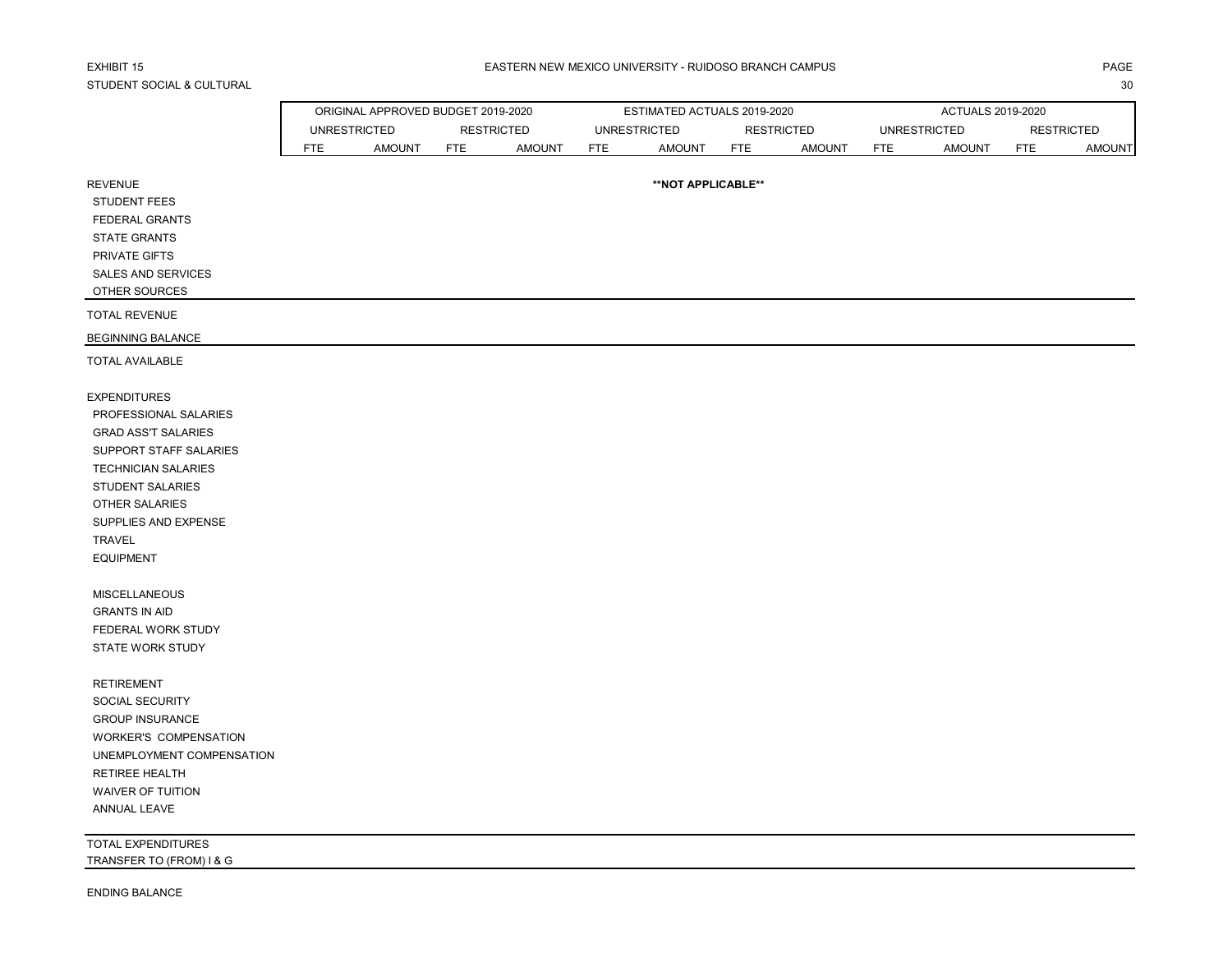# RESEARCH NEIL ANN AN 1999. IS 1999 AN 1999 AN 1999 AN 1999 AN 1999 AN 1999 AN 1999 AN 1999 AN 1999 AN 1999 AN 1

REVENUE

#### EXHIBIT 16 PAGE PAGE IN THE SEASTERN NEW MEXICO UNIVERSITY - RUIDOSO BRANCH CAMPUS AND THE SEASTERN ONLY ANGE

|                            | ORIGINAL APPROVED BUDGET 2019-2020 |     |               |                                                   | ESTIMATED ACTUALS 2019-2020 |     |        | ACTUALS 2019-2020 |        |      |               |  |
|----------------------------|------------------------------------|-----|---------------|---------------------------------------------------|-----------------------------|-----|--------|-------------------|--------|------|---------------|--|
| RESTRICTED<br>UNRESTRICTED |                                    |     |               | UNRESTRICTED<br>UNRESTRICTED<br><b>RESTRICTED</b> |                             |     |        | <b>RESTRICTED</b> |        |      |               |  |
| FTE.                       | AMOUNT                             | FTE | <b>AMOUNT</b> | <b>FTE</b>                                        | AMOUNT                      | FTE | AMOUNT | FTE.              | AMOUN1 | FTE. | <b>AMOUNT</b> |  |

**\*\*NOT APPLICABLE\*\***

 STUDENT FEES FEDERAL GRANTS STATE GRANTS

PRIVATE GIFTS

SALES AND SERVICES

OTHER SOURCES

TOTAL REVENUE

BEGINNING BALANCE

TOTAL AVAILABLE

EXPENDITURES PROFESSIONAL SALARIES GRAD ASS'T SALARIES SUPPORT STAFF SALARIES TECHNICIAN SALARIES STUDENT SALARIES OTHER SALARIES SUPPLIES AND EXPENSE TRAVEL EQUIPMENT

 MISCELLANEOUS GRANTS IN AID FEDERAL WORK STUDY STATE WORK STUDY PERFORMANCE AWARDS RETIREMENT SOCIAL SECURITY GROUP INSURANCE WORKER'S COMPENSATION UNEMPLOYMENT COMPENSATION RETIREE HEALTH WAIVER OF TUITION ANNUAL LEAVE

TOTAL EXPENDITURES TRANSFER TO (FROM) I & G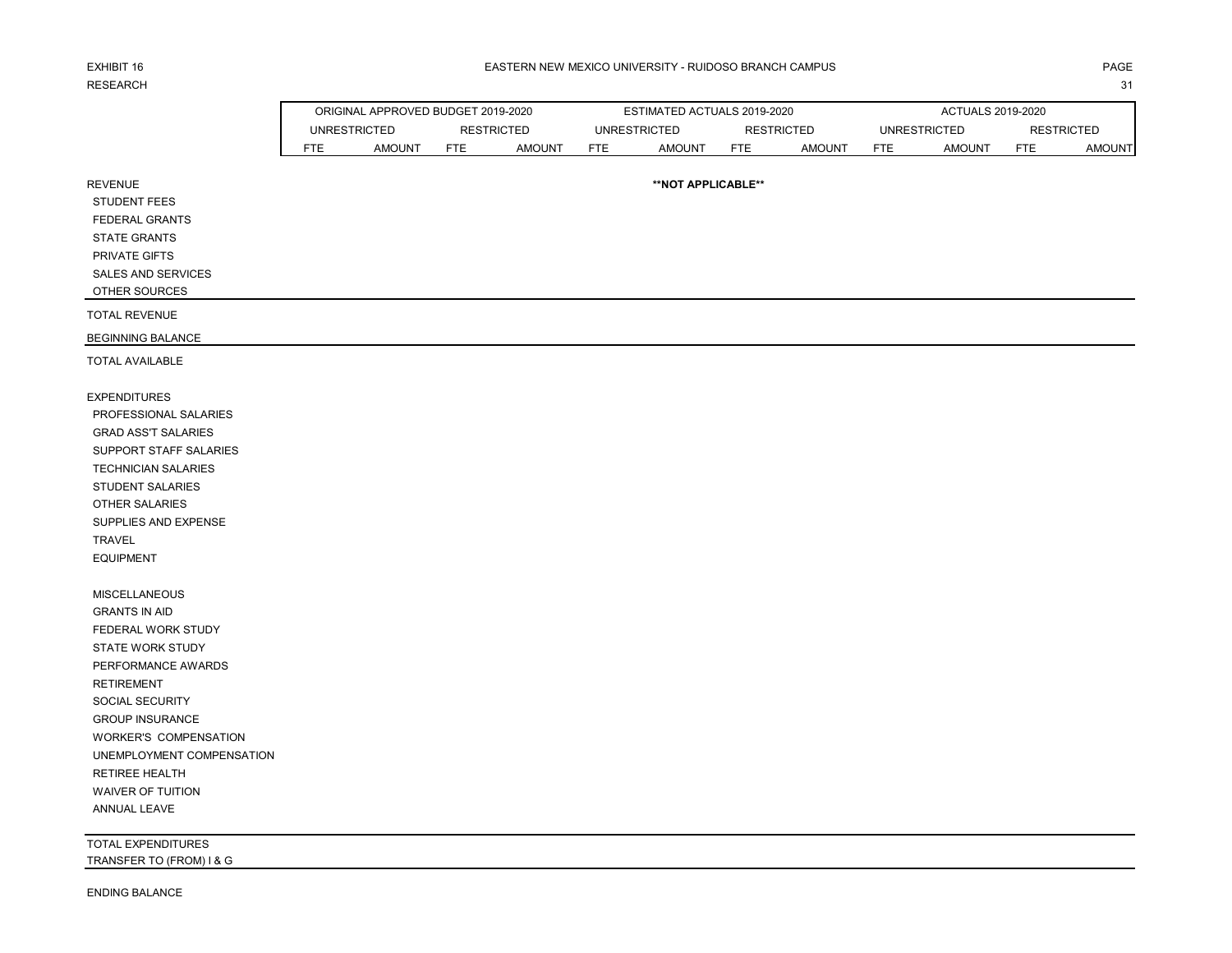## PUBLIC SERVICE 32

|                                       |                          | ORIGINAL APPROVED BUDGET 2019-2020 |                          |                   |                          | ESTIMATED ACTUALS 2019-2020 |                          |                          |                          | ACTUALS 2019-2020        |                          |                          |
|---------------------------------------|--------------------------|------------------------------------|--------------------------|-------------------|--------------------------|-----------------------------|--------------------------|--------------------------|--------------------------|--------------------------|--------------------------|--------------------------|
|                                       |                          | <b>UNRESTRICTED</b>                |                          | <b>RESTRICTED</b> |                          | <b>UNRESTRICTED</b>         |                          | <b>RESTRICTED</b>        |                          | <b>UNRESTRICTED</b>      |                          | <b>RESTRICTED</b>        |
|                                       | <b>FTE</b>               | <b>AMOUNT</b>                      | <b>FTE</b>               | <b>AMOUNT</b>     | <b>FTE</b>               | <b>AMOUNT</b>               | <b>FTE</b>               | <b>AMOUNT</b>            | <b>FTE</b>               | <b>AMOUNT</b>            | <b>FTE</b>               | <b>AMOUNT</b>            |
| <b>REVENUE</b>                        |                          |                                    |                          |                   |                          |                             |                          |                          |                          |                          |                          |                          |
| STATE APPROPRIATION-- HED HIGH SKILLS |                          |                                    |                          |                   |                          | 10,000                      |                          |                          |                          | 18,902                   |                          |                          |
| <b>STUDENT FEES</b>                   |                          |                                    |                          |                   |                          |                             |                          |                          |                          |                          |                          |                          |
| <b>FEDERAL GRANTS</b>                 |                          |                                    |                          | 990,000           |                          |                             |                          | 2,290,000                |                          |                          |                          | 1,577,138                |
| <b>TAX LEVY</b>                       |                          |                                    |                          |                   |                          |                             |                          |                          |                          |                          |                          |                          |
| STATE GRANTS/CONTRACTS                |                          |                                    |                          | 200,000           |                          |                             |                          | 200,000                  |                          |                          |                          | 166,092                  |
| <b>TUITION &amp; FEES</b>             |                          | 39,400                             |                          | $\blacksquare$    |                          | 38,400                      |                          | $\overline{\phantom{a}}$ |                          | 46,961                   |                          |                          |
| PRIVATE GRANTS                        |                          |                                    |                          | 10,000            |                          |                             |                          | 10,000                   |                          |                          |                          | 2,882                    |
| <b>SALES AND SERVICES</b>             |                          |                                    |                          |                   |                          | $\overline{a}$              |                          |                          |                          | $\overline{a}$           |                          | $\overline{a}$           |
|                                       |                          |                                    |                          |                   |                          |                             |                          |                          |                          |                          |                          |                          |
| OTHER SOURCES                         |                          | 10,000                             |                          |                   |                          | 26,600                      |                          |                          |                          | 2,315                    |                          |                          |
| <b>TOTAL REVENUE</b>                  | $\overline{\phantom{a}}$ | 49,400                             | $\overline{\phantom{a}}$ | 1,200,000         | $\overline{\phantom{a}}$ | 75,000                      | $\overline{\phantom{a}}$ | 2,500,000                | $\overline{\phantom{a}}$ | 68,178                   | $\overline{\phantom{a}}$ | 1,746,112                |
| <b>BEGINNING BALANCE</b>              |                          | 57,883                             | $\overline{\phantom{a}}$ |                   | $\overline{\phantom{a}}$ | 71,596                      | $\overline{a}$           |                          | $\overline{\phantom{a}}$ | 71,596                   | $\overline{\phantom{0}}$ | $\overline{\phantom{a}}$ |
| <b>TOTAL AVAILABLE</b>                |                          | 107,283                            |                          | 1,200,000         | $\overline{a}$           | 146,596                     | ÷,                       | 2,500,000                |                          | 139,774                  | $\overline{a}$           | 1,746,112                |
| <b>EXPENDITURES</b>                   |                          |                                    |                          |                   |                          |                             |                          |                          |                          |                          |                          |                          |
| PROFESSIONAL SALARIES                 |                          | 12,250                             |                          |                   |                          |                             |                          |                          |                          | 1,415                    | 15.50                    | 852,304                  |
| <b>FACULTY SALARIES</b>               |                          |                                    |                          |                   |                          | 12,250                      |                          |                          | 0.50                     | 15,683                   | 0.50                     | 12,687                   |
| <b>GRAD ASS'T SALARIES</b>            |                          |                                    |                          |                   |                          |                             |                          |                          |                          | $\blacksquare$           | $\overline{\phantom{a}}$ |                          |
| SUPPORT STAFF SALARIES                |                          |                                    |                          |                   |                          |                             |                          |                          |                          | 1,738                    | 2.24                     | 38,046                   |
| <b>TECHNICIAN SALARIES</b>            |                          |                                    |                          |                   |                          |                             |                          |                          |                          | $\overline{\phantom{a}}$ |                          |                          |
| <b>STUDENT SALARIES</b>               |                          |                                    |                          |                   |                          |                             |                          |                          |                          |                          |                          |                          |
| <b>OTHER SALARIES</b>                 |                          |                                    |                          |                   |                          |                             |                          |                          |                          | 470                      |                          | 9,071                    |
| SUPPLIES AND EXPENSE                  |                          | 21,500                             |                          |                   |                          | 84,822                      |                          |                          |                          | 27,592                   |                          | 445,694                  |
| <b>TRAVEL</b>                         |                          |                                    |                          |                   |                          |                             |                          |                          |                          | 530                      |                          | 73,532                   |
| <b>EQUIPMENT</b>                      |                          |                                    |                          |                   |                          |                             |                          |                          |                          |                          |                          | $\overline{a}$           |
| <b>UTILITIES</b>                      |                          |                                    |                          |                   |                          |                             |                          |                          |                          |                          |                          | 10,549                   |
| <b>MISCELLANEOUS</b>                  |                          |                                    |                          | 1,200,000         |                          |                             |                          | 2,500,000                |                          |                          |                          |                          |
| <b>GRANTS IN AID</b>                  |                          |                                    |                          |                   |                          |                             |                          |                          |                          |                          |                          |                          |
| FEDERAL WORK STUDY                    |                          |                                    |                          |                   |                          |                             |                          |                          |                          |                          |                          | 6,246                    |
| <b>STATE WORK STUDY</b>               |                          |                                    |                          |                   |                          |                             |                          |                          |                          |                          |                          |                          |
| PEFORMANCE AWARDS                     |                          |                                    |                          |                   |                          |                             |                          |                          |                          |                          |                          |                          |
| <b>RETIREMENT</b>                     |                          | 1,733                              |                          |                   |                          | 1,733                       |                          |                          |                          | 735                      |                          | 127,851                  |
| <b>SOCIAL SECURITY</b>                |                          | 938                                |                          |                   |                          | 937                         |                          |                          |                          | 1,189                    |                          | 66,650                   |
| <b>GROUP INSURANCE</b>                |                          |                                    |                          |                   |                          |                             |                          |                          |                          |                          |                          | 79,437                   |
| <b>WORKER'S COMPENSATION</b>          |                          | 6                                  |                          |                   |                          | 6                           |                          |                          |                          | 5                        |                          | 457                      |
| UNEMPLOYMENT COMPENSATION             |                          | 6                                  |                          |                   |                          | 6                           |                          |                          |                          | 44                       |                          | 2,268                    |
| <b>RETIREE HEALTH</b>                 |                          | 245                                |                          |                   |                          | 245                         |                          |                          |                          | 352                      |                          | 18,095                   |
| <b>WAIVER OF TUITION</b>              |                          |                                    |                          |                   |                          |                             |                          |                          |                          |                          |                          | 3,225                    |
| ANNUAL LEAVE                          |                          |                                    |                          |                   |                          |                             |                          |                          |                          | $\overline{a}$           |                          | $\overline{a}$           |
| <b>TOTAL EXPENDITURES</b>             |                          | 36,678                             | $\overline{\phantom{a}}$ | 1,200,000         | $\overline{\phantom{a}}$ | 100,000                     | $\blacksquare$           | 2,500,000                | 0.50                     | 49,753                   | 18.24                    | 1,746,112                |
| TRANSFER TO (FROM) AUX                |                          |                                    |                          |                   | $\overline{\phantom{a}}$ | (3, 511)                    | $\overline{\phantom{a}}$ |                          | $\overline{\phantom{a}}$ | (3, 511)                 | $\sim$                   |                          |
| <b>ENDING BALANCE</b>                 |                          | 70,605                             |                          |                   |                          | 50,107                      |                          |                          |                          | 93,532                   |                          |                          |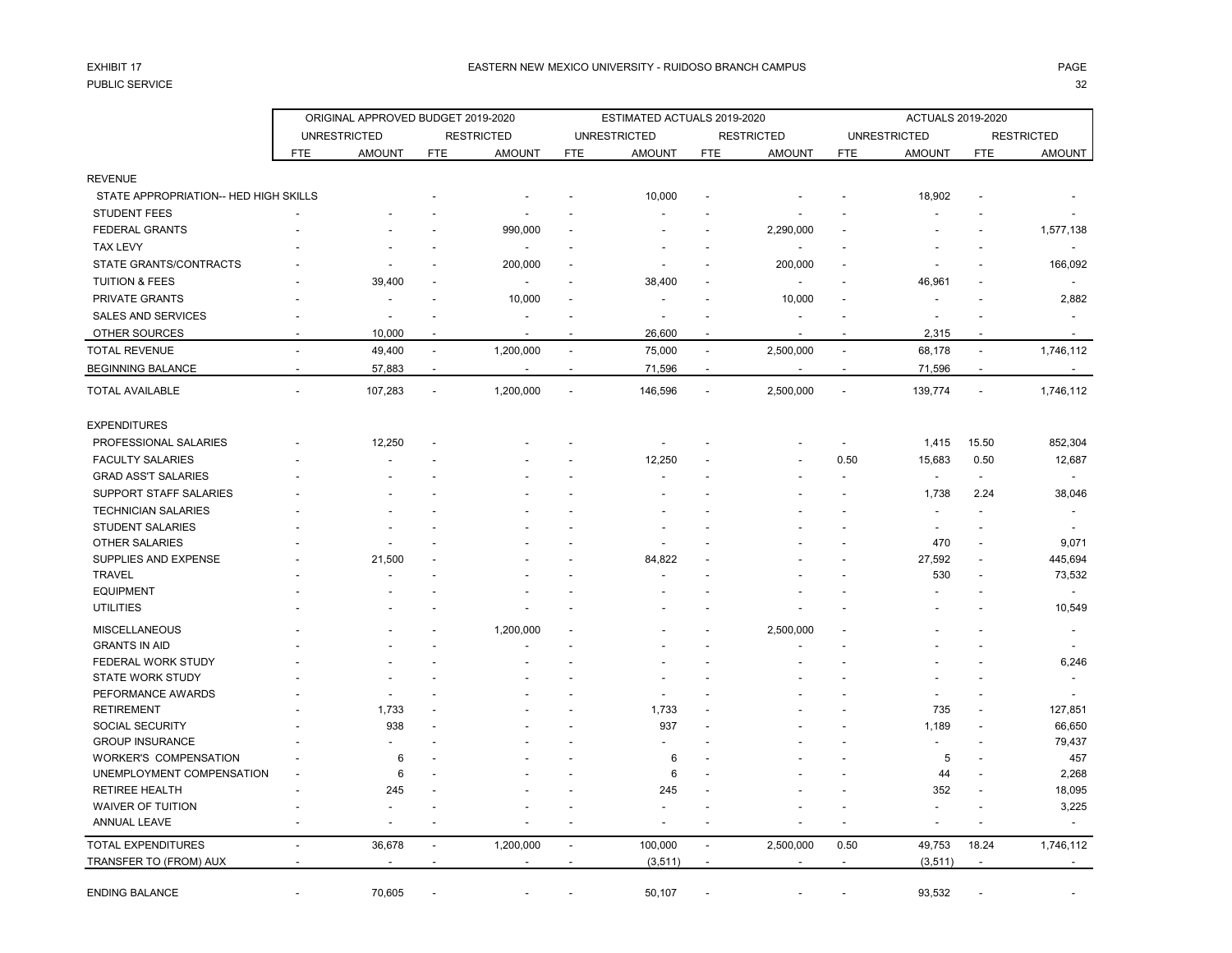# INTERNAL SERVICE 33

### EXHIBIT 18 PAGE PAGE IN THE SEASTERN NEW MEXICO UNIVERSITY - RUIDOSO BRANCH CAMPUS AND THE SEASTERN NEW MEXICO UNIVERSITY - RUIDOSO BRANCH CAMPUS

| <b>UNRESTRICTED</b><br><b>RESTRICTED</b><br><b>UNRESTRICTED</b><br><b>RESTRICTED</b><br><b>UNRESTRICTED</b><br><b>RESTRICTED</b><br><b>FTE</b><br><b>AMOUNT</b><br><b>FTE</b><br><b>AMOUNT</b><br><b>FTE</b><br><b>AMOUNT</b><br><b>FTE</b><br><b>AMOUNT</b><br><b>FTE</b><br><b>AMOUNT</b><br><b>FTE</b><br>AMOUNT<br><b>REVENUE</b><br><b>STUDENT FEES</b><br>FEDERAL GRANTS<br><b>STATE GRANTS</b><br>PRIVATE GIFTS<br><b>SALES AND SERVICES</b><br>OTHER SOURCES<br>$\overline{a}$<br>÷,<br>87,158<br>102,502<br>102,502<br>$\blacksquare$<br>87,158<br>102,502<br>102,502<br>L.<br>$\overline{a}$<br>$\overline{\phantom{a}}$<br>$\overline{a}$<br>PROFESSIONAL SALARIES<br><b>GRAD ASS'T SALARIES</b><br>SUPPORT STAFF SALARIES<br><b>TECHNICIAN SALARIES</b><br><b>STUDENT SALARIES</b><br><b>OTHER SALARIES</b><br>SUPPLIES AND EXPENSE<br>97,000<br>100,450<br>61,062<br><b>TRAVEL</b><br><b>EQUIPMENT</b><br>PURCHASE OF MERCHANDISE<br><b>MISCELLANEOUS</b><br><b>GRANTS IN AID</b><br>FEDERAL WORK STUDY<br><b>STATE WORK STUDY</b><br>PERFORMANCE AWARDS<br><b>RETIREMENT</b><br><b>SOCIAL SECURITY</b><br><b>GROUP INSURANCE</b><br>WORKER'S COMPENSATION<br>UNEMPLOYMENT COMPENSATION<br><b>RETIREE HEALTH</b><br><b>WAIVER OF TUITION</b><br>ANNUAL LEAVE<br><b>TOTAL EXPENDITURES</b><br>97,000<br>100,450<br>61,062<br>$\blacksquare$<br>$\sim$<br>$\blacksquare$<br>18G<br>(95, 450)<br>(95, 450)<br>(95, 450)<br><b>COST RECOVERY</b><br>(5,000)<br>(5,000)<br>(1,670)<br>$\overline{\phantom{a}}$<br>(100, 450)<br>(100, 450)<br>(97, 120)<br>$\overline{\phantom{a}}$<br>$\sim$<br>$\overline{\phantom{a}}$<br>$\overline{a}$<br>$\overline{\phantom{a}}$<br>$\overline{a}$<br>÷<br>$\overline{\phantom{a}}$<br>(3, 450)<br>(36,058)<br>÷,<br>$\overline{a}$<br>$\overline{a}$<br>$\overline{a}$<br>$\overline{a}$<br>$\overline{a}$<br>$\overline{a}$<br>$\ddot{\phantom{a}}$<br>$\overline{a}$<br>$\overline{\phantom{a}}$<br><b>ENDING BALANCE</b><br>90,608<br>102,502<br>138,560 |                          | ORIGINAL APPROVED BUDGET 2019-2020 |  | ESTIMATED ACTUALS 2019-2020 |  | <b>ACTUALS 2019-2020</b> |  |
|-------------------------------------------------------------------------------------------------------------------------------------------------------------------------------------------------------------------------------------------------------------------------------------------------------------------------------------------------------------------------------------------------------------------------------------------------------------------------------------------------------------------------------------------------------------------------------------------------------------------------------------------------------------------------------------------------------------------------------------------------------------------------------------------------------------------------------------------------------------------------------------------------------------------------------------------------------------------------------------------------------------------------------------------------------------------------------------------------------------------------------------------------------------------------------------------------------------------------------------------------------------------------------------------------------------------------------------------------------------------------------------------------------------------------------------------------------------------------------------------------------------------------------------------------------------------------------------------------------------------------------------------------------------------------------------------------------------------------------------------------------------------------------------------------------------------------------------------------------------------------------------------------------------------------------------------------------------------------------------------------------------|--------------------------|------------------------------------|--|-----------------------------|--|--------------------------|--|
|                                                                                                                                                                                                                                                                                                                                                                                                                                                                                                                                                                                                                                                                                                                                                                                                                                                                                                                                                                                                                                                                                                                                                                                                                                                                                                                                                                                                                                                                                                                                                                                                                                                                                                                                                                                                                                                                                                                                                                                                             |                          |                                    |  |                             |  |                          |  |
|                                                                                                                                                                                                                                                                                                                                                                                                                                                                                                                                                                                                                                                                                                                                                                                                                                                                                                                                                                                                                                                                                                                                                                                                                                                                                                                                                                                                                                                                                                                                                                                                                                                                                                                                                                                                                                                                                                                                                                                                             |                          |                                    |  |                             |  |                          |  |
|                                                                                                                                                                                                                                                                                                                                                                                                                                                                                                                                                                                                                                                                                                                                                                                                                                                                                                                                                                                                                                                                                                                                                                                                                                                                                                                                                                                                                                                                                                                                                                                                                                                                                                                                                                                                                                                                                                                                                                                                             |                          |                                    |  |                             |  |                          |  |
|                                                                                                                                                                                                                                                                                                                                                                                                                                                                                                                                                                                                                                                                                                                                                                                                                                                                                                                                                                                                                                                                                                                                                                                                                                                                                                                                                                                                                                                                                                                                                                                                                                                                                                                                                                                                                                                                                                                                                                                                             |                          |                                    |  |                             |  |                          |  |
|                                                                                                                                                                                                                                                                                                                                                                                                                                                                                                                                                                                                                                                                                                                                                                                                                                                                                                                                                                                                                                                                                                                                                                                                                                                                                                                                                                                                                                                                                                                                                                                                                                                                                                                                                                                                                                                                                                                                                                                                             |                          |                                    |  |                             |  |                          |  |
|                                                                                                                                                                                                                                                                                                                                                                                                                                                                                                                                                                                                                                                                                                                                                                                                                                                                                                                                                                                                                                                                                                                                                                                                                                                                                                                                                                                                                                                                                                                                                                                                                                                                                                                                                                                                                                                                                                                                                                                                             |                          |                                    |  |                             |  |                          |  |
|                                                                                                                                                                                                                                                                                                                                                                                                                                                                                                                                                                                                                                                                                                                                                                                                                                                                                                                                                                                                                                                                                                                                                                                                                                                                                                                                                                                                                                                                                                                                                                                                                                                                                                                                                                                                                                                                                                                                                                                                             |                          |                                    |  |                             |  |                          |  |
|                                                                                                                                                                                                                                                                                                                                                                                                                                                                                                                                                                                                                                                                                                                                                                                                                                                                                                                                                                                                                                                                                                                                                                                                                                                                                                                                                                                                                                                                                                                                                                                                                                                                                                                                                                                                                                                                                                                                                                                                             |                          |                                    |  |                             |  |                          |  |
|                                                                                                                                                                                                                                                                                                                                                                                                                                                                                                                                                                                                                                                                                                                                                                                                                                                                                                                                                                                                                                                                                                                                                                                                                                                                                                                                                                                                                                                                                                                                                                                                                                                                                                                                                                                                                                                                                                                                                                                                             |                          |                                    |  |                             |  |                          |  |
|                                                                                                                                                                                                                                                                                                                                                                                                                                                                                                                                                                                                                                                                                                                                                                                                                                                                                                                                                                                                                                                                                                                                                                                                                                                                                                                                                                                                                                                                                                                                                                                                                                                                                                                                                                                                                                                                                                                                                                                                             | <b>TOTAL REVENUE</b>     |                                    |  |                             |  |                          |  |
|                                                                                                                                                                                                                                                                                                                                                                                                                                                                                                                                                                                                                                                                                                                                                                                                                                                                                                                                                                                                                                                                                                                                                                                                                                                                                                                                                                                                                                                                                                                                                                                                                                                                                                                                                                                                                                                                                                                                                                                                             | <b>BEGINNING BALANCE</b> |                                    |  |                             |  |                          |  |
|                                                                                                                                                                                                                                                                                                                                                                                                                                                                                                                                                                                                                                                                                                                                                                                                                                                                                                                                                                                                                                                                                                                                                                                                                                                                                                                                                                                                                                                                                                                                                                                                                                                                                                                                                                                                                                                                                                                                                                                                             | <b>TOTAL AVAILABLE</b>   |                                    |  |                             |  |                          |  |
|                                                                                                                                                                                                                                                                                                                                                                                                                                                                                                                                                                                                                                                                                                                                                                                                                                                                                                                                                                                                                                                                                                                                                                                                                                                                                                                                                                                                                                                                                                                                                                                                                                                                                                                                                                                                                                                                                                                                                                                                             | <b>EXPENDITURES</b>      |                                    |  |                             |  |                          |  |
|                                                                                                                                                                                                                                                                                                                                                                                                                                                                                                                                                                                                                                                                                                                                                                                                                                                                                                                                                                                                                                                                                                                                                                                                                                                                                                                                                                                                                                                                                                                                                                                                                                                                                                                                                                                                                                                                                                                                                                                                             |                          |                                    |  |                             |  |                          |  |
|                                                                                                                                                                                                                                                                                                                                                                                                                                                                                                                                                                                                                                                                                                                                                                                                                                                                                                                                                                                                                                                                                                                                                                                                                                                                                                                                                                                                                                                                                                                                                                                                                                                                                                                                                                                                                                                                                                                                                                                                             |                          |                                    |  |                             |  |                          |  |
|                                                                                                                                                                                                                                                                                                                                                                                                                                                                                                                                                                                                                                                                                                                                                                                                                                                                                                                                                                                                                                                                                                                                                                                                                                                                                                                                                                                                                                                                                                                                                                                                                                                                                                                                                                                                                                                                                                                                                                                                             |                          |                                    |  |                             |  |                          |  |
|                                                                                                                                                                                                                                                                                                                                                                                                                                                                                                                                                                                                                                                                                                                                                                                                                                                                                                                                                                                                                                                                                                                                                                                                                                                                                                                                                                                                                                                                                                                                                                                                                                                                                                                                                                                                                                                                                                                                                                                                             |                          |                                    |  |                             |  |                          |  |
|                                                                                                                                                                                                                                                                                                                                                                                                                                                                                                                                                                                                                                                                                                                                                                                                                                                                                                                                                                                                                                                                                                                                                                                                                                                                                                                                                                                                                                                                                                                                                                                                                                                                                                                                                                                                                                                                                                                                                                                                             |                          |                                    |  |                             |  |                          |  |
|                                                                                                                                                                                                                                                                                                                                                                                                                                                                                                                                                                                                                                                                                                                                                                                                                                                                                                                                                                                                                                                                                                                                                                                                                                                                                                                                                                                                                                                                                                                                                                                                                                                                                                                                                                                                                                                                                                                                                                                                             |                          |                                    |  |                             |  |                          |  |
|                                                                                                                                                                                                                                                                                                                                                                                                                                                                                                                                                                                                                                                                                                                                                                                                                                                                                                                                                                                                                                                                                                                                                                                                                                                                                                                                                                                                                                                                                                                                                                                                                                                                                                                                                                                                                                                                                                                                                                                                             |                          |                                    |  |                             |  |                          |  |
|                                                                                                                                                                                                                                                                                                                                                                                                                                                                                                                                                                                                                                                                                                                                                                                                                                                                                                                                                                                                                                                                                                                                                                                                                                                                                                                                                                                                                                                                                                                                                                                                                                                                                                                                                                                                                                                                                                                                                                                                             |                          |                                    |  |                             |  |                          |  |
|                                                                                                                                                                                                                                                                                                                                                                                                                                                                                                                                                                                                                                                                                                                                                                                                                                                                                                                                                                                                                                                                                                                                                                                                                                                                                                                                                                                                                                                                                                                                                                                                                                                                                                                                                                                                                                                                                                                                                                                                             |                          |                                    |  |                             |  |                          |  |
|                                                                                                                                                                                                                                                                                                                                                                                                                                                                                                                                                                                                                                                                                                                                                                                                                                                                                                                                                                                                                                                                                                                                                                                                                                                                                                                                                                                                                                                                                                                                                                                                                                                                                                                                                                                                                                                                                                                                                                                                             |                          |                                    |  |                             |  |                          |  |
|                                                                                                                                                                                                                                                                                                                                                                                                                                                                                                                                                                                                                                                                                                                                                                                                                                                                                                                                                                                                                                                                                                                                                                                                                                                                                                                                                                                                                                                                                                                                                                                                                                                                                                                                                                                                                                                                                                                                                                                                             |                          |                                    |  |                             |  |                          |  |
|                                                                                                                                                                                                                                                                                                                                                                                                                                                                                                                                                                                                                                                                                                                                                                                                                                                                                                                                                                                                                                                                                                                                                                                                                                                                                                                                                                                                                                                                                                                                                                                                                                                                                                                                                                                                                                                                                                                                                                                                             |                          |                                    |  |                             |  |                          |  |
|                                                                                                                                                                                                                                                                                                                                                                                                                                                                                                                                                                                                                                                                                                                                                                                                                                                                                                                                                                                                                                                                                                                                                                                                                                                                                                                                                                                                                                                                                                                                                                                                                                                                                                                                                                                                                                                                                                                                                                                                             |                          |                                    |  |                             |  |                          |  |
|                                                                                                                                                                                                                                                                                                                                                                                                                                                                                                                                                                                                                                                                                                                                                                                                                                                                                                                                                                                                                                                                                                                                                                                                                                                                                                                                                                                                                                                                                                                                                                                                                                                                                                                                                                                                                                                                                                                                                                                                             |                          |                                    |  |                             |  |                          |  |
|                                                                                                                                                                                                                                                                                                                                                                                                                                                                                                                                                                                                                                                                                                                                                                                                                                                                                                                                                                                                                                                                                                                                                                                                                                                                                                                                                                                                                                                                                                                                                                                                                                                                                                                                                                                                                                                                                                                                                                                                             |                          |                                    |  |                             |  |                          |  |
|                                                                                                                                                                                                                                                                                                                                                                                                                                                                                                                                                                                                                                                                                                                                                                                                                                                                                                                                                                                                                                                                                                                                                                                                                                                                                                                                                                                                                                                                                                                                                                                                                                                                                                                                                                                                                                                                                                                                                                                                             |                          |                                    |  |                             |  |                          |  |
|                                                                                                                                                                                                                                                                                                                                                                                                                                                                                                                                                                                                                                                                                                                                                                                                                                                                                                                                                                                                                                                                                                                                                                                                                                                                                                                                                                                                                                                                                                                                                                                                                                                                                                                                                                                                                                                                                                                                                                                                             |                          |                                    |  |                             |  |                          |  |
|                                                                                                                                                                                                                                                                                                                                                                                                                                                                                                                                                                                                                                                                                                                                                                                                                                                                                                                                                                                                                                                                                                                                                                                                                                                                                                                                                                                                                                                                                                                                                                                                                                                                                                                                                                                                                                                                                                                                                                                                             |                          |                                    |  |                             |  |                          |  |
|                                                                                                                                                                                                                                                                                                                                                                                                                                                                                                                                                                                                                                                                                                                                                                                                                                                                                                                                                                                                                                                                                                                                                                                                                                                                                                                                                                                                                                                                                                                                                                                                                                                                                                                                                                                                                                                                                                                                                                                                             |                          |                                    |  |                             |  |                          |  |
|                                                                                                                                                                                                                                                                                                                                                                                                                                                                                                                                                                                                                                                                                                                                                                                                                                                                                                                                                                                                                                                                                                                                                                                                                                                                                                                                                                                                                                                                                                                                                                                                                                                                                                                                                                                                                                                                                                                                                                                                             |                          |                                    |  |                             |  |                          |  |
|                                                                                                                                                                                                                                                                                                                                                                                                                                                                                                                                                                                                                                                                                                                                                                                                                                                                                                                                                                                                                                                                                                                                                                                                                                                                                                                                                                                                                                                                                                                                                                                                                                                                                                                                                                                                                                                                                                                                                                                                             |                          |                                    |  |                             |  |                          |  |
|                                                                                                                                                                                                                                                                                                                                                                                                                                                                                                                                                                                                                                                                                                                                                                                                                                                                                                                                                                                                                                                                                                                                                                                                                                                                                                                                                                                                                                                                                                                                                                                                                                                                                                                                                                                                                                                                                                                                                                                                             |                          |                                    |  |                             |  |                          |  |
|                                                                                                                                                                                                                                                                                                                                                                                                                                                                                                                                                                                                                                                                                                                                                                                                                                                                                                                                                                                                                                                                                                                                                                                                                                                                                                                                                                                                                                                                                                                                                                                                                                                                                                                                                                                                                                                                                                                                                                                                             |                          |                                    |  |                             |  |                          |  |
|                                                                                                                                                                                                                                                                                                                                                                                                                                                                                                                                                                                                                                                                                                                                                                                                                                                                                                                                                                                                                                                                                                                                                                                                                                                                                                                                                                                                                                                                                                                                                                                                                                                                                                                                                                                                                                                                                                                                                                                                             |                          |                                    |  |                             |  |                          |  |
|                                                                                                                                                                                                                                                                                                                                                                                                                                                                                                                                                                                                                                                                                                                                                                                                                                                                                                                                                                                                                                                                                                                                                                                                                                                                                                                                                                                                                                                                                                                                                                                                                                                                                                                                                                                                                                                                                                                                                                                                             |                          |                                    |  |                             |  |                          |  |
|                                                                                                                                                                                                                                                                                                                                                                                                                                                                                                                                                                                                                                                                                                                                                                                                                                                                                                                                                                                                                                                                                                                                                                                                                                                                                                                                                                                                                                                                                                                                                                                                                                                                                                                                                                                                                                                                                                                                                                                                             |                          |                                    |  |                             |  |                          |  |
|                                                                                                                                                                                                                                                                                                                                                                                                                                                                                                                                                                                                                                                                                                                                                                                                                                                                                                                                                                                                                                                                                                                                                                                                                                                                                                                                                                                                                                                                                                                                                                                                                                                                                                                                                                                                                                                                                                                                                                                                             | COST DISTRIBUTED TO:     |                                    |  |                             |  |                          |  |
|                                                                                                                                                                                                                                                                                                                                                                                                                                                                                                                                                                                                                                                                                                                                                                                                                                                                                                                                                                                                                                                                                                                                                                                                                                                                                                                                                                                                                                                                                                                                                                                                                                                                                                                                                                                                                                                                                                                                                                                                             |                          |                                    |  |                             |  |                          |  |
|                                                                                                                                                                                                                                                                                                                                                                                                                                                                                                                                                                                                                                                                                                                                                                                                                                                                                                                                                                                                                                                                                                                                                                                                                                                                                                                                                                                                                                                                                                                                                                                                                                                                                                                                                                                                                                                                                                                                                                                                             |                          |                                    |  |                             |  |                          |  |
|                                                                                                                                                                                                                                                                                                                                                                                                                                                                                                                                                                                                                                                                                                                                                                                                                                                                                                                                                                                                                                                                                                                                                                                                                                                                                                                                                                                                                                                                                                                                                                                                                                                                                                                                                                                                                                                                                                                                                                                                             | <b>TOTAL DISTRIBUTED</b> |                                    |  |                             |  |                          |  |
|                                                                                                                                                                                                                                                                                                                                                                                                                                                                                                                                                                                                                                                                                                                                                                                                                                                                                                                                                                                                                                                                                                                                                                                                                                                                                                                                                                                                                                                                                                                                                                                                                                                                                                                                                                                                                                                                                                                                                                                                             | <b>NET EXPENDITURES</b>  |                                    |  |                             |  |                          |  |
|                                                                                                                                                                                                                                                                                                                                                                                                                                                                                                                                                                                                                                                                                                                                                                                                                                                                                                                                                                                                                                                                                                                                                                                                                                                                                                                                                                                                                                                                                                                                                                                                                                                                                                                                                                                                                                                                                                                                                                                                             | TRANSFER TO (FROM) I & G |                                    |  |                             |  |                          |  |
|                                                                                                                                                                                                                                                                                                                                                                                                                                                                                                                                                                                                                                                                                                                                                                                                                                                                                                                                                                                                                                                                                                                                                                                                                                                                                                                                                                                                                                                                                                                                                                                                                                                                                                                                                                                                                                                                                                                                                                                                             |                          |                                    |  |                             |  |                          |  |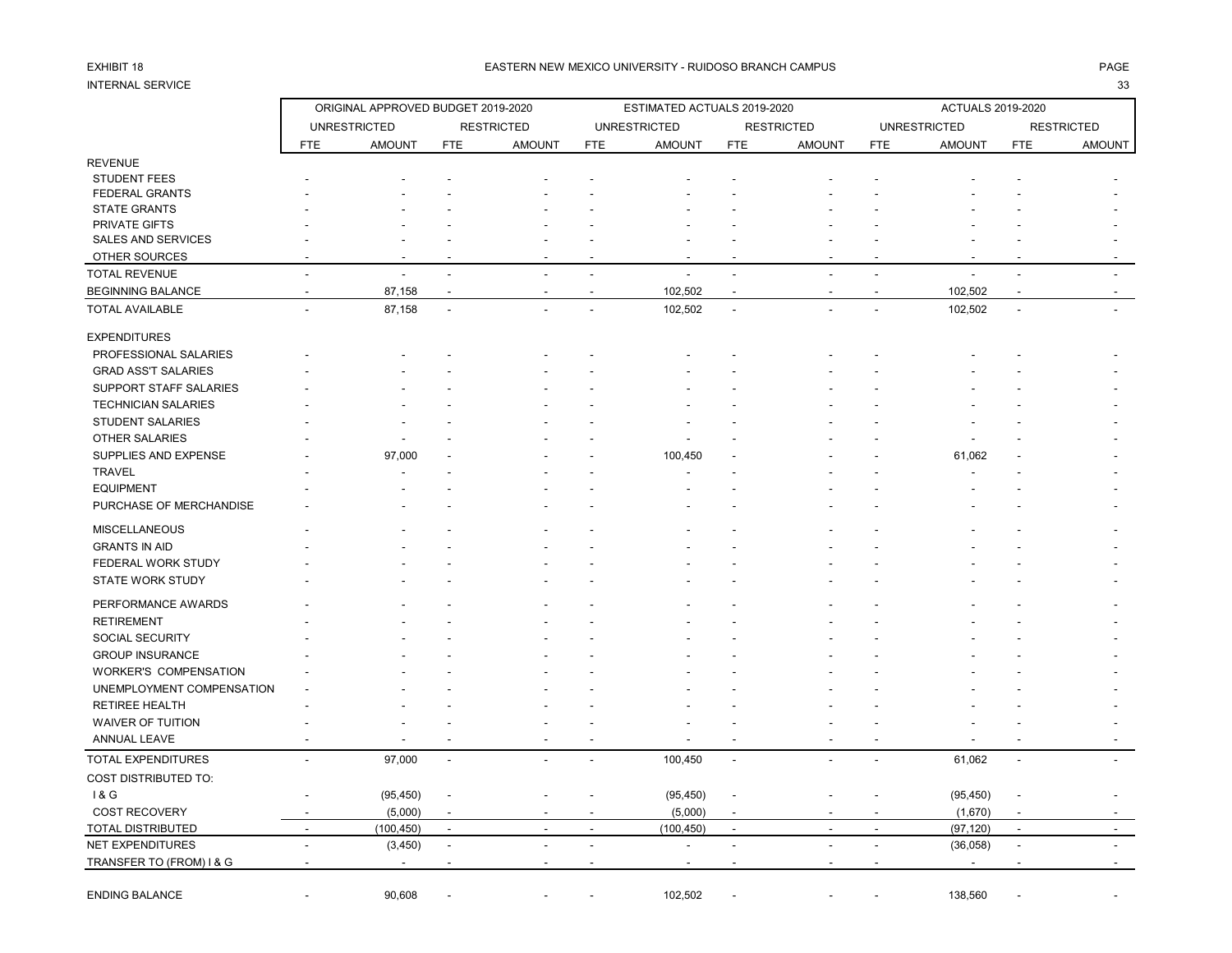STUDENT AID GRANTS & STIPENDS 34

|                                 |            | ORIGINAL APPROVED BUDGET 2019-2020 |            |                    |            | ESTIMATED ACTUALS 2019-2020 |            |                    |                          | <b>ACTUALS 2019-2020</b> |            |                   |
|---------------------------------|------------|------------------------------------|------------|--------------------|------------|-----------------------------|------------|--------------------|--------------------------|--------------------------|------------|-------------------|
|                                 |            | <b>UNRESTRICTED</b>                |            | <b>RESTRICTED</b>  |            | <b>UNRESTRICTED</b>         |            | <b>RESTRICTED</b>  |                          | <b>UNRESTRICTED</b>      |            | <b>RESTRICTED</b> |
|                                 | <b>FTE</b> | <b>AMOUNT</b>                      | <b>FTE</b> | <b>AMOUNT</b>      | <b>FTE</b> | <b>AMOUNT</b>               | <b>FTE</b> | <b>AMOUNT</b>      | <b>FTE</b>               | <b>AMOUNT</b>            | <b>FTE</b> | AMOUNT            |
| <b>REVENUE</b>                  |            |                                    |            |                    |            |                             |            |                    |                          |                          |            |                   |
| <b>FEDERAL</b>                  |            |                                    |            |                    |            |                             |            |                    |                          |                          |            |                   |
| <b>FWS</b>                      |            |                                    |            | 7,500              |            |                             |            | 7,500              |                          |                          |            | 9,067             |
| US DOE CARES ACT                |            |                                    |            |                    |            |                             |            |                    |                          |                          |            | 77,087            |
| <b>SEOG</b>                     |            |                                    |            | 22,400             |            |                             |            | 22,400             |                          |                          |            | 22,392            |
| DIRECT STUDENT LOAN PRG<br>PELL |            |                                    |            | 175,000<br>600,000 |            |                             |            | 175,000<br>600,000 |                          |                          |            | 85,048<br>570,974 |
| <b>TOTAL FEDERAL</b>            |            | $\overline{\phantom{a}}$           |            | 804,900            |            | $\blacksquare$              |            | 804,900            | $\overline{\phantom{a}}$ | $\overline{\phantom{a}}$ |            | 764,568           |
| <b>STATE</b>                    |            |                                    |            |                    |            |                             |            |                    |                          |                          |            |                   |
| LEGISLATIVE ENDOWED             |            | 1,000                              |            |                    |            | 1,000                       |            |                    |                          | 904                      |            |                   |
| <b>SSIG</b>                     |            |                                    |            | 28,243             |            |                             |            | 28,243             |                          |                          |            | 4,805             |
| <b>SUCCESS</b>                  |            | 12,000                             |            |                    |            | 12,000                      |            |                    |                          | 14,500                   |            | $\blacksquare$    |
| PATHWAY CAG/MISC                |            | 5,000                              |            | 2,001              |            | 5,000                       |            | 2,001              |                          |                          |            | 13,413            |
| <b>STATE WORK STUDY</b>         |            |                                    |            | 18,894             |            |                             |            | 18,894             | $\overline{\phantom{a}}$ | $\sim$                   |            |                   |
| <b>TOTAL STATE</b>              |            | 18,000                             |            | 49,138             |            | 18,000                      |            | 49,138             | $\overline{\phantom{a}}$ | 15,404                   |            | 18,218            |
| PRIVATE GIFTS                   |            |                                    |            |                    |            |                             |            |                    |                          |                          |            |                   |
| <b>SCHOLARSHIPS</b>             |            |                                    |            | 25,000             |            |                             |            | 25,000             | $\blacksquare$           | $\overline{\phantom{a}}$ |            | 19,475            |
| <b>TOTAL PRIVATE GIFTS</b>      |            |                                    |            | 25,000             |            |                             |            | 25,000             |                          |                          |            | 19,475            |
| <b>OTHER</b>                    |            |                                    |            | 20,962             |            |                             |            | 20,962             | $\overline{\phantom{a}}$ |                          |            | 24,511            |
| <b>TOTAL REVENUE</b>            |            | 18,000                             |            | 900,000            |            | 18,000                      |            | 900,000            | $\blacksquare$           | 15,404                   |            | 826,772           |
| <b>BEGINNING BALANCE</b>        |            | 182,344                            |            |                    |            | 180,075                     |            |                    | $\overline{\phantom{a}}$ | 180,075                  |            |                   |
| <b>TOTAL AVAILABLE</b>          |            | 200,344                            |            | 900,000            |            | 198,075                     |            | 900,000            | $\blacksquare$           | 195,479                  |            | 826,772           |
| <b>EXPENDITURES</b>             |            |                                    |            |                    |            |                             |            |                    |                          |                          |            |                   |
| <b>FEDERAL</b>                  |            |                                    |            |                    |            |                             |            |                    |                          |                          |            |                   |
| <b>FWS</b>                      |            |                                    | 0.48       | 7,500              |            |                             | 0.48       | 7,500              |                          |                          |            | 9,067             |
| US DOE CARES ACT                |            |                                    |            |                    |            |                             |            |                    |                          |                          |            | 77,087            |
| <b>SEOG</b>                     |            | 8,713                              |            | 22,400             |            | 8,713                       |            | 22,400             |                          | 10,486                   |            | 22,392            |
| DIRECT STUDENT LOAN PRG         |            |                                    |            | 175,000            |            |                             |            | 175,000            |                          |                          |            | 85,048            |
| PELL                            |            |                                    |            | 600,000            |            |                             |            | 600,000            |                          |                          |            | 570,974           |
| <b>TOTAL FEDERAL</b>            |            | 8,713                              |            | 804,900            |            | 8,713                       |            | 804,900            | $\sim$                   | 10,486                   |            | 764,568           |
| <b>STATE</b>                    |            |                                    |            |                    |            |                             |            |                    |                          |                          |            |                   |
| LEGISLATIVE ENDOWED             |            | 1,000                              |            |                    |            | 1,000                       |            |                    |                          | 546                      |            |                   |
| STATE SCHOLARSHIPS--3%          |            | 11,232                             |            |                    |            | 11,328                      |            |                    |                          | 11,232                   |            |                   |
| <b>SSIG</b>                     |            |                                    |            | 28,243             |            |                             |            | 28,243             |                          | $\blacksquare$           |            | 4,805             |
| <b>SUCCESS</b>                  |            | 12,000                             |            |                    |            | 12,000                      |            |                    |                          | 14,500                   |            |                   |
| PATHWAY/CAG/ MISC               |            | 5,000                              |            | 2,001              |            | 5,000                       |            | 2,001              |                          |                          |            | 13,413            |
| <b>STATE WORK STUDY</b>         | 0.20       | 3,778                              | 1.01       | 18,894             | 0.20       | 3,778                       | 1.01       | 18,894             |                          |                          |            |                   |
| <b>TOTAL STATE</b>              |            | 33,010                             |            | 49,138             |            | 33,106                      |            | 49,138             | $\overline{\phantom{a}}$ | 26,278                   |            | 18,218            |
| PRIVATE GIFTS                   |            |                                    |            |                    |            |                             |            |                    |                          |                          |            |                   |
| <b>SCHOLARSHIPS</b>             |            |                                    |            | 25,000             |            |                             |            | 25,000             |                          | $\overline{\phantom{a}}$ |            | 19,475            |
| <b>TOTAL PRIVATE GIFTS</b>      |            | $\blacksquare$                     |            | 25,000             |            | $\overline{\phantom{a}}$    |            | 25,000             | $\blacksquare$           |                          |            | 19,475            |
| <b>OTHER</b>                    |            | 12,277                             |            | 20,962             |            | 33,181                      |            | 20,962             |                          | 40,819                   |            | 24,511            |
| TOTAL EXPENDITURES              |            | 54,000                             |            | 900,000            |            | 75,000                      |            | 900,000            | $\overline{\phantom{a}}$ | 77,583                   |            | 826,772           |
| TRANSFER TO (FROM) I & G        |            | (36,000)                           |            |                    |            | (36,000)                    |            |                    |                          | (36,000)                 |            |                   |
| <b>ENDING BALANCE</b>           |            | 182,344                            |            |                    |            | 159,075                     |            |                    |                          | 153,896                  |            | $\sim$            |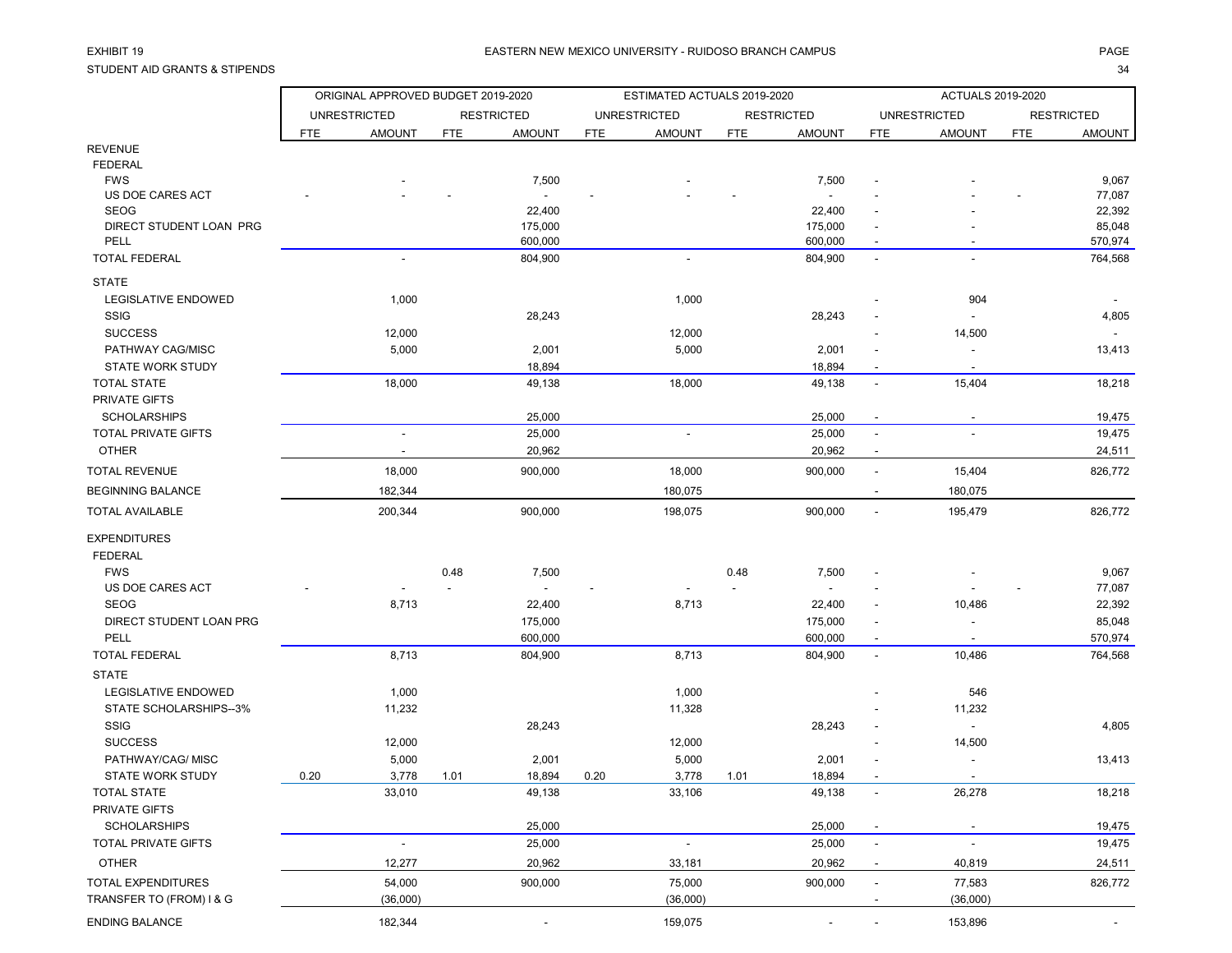# AUXILIARIES 35

### EXHIBIT 20 PAGE PAGE IN THE SERVICE OF THE SERVICE OF THE SERVICE OF THE SERVICE OF THE SERVICE OF THE SERVICE OF THE SERVICE OF THE SERVICE OF THE SERVICE OF THE SERVICE OF THE SERVICE OF THE SERVICE OF THE SERVICE OF THE

|                               |                          | ORIGINAL APPROVED BUDGET 2019-2020 |                |                   |                | ESTIMATED ACTUALS 2019-2020 |                |                          |                          | <b>ACTUALS 2019-2020</b> |                          |                   |
|-------------------------------|--------------------------|------------------------------------|----------------|-------------------|----------------|-----------------------------|----------------|--------------------------|--------------------------|--------------------------|--------------------------|-------------------|
|                               |                          | <b>UNRESTRICTED</b>                |                | <b>RESTRICTED</b> |                | <b>UNRESTRICTED</b>         |                | <b>RESTRICTED</b>        |                          | <b>UNRESTRICTED</b>      |                          | <b>RESTRICTED</b> |
|                               | <b>FTE</b>               | <b>AMOUNT</b>                      | <b>FTE</b>     | <b>AMOUNT</b>     | <b>FTE</b>     | <b>AMOUNT</b>               | <b>FTE</b>     | <b>AMOUNT</b>            | <b>FTE</b>               | <b>AMOUNT</b>            | FTE                      | AMOUNT            |
| <b>REVENUE</b>                |                          |                                    |                |                   |                |                             |                |                          |                          |                          |                          |                   |
| <b>STATE APPROPRIATION</b>    |                          |                                    |                |                   |                |                             |                |                          |                          |                          |                          |                   |
| <b>STUDENT FEES</b>           |                          |                                    |                |                   |                |                             |                |                          |                          |                          |                          |                   |
| <b>FEDERAL GRANTS</b>         |                          |                                    |                |                   |                |                             |                |                          |                          |                          |                          |                   |
| <b>STATE GRANTS</b>           |                          |                                    |                |                   |                |                             |                |                          |                          |                          |                          |                   |
| PRIVATE GIFTS                 |                          |                                    |                |                   |                |                             |                |                          |                          |                          |                          |                   |
| <b>SALES AND SERVICES</b>     |                          |                                    |                |                   |                |                             |                |                          |                          |                          |                          |                   |
| OTHER SOURCES                 |                          |                                    |                |                   |                |                             |                |                          |                          |                          |                          |                   |
| <b>TOTAL REVENUE</b>          |                          |                                    |                |                   |                |                             |                |                          |                          |                          |                          |                   |
| <b>BEGINNING BALANCE</b>      | $\overline{\phantom{a}}$ | 2,827                              |                | ÷                 | $\overline{a}$ | 3,511                       | $\blacksquare$ | $\overline{\phantom{a}}$ | $\overline{\phantom{a}}$ | 3,511                    | $\overline{\phantom{a}}$ | $\sim$            |
| <b>TOTAL AVAILABLE</b>        | $\overline{a}$           | 2,827                              | $\blacksquare$ |                   | L.             | 3,511                       | ÷,             |                          |                          | 3,511                    | ÷,                       |                   |
| <b>EXPENDITURES</b>           |                          |                                    |                |                   |                |                             |                |                          |                          |                          |                          |                   |
|                               |                          |                                    |                |                   |                |                             |                |                          |                          |                          |                          |                   |
| PROFESSIONAL SALARIES         |                          |                                    |                |                   |                |                             |                |                          |                          |                          |                          |                   |
| <b>GRAD ASS'T SALARIES</b>    |                          |                                    |                |                   |                |                             |                |                          |                          |                          |                          |                   |
| SUPPORT STAFF SALARIES        |                          |                                    |                |                   |                |                             |                |                          |                          |                          |                          |                   |
| <b>TECHNICIAN SALARIES</b>    |                          |                                    |                |                   |                |                             |                |                          |                          |                          |                          |                   |
| <b>STUDENT SALARIES</b>       |                          |                                    |                |                   |                |                             |                |                          |                          |                          |                          |                   |
| OTHER SALARIES                |                          |                                    |                |                   |                |                             |                |                          |                          |                          |                          |                   |
| SUPPLIES AND EXPENSE          |                          |                                    |                |                   |                |                             |                |                          |                          |                          |                          |                   |
| <b>TRAVEL</b>                 |                          |                                    |                |                   |                |                             |                |                          |                          |                          |                          |                   |
| <b>EQUIPMENT</b>              |                          |                                    |                |                   |                |                             |                |                          |                          |                          |                          |                   |
| PURCHASE OF MERCHANDISE       |                          |                                    |                |                   |                |                             |                |                          |                          |                          |                          |                   |
| <b>MISCELLANEOUS</b>          |                          |                                    |                |                   |                |                             |                |                          |                          |                          |                          |                   |
|                               |                          |                                    |                |                   |                |                             |                |                          |                          |                          |                          |                   |
| FEDERAL WORK STUDY            |                          |                                    |                |                   |                |                             |                |                          |                          |                          |                          |                   |
| <b>STATE WORK STUDY</b>       |                          |                                    |                |                   |                |                             |                |                          |                          |                          |                          |                   |
| OTHER FRINGES                 |                          |                                    |                |                   |                |                             |                |                          |                          |                          |                          |                   |
| <b>RETIREMENT</b>             |                          |                                    |                |                   |                |                             |                |                          |                          |                          |                          |                   |
| SOCIAL SECURITY               |                          |                                    |                |                   |                |                             |                |                          |                          |                          |                          |                   |
| <b>GROUP INSURANCE</b>        |                          |                                    |                |                   |                |                             |                |                          |                          |                          |                          |                   |
| WORKER'S COMPENSATION         |                          |                                    |                |                   |                |                             |                |                          |                          |                          |                          |                   |
| UNEMPLOYMENT COMPENSATION     |                          |                                    |                |                   |                |                             |                |                          |                          |                          |                          |                   |
| RETIREE HEALTH                |                          |                                    |                |                   |                |                             |                |                          |                          |                          |                          |                   |
| WAIVER OF TUITION             |                          |                                    |                |                   |                |                             |                |                          |                          |                          |                          |                   |
| ANNUAL LEAVE                  |                          |                                    |                |                   |                |                             |                |                          |                          |                          |                          |                   |
| <b>FUEL</b>                   |                          |                                    |                |                   |                |                             |                |                          |                          |                          |                          |                   |
| <b>ELECTRICITY</b>            |                          |                                    |                |                   |                |                             |                |                          |                          |                          |                          |                   |
| <b>WATER</b>                  |                          |                                    |                |                   |                |                             |                |                          |                          |                          |                          |                   |
| CHARGE-INSTITUTIONAL SUPPORT  |                          |                                    |                |                   |                |                             |                |                          |                          |                          |                          |                   |
| CHARGE-PHYSICAL PLANT         |                          |                                    |                |                   |                |                             |                |                          |                          |                          |                          |                   |
|                               |                          |                                    |                |                   |                |                             |                |                          |                          |                          |                          |                   |
| <b>TOTAL EXPENDITURES</b>     | $\overline{\phantom{a}}$ |                                    |                |                   |                | $\overline{\phantom{a}}$    | $\blacksquare$ |                          |                          | $\overline{\phantom{a}}$ |                          |                   |
| TRANSFER TO (FROM) PUBLIC SVC |                          |                                    |                |                   |                | 3,511                       |                |                          |                          | 3,511                    |                          |                   |
| <b>ENDING BALANCE</b>         |                          | 2,827                              |                |                   |                |                             |                |                          |                          |                          |                          |                   |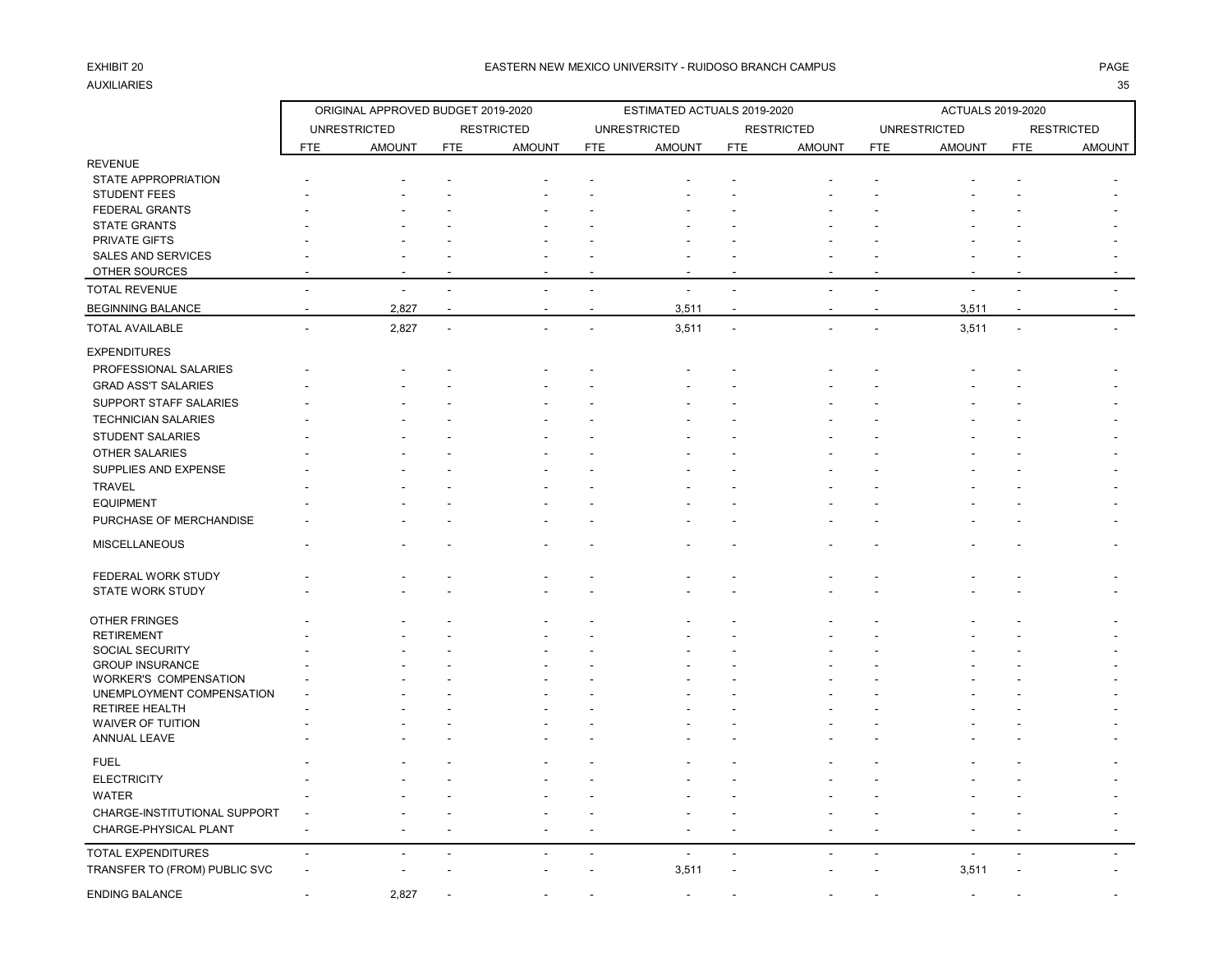| <b>EXHIBIT 21</b>                |                     |               |                                                         |            | EASTERN NEW MEXICO UNIVERSITY - RUIDOSO BRANCH CAMPUS |                   |               |            |                                                 |                                 | PAGE          |
|----------------------------------|---------------------|---------------|---------------------------------------------------------|------------|-------------------------------------------------------|-------------------|---------------|------------|-------------------------------------------------|---------------------------------|---------------|
| <b>INTERCOLLEGIATE ATHLETICS</b> |                     |               |                                                         |            |                                                       |                   |               |            |                                                 |                                 | 36            |
| <b>SUMMARY</b>                   |                     |               |                                                         |            |                                                       |                   |               |            |                                                 |                                 |               |
|                                  | <b>UNRESTRICTED</b> |               | ORIGINAL APPROVED BUDGET 2019-2020<br><b>RESTRICTED</b> |            | ESTIMATED ACTUALS 2019-2020<br><b>UNRESTRICTED</b>    | <b>RESTRICTED</b> |               |            | <b>ACTUALS 2019-2020</b><br><b>UNRESTRICTED</b> |                                 |               |
|                                  | <b>FTE</b>          | <b>AMOUNT</b> | <b>FTE</b><br><b>AMOUNT</b>                             | <b>FTE</b> | <b>AMOUNT</b>                                         | FTE               | <b>AMOUNT</b> | <b>FTE</b> | <b>AMOUNT</b>                                   | <b>RESTRICTED</b><br><b>FTE</b> | <b>AMOUNT</b> |
| <b>REVENUE</b>                   |                     |               |                                                         |            | **NOT APPLICABLE**                                    |                   |               |            |                                                 |                                 |               |
| STATE APPROPRIATION              |                     |               |                                                         |            |                                                       |                   |               |            |                                                 |                                 |               |
| <b>STUDENT FEES</b>              |                     |               |                                                         |            |                                                       |                   |               |            |                                                 |                                 |               |
| FEDERAL GRANTS                   |                     |               |                                                         |            |                                                       |                   |               |            |                                                 |                                 |               |
| <b>STATE GRANTS</b>              |                     |               |                                                         |            |                                                       |                   |               |            |                                                 |                                 |               |
| PRIVATE GIFTS                    |                     |               |                                                         |            |                                                       |                   |               |            |                                                 |                                 |               |
| <b>SALES AND SERVICES</b>        |                     |               |                                                         |            |                                                       |                   |               |            |                                                 |                                 |               |
| OTHER SOURCES                    |                     |               |                                                         |            |                                                       |                   |               |            |                                                 |                                 |               |
| <b>TOTAL REVENUE</b>             |                     |               |                                                         |            |                                                       |                   |               |            |                                                 |                                 |               |
| <b>BEGINNING BALANCE</b>         |                     |               |                                                         |            |                                                       |                   |               |            |                                                 |                                 |               |
| <b>TOTAL AVAILABLE</b>           |                     |               |                                                         |            |                                                       |                   |               |            |                                                 |                                 |               |
| <b>EXPENDITURES</b>              |                     |               |                                                         |            |                                                       |                   |               |            |                                                 |                                 |               |
| PROFESSIONAL/COACHES SALARIES    |                     |               |                                                         |            |                                                       |                   |               |            |                                                 |                                 |               |
| <b>GRAD ASS'T SALARIES</b>       |                     |               |                                                         |            |                                                       |                   |               |            |                                                 |                                 |               |
| SUPPORT STAFF SALARIES           |                     |               |                                                         |            |                                                       |                   |               |            |                                                 |                                 |               |
| <b>TECHNICIAN SALARIES</b>       |                     |               |                                                         |            |                                                       |                   |               |            |                                                 |                                 |               |
| STUDENT SALARIES                 |                     |               |                                                         |            |                                                       |                   |               |            |                                                 |                                 |               |
| OTHER SALARIES                   |                     |               |                                                         |            |                                                       |                   |               |            |                                                 |                                 |               |
| SUPPLIES AND EXPENSE             |                     |               |                                                         |            |                                                       |                   |               |            |                                                 |                                 |               |
| <b>TRAVEL</b>                    |                     |               |                                                         |            |                                                       |                   |               |            |                                                 |                                 |               |
| <b>EQUIPMENT</b>                 |                     |               |                                                         |            |                                                       |                   |               |            |                                                 |                                 |               |
| <b>UTILTIES</b>                  |                     |               |                                                         |            |                                                       |                   |               |            |                                                 |                                 |               |
| <b>MISCELLANEOUS</b>             |                     |               |                                                         |            |                                                       |                   |               |            |                                                 |                                 |               |
| <b>GRANTS IN AID</b>             |                     |               |                                                         |            |                                                       |                   |               |            |                                                 |                                 |               |
| FEDERAL WORK STUDY               |                     |               |                                                         |            |                                                       |                   |               |            |                                                 |                                 |               |
| <b>STATE WORK STUDY</b>          |                     |               |                                                         |            |                                                       |                   |               |            |                                                 |                                 |               |
| PERFORMANCE AWARDS               |                     |               |                                                         |            |                                                       |                   |               |            |                                                 |                                 |               |
| <b>RETIREMENT</b>                |                     |               |                                                         |            |                                                       |                   |               |            |                                                 |                                 |               |
| SOCIAL SECURITY                  |                     |               |                                                         |            |                                                       |                   |               |            |                                                 |                                 |               |
| <b>GROUP INSURANCE</b>           |                     |               |                                                         |            |                                                       |                   |               |            |                                                 |                                 |               |
| <b>WORKER'S COMPENSATION</b>     |                     |               |                                                         |            |                                                       |                   |               |            |                                                 |                                 |               |
| UNEMPLOYMENT COMPENSATION        |                     |               |                                                         |            |                                                       |                   |               |            |                                                 |                                 |               |
| <b>RETIREE HEALTH</b>            |                     |               |                                                         |            |                                                       |                   |               |            |                                                 |                                 |               |
| <b>WAIVER OF TUITION</b>         |                     |               |                                                         |            |                                                       |                   |               |            |                                                 |                                 |               |
| ANNUAL LEAVE                     |                     |               |                                                         |            |                                                       |                   |               |            |                                                 |                                 |               |
| CHARGE-INSTUTIONAL SUPPORT       |                     |               |                                                         |            |                                                       |                   |               |            |                                                 |                                 |               |
| CHARGE-PHYSICAL PLANT            |                     |               |                                                         |            |                                                       |                   |               |            |                                                 |                                 |               |
| TOTAL EXPENDITURES               |                     |               |                                                         |            |                                                       |                   |               |            |                                                 |                                 |               |
| TRANSFER TO (FROM) I & G         |                     |               |                                                         |            |                                                       |                   |               |            |                                                 |                                 |               |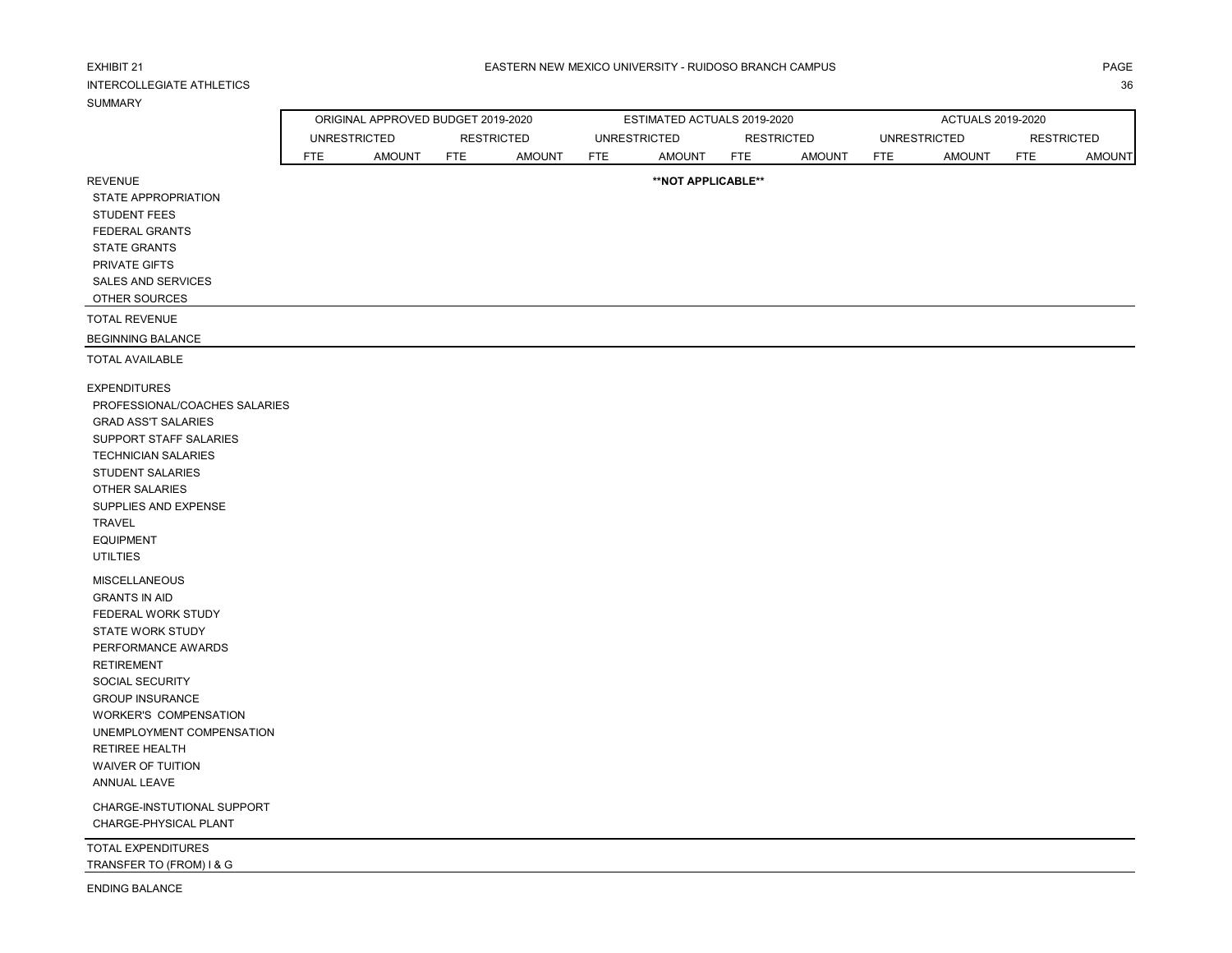## PLANT FUNDS CAPITAL OUTLAY 37

|                                  |                | ORIGINAL APPROVED BUDGET 2019-2020 |                |                   |            | ESTIMATED ACTUALS 2019-2020 |                |                   |            | <b>ACTUALS 2019-2020</b> |                          |                   |
|----------------------------------|----------------|------------------------------------|----------------|-------------------|------------|-----------------------------|----------------|-------------------|------------|--------------------------|--------------------------|-------------------|
|                                  |                | <b>UNRESTRICTED</b>                |                | <b>RESTRICTED</b> |            | <b>UNRESTRICTED</b>         |                | <b>RESTRICTED</b> |            | <b>UNRESTRICTED</b>      |                          | <b>RESTRICTED</b> |
|                                  | <b>FTE</b>     | <b>AMOUNT</b>                      | <b>FTE</b>     | <b>AMOUNT</b>     | <b>FTE</b> | <b>AMOUNT</b>               | <b>FTE</b>     | <b>AMOUNT</b>     | <b>FTE</b> | <b>AMOUNT</b>            | <b>FTE</b>               | <b>AMOUNT</b>     |
| <b>ALLOCATED</b>                 |                |                                    |                |                   |            |                             |                |                   |            |                          |                          |                   |
| <b>REVENUES</b>                  |                |                                    |                |                   |            |                             |                |                   |            |                          |                          |                   |
| <b>FEDERAL</b>                   |                |                                    |                |                   |            |                             |                |                   |            |                          |                          |                   |
| <b>STATE</b>                     |                | 496,000                            |                |                   |            | 1,712,120                   |                |                   |            | 1,688,108                |                          |                   |
| <b>INTEREST ON INVESTMENTS</b>   |                |                                    |                |                   |            |                             |                |                   |            |                          |                          |                   |
| <b>OTHER</b>                     |                |                                    |                |                   |            |                             |                |                   |            |                          |                          |                   |
| <b>TOTAL REVENUE</b>             |                | 496,000                            |                |                   |            | 1,712,120                   |                |                   |            | 1,688,108                |                          |                   |
| <b>BEGINNING BALANCE</b>         |                | $\overline{\phantom{a}}$           |                |                   |            |                             |                |                   |            |                          |                          |                   |
| <b>TOTAL AVAILABLE</b>           |                | 496,000                            |                |                   |            | 1,712,120                   |                |                   |            | 1,688,108                |                          |                   |
| <b>EXPENDITURES</b>              |                |                                    |                |                   |            |                             |                |                   |            |                          |                          |                   |
| <b>MAJOR PROJECTS</b>            |                | 496,000                            |                |                   |            | 1,712,120                   |                |                   |            | 1,688,108                |                          |                   |
| MINOR CAPITAL OUTLAY             |                |                                    |                |                   |            |                             |                |                   |            |                          |                          |                   |
| <b>TOTAL EXPENDITURES</b>        |                | 496,000                            |                |                   |            | 1,712,120                   | $\overline{a}$ |                   |            | 1,688,108                |                          |                   |
| <b>TRANSFERS</b>                 |                | $\blacksquare$                     |                |                   |            |                             |                |                   |            |                          |                          |                   |
| ENDING BALANCE, ALLOCATED        |                |                                    |                |                   |            |                             |                |                   |            |                          |                          |                   |
| UNALLOCATED                      |                |                                    |                |                   |            |                             |                |                   |            |                          |                          |                   |
| <b>REVENUES</b>                  |                |                                    |                |                   |            |                             |                |                   |            |                          |                          |                   |
| <b>INTEREST ON INVESTMENTS</b>   |                |                                    |                |                   |            |                             |                |                   |            |                          |                          |                   |
| <b>OTHER</b>                     |                |                                    |                |                   |            |                             |                |                   |            |                          |                          |                   |
| <b>TOTAL REVENUE</b>             |                |                                    |                |                   |            |                             |                |                   |            |                          |                          |                   |
| <b>BEGINNING BALANCE</b>         | $\overline{a}$ | 2,656,888                          | $\overline{a}$ |                   |            | 2,678,132                   | $\blacksquare$ |                   |            | 2,678,132                |                          |                   |
| <b>TOTAL AVAILABLE</b>           |                | 2,656,888                          | $\overline{a}$ |                   |            | 2,678,132                   | $\overline{a}$ |                   |            | 2,678,132                | $\blacksquare$           |                   |
| <b>EXPENDITURES</b>              |                |                                    |                |                   |            |                             |                |                   |            |                          |                          |                   |
| <b>ERR</b>                       |                |                                    |                |                   |            |                             |                |                   |            | (1,995)                  |                          |                   |
| MINOR CAPITAL OUTLAY             |                | 2,564,000                          |                |                   |            | 2,787,880                   |                |                   | ٠          | 2,193,989                |                          |                   |
| TOTAL EXPENDITURES               |                | 2,564,000                          |                |                   |            | 2,787,880                   | $\overline{a}$ |                   |            | 2,191,994                |                          |                   |
| TRANSFERS TO (FROM)              |                |                                    |                |                   |            |                             |                |                   |            |                          |                          |                   |
| <b>INSTRUCTION &amp; GENERAL</b> |                | (10,000)                           |                |                   |            | (510,000)                   |                |                   |            | (510,000)                |                          |                   |
| <b>ENDOWMENT</b>                 |                |                                    |                |                   |            |                             |                |                   |            |                          |                          |                   |
| <b>MINOR</b>                     |                |                                    |                |                   |            |                             |                |                   |            |                          |                          |                   |
| PLANT EQUIPMENT                  |                |                                    |                |                   |            |                             |                |                   |            |                          |                          |                   |
| TOTAL TRANSFERS                  |                | (10,000)                           | $\overline{a}$ |                   |            | (510,000)                   | $\sim$         |                   |            | (510,000)                | $\overline{\phantom{a}}$ |                   |
| ENDING BALANCE, UNALLOCATED      |                | 102,888                            |                |                   |            | 400,252                     |                |                   |            | 996,138                  |                          |                   |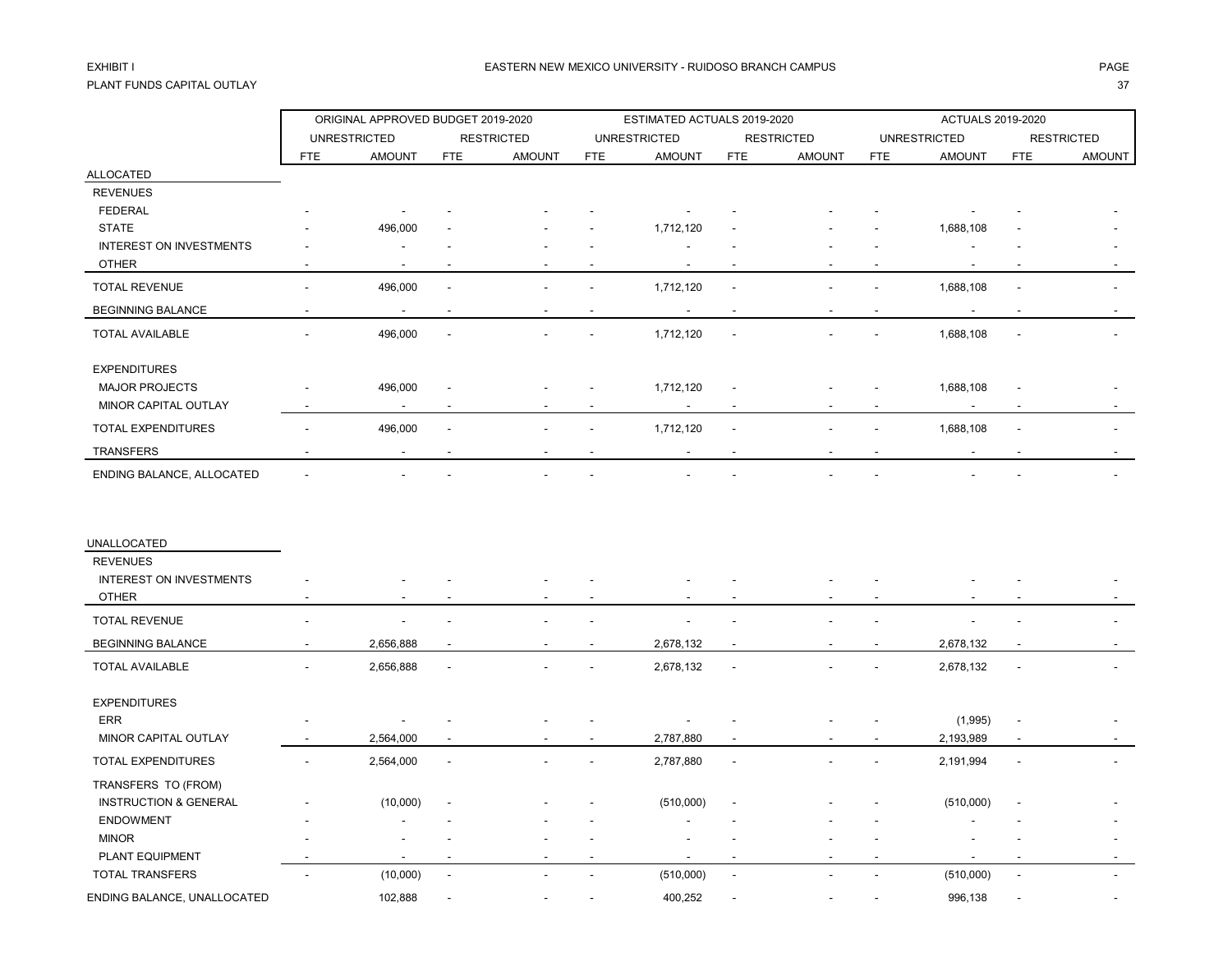## RENEWALS & REPLACEMENTS 38

|                                |     | ORIGINAL APPROVED BUDGET 2019-2020 |                          |                   |            | ESTIMATED ACTUALS 2019-2020 |            |                   |            | ACTUALS 2019-2020   |                          |                   |
|--------------------------------|-----|------------------------------------|--------------------------|-------------------|------------|-----------------------------|------------|-------------------|------------|---------------------|--------------------------|-------------------|
|                                |     | <b>UNRESTRICTED</b>                |                          | <b>RESTRICTED</b> |            | <b>UNRESTRICTED</b>         |            | <b>RESTRICTED</b> |            | <b>UNRESTRICTED</b> |                          | <b>RESTRICTED</b> |
|                                | FTE | <b>AMOUNT</b>                      | FTE                      | <b>AMOUNT</b>     | <b>FTE</b> | <b>AMOUNT</b>               | <b>FTE</b> | <b>AMOUNT</b>     | <b>FTE</b> | <b>AMOUNT</b>       | <b>FTE</b>               | <b>AMOUNT</b>     |
|                                |     |                                    |                          |                   |            |                             |            |                   |            |                     |                          |                   |
| <b>REVENUES</b>                |     |                                    |                          |                   |            |                             |            |                   |            |                     |                          |                   |
| <b>INTEREST ON INVESTMENTS</b> |     |                                    |                          |                   |            |                             |            |                   |            |                     |                          |                   |
| <b>BOND ISSUES</b>             |     |                                    |                          |                   |            |                             |            |                   |            |                     |                          |                   |
| FUNDS REQUIRED BY INDENTURES   |     |                                    |                          |                   |            |                             |            |                   |            |                     |                          |                   |
| <b>OTHER</b>                   |     |                                    |                          |                   |            |                             |            |                   |            |                     |                          |                   |
| <b>TOTAL REVENUE</b>           |     |                                    |                          |                   |            |                             |            |                   |            |                     |                          |                   |
| <b>BEGINNING BALANCE</b>       |     | 871,955                            | $\overline{\phantom{a}}$ |                   |            | 920,461                     |            |                   |            | 920,461             |                          |                   |
| <b>TOTAL AVAILABLE</b>         |     | 871,955                            | $\overline{\phantom{a}}$ |                   |            | 920,461                     |            |                   |            | 920,461             |                          |                   |
| <b>EXPENDITURES</b>            |     |                                    |                          |                   |            |                             |            |                   |            |                     |                          |                   |
| FUNDS FOR BUILDING RENEWAL     |     | $\overline{\phantom{a}}$           |                          |                   |            | 50,000                      |            |                   |            |                     |                          |                   |
| <b>TOTAL EXPENDITURES</b>      |     |                                    |                          |                   |            | 50,000                      |            |                   |            |                     |                          |                   |
| <b>TRANSFERS</b>               |     |                                    |                          |                   |            |                             |            |                   |            |                     |                          |                   |
| <b>INTERNAL SERVICE</b>        |     |                                    |                          |                   |            |                             |            |                   |            |                     |                          |                   |
| <b>AUXILIARIES</b>             |     |                                    |                          |                   |            |                             |            |                   |            |                     |                          |                   |
| INSTRUCTIONAL & GENERAL BR&R   |     | (35,000)                           | $\overline{\phantom{a}}$ |                   |            | (35,000)                    |            |                   |            | (35,000)            | $\overline{\phantom{a}}$ |                   |
| UNEXPENDED PLANT               |     |                                    |                          |                   |            |                             |            |                   |            |                     |                          |                   |
| RETIREMENT OF INDEBTEDNESS     |     |                                    |                          |                   |            |                             |            |                   |            |                     |                          |                   |
| <b>TOTAL TRANSFERS</b>         |     | (35,000)                           | $\overline{\phantom{a}}$ |                   |            | (35,000)                    |            |                   |            | (35,000)            | $\overline{\phantom{a}}$ |                   |
| <b>ENDING BALANCE</b>          |     | 906,955                            |                          |                   |            | 905,461                     |            |                   |            | 955,461             |                          |                   |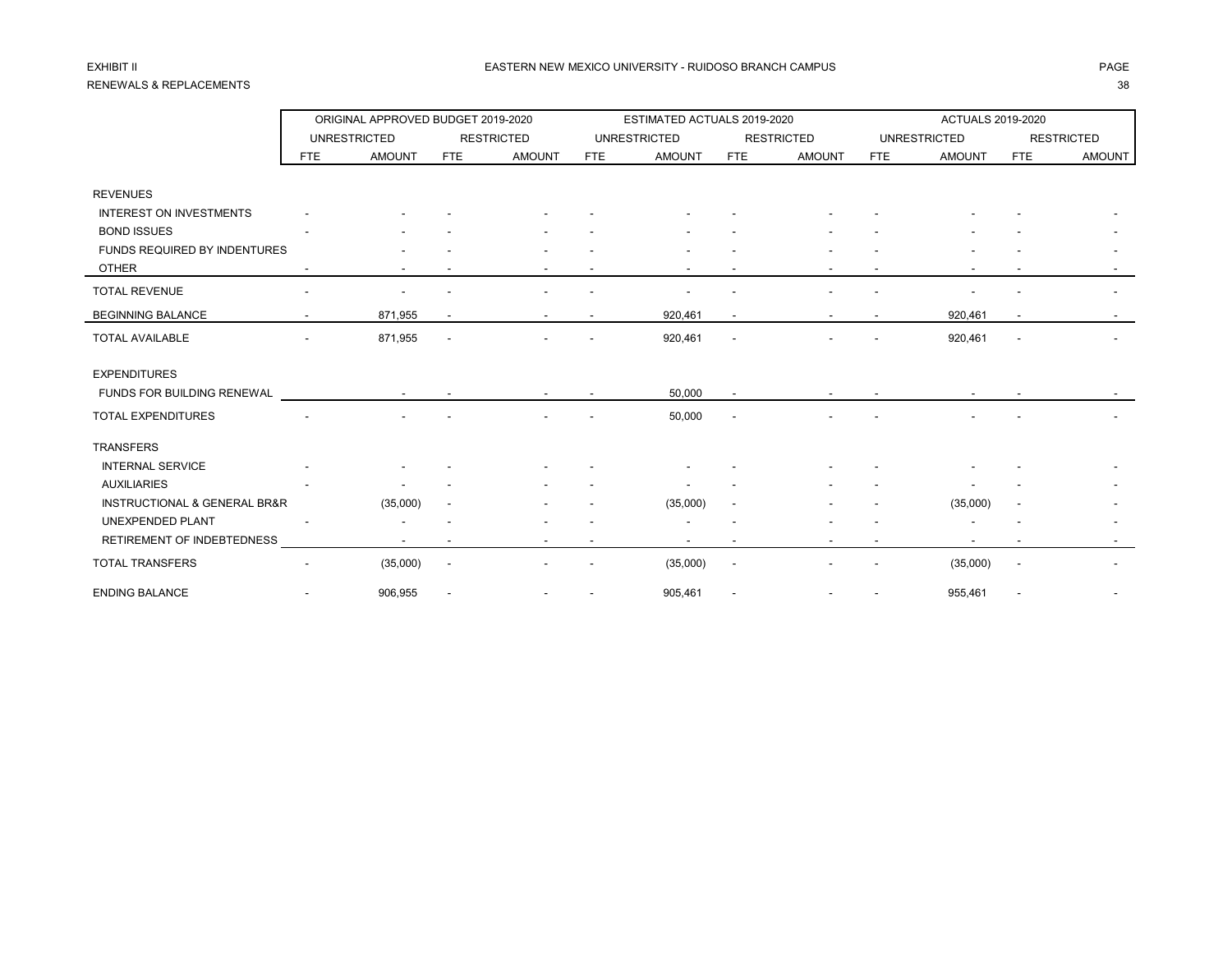## RETIREMENT OF INDEBTEDNESS 39

|                                             |            | ORIGINAL APPROVED BUDGET 2019-2020 |            |                   |            | ESTIMATED ACTUALS 2019-2020 |            |                          |            | ACTUALS 2019-2020   |            |                   |
|---------------------------------------------|------------|------------------------------------|------------|-------------------|------------|-----------------------------|------------|--------------------------|------------|---------------------|------------|-------------------|
|                                             |            | <b>UNRESTRICTED</b>                |            | <b>RESTRICTED</b> |            | <b>UNRESTRICTED</b>         |            | <b>RESTRICTED</b>        |            | <b>UNRESTRICTED</b> |            | <b>RESTRICTED</b> |
|                                             | <b>FTE</b> | <b>AMOUNT</b>                      | <b>FTE</b> | <b>AMOUNT</b>     | <b>FTE</b> | <b>AMOUNT</b>               | <b>FTE</b> | <b>AMOUNT</b>            | <b>FTE</b> | <b>AMOUNT</b>       | <b>FTE</b> | <b>AMOUNT</b>     |
|                                             |            |                                    |            |                   |            |                             |            |                          |            |                     |            |                   |
| <b>REVENUES</b>                             |            |                                    |            |                   |            | **NOT APPLICABLE**          |            |                          |            |                     |            |                   |
| <b>REQUIRED STUDENT FEES</b>                |            |                                    |            |                   |            |                             |            |                          |            |                     |            |                   |
| <b>INTEREST INCOME</b>                      |            |                                    |            |                   |            |                             |            |                          |            |                     |            |                   |
| OTHER (ITEMIZED BY SOURCE)                  |            |                                    |            |                   |            |                             |            |                          |            |                     |            |                   |
| ROSWELL PAYMENT                             |            |                                    |            |                   |            |                             |            |                          |            |                     |            |                   |
| <b>TOTAL REVENUE</b>                        |            |                                    |            |                   |            |                             |            |                          |            |                     |            |                   |
|                                             |            |                                    |            |                   |            |                             |            |                          |            |                     |            |                   |
|                                             |            |                                    |            |                   |            |                             |            |                          |            |                     |            |                   |
| <b>BEGINNING BALANCE</b>                    |            |                                    |            |                   |            |                             |            |                          |            |                     |            |                   |
| <b>RESERVES FOR PRINIPAL &amp; INTEREST</b> |            |                                    |            |                   |            |                             |            |                          |            |                     |            |                   |
| OTHER BALANCES                              |            |                                    |            |                   |            |                             |            |                          |            |                     |            |                   |
| <b>TOTAL BEGINNING BALANCES</b>             |            |                                    |            |                   |            |                             |            | $\overline{\phantom{a}}$ |            |                     |            |                   |
| <b>TOTAL AVAILABLE</b>                      |            |                                    |            |                   |            |                             |            |                          |            |                     |            |                   |
| <b>EXPENDITURES</b>                         |            |                                    |            |                   |            |                             |            |                          |            |                     |            |                   |
|                                             |            |                                    |            |                   |            |                             |            |                          |            |                     |            |                   |
| <b>RETIREMENT OF PRINCIPAL</b>              |            |                                    |            |                   |            |                             |            |                          |            |                     |            |                   |
| PAYMENT OF INTEREST                         |            |                                    |            |                   |            |                             |            |                          |            |                     |            |                   |
| SERVICE CHARGES/ISSUING COST                |            |                                    |            |                   |            |                             |            |                          |            |                     |            |                   |
| LEASE/PURCHASE AGREEMENTS                   |            |                                    |            |                   |            |                             |            |                          |            |                     |            |                   |
| <b>ENERGY LEASE</b>                         |            |                                    |            |                   |            |                             |            |                          |            |                     |            |                   |
| TOTAL EXPENDITURES                          |            |                                    |            |                   |            |                             |            |                          |            |                     |            |                   |
| TRANSFERS TO (FROM) I & G                   |            |                                    |            |                   |            |                             |            |                          |            |                     |            |                   |
| <b>ENDING BALANCE</b>                       |            |                                    |            |                   |            |                             |            |                          |            |                     |            |                   |
|                                             |            |                                    |            |                   |            |                             |            |                          |            |                     |            |                   |

ACCUMULATION FOR PRINC & INT OTHER - UNRESTRICTED

TOTAL BALANCES

ACCUM FOR P & I 6/30 TOTAL PRINCIPAL OUTSTANDING 6/30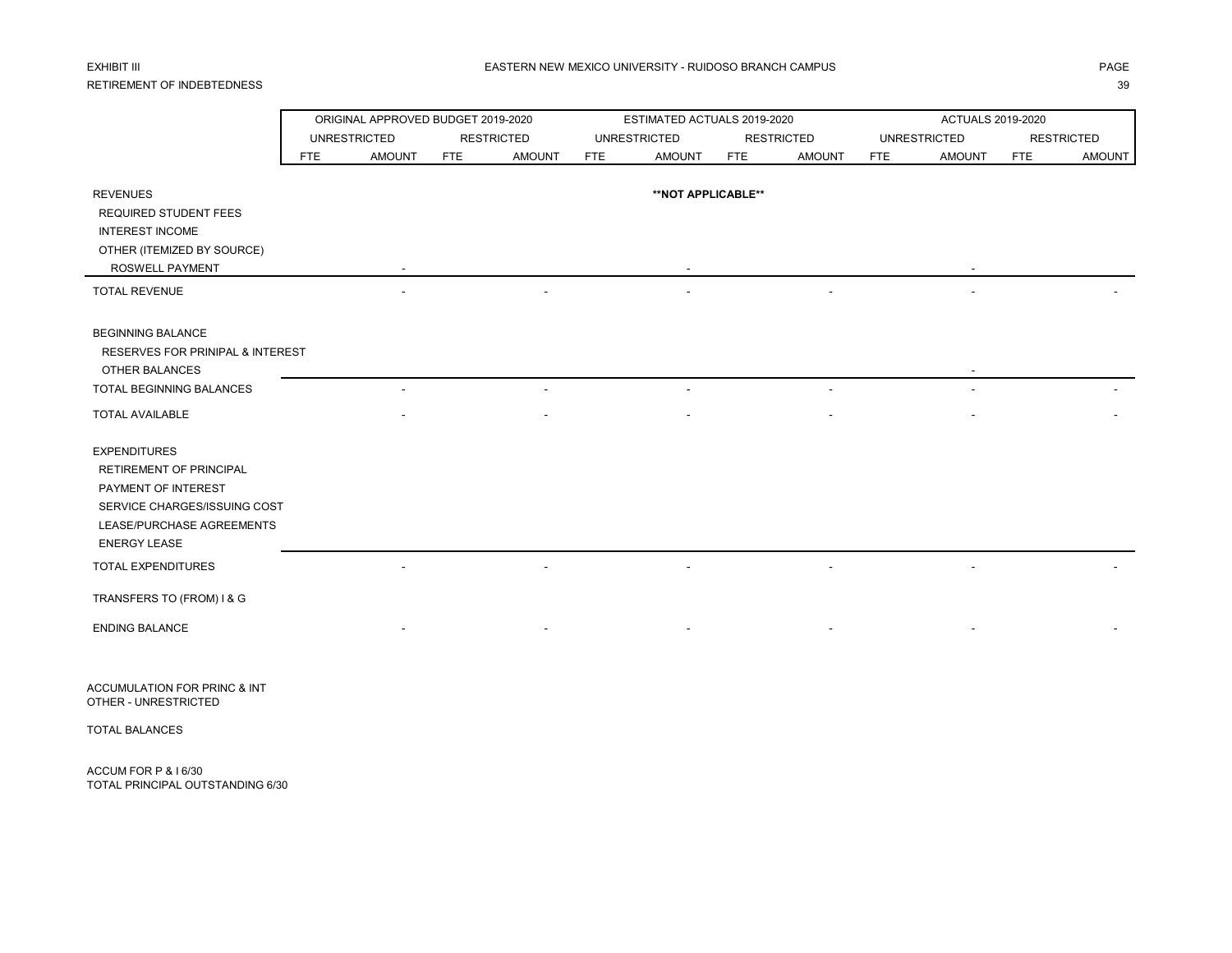## SUMMARY CURRENT FUNDS REVENUE 40

PAGE 1

|                                  |            | ORIGINAL APPROVED BUDGET 2019-2020 |            |                   |                | ESTIMATED ACTUALS 2019-2020 |                |                   |                | <b>ACTUALS 2019-2020</b> |            |                   |
|----------------------------------|------------|------------------------------------|------------|-------------------|----------------|-----------------------------|----------------|-------------------|----------------|--------------------------|------------|-------------------|
|                                  |            | <b>UNRESTRICTED</b>                |            | <b>RESTRICTED</b> |                | <b>UNRESTRICTED</b>         |                | <b>RESTRICTED</b> |                | <b>UNRESTRICTED</b>      |            | <b>RESTRICTED</b> |
|                                  | <b>FTE</b> | <b>AMOUNT</b>                      | <b>FTE</b> | <b>AMOUNT</b>     | <b>FTE</b>     | <b>AMOUNT</b>               | FTE            | <b>AMOUNT</b>     | <b>FTE</b>     | <b>AMOUNT</b>            | <b>FTE</b> | <b>AMOUNT</b>     |
| TUITION AND FEES                 |            |                                    |            |                   |                |                             |                |                   |                |                          |            |                   |
| <b>INSTRUCTION &amp; GENERAL</b> |            | 460,000                            |            |                   |                | 490,000                     |                |                   |                | 486,660                  |            |                   |
| STUDENT SOCIAL & CULTURAL        |            |                                    |            |                   |                |                             |                |                   |                |                          |            |                   |
| <b>RESEARCH</b>                  |            |                                    |            |                   |                | $\overline{\phantom{a}}$    |                |                   |                |                          |            |                   |
| PUBLIC SERVICE                   |            | 39,400                             |            |                   |                | 38,400                      |                |                   |                | 46,961                   |            |                   |
| <b>INTERNAL SERVICE</b>          |            |                                    |            |                   |                |                             |                |                   |                |                          |            |                   |
| <b>STUDENT AID</b>               |            |                                    |            |                   |                |                             |                |                   |                |                          |            |                   |
| <b>AUXILIARIES</b>               |            |                                    |            |                   |                |                             |                |                   |                |                          |            |                   |
| INTERCOLLEGIATE ATHLETICS        |            |                                    |            |                   |                |                             |                |                   |                |                          |            |                   |
| <b>TOTAL</b>                     |            | 499,400                            |            |                   |                | 528,400                     | $\overline{a}$ |                   |                | 533,621                  |            |                   |
| STATE APPROPRIATIONS             |            |                                    |            |                   |                |                             |                |                   |                |                          |            |                   |
| <b>INSTRUCTION &amp; GENERAL</b> |            | 2,106,400                          |            |                   |                | 2,106,400                   |                |                   |                | 2,106,400                |            |                   |
| STUDENT SOCIAL & CULTURAL        |            |                                    |            |                   |                |                             |                |                   |                |                          |            |                   |
| <b>RESEARCH</b>                  |            |                                    |            |                   |                |                             |                |                   |                |                          |            |                   |
| PUBLIC SERVICE                   |            |                                    |            |                   |                | 10,000                      |                |                   |                | 18,902                   |            |                   |
| <b>INTERNAL SERVICE</b>          |            |                                    |            |                   |                |                             |                |                   |                |                          |            |                   |
| <b>STUDENT AID</b>               |            |                                    |            |                   |                |                             |                |                   |                |                          |            |                   |
| <b>AUXILIARIES</b>               |            |                                    |            |                   |                |                             |                |                   |                |                          |            |                   |
| <b>INTERCOLLEGIATE ATHLETICS</b> |            |                                    |            |                   |                |                             |                |                   |                |                          |            |                   |
| <b>TOTAL</b>                     |            | 2,106,400                          |            |                   |                | 2,116,400                   | $\overline{a}$ |                   |                | 2,125,302                |            |                   |
| FEDERAL GRANTS                   |            |                                    |            |                   |                |                             |                |                   |                |                          |            |                   |
| <b>INSTRUCTION &amp; GENERAL</b> |            |                                    |            | 900,000           |                |                             |                | 900,000           |                |                          |            | 266,300           |
| STUDENT SOCIAL & CULTURAL        |            |                                    |            |                   |                |                             |                |                   |                |                          |            |                   |
| <b>RESEARCH</b>                  |            |                                    |            |                   |                |                             |                |                   |                |                          |            |                   |
| PUBLIC SERVICE                   |            |                                    |            | 990,000           |                |                             |                | 2,290,000         |                |                          |            | 1,577,138         |
| <b>INTERNAL SERVICE</b>          |            |                                    |            |                   |                |                             |                |                   |                |                          |            |                   |
| <b>STUDENT AID</b>               |            |                                    |            | 804,900           |                |                             |                | 804,900           |                |                          |            | 764,568           |
| <b>AUXILIARIES</b>               |            |                                    |            |                   |                |                             |                |                   |                |                          |            |                   |
| INTERCOLLEGIATE ATHLETICS        |            |                                    |            |                   |                |                             |                |                   |                |                          |            |                   |
| <b>TOTAL</b>                     |            |                                    |            | 2,694,900         | $\overline{a}$ |                             | $\overline{a}$ | 3,994,900         | $\overline{a}$ |                          |            | 2,608,006         |
| <b>STATE GRANTS</b>              |            |                                    |            |                   |                |                             |                |                   |                |                          |            |                   |
| <b>INSTRUCTION &amp; GENERAL</b> |            |                                    |            | 130,000           |                |                             |                | 130,000           |                |                          |            | 11,905            |
| STUDENT SOCIAL & CULTURAL        |            |                                    |            |                   |                |                             |                | $\blacksquare$    |                |                          |            |                   |
| <b>RESEARCH</b>                  |            |                                    |            |                   |                |                             |                |                   |                |                          |            |                   |
| PUBLIC SERVICE                   |            |                                    |            | 200,000           |                |                             |                | 200,000           |                |                          |            | 166,092           |
| <b>INTERNAL SERVICE</b>          |            |                                    |            |                   |                |                             |                | $\blacksquare$    |                |                          |            |                   |
| <b>STUDENT AID</b>               |            | 18,000                             |            | 49,138            |                | 18,000                      |                | 49,138            |                | 15,404                   |            | 18,218            |
| <b>AUXILIARIES</b>               |            |                                    |            |                   |                |                             |                |                   |                |                          |            |                   |
| <b>INTERCOLLEGIATE ATHLETICS</b> |            |                                    |            |                   |                |                             |                |                   |                |                          |            |                   |
| <b>TOTAL</b>                     |            | 18,000                             |            | 379,138           |                | 18,000                      |                | 379,138           |                | 15,404                   |            | 196,215           |
|                                  |            |                                    |            |                   |                |                             |                |                   |                |                          |            |                   |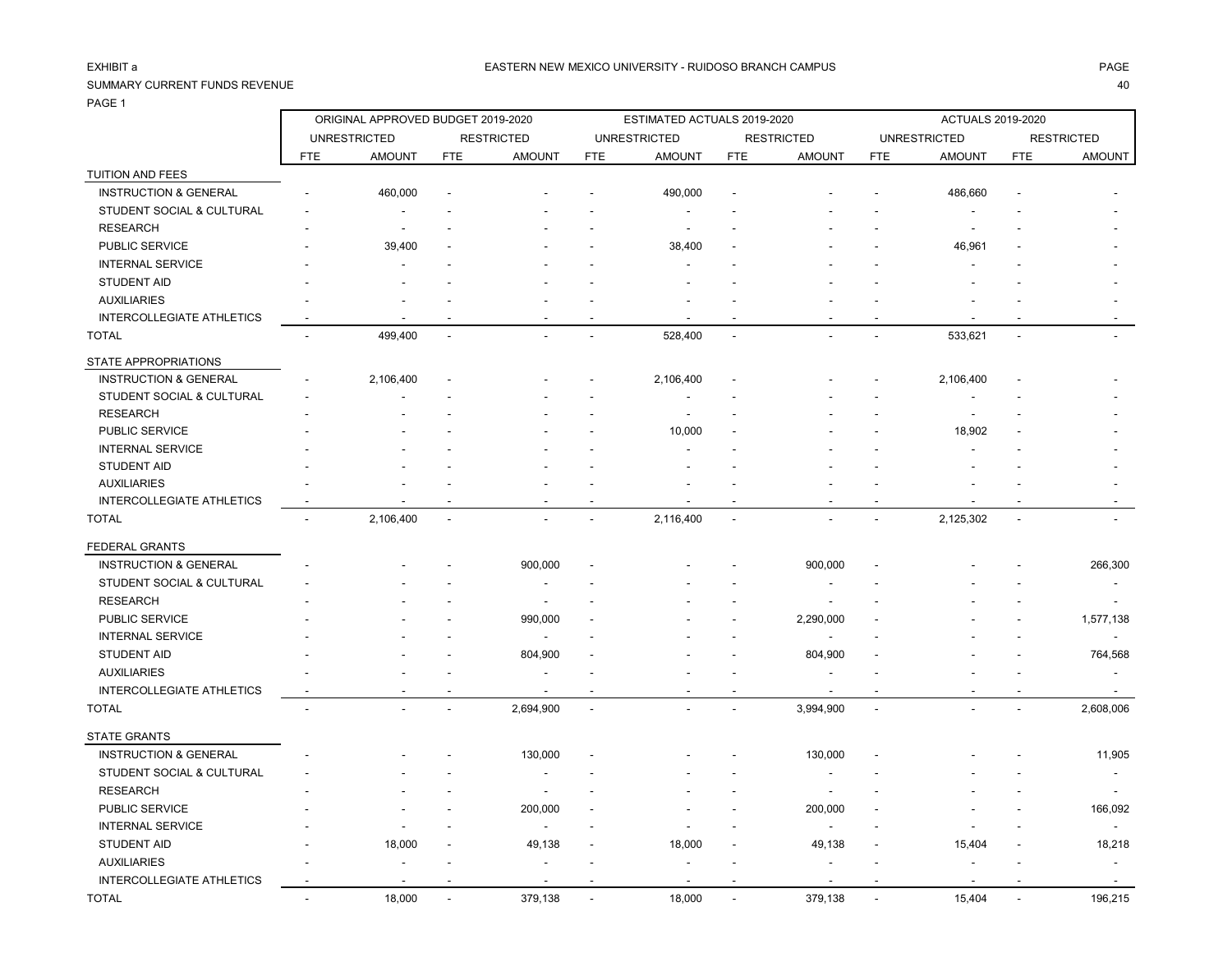PRIVATE GIFTS

### SUMMARY CURRENT FUNDS REVENUE 41

INTERCOLLEGIATE ATHLETICS -

PAGE 2

ORIGINAL APPROVED BUDGET 2019-2020 ESTIMATED ACTUALS 2019-2020 ACTUALS 2019-2020

UNRESTRICTED RESTRICTED UNRESTRICTED RESTRICTED UNRESTRICTED RESTRICTED FTE AMOUNT FTE AMOUNT FTE AMOUNT FTE AMOUNT FTE AMOUNT FTE AMOUNT

| <b>INSTRUCTION &amp; GENERAL</b> |                          |                          |                          | 100,000                  |           |                | 100,000                  |   |                          | 271                                                  |
|----------------------------------|--------------------------|--------------------------|--------------------------|--------------------------|-----------|----------------|--------------------------|---|--------------------------|------------------------------------------------------|
| STUDENT SOCIAL & CULTURAL        |                          |                          |                          |                          |           |                |                          |   |                          |                                                      |
| <b>RESEARCH</b>                  |                          |                          |                          |                          |           |                |                          |   |                          |                                                      |
| PUBLIC SERVICE                   |                          |                          |                          | 10,000                   |           |                | 10,000                   |   |                          | 2,882                                                |
| <b>INTERNAL SERVICE</b>          |                          |                          |                          | $\overline{\phantom{a}}$ |           |                | $\overline{\phantom{a}}$ |   |                          |                                                      |
| <b>STUDENT AID</b>               |                          |                          |                          | 25,000                   |           |                | 25,000                   |   |                          | 19,475                                               |
| <b>AUXILIARIES</b>               |                          |                          |                          |                          |           |                |                          |   |                          |                                                      |
| <b>INTERCOLLEGIATE ATHLETICS</b> |                          | $\overline{\phantom{a}}$ |                          | $\overline{\phantom{a}}$ |           |                | $\overline{\phantom{a}}$ |   | $\overline{\phantom{a}}$ | $\overline{\phantom{a}}$                             |
| <b>TOTAL</b>                     | $\overline{\phantom{a}}$ | $\overline{\phantom{a}}$ |                          | 135,000                  |           |                | 135,000                  | ٠ | $\blacksquare$           | 22,628                                               |
| LAND AND PERMANENT FUND          |                          |                          |                          |                          |           |                |                          |   |                          |                                                      |
| <b>INSTRUCTION &amp; GENERAL</b> |                          |                          |                          |                          |           |                |                          |   |                          |                                                      |
| STUDENT SOCIAL & CULTURAL        |                          |                          |                          |                          |           |                |                          |   |                          |                                                      |
| <b>RESEARCH</b>                  |                          |                          |                          |                          |           |                |                          |   |                          |                                                      |
| PUBLIC SERVICE                   |                          |                          |                          |                          |           |                |                          |   |                          |                                                      |
| <b>INTERNAL SERVICE</b>          |                          |                          |                          |                          |           |                |                          |   |                          |                                                      |
| <b>STUDENT AID</b>               |                          |                          |                          |                          |           |                |                          |   |                          |                                                      |
| <b>AUXILIARIES</b>               |                          |                          |                          |                          |           |                |                          |   |                          |                                                      |
| <b>INTERCOLLEGIATE ATHLETICS</b> |                          |                          |                          |                          |           |                |                          |   |                          |                                                      |
| <b>TOTAL</b>                     |                          |                          |                          |                          |           |                |                          |   |                          |                                                      |
| <b>TAX LEVY</b>                  |                          |                          |                          |                          |           |                |                          |   |                          |                                                      |
| <b>INSTRUCTION &amp; GENERAL</b> |                          | 1,250,000                |                          |                          | 1,250,000 |                |                          |   | 1,365,267                |                                                      |
| STUDENT SOCIAL & CULTURAL        |                          |                          |                          |                          |           |                |                          |   |                          |                                                      |
| <b>RESEARCH</b>                  |                          |                          |                          |                          |           |                |                          |   |                          |                                                      |
| PUBLIC SERVICE                   |                          |                          |                          |                          |           |                |                          |   |                          |                                                      |
| <b>INTERNAL SERVICE</b>          |                          |                          |                          |                          |           |                |                          |   |                          |                                                      |
| STUDENT AID                      |                          |                          |                          |                          |           |                |                          |   |                          |                                                      |
| <b>AUXILIARIES</b>               |                          |                          |                          |                          |           |                |                          |   |                          | $\overline{\phantom{a}}$                             |
| INTERCOLLEGIATE ATHLETICS        |                          |                          |                          | $\overline{\phantom{a}}$ |           |                | $\overline{\phantom{a}}$ |   |                          | $\overline{\phantom{a}}$                             |
| <b>TOTAL</b>                     | $\overline{\phantom{a}}$ | 1,250,000                | $\overline{\phantom{a}}$ |                          | 1,250,000 | $\blacksquare$ |                          |   | 1,365,267                | $\overline{\phantom{a}}$<br>$\overline{\phantom{a}}$ |
| <b>SALES AND SERVICES</b>        |                          |                          |                          |                          |           |                |                          |   |                          |                                                      |
| <b>INSTRUCTION &amp; GENERAL</b> |                          |                          |                          |                          |           |                |                          |   |                          |                                                      |
| STUDENT SOCIAL & CULTURAL        |                          |                          |                          |                          |           |                |                          |   |                          |                                                      |
| <b>RESEARCH</b>                  | ٠                        |                          |                          |                          |           |                |                          |   |                          |                                                      |

PUBLIC SERVICE - - - - - - - - - - - -

 STUDENT AID - - - - - - - - - - - - AUXILIARIES - - - - - - - - - - - -

TOTAL - - - - - - - - - - - -

INTERNAL SERVICE A SERVICE A SERVICE A SERVICE A SERVICE A SERVICE A SERVICE A SERVICE A SERVICE A SERVICE A S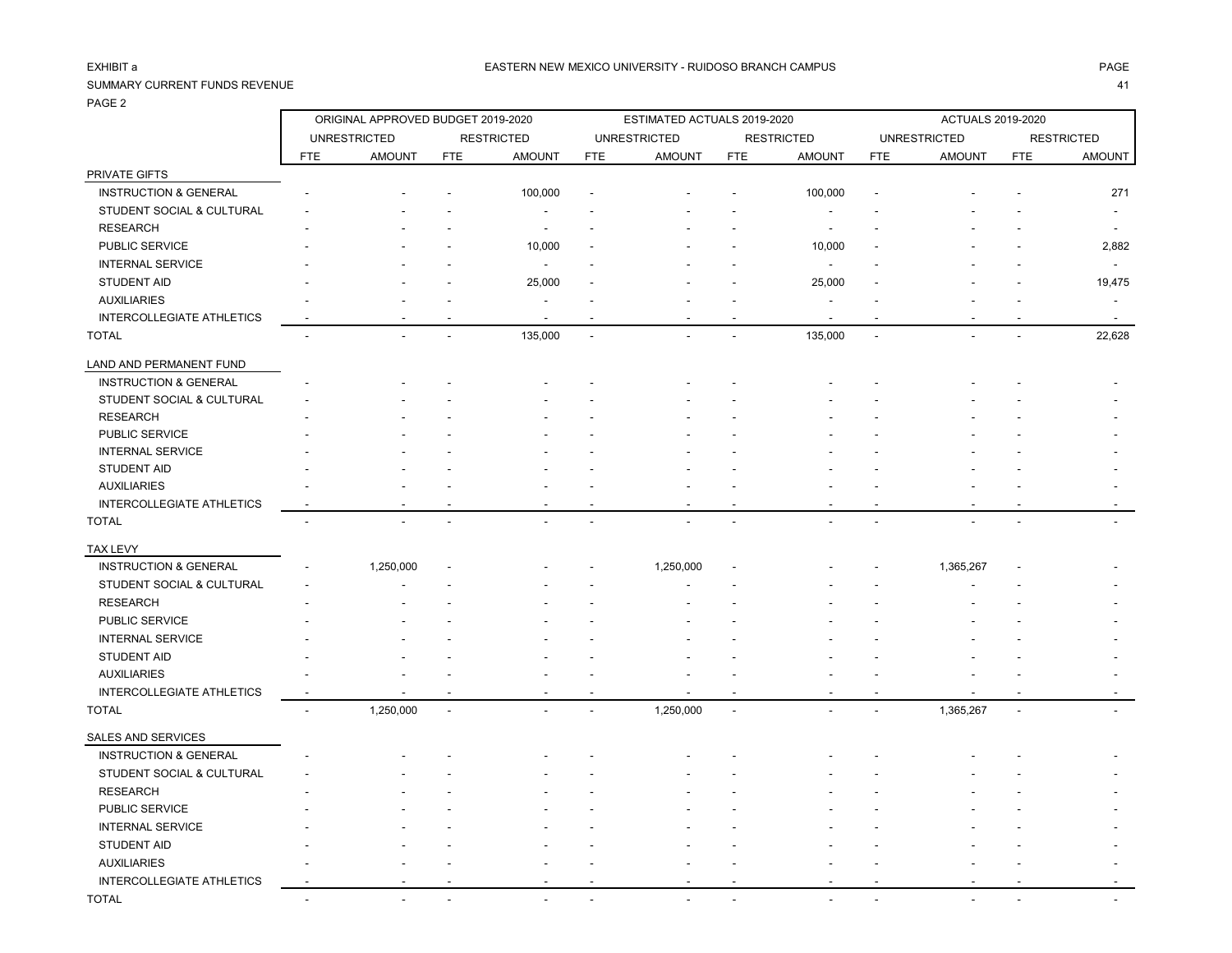## SUMMARY CURRENT FUNDS REVENUE 42

PAGE 3

|                                  |            | ORIGINAL APPROVED BUDGET 2019-2020 |                          |                          |                          | ESTIMATED ACTUALS 2019-2020 |                          |                          |                          | ACTUALS 2019-2020   |                          |                          |
|----------------------------------|------------|------------------------------------|--------------------------|--------------------------|--------------------------|-----------------------------|--------------------------|--------------------------|--------------------------|---------------------|--------------------------|--------------------------|
|                                  |            | <b>UNRESTRICTED</b>                |                          | <b>RESTRICTED</b>        |                          | <b>UNRESTRICTED</b>         |                          | <b>RESTRICTED</b>        |                          | <b>UNRESTRICTED</b> |                          | <b>RESTRICTED</b>        |
|                                  | <b>FTE</b> | <b>AMOUNT</b>                      | <b>FTE</b>               | <b>AMOUNT</b>            | FTE                      | <b>AMOUNT</b>               | FTE                      | <b>AMOUNT</b>            | <b>FTE</b>               | <b>AMOUNT</b>       | <b>FTE</b>               | <b>AMOUNT</b>            |
| OTHER SOURCES                    |            |                                    |                          |                          |                          |                             |                          |                          |                          |                     |                          |                          |
| <b>INSTRUCTION &amp; GENERAL</b> |            | 59,700                             | $\overline{\phantom{a}}$ |                          |                          | 80,700                      | $\overline{\phantom{a}}$ |                          |                          | 134,836             | $\overline{\phantom{a}}$ |                          |
| STUDENT SOCIAL & CULTURAL        |            |                                    |                          |                          |                          |                             |                          |                          |                          |                     |                          |                          |
| <b>RESEARCH</b>                  |            |                                    |                          |                          |                          |                             |                          |                          |                          |                     |                          |                          |
| PUBLIC SERVICE                   |            | 10,000                             |                          |                          |                          | 26,600                      |                          |                          |                          | 2,315               |                          |                          |
| <b>INTERNAL SERVICE</b>          |            |                                    |                          |                          |                          |                             |                          |                          |                          |                     |                          |                          |
| <b>STUDENT AID</b>               |            |                                    |                          | 20,962                   |                          |                             |                          | 20,962                   | $\overline{\phantom{a}}$ |                     |                          | 24,511                   |
| <b>AUXILIARIES</b>               |            |                                    |                          |                          |                          |                             |                          |                          |                          |                     |                          |                          |
| <b>INTERCOLLEGIATE ATHLETICS</b> |            | $\overline{\phantom{a}}$           |                          | $\overline{\phantom{a}}$ |                          | $\overline{\phantom{a}}$    | $\overline{\phantom{a}}$ | $\overline{\phantom{a}}$ | $\overline{\phantom{a}}$ |                     | $\overline{\phantom{a}}$ | $\overline{\phantom{a}}$ |
| <b>TOTAL</b>                     |            | 69,700                             | $\overline{\phantom{a}}$ | 20,962                   | $\overline{\phantom{a}}$ | 107,300                     | $\overline{\phantom{a}}$ | 20,962                   | $\overline{\phantom{a}}$ | 137,151             | $\overline{\phantom{a}}$ | 24,511                   |
| TOTAL CURRENT FUNDS REVENUE      |            |                                    |                          |                          |                          |                             |                          |                          |                          |                     |                          |                          |
| <b>TUITION AND FEES</b>          |            | 499,400                            | $\overline{\phantom{a}}$ |                          |                          | 528,400                     | $\overline{\phantom{a}}$ |                          |                          | 533,621             |                          |                          |
| <b>STATE APPROPRIATION</b>       |            | 2,106,400                          | $\overline{\phantom{a}}$ |                          |                          | 2,116,400                   | $\overline{\phantom{a}}$ |                          |                          | 2,125,302           | $\overline{\phantom{a}}$ |                          |
| <b>FEDERAL GRANTS</b>            |            |                                    | $\overline{\phantom{a}}$ | 2,694,900                | $\overline{\phantom{a}}$ | $\overline{\phantom{a}}$    | $\overline{\phantom{a}}$ | 3,994,900                | $\blacksquare$           |                     | $\overline{\phantom{a}}$ | 2,608,006                |
| <b>STATE GRANTS</b>              |            | 18,000                             | $\overline{\phantom{a}}$ | 379,138                  | $\overline{\phantom{a}}$ | 18,000                      | $\overline{\phantom{a}}$ | 379,138                  | $\overline{\phantom{a}}$ | 15,404              | $\overline{\phantom{a}}$ | 196,215                  |
| <b>PRIVATE GIFTS</b>             |            | $\overline{\phantom{a}}$           |                          | 135,000                  |                          |                             |                          | 135,000                  | $\overline{\phantom{a}}$ |                     |                          | 22,628                   |
| <b>LAND AND PERMANENT FUND</b>   |            |                                    |                          |                          |                          |                             |                          |                          |                          |                     |                          |                          |
| <b>TAX LEVY</b>                  |            | 1,250,000                          | $\overline{\phantom{a}}$ |                          |                          | 1,250,000                   | $\blacksquare$           |                          |                          | 1,365,267           |                          |                          |
| <b>SALES AND SERVICES</b>        |            |                                    |                          |                          |                          |                             |                          |                          |                          |                     |                          |                          |
| <b>OTHER SOURCES</b>             |            | 69,700                             |                          | 20,962                   |                          | 107,300                     |                          | 20,962                   |                          | 137,151             |                          | 24,511                   |
| <b>TOTAL</b>                     |            | 3,943,500                          | ٠                        | 3,230,000                |                          | 4,020,100                   | $\blacksquare$           | 4,530,000                |                          | 4,176,745           |                          | 2,851,360                |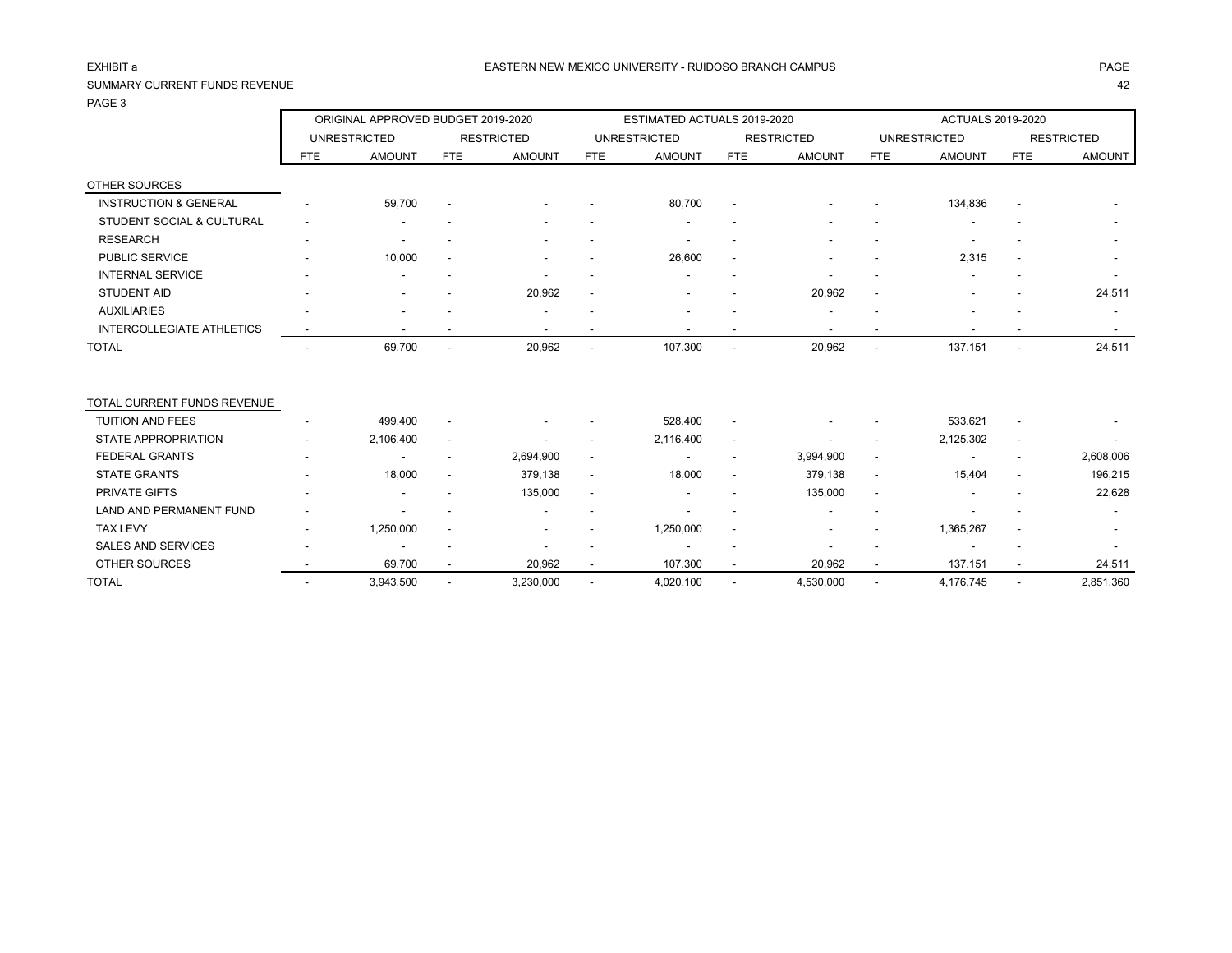## PAGE 1

ORIGINAL APPROVED BUDGET 2019-2020 ESTIMATED ACTUALS 2019-2020 ACTUALS 2019-2020

|                                  |                          | <b>UNRESTRICTED</b>      |                          | <b>RESTRICTED</b>        |                          | <b>UNRESTRICTED</b>      |                          | <b>RESTRICTED</b>        |                          | <b>UNRESTRICTED</b>      |                          | <b>RESTRICTED</b>        |
|----------------------------------|--------------------------|--------------------------|--------------------------|--------------------------|--------------------------|--------------------------|--------------------------|--------------------------|--------------------------|--------------------------|--------------------------|--------------------------|
|                                  | <b>FTE</b>               | <b>AMOUNT</b>            | <b>FTE</b>               | <b>AMOUNT</b>            | FTE                      | <b>AMOUNT</b>            | FTE                      | <b>AMOUNT</b>            | FTE                      | <b>AMOUNT</b>            | <b>FTE</b>               | <b>AMOUNT</b>            |
| PROFESSIONAL SALARIES            |                          |                          |                          |                          |                          |                          |                          |                          |                          |                          |                          |                          |
| <b>INSTRUCTION</b>               | 2.50                     | 150,279                  | $\overline{\phantom{a}}$ | $\overline{\phantom{a}}$ | 2.00                     | 126,368                  |                          | $\overline{\phantom{a}}$ | 1.50                     | 76,168                   | 1.50                     | 52,345                   |
| <b>ACADEMIC SUPPORT</b>          | 2.00                     | 135,735                  | $\overline{\phantom{a}}$ | $\overline{\phantom{a}}$ | 2.00                     | 132,356                  | $\overline{\phantom{a}}$ | $\overline{\phantom{a}}$ | 2.00                     | 136,068                  |                          |                          |
| <b>STUDENT SERVICES</b>          | 4.50                     | 203,231                  | $\blacksquare$           | $\overline{\phantom{a}}$ | 4.58                     | 222,125                  | $\blacksquare$           | $\overline{\phantom{a}}$ | 4.00                     | 173,260                  |                          | $\overline{\phantom{a}}$ |
| <b>INSTITUTIONAL SUPPORT</b>     | 8.50                     | 525,541                  | $\overline{\phantom{a}}$ | $\overline{\phantom{a}}$ | 8.00                     | 502,815                  | $\overline{\phantom{a}}$ | $\overline{\phantom{a}}$ | 8.50                     | 556,714                  |                          |                          |
| PHYSICAL PLANT                   | 1.00                     | 39,992                   | $\overline{\phantom{a}}$ | $\overline{\phantom{a}}$ | 1.00                     | 39,992                   |                          | $\overline{\phantom{a}}$ | 1.00                     | 40,300                   |                          |                          |
| STUDENT SOCIAL & CULTURAL        | $\sim$                   | $\overline{\phantom{a}}$ | $\overline{\phantom{a}}$ | $\overline{\phantom{a}}$ | $\overline{\phantom{a}}$ | $\overline{\phantom{a}}$ |                          | $\overline{\phantom{a}}$ |                          | $\overline{\phantom{a}}$ | $\overline{\phantom{a}}$ |                          |
| <b>RESEARCH</b>                  |                          |                          |                          |                          |                          |                          |                          |                          |                          |                          |                          |                          |
| <b>PUBLIC SERVICE</b>            |                          | 12,250                   | $\overline{\phantom{a}}$ |                          |                          |                          |                          |                          |                          | 1,415                    | 15.50                    | 852,304                  |
| <b>INTERNAL SERVICE</b>          |                          |                          |                          |                          |                          |                          |                          |                          |                          |                          |                          | $\overline{\phantom{a}}$ |
| <b>AUXILIARIES</b>               |                          |                          |                          |                          |                          |                          |                          |                          |                          |                          |                          |                          |
| <b>INTERCOLLEGIATE ATHLETICS</b> | $\overline{\phantom{a}}$ | $\overline{\phantom{a}}$ | $\overline{\phantom{a}}$ | $\sim$                   | $\overline{\phantom{a}}$ | $\overline{\phantom{0}}$ | $\overline{\phantom{a}}$ | $\overline{\phantom{a}}$ | $\overline{\phantom{a}}$ | $\overline{\phantom{a}}$ | $\sim$                   | $\sim$                   |
| <b>TOTAL</b>                     | 18.50                    | 1,067,028                | $\overline{\phantom{a}}$ | $\overline{\phantom{a}}$ | 17.58                    | 1,023,657                | $\blacksquare$           | $\blacksquare$           | 17.00                    | 983,925                  | 17.00                    | 904,649                  |
| <b>FACULTY SALARIES</b>          |                          |                          |                          |                          |                          |                          |                          |                          |                          |                          |                          |                          |
| <b>INSTRUCTION</b>               | 24.90                    | 790,233                  | $\overline{\phantom{a}}$ | $\overline{\phantom{a}}$ | 24.90                    | 791,508                  | $\overline{\phantom{a}}$ | $\overline{\phantom{a}}$ | 23.23                    | 767,003                  | $\overline{\phantom{a}}$ |                          |
| <b>ACADEMIC SUPPORT</b>          |                          |                          |                          |                          |                          |                          |                          |                          |                          |                          |                          |                          |
| <b>STUDENT SERVICES</b>          |                          |                          |                          |                          |                          |                          |                          |                          |                          |                          |                          |                          |
| <b>INSTITUTIONAL SUPPORT</b>     |                          |                          |                          |                          |                          |                          |                          |                          |                          |                          |                          |                          |
| PHYSICAL PLANT                   |                          |                          |                          |                          |                          |                          |                          |                          |                          |                          |                          |                          |
| STUDENT SOCIAL & CULTURAL        |                          |                          |                          |                          |                          |                          |                          |                          |                          |                          |                          |                          |
| <b>RESEARCH</b>                  |                          |                          |                          |                          |                          |                          |                          |                          |                          |                          |                          |                          |
| PUBLIC SERVICE                   |                          |                          |                          |                          |                          | 12,250                   |                          | $\blacksquare$           | 0.50                     | 15,683                   | 0.50                     | 12,687                   |
| <b>INTERNAL SERVICE</b>          |                          |                          |                          |                          |                          |                          |                          |                          |                          |                          |                          | $\overline{\phantom{a}}$ |
| <b>AUXILIARIES</b>               |                          |                          |                          |                          |                          |                          |                          |                          |                          |                          |                          |                          |
| <b>INTERCOLLEGIATE ATHLETICS</b> |                          | $\overline{\phantom{0}}$ |                          |                          | ٠                        |                          |                          | ٠                        |                          |                          |                          | $\overline{\phantom{a}}$ |

| <b>GRADUATE ASSISTANT SALARIES</b> |  |
|------------------------------------|--|
|                                    |  |

| UIMDUATE AUUIUTAINT UAEAINEU     |                          |                          |                          |                          |                          |                          |                          |                          |                          |                          |        |                          |  |
|----------------------------------|--------------------------|--------------------------|--------------------------|--------------------------|--------------------------|--------------------------|--------------------------|--------------------------|--------------------------|--------------------------|--------|--------------------------|--|
| <b>INSTRUCTION</b>               | $\overline{\phantom{0}}$ | $\overline{\phantom{a}}$ | $\overline{\phantom{a}}$ | $\overline{\phantom{a}}$ |                          | $\overline{\phantom{0}}$ | $\overline{\phantom{0}}$ | $\overline{\phantom{a}}$ | $\overline{\phantom{a}}$ | $\overline{\phantom{a}}$ |        |                          |  |
| <b>ACADEMIC SUPPORT</b>          | $\overline{\phantom{a}}$ | $\overline{\phantom{a}}$ |                          | . .                      | $\overline{\phantom{a}}$ | $\overline{\phantom{0}}$ | $\overline{\phantom{0}}$ | $\overline{\phantom{a}}$ | $\overline{\phantom{a}}$ |                          |        | $\overline{\phantom{a}}$ |  |
| <b>STUDENT SERVICES</b>          | $\overline{\phantom{a}}$ | $\overline{\phantom{0}}$ | . .                      | . .                      | $\overline{\phantom{0}}$ | -                        | $\overline{\phantom{0}}$ |                          | $\overline{\phantom{a}}$ |                          |        | -                        |  |
| INSTITUTIONAL SUPPORT            | $\overline{\phantom{0}}$ | $\overline{\phantom{a}}$ | . .                      | . .                      | $\overline{\phantom{0}}$ | -                        | $\overline{\phantom{0}}$ | $\overline{\phantom{0}}$ | $\overline{\phantom{a}}$ |                          |        |                          |  |
| PHYSICAL PLANT                   | $\overline{\phantom{0}}$ | $\overline{\phantom{a}}$ | $\overline{\phantom{0}}$ | . .                      | $\overline{\phantom{0}}$ | $\overline{\phantom{0}}$ | $\overline{\phantom{0}}$ | -                        | $\overline{\phantom{a}}$ |                          | $\sim$ |                          |  |
| STUDENT SOCIAL & CULTURAL        | $\overline{\phantom{0}}$ | -                        |                          | $\overline{\phantom{0}}$ | $\overline{\phantom{a}}$ | $\overline{\phantom{0}}$ | $\overline{\phantom{0}}$ | -                        | $\overline{\phantom{a}}$ |                          | $\sim$ |                          |  |
| <b>RESEARCH</b>                  | $\sim$                   | $\overline{\phantom{0}}$ |                          | $\overline{\phantom{0}}$ | $\overline{\phantom{a}}$ | $\overline{\phantom{0}}$ | $\overline{\phantom{0}}$ | $\sim$                   | $\overline{\phantom{a}}$ | $\overline{\phantom{0}}$ | . .    | $\overline{\phantom{a}}$ |  |
| PUBLIC SERVICE                   | $\sim$                   | $\overline{\phantom{a}}$ | . .                      | . .                      |                          | $\overline{\phantom{a}}$ | $\overline{\phantom{0}}$ | $\sim$                   | . .                      |                          | . .    | $\overline{\phantom{a}}$ |  |
| <b>INTERNAL SERVICE</b>          | $\overline{\phantom{a}}$ | $\overline{\phantom{a}}$ | . .                      | $\sim$                   | $\sim$                   | $\overline{\phantom{0}}$ | $\overline{\phantom{0}}$ | $\overline{\phantom{a}}$ | . .                      | $\overline{\phantom{0}}$ | $\sim$ | $\overline{\phantom{0}}$ |  |
| <b>AUXILIARIES</b>               | $\overline{\phantom{0}}$ | $\overline{\phantom{a}}$ | $\overline{\phantom{a}}$ | . .                      |                          | $\overline{\phantom{0}}$ | $\overline{\phantom{0}}$ | $\sim$                   | $\overline{\phantom{a}}$ | $\overline{\phantom{a}}$ |        | $\overline{\phantom{a}}$ |  |
| <b>INTERCOLLEGIATE ATHLETICS</b> | $\overline{\phantom{a}}$ | $\overline{\phantom{a}}$ |                          |                          |                          | $\overline{\phantom{0}}$ |                          | $\overline{\phantom{a}}$ | $\overline{\phantom{a}}$ |                          |        |                          |  |
| TOTAL                            | $\overline{\phantom{a}}$ | $\overline{\phantom{a}}$ |                          | $\overline{\phantom{0}}$ |                          | $\overline{\phantom{0}}$ | $\overline{\phantom{a}}$ | $\overline{\phantom{a}}$ |                          | $\overline{\phantom{a}}$ |        | $\overline{\phantom{0}}$ |  |

TOTAL 24.90 790,233 - - 24.90 803,758 - - 23.73 782,686 0.50 12,687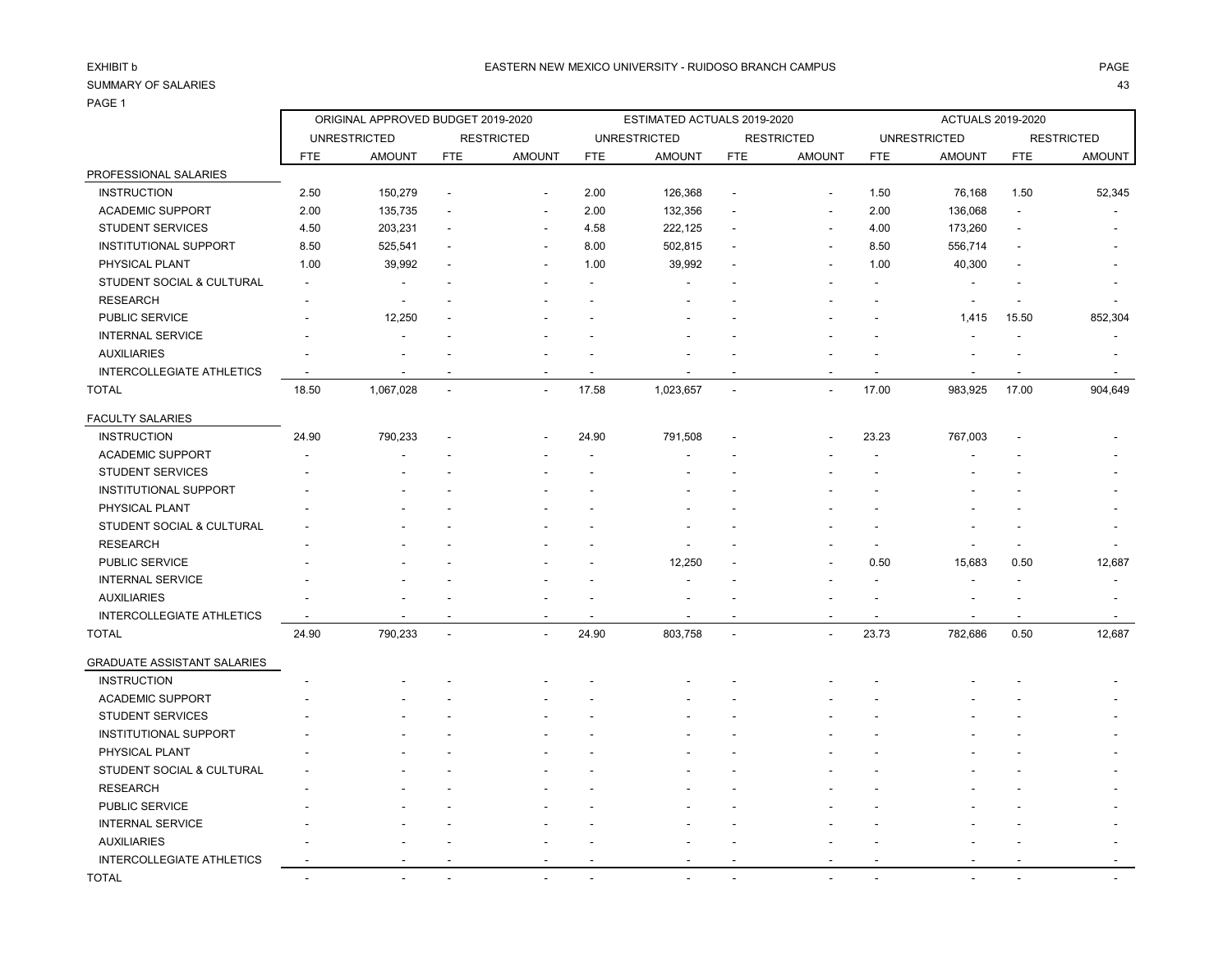## PAGE 2

| ∠ ∟טרו                           |                          |                                    |                |                   |            |                             |                |                          |            |                     |                |                   |
|----------------------------------|--------------------------|------------------------------------|----------------|-------------------|------------|-----------------------------|----------------|--------------------------|------------|---------------------|----------------|-------------------|
|                                  |                          | ORIGINAL APPROVED BUDGET 2019-2020 |                |                   |            | ESTIMATED ACTUALS 2019-2020 |                | <b>ACTUALS 2019-2020</b> |            |                     |                |                   |
|                                  |                          | <b>UNRESTRICTED</b>                |                | <b>RESTRICTED</b> |            | <b>UNRESTRICTED</b>         |                | <b>RESTRICTED</b>        |            | <b>UNRESTRICTED</b> |                | <b>RESTRICTED</b> |
|                                  | <b>FTE</b>               | <b>AMOUNT</b>                      | <b>FTE</b>     | <b>AMOUNT</b>     | <b>FTE</b> | <b>AMOUNT</b>               | <b>FTE</b>     | <b>AMOUNT</b>            | <b>FTE</b> | <b>AMOUNT</b>       | <b>FTE</b>     | <b>AMOUNT</b>     |
| SUPPORT STAFF SALARIES           |                          |                                    |                |                   |            |                             |                |                          |            |                     |                |                   |
| <b>INSTRUCTION</b>               | 1.00                     | 27,227                             |                |                   | 1.50       | 51,138                      |                |                          | 0.50       | 12,829              | 0.50           | 14,933            |
| ACADEMIC SUPPORT                 | 0.25                     | 8,577                              |                |                   | 0.25       | 8,247                       |                | $\overline{\phantom{a}}$ | 0.25       | 2,371               |                |                   |
| <b>STUDENT SERVICES</b>          | 1.75                     | 39,452                             |                |                   | 1.25       | 32,510                      |                |                          | 1.00       | 26,358              |                |                   |
| <b>INSTITUTIONAL SUPPORT</b>     | 3.75                     | 113,916                            |                |                   | 5.00       | 160,957                     |                |                          | 3.00       | 86,856              |                |                   |
| PHYSICAL PLANT                   |                          |                                    |                |                   |            |                             |                |                          |            |                     |                |                   |
| STUDENT SOCIAL & CULTURAL        |                          |                                    |                |                   |            |                             |                |                          |            |                     |                |                   |
| <b>RESEARCH</b>                  |                          |                                    |                |                   |            |                             |                |                          |            |                     |                |                   |
| PUBLIC SERVICE                   |                          |                                    |                |                   |            |                             |                |                          |            | 1,738               | 2.24           | 38,046            |
| <b>INTERNAL SERVICE</b>          |                          |                                    |                |                   |            |                             |                |                          |            |                     |                |                   |
| <b>AUXILIARIES</b>               |                          |                                    |                |                   |            |                             |                |                          |            |                     |                |                   |
| <b>INTERCOLLEGIATE ATHLETICS</b> | $\overline{\phantom{a}}$ |                                    |                |                   |            |                             |                |                          |            |                     | $\overline{a}$ |                   |
| <b>TOTAL</b>                     | 6.75                     | 189,172                            | $\overline{a}$ | $\overline{a}$    | 8.00       | 252,852                     | $\overline{a}$ |                          | 4.75       | 130,152             | 2.74           | 52,979            |
| <b>TECHNICIAN SALARIES</b>       |                          |                                    |                |                   |            |                             |                |                          |            |                     |                |                   |
| <b>INSTRUCTION</b>               |                          |                                    |                |                   |            |                             |                |                          |            |                     |                |                   |
| <b>ACADEMIC SUPPORT</b>          |                          |                                    |                |                   |            |                             |                |                          |            |                     |                |                   |
| <b>STUDENT SERVICES</b>          |                          |                                    |                |                   |            |                             |                |                          |            |                     |                |                   |
| <b>INSTITUTIONAL SUPPORT</b>     | 1.00                     | 30,840                             |                |                   | 1.00       | 30,826                      |                |                          | 1.00       | 31,063              |                |                   |
| PHYSICAL PLANT                   | 2.75                     | 66,678                             |                |                   | 2.25       | 67,782                      |                |                          | 2.00       | 52,054              |                |                   |
| STUDENT SOCIAL & CULTURAL        |                          |                                    |                |                   |            |                             |                |                          |            |                     |                |                   |
| <b>RESEARCH</b>                  |                          |                                    |                |                   |            |                             |                |                          |            |                     |                |                   |
| PUBLIC SERVICE                   |                          |                                    |                |                   |            |                             |                |                          |            |                     |                |                   |
| <b>INTERNAL SERVICE</b>          |                          |                                    |                |                   |            |                             |                |                          |            |                     |                |                   |
| <b>AUXILIARIES</b>               |                          |                                    |                |                   |            |                             |                |                          |            |                     |                |                   |
| <b>INTERCOLLEGIATE ATHLETICS</b> |                          |                                    |                |                   |            |                             |                |                          |            |                     |                |                   |
| <b>TOTAL</b>                     | 3.75                     | 97,518                             | $\overline{a}$ |                   | 3.25       | 98,608                      | $\overline{a}$ |                          | 3.00       | 83,117              | ÷,             |                   |
| PERFORMANCE AWARDS               |                          |                                    |                |                   |            |                             |                |                          |            |                     |                |                   |
| <b>INSTRUCTION</b>               |                          |                                    |                |                   |            |                             |                |                          |            |                     |                |                   |
| <b>ACADEMIC SUPPORT</b>          |                          |                                    |                |                   |            |                             |                |                          |            |                     |                |                   |
| <b>STUDENT SERVICES</b>          |                          |                                    |                |                   |            |                             |                |                          |            |                     |                |                   |
| <b>INSTITUTIONAL SUPPORT</b>     |                          |                                    |                |                   |            |                             |                |                          |            |                     |                |                   |
| PHYSICAL PLANT                   |                          |                                    |                |                   |            |                             |                |                          |            |                     |                |                   |
| STUDENT SOCIAL & CULTURAL        |                          |                                    |                |                   |            |                             |                |                          |            |                     |                |                   |
| <b>RESEARCH</b>                  |                          |                                    |                |                   |            |                             |                |                          |            |                     |                |                   |
| PUBLIC SERVICE                   |                          |                                    |                |                   |            |                             |                |                          |            |                     |                |                   |
| <b>INTERNAL SERVICE</b>          |                          |                                    |                |                   |            |                             |                |                          |            |                     |                |                   |
| <b>AUXILIARIES</b>               |                          |                                    |                |                   |            |                             |                |                          |            |                     |                |                   |
| <b>INTERCOLLEGIATE ATHLETICS</b> |                          |                                    |                |                   |            |                             |                |                          |            |                     |                |                   |
|                                  |                          |                                    |                |                   |            |                             |                |                          |            |                     |                |                   |

TOTAL - - - - - - - - - - - -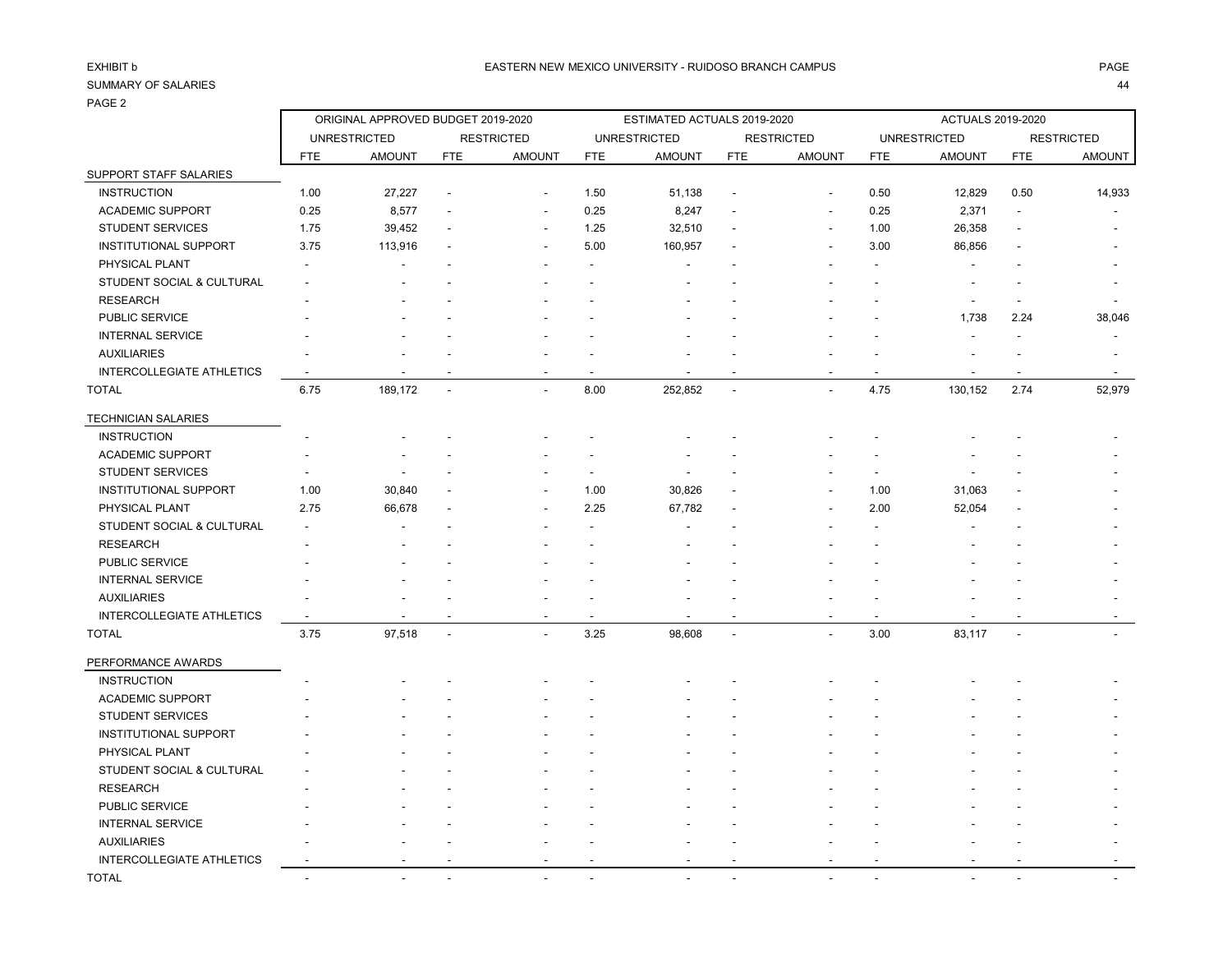## PAGE 3

| 45<br>۰. |
|----------|
|          |

| 170L <sub>0</sub>                |                |                                    |                          |                          |                          |                             |                          |                          |                          |                          |                |                          |
|----------------------------------|----------------|------------------------------------|--------------------------|--------------------------|--------------------------|-----------------------------|--------------------------|--------------------------|--------------------------|--------------------------|----------------|--------------------------|
|                                  |                | ORIGINAL APPROVED BUDGET 2019-2020 |                          |                          |                          | ESTIMATED ACTUALS 2019-2020 |                          |                          | ACTUALS 2019-2020        |                          |                |                          |
|                                  |                | <b>UNRESTRICTED</b>                |                          | <b>RESTRICTED</b>        |                          | <b>UNRESTRICTED</b>         |                          | <b>RESTRICTED</b>        |                          | <b>UNRESTRICTED</b>      |                | <b>RESTRICTED</b>        |
|                                  | <b>FTE</b>     | <b>AMOUNT</b>                      | <b>FTE</b>               | <b>AMOUNT</b>            | <b>FTE</b>               | <b>AMOUNT</b>               | <b>FTE</b>               | <b>AMOUNT</b>            | <b>FTE</b>               | <b>AMOUNT</b>            | <b>FTE</b>     | <b>AMOUNT</b>            |
| STUDENT SALARIES                 |                |                                    |                          |                          |                          |                             |                          |                          |                          |                          |                |                          |
| <b>INSTRUCTION</b>               | 0.37           | 7,000                              |                          |                          | 0.52                     | 7,000                       | $\overline{\phantom{a}}$ |                          | 0.31                     | 5,877                    |                |                          |
| <b>ACADEMIC SUPPORT</b>          | 0.56           | 10,550                             |                          | $\overline{\phantom{a}}$ | 1.48                     | 10,550                      | L,                       |                          | 0.08                     | 1,537                    |                |                          |
| <b>STUDENT SERVICES</b>          | 0.15           | 2,880                              |                          |                          | 1.00                     | 2,880                       |                          |                          | 0.16                     | 2,966                    |                |                          |
| <b>INSTITUTIONAL SUPPORT</b>     | 0.08           | 1,500                              |                          |                          | 0.75                     | 1,500                       |                          |                          | 0.42                     | 7,795                    |                |                          |
| PHYSICAL PLANT                   |                |                                    |                          |                          |                          |                             |                          |                          |                          |                          |                |                          |
| STUDENT SOCIAL & CULTURAL        |                |                                    |                          |                          |                          |                             |                          |                          |                          |                          |                |                          |
| <b>RESEARCH</b>                  |                |                                    |                          |                          |                          |                             |                          |                          |                          |                          |                |                          |
| PUBLIC SERVICE                   |                |                                    |                          |                          |                          |                             |                          |                          |                          |                          |                |                          |
| <b>INTERNAL SERVICE</b>          |                |                                    |                          |                          |                          |                             |                          |                          |                          |                          |                |                          |
| <b>AUXILIARIES</b>               |                |                                    |                          |                          |                          |                             |                          |                          |                          |                          |                |                          |
| <b>INTERCOLLEGIATE ATHLETICS</b> |                |                                    |                          |                          |                          |                             |                          |                          |                          |                          |                |                          |
| <b>TOTAL</b>                     | 1.16           | 21,930                             | ÷,                       | $\overline{a}$           | 3.75                     | 21,930                      | $\overline{a}$           |                          | 0.97                     | 18,175                   | $\overline{a}$ |                          |
| OTHER SALARIES                   |                |                                    |                          |                          |                          |                             |                          |                          |                          |                          |                |                          |
| <b>INSTRUCTION</b>               |                |                                    |                          |                          |                          |                             |                          |                          |                          | 755                      |                |                          |
| <b>ACADEMIC SUPPORT</b>          |                |                                    |                          |                          |                          |                             |                          |                          |                          | $\overline{\phantom{a}}$ |                |                          |
| <b>STUDENT SERVICES</b>          |                |                                    |                          |                          |                          |                             |                          |                          |                          | 4,234                    |                |                          |
| <b>INSTITUTIONAL SUPPORT</b>     |                | 1,300                              |                          |                          |                          | 1,300                       |                          |                          |                          | 2,787                    |                |                          |
| PHYSICAL PLANT                   |                |                                    |                          |                          |                          |                             |                          |                          |                          |                          |                |                          |
| STUDENT SOCIAL & CULTURAL        |                |                                    |                          |                          |                          |                             |                          |                          |                          |                          |                |                          |
| <b>RESEARCH</b>                  |                |                                    |                          |                          |                          |                             |                          |                          |                          |                          |                |                          |
| PUBLIC SERVICE                   |                |                                    |                          |                          |                          |                             |                          |                          |                          | 470                      |                | 9,071                    |
| <b>INTERNAL SERVICE</b>          |                |                                    |                          |                          |                          |                             |                          |                          |                          |                          |                |                          |
| <b>AUXILIARIES</b>               |                |                                    |                          |                          |                          |                             |                          |                          |                          |                          |                |                          |
| <b>INTERCOLLEGIATE ATHLETICS</b> |                |                                    |                          |                          |                          |                             | ÷                        |                          |                          |                          |                |                          |
| <b>TOTAL</b>                     | $\overline{a}$ | 1,300                              | $\overline{a}$           | $\overline{a}$           | $\overline{a}$           | 1,300                       | $\overline{a}$           |                          | $\sim$                   | 8,246                    | $\mathbf{r}$   | 9,071                    |
| FEDERAL WORK STUDY SALARIES      |                |                                    |                          |                          |                          |                             |                          |                          |                          |                          |                |                          |
| <b>INSTRUCTION</b>               | 0.92           | 17,200                             | 2.76                     | 51,600                   | 0.90                     | 17,200                      | 2.76                     | 51,600                   | 0.05                     | 997                      | 0.16           | 2,991                    |
| ACADEMIC SUPPORT                 | 0.41           | 7,662                              | 1.22                     | 22,986                   | 0.38                     | 7,662                       | 1.23                     | 22,987                   | 0.12                     | 2,272                    | 0.36           | 6,814                    |
| <b>STUDENT SERVICES</b>          |                |                                    | $\overline{\phantom{a}}$ | $\overline{\phantom{a}}$ | $\overline{\phantom{a}}$ | $\blacksquare$              | $\sim$                   | $\overline{\phantom{a}}$ | $\overline{\phantom{a}}$ | $\blacksquare$           | $\blacksquare$ | $\overline{\phantom{a}}$ |
| <b>INSTITUTIONAL SUPPORT</b>     | 0.83           | 15,600                             | 2.50                     | 46,800                   | 1.00                     | 15,600                      | 2.50                     | 46,800                   | 0.01                     | 151                      | 0.02           | 454                      |
| PHYSICAL PLANT                   |                |                                    |                          |                          |                          |                             |                          |                          |                          |                          |                |                          |
| STUDENT SOCIAL & CULTURAL        |                |                                    |                          |                          |                          |                             |                          |                          |                          |                          |                |                          |
| <b>RESEARCH</b>                  |                |                                    |                          |                          |                          |                             |                          |                          |                          |                          |                |                          |
| PUBLIC SERVICE                   |                |                                    |                          |                          |                          |                             |                          |                          |                          |                          |                | 6,246                    |
| <b>INTERNAL SERVICE</b>          |                |                                    |                          |                          |                          |                             | $\blacksquare$           |                          |                          |                          |                |                          |
| <b>STUDENT AID</b>               |                |                                    | 0.48                     | 7,500                    |                          |                             | 0.48                     | 7,500                    |                          |                          |                | 9,067                    |
| <b>AUXILIARIES</b>               |                |                                    |                          |                          |                          |                             |                          |                          |                          |                          |                |                          |
| <b>INTERCOLLEGIATE ATHLETICS</b> |                |                                    |                          |                          |                          |                             |                          |                          |                          |                          |                |                          |
| <b>TOTAL</b>                     | 2.16           | 40,462                             | 6.96                     | 128,886                  | 2.28                     | 40,462                      | 6.97                     | 128,887                  | 0.18                     | 3.420                    | 0.55           | 25,572                   |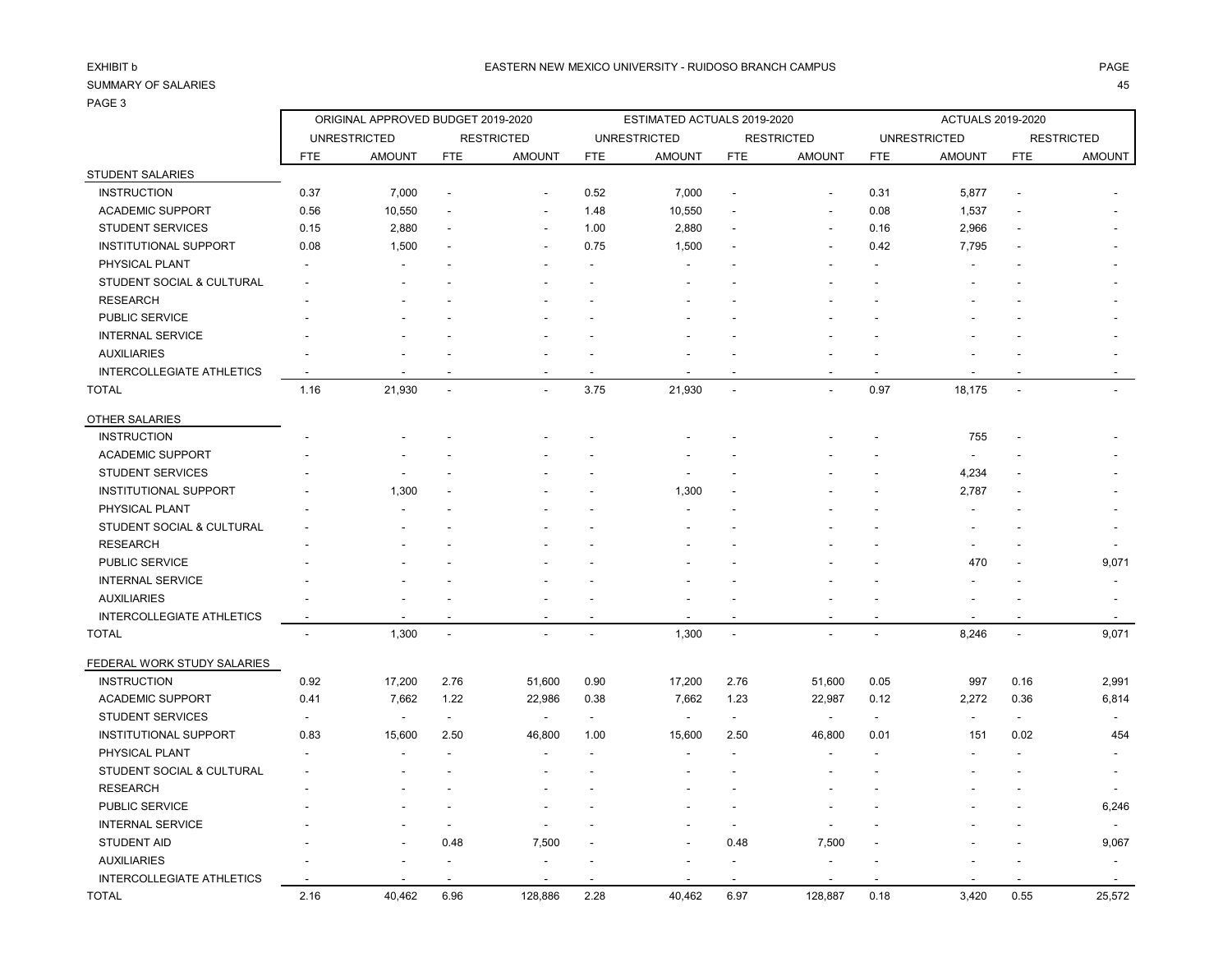| .                                |                          | ORIGINAL APPROVED BUDGET 2019-2020 |      |                   |      | ESTIMATED ACTUALS 2019-2020 |                          |                          |                          | <b>ACTUALS 2019-2020</b> |                          |                          |
|----------------------------------|--------------------------|------------------------------------|------|-------------------|------|-----------------------------|--------------------------|--------------------------|--------------------------|--------------------------|--------------------------|--------------------------|
|                                  |                          | <b>UNRESTRICTED</b>                |      | <b>RESTRICTED</b> |      | <b>UNRESTRICTED</b>         |                          | <b>RESTRICTED</b>        |                          | <b>UNRESTRICTED</b>      |                          | <b>RESTRICTED</b>        |
|                                  | FTE                      | <b>AMOUNT</b>                      | FTE. | <b>AMOUNT</b>     | FTE  | <b>AMOUNT</b>               | FTE                      | <b>AMOUNT</b>            | <b>FTE</b>               | <b>AMOUNT</b>            | <b>FTE</b>               | <b>AMOUNT</b>            |
| STATE WORK STUDY SALARIES        |                          |                                    |      |                   |      |                             |                          |                          |                          |                          |                          |                          |
| <b>INSTRUCTION</b>               |                          |                                    |      |                   |      |                             |                          |                          |                          |                          |                          |                          |
| <b>ACADEMIC SUPPORT</b>          |                          |                                    |      |                   |      |                             | $\overline{\phantom{a}}$ | $\overline{\phantom{a}}$ | 0.06                     | 1,050                    | 0.22                     | 4,203                    |
| <b>STUDENT SERVICES</b>          |                          |                                    |      |                   |      |                             |                          | $\overline{\phantom{a}}$ | 0.02                     | 316                      | 0.07                     | 1,264                    |
| <b>INSTITUTIONAL SUPPORT</b>     |                          |                                    |      |                   |      |                             |                          | $\overline{\phantom{a}}$ | 0.09                     | 1,610                    | 0.34                     | 6,438                    |
| PHYSICAL PLANT                   |                          |                                    |      |                   |      |                             | $\overline{\phantom{a}}$ |                          | $\overline{\phantom{a}}$ | $\overline{\phantom{a}}$ | $\overline{\phantom{a}}$ | $\overline{\phantom{a}}$ |
| STUDENT SOCIAL & CULTURAL        | $\overline{\phantom{a}}$ |                                    |      |                   |      |                             | $\overline{\phantom{a}}$ |                          |                          | $\overline{\phantom{0}}$ |                          | $\overline{\phantom{0}}$ |
| <b>RESEARCH</b>                  | $\overline{\phantom{a}}$ |                                    |      |                   |      |                             | $\overline{\phantom{0}}$ |                          |                          | $\overline{\phantom{0}}$ |                          |                          |
| PUBLIC SERVICE                   |                          |                                    |      |                   |      |                             | $\overline{\phantom{a}}$ |                          |                          | $\overline{\phantom{a}}$ |                          |                          |
| <b>INTERNAL SERVICE</b>          |                          |                                    |      |                   |      |                             |                          |                          |                          |                          |                          |                          |
| <b>STUDENT AID</b>               | 0.20                     | 3,778                              | 1.01 | 18,894            | 0.20 | 3.778                       | 1.01                     | 18,894                   | $\overline{\phantom{a}}$ |                          |                          |                          |
| <b>AUXILIARIES</b>               | $\overline{\phantom{a}}$ | -                                  |      | -                 |      |                             | $\overline{\phantom{a}}$ |                          |                          | $\overline{\phantom{0}}$ |                          |                          |
| <b>INTERCOLLEGIATE ATHLETICS</b> |                          |                                    |      |                   |      |                             | $\overline{\phantom{a}}$ |                          |                          |                          |                          |                          |
| TOTAL                            | 0.20                     | 3,778                              | 1.01 | 18,894            | 0.20 | 3,778                       | 1.01                     | 18,894                   | 0.16                     | 2,976                    | 0.64                     | 11,905                   |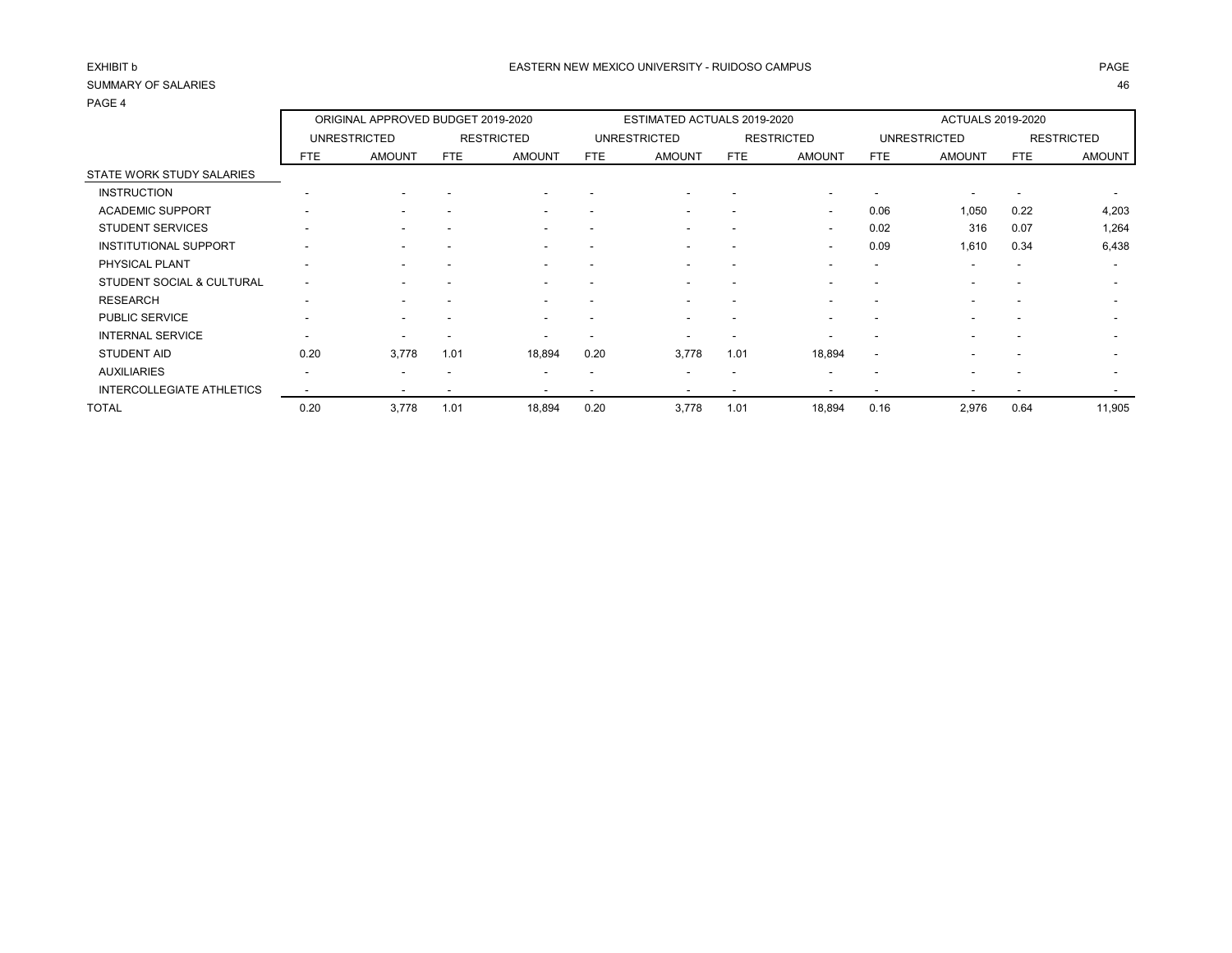| .                           |       | ORIGINAL APPROVED BUDGET 2019-2020 |                          |                          | ESTIMATED ACTUALS 2019-2020 |                     |                          | <b>ACTUALS 2019-2020</b> |                          |                     |                |                          |
|-----------------------------|-------|------------------------------------|--------------------------|--------------------------|-----------------------------|---------------------|--------------------------|--------------------------|--------------------------|---------------------|----------------|--------------------------|
|                             |       | <b>UNRESTRICTED</b>                |                          | <b>RESTRICTED</b>        |                             | <b>UNRESTRICTED</b> |                          | <b>RESTRICTED</b>        |                          | <b>UNRESTRICTED</b> |                | <b>RESTRICTED</b>        |
|                             | FTE   | <b>AMOUNT</b>                      | <b>FTE</b>               | <b>AMOUNT</b>            | <b>FTE</b>                  | <b>AMOUNT</b>       | <b>FTE</b>               | <b>AMOUNT</b>            | FTE                      | <b>AMOUNT</b>       | <b>FTE</b>     | <b>AMOUNT</b>            |
| <b>TOTAL SALARIES</b>       |       |                                    |                          |                          |                             |                     |                          |                          |                          |                     |                |                          |
| PROFESSIONAL                | 18.50 | 1,067,028                          | $\overline{\phantom{a}}$ | $\sim$                   | 17.58                       | 1,023,657           | $\sim$                   | $\overline{\phantom{a}}$ | 17.00                    | 983,925             | 17.00          | 904,649                  |
| <b>FACULTY</b>              | 24.90 | 790,233                            | $\overline{\phantom{a}}$ | $\sim$                   | 24.90                       | 803,758             | $\overline{\phantom{a}}$ | $\blacksquare$           | 23.73                    | 782,686             | 0.50           | 12,687                   |
| <b>GRADUATE ASSISTANT</b>   |       |                                    |                          |                          |                             |                     |                          |                          |                          |                     |                | $\overline{\phantom{a}}$ |
| <b>SUPPORT STAFF</b>        | 6.75  | 189,172                            | $\overline{\phantom{a}}$ | $\sim$                   | 8.00                        | 252,852             | $\overline{\phantom{a}}$ | $\blacksquare$           | 4.75                     | 130,152             | 2.74           | 52,979                   |
| <b>TECHNICIAN</b>           | 3.75  | 97,518                             | $\overline{\phantom{a}}$ | $\overline{\phantom{a}}$ | 3.25                        | 98,608              | $\overline{\phantom{a}}$ | $\overline{\phantom{a}}$ | 3.00                     | 83,117              | $\blacksquare$ |                          |
| <b>MERIT POOL</b>           |       |                                    |                          |                          |                             |                     |                          |                          |                          |                     |                |                          |
| <b>STUDENT</b>              | 1.16  | 21,930                             | $\overline{\phantom{a}}$ | $\sim$                   | 3.75                        | 21,930              | $\overline{\phantom{a}}$ | $\overline{\phantom{a}}$ | 0.97                     | 18,175              |                | $\overline{\phantom{a}}$ |
| <b>OTHER</b>                |       | 1,300                              | $\overline{\phantom{a}}$ |                          |                             | 1,300               | $\sim$                   |                          | $\overline{\phantom{a}}$ | 8,246               | $\blacksquare$ | 9,071                    |
| FEDERAL WORK STUDY          | 2.16  | 40,462                             | 6.96                     | 128,886                  | 2.28                        | 40,462              | 6.97                     | 128,887                  | 0.18                     | 3,420               | 0.55           | 25,572                   |
| <b>STATE WORK STUDY</b>     | 0.20  | 3,778                              | 1.01                     | 18,894                   | 0.20                        | 3,778               | 1.01                     | 18,894                   | 0.16                     | 2,976               | 0.64           | 11,905                   |
| <b>GRAND TOTAL SALARIES</b> | 57.42 | 2,211,421                          | 7.97                     | 147,780                  | 59.96                       | 2,246,345           | 7.97                     | 147,781                  | 49.79                    | 2,012,697           | 21.42          | 1,016,863                |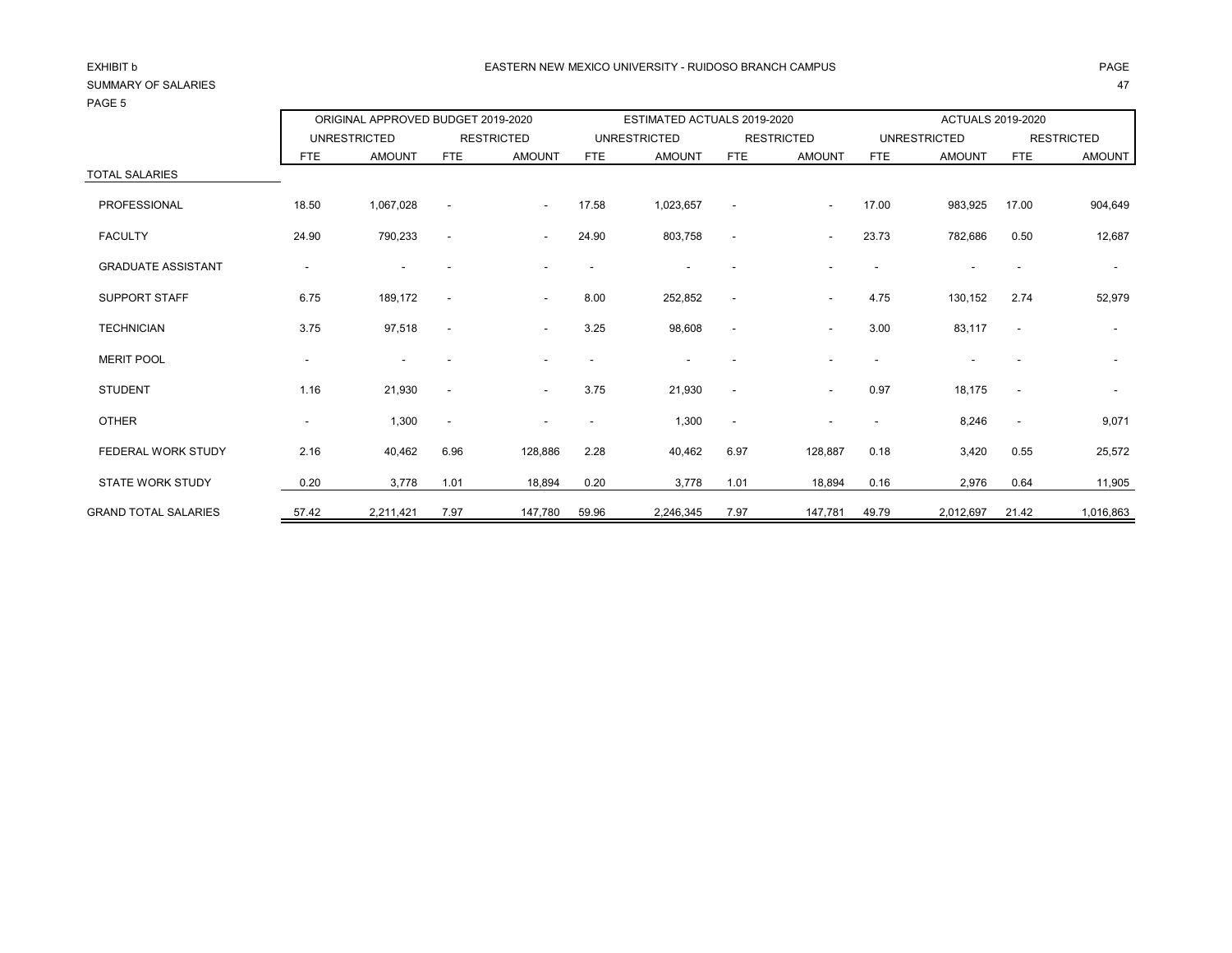| <b>ACTUAL BASE</b>     |  |
|------------------------|--|
| <b>SALARY INCREASE</b> |  |

| u                                            |                     |                          |
|----------------------------------------------|---------------------|--------------------------|
| <b>RETURNING FACULTY</b>                     | 4% Average Increase |                          |
| <b>ADJUNCT FACULTY</b>                       | \$                  | -                        |
| <b>AT-WILL EMPLOYEES</b>                     | 4% Average Increase |                          |
| RETURNING PROFESSIONAL STAFF (FLSA EXEMPT)   | 4% Average Increase |                          |
| RETURNING SUPPORT STAFF (FLSA NON-EXEMPT)    | 4% Average Increase |                          |
| <b>GRADUATE ASSISTANT/TEACHING ASSISTANT</b> | \$                  | $\overline{\phantom{a}}$ |
| <b>STUDENTS</b>                              | \$                  | 1.50 Per Hour            |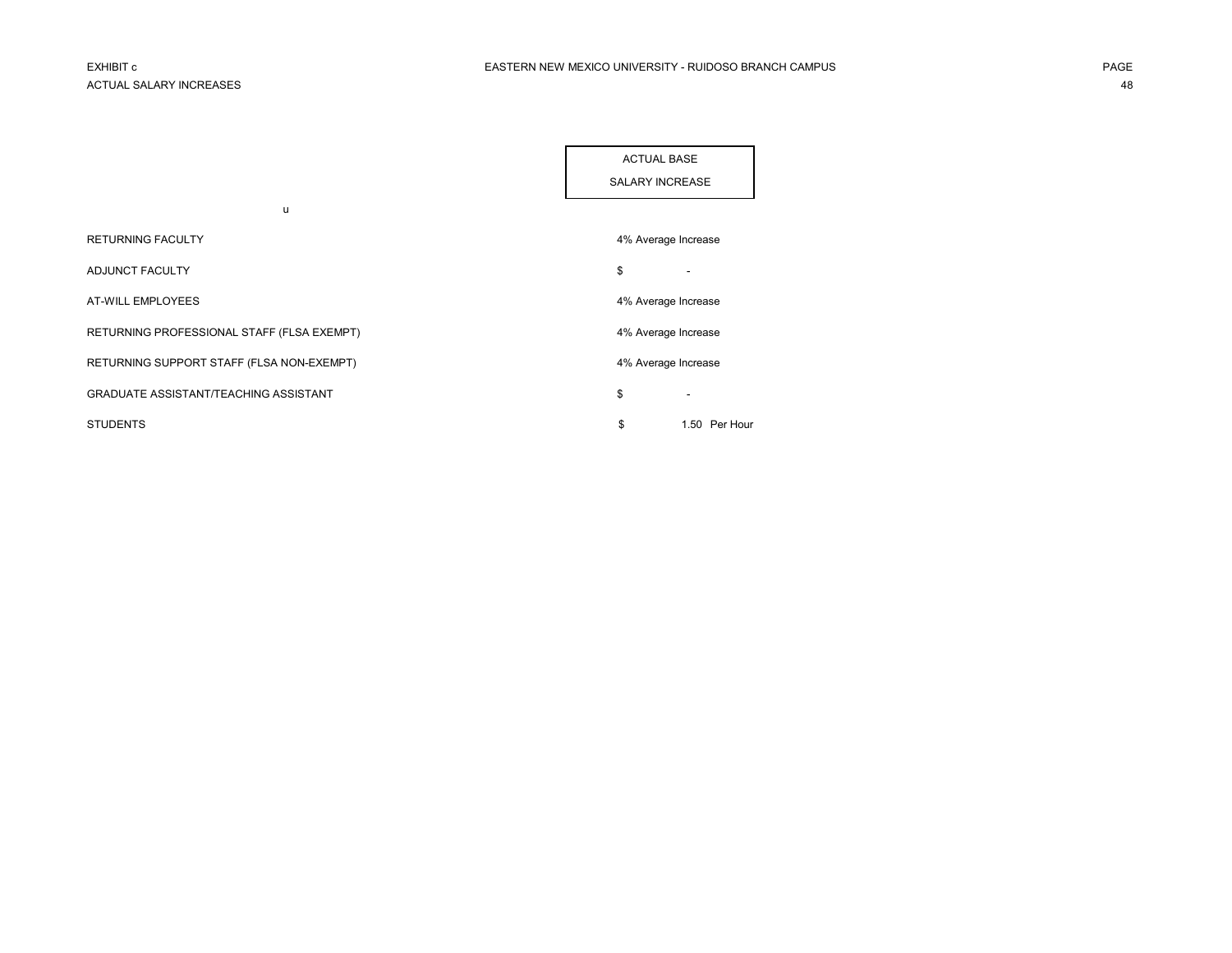#### EXHIBIT d PAGE EASTERN NEW MEXICO UNIVERSITY - RUIDOSO BRANCH CAMPUS

TUITION, SUMMER SESSION REQUIRED FEES, REVENUE FROM FEES AND BOARD RATES 49

PAGE 1

|                                              | ORIGINAL APPROVED BUDGET 2019-2020 | ESTIMATED ACTUALS 2019-2020 | <b>ACTUALS 2019-2020</b> |
|----------------------------------------------|------------------------------------|-----------------------------|--------------------------|
|                                              |                                    |                             |                          |
|                                              |                                    |                             |                          |
| <b>REGULAR SEMESTER</b>                      |                                    |                             |                          |
| UNDERGRADUATE TUITION                        |                                    |                             |                          |
| PART-TIME STUDENTS (HOURLY RATE)             |                                    |                             |                          |
| <b>RESIDENT IN-DISTRICT</b>                  | 50.00                              | 50.00                       | 50.00                    |
| <b>RESIDENT OUT-OF-DISTRICT</b>              | 67.00                              | 67.00                       | 67.00                    |
| <b>NON RESIDENT</b>                          | 100.00                             | 100.00                      | 100.00                   |
| FULL-TIME STUDENTS (PER SEMESTER)            |                                    |                             |                          |
| <b>RESIDENT IN-DISTRICT</b>                  | 600.00                             | 600.00                      | 600.00                   |
| <b>RESIDENT OUT-OF-DISTRICT</b>              | 804.00                             | 804.00                      | 804.00                   |
| <b>NON RESIDENT</b>                          | 1,200.00                           | 1,200.00                    | 1,200.00                 |
| REQUIRED FEES (ITEMIZED USED ON EX d PAGE 2) |                                    |                             |                          |
| <b>RESIDENT IN-DISTRICT</b>                  | 50.00                              | 50.00                       | 50.00                    |
| RESIDENT OUT-OF-DISTRICT                     | 50.00                              | 50.00                       | 50.00                    |
| <b>NON RESIDENT</b>                          | 50.00                              | 50.00                       | 50.00                    |
| TOTAL TUITION & REQUIRED FEES                |                                    |                             |                          |
| FULL-TIME UNDERGRADUATE                      |                                    |                             |                          |
| <b>RESIDENT IN-DISTRICT</b>                  | 650.00                             | 650.00                      | 650.00                   |
| <b>RESIDENT OUT-OF-DISTRICT</b>              | 854.00                             | 854.00                      | 854.00                   |
| <b>NON RESIDENT</b>                          | 1.250.00                           | 1.250.00                    | 1,250.00                 |

| ROOM RATES          | **NOT APPLICABLE** |  |
|---------------------|--------------------|--|
| MAXIMUM RATE        |                    |  |
| <b>MINIMUM RATE</b> |                    |  |
|                     |                    |  |
| <b>BOARD RATES</b>  | **NOT APPLICABLE** |  |
| <b>RATE</b>         |                    |  |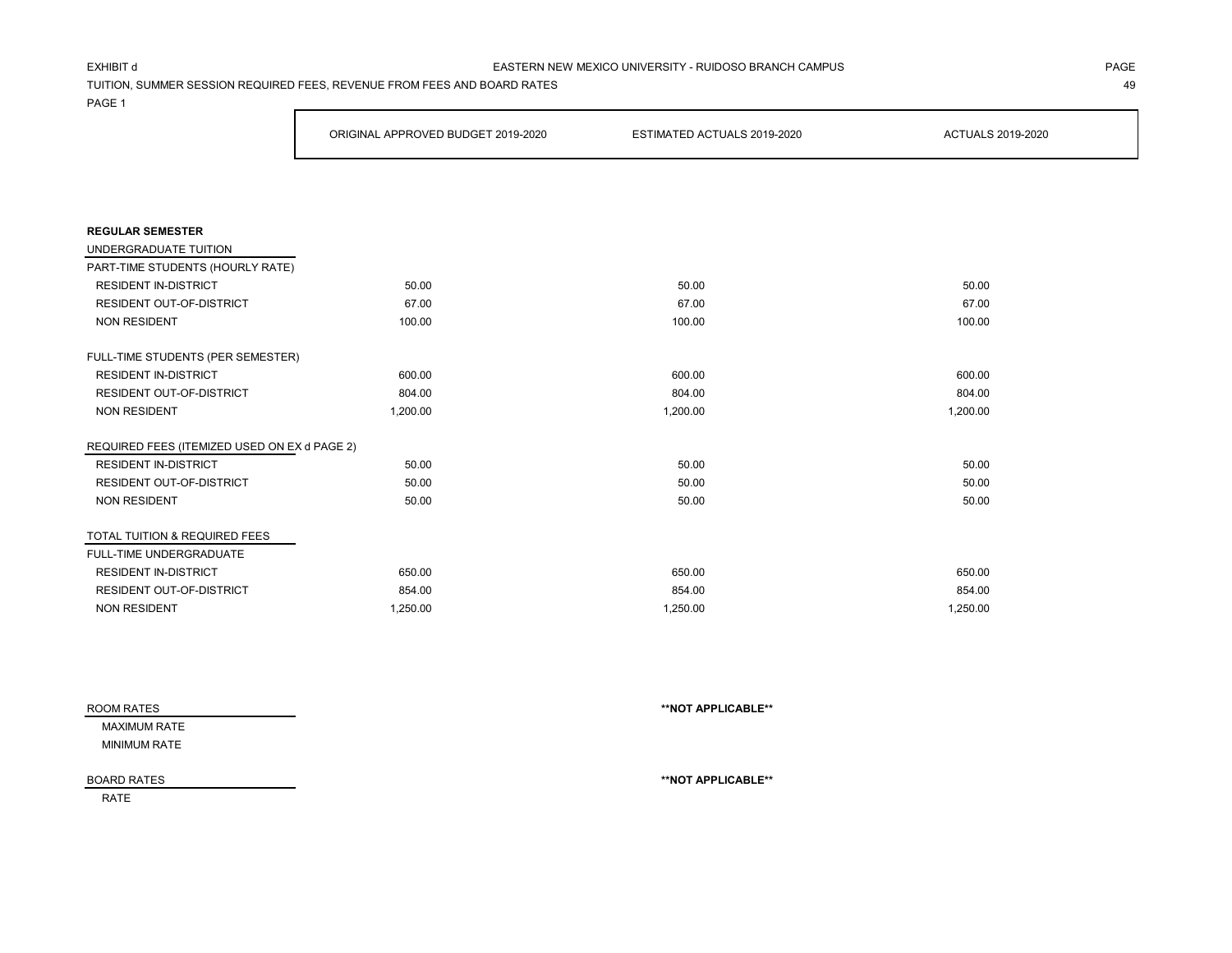| REQUIRED FEES--ITEMIZED USES<br>PAGE <sub>2</sub> |                                    |                             | 50                       |
|---------------------------------------------------|------------------------------------|-----------------------------|--------------------------|
|                                                   | ORIGINAL APPROVED BUDGET 2019-2020 | ESTIMATED ACTUALS 2019-2020 | <b>ACTUALS 2019-2020</b> |
|                                                   |                                    |                             |                          |
|                                                   |                                    |                             |                          |
| DISTRIBUTION OF REQUIRED FEES                     |                                    |                             |                          |
| INSTUTIONAL TECHNOLOGY FEE                        | 50                                 | 50                          | 50                       |
|                                                   |                                    |                             |                          |
| <b>TOTAL</b>                                      | 50                                 | 50                          | 50                       |
|                                                   |                                    |                             |                          |
|                                                   |                                    |                             |                          |
|                                                   |                                    |                             |                          |
| ON-LINE COURSE FEES                               |                                    |                             |                          |
| COST PER CREDIT HOUR                              | $10\,$                             | 10                          | 10                       |
| <b>TOTAL</b>                                      | $10$                               | 10                          | 10                       |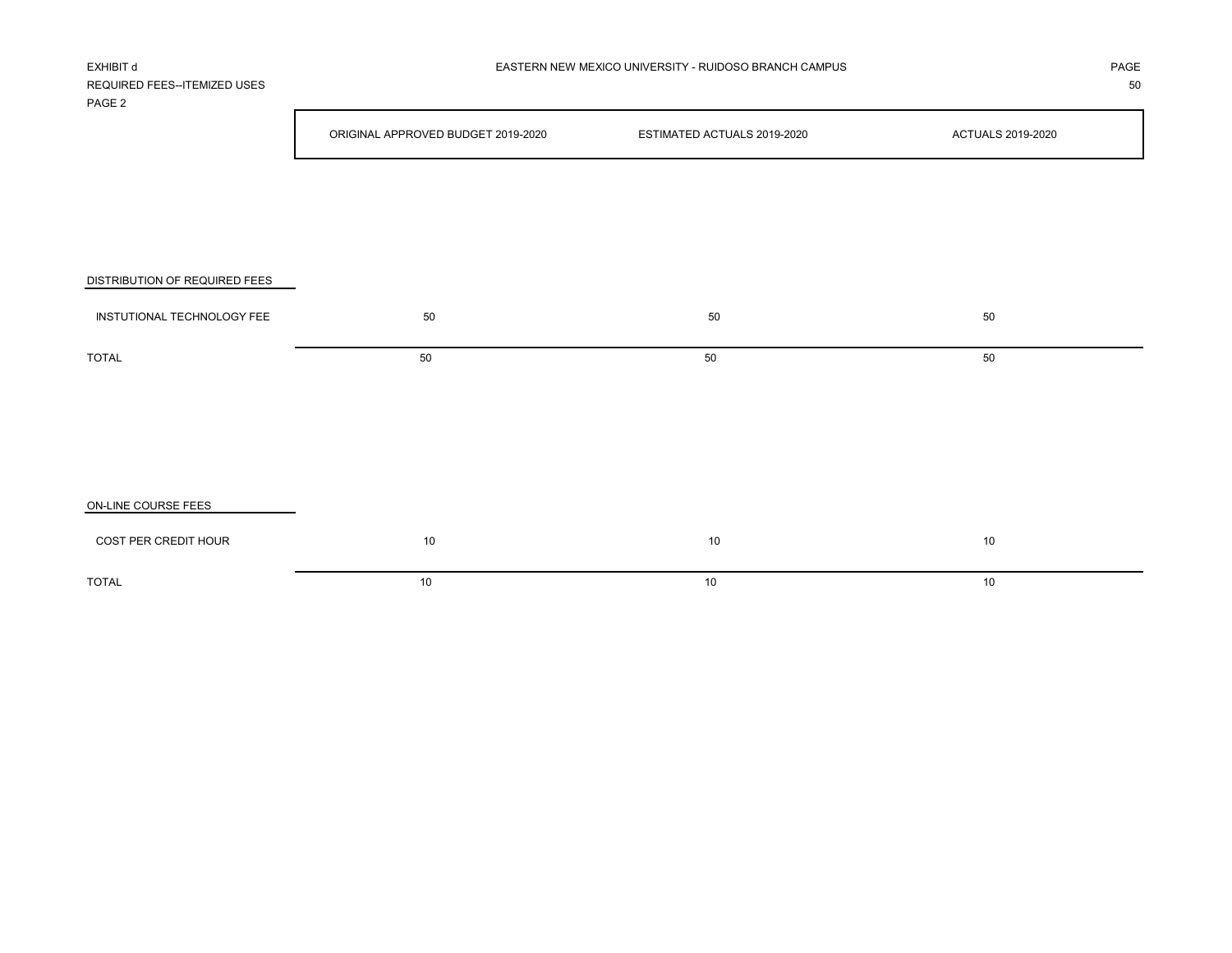SALARIES OF PRINCIPAL OFFICERS **51** 

### EXHIBIT e PAGE EASTERN NEW MEXICO UNIVERSITY - RUIDOSO BRANCH CAMPUS

|                                            |                 | ESTIMATED ACTUALS 2019-2020 | <b>ACTUALS 2019-2020</b> |
|--------------------------------------------|-----------------|-----------------------------|--------------------------|
| <b>POSITION</b>                            | <b>NAME</b>     |                             |                          |
|                                            |                 |                             |                          |
| EXHIBIT 11                                 |                 |                             |                          |
| VP OF STUDENT LEARNING, RUIDOSO            | <b>TROSPER</b>  | 95,000                      | 95,000                   |
|                                            |                 |                             |                          |
| EXHIBIT 12                                 |                 |                             |                          |
| <b>SUCCESS EMPORIUM DIRECTOR</b>           | <b>OMNESS</b>   | 61,430                      | 61,430                   |
|                                            |                 |                             |                          |
| EXHIBIT 13                                 |                 |                             |                          |
| PRESIDENT, RUIDOSO (Resigned, RTW .25 FTE) | <b>CARSTENS</b> | 132,288                     | 134,805                  |
|                                            |                 |                             |                          |
|                                            |                 |                             |                          |
| CHIEF BUSINESS OFFICER, RUIDOSO            | MASSEY          | 85,000                      | 85,000                   |
|                                            |                 |                             |                          |
| CHIEF EXTERNAL AFFAIRS OFFICER, RUIDOSO    | LESTARJETTE     | 80,000                      | 80,000                   |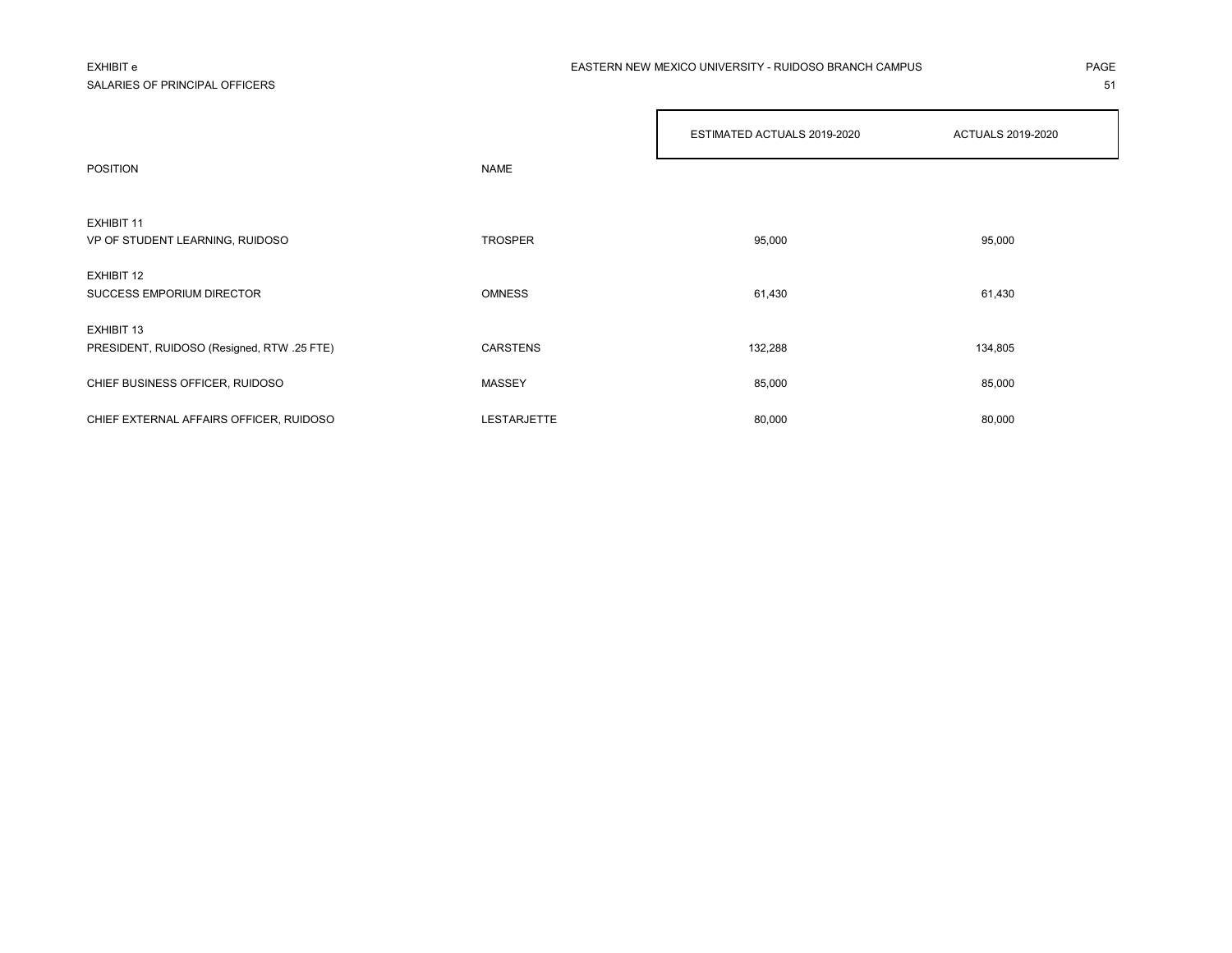PERKINS STUDENT LOAN FUNDS 52 (NDSL)

ORIGINAL APPROVED BUDGET 2019-2020 ESTIMATED ACTUALS 2019-2020 ACTUALS 2019-2020

**\*\*NOT APPLICABLE\*\***

FEDERAL GRANT

TRANSFER FROM I & G